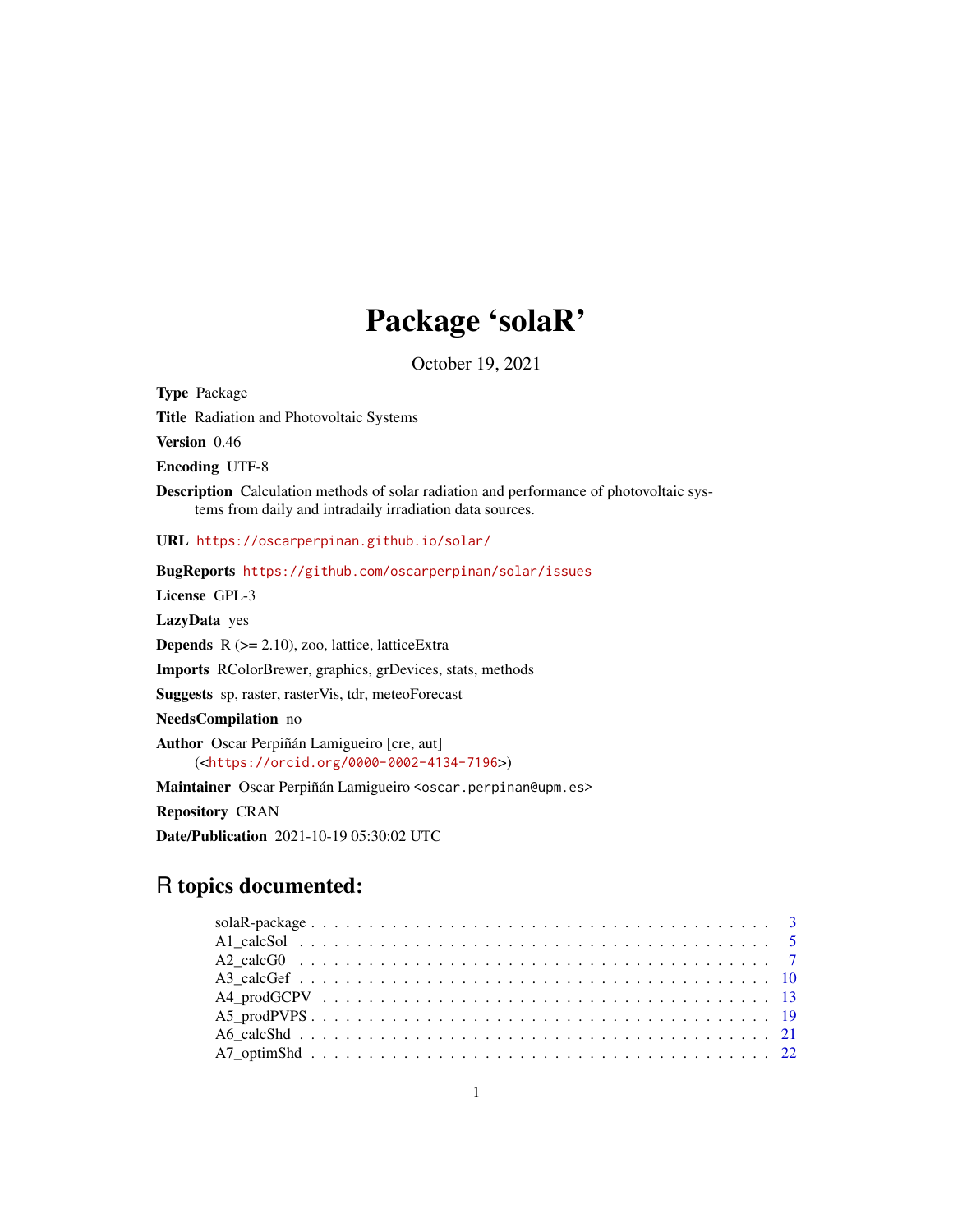|                      | 27 |
|----------------------|----|
|                      | 29 |
|                      |    |
|                      | 31 |
|                      | 32 |
|                      | 33 |
|                      | 35 |
|                      | 37 |
|                      | 38 |
|                      | 40 |
|                      | 41 |
|                      | 43 |
|                      |    |
|                      |    |
|                      |    |
|                      |    |
|                      |    |
|                      |    |
|                      |    |
|                      |    |
|                      |    |
|                      |    |
|                      | 62 |
|                      | 64 |
|                      |    |
|                      |    |
|                      |    |
|                      |    |
|                      |    |
|                      |    |
|                      |    |
|                      |    |
|                      | 72 |
|                      | 73 |
|                      | 74 |
|                      | 74 |
|                      | 75 |
|                      | 76 |
|                      | 77 |
| D_getLat-methods     | 77 |
| D indexD-methods     | 78 |
| D indexI-methods     | 78 |
|                      | 78 |
|                      | 79 |
| D_Losses-methods     | 79 |
| D_mergesolaR-methods | 80 |
|                      | 81 |
|                      | 82 |
| D writeSolar-methods | 83 |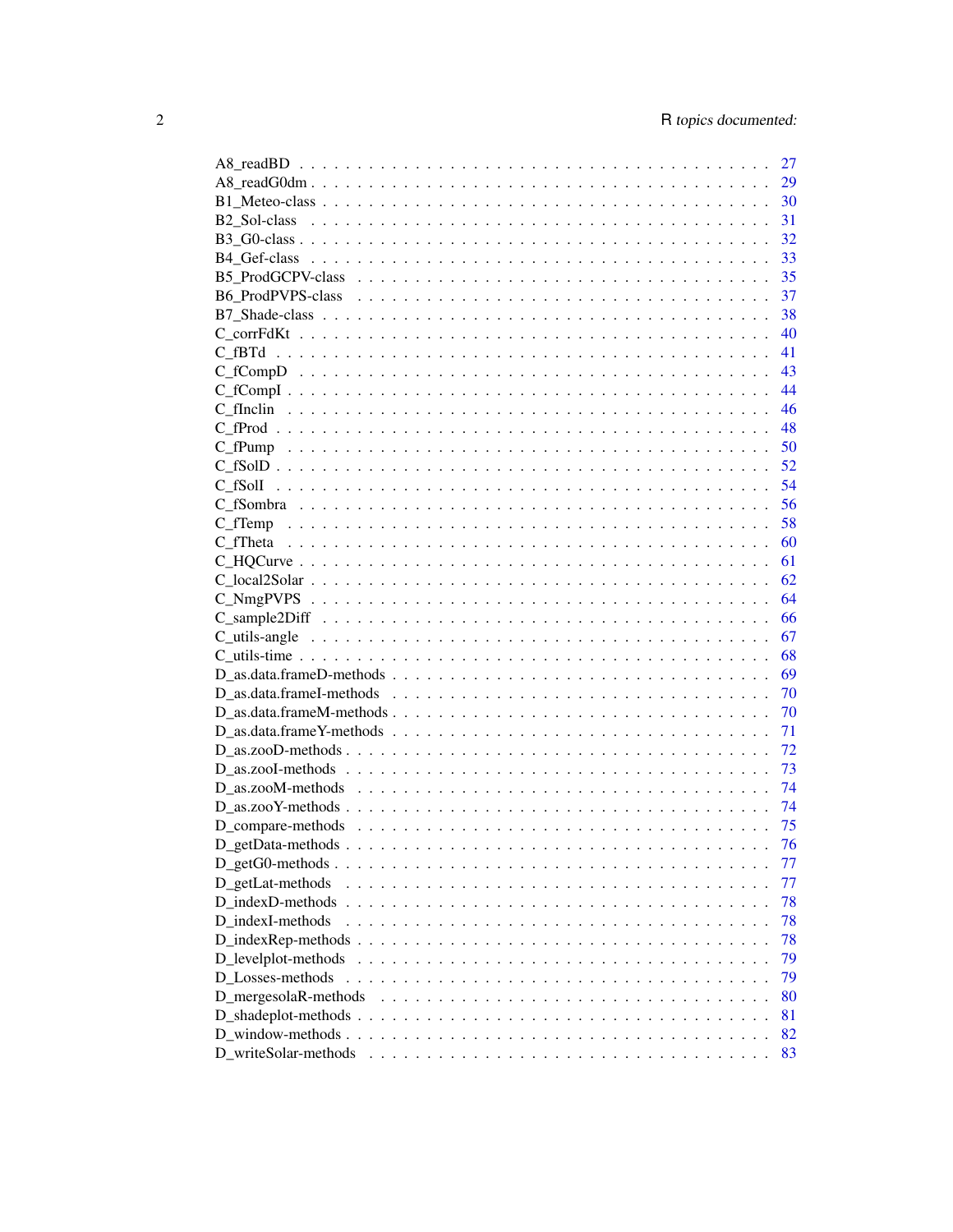# <span id="page-2-0"></span>solaR-package 3

|       | E solaR.theme $\ldots \ldots \ldots \ldots \ldots \ldots \ldots \ldots \ldots \ldots \ldots \ldots \ldots$ |    |
|-------|------------------------------------------------------------------------------------------------------------|----|
|       |                                                                                                            |    |
| Index |                                                                                                            | 89 |

solaR-package *Solar Radiation and Photovoltaic Systems with R*

#### Description

The solaR package allows for reproducible research both for photovoltaics (PV) systems performance and solar radiation. It includes a set of classes, methods and functions to calculate the sun geometry and the solar radiation incident on a photovoltaic generator and to simulate the performance of several applications of the photovoltaic energy. This package performs the whole calculation procedure from both daily and intradaily global horizontal irradiation to the final productivity of grid-connected PV systems and water pumping PV systems.

# Details

solaR is designed using a set of S4 classes whose core is a group of slots with multivariate time series. The classes share a variety of methods to access the information and several visualization methods. In addition, the package provides a tool for the visual statistical analysis of the performance of a large PV plant composed of several systems.

Although solaR is primarily designed for time series associated to a location defined by its latitude/longitude values and the temperature and irradiation conditions, it can be easily combined with spatial packages for space-time analysis.

The best place to learn how to use the package is the companion paper published by the Journal of Statistical Software:

Perpiñán Lamigueiro, O. (2012). solaR: Solar Radiation and Photovoltaic Systems with R. Journal of Statistical Software, 50(9), 1–32. https://doi.org/10.18637/jss.v050.i09

Please note that this package needs to set the timezone to UTC. Every 'zoo' object created by the package will have an index with this time zone as a synonym of mean solar time..

You can check it after loading solaR with:

Sys.getenv('TZ')

If you need to change it, use:

Sys.setenv(TZ = 'YourTimeZone')

Index of functions and classes: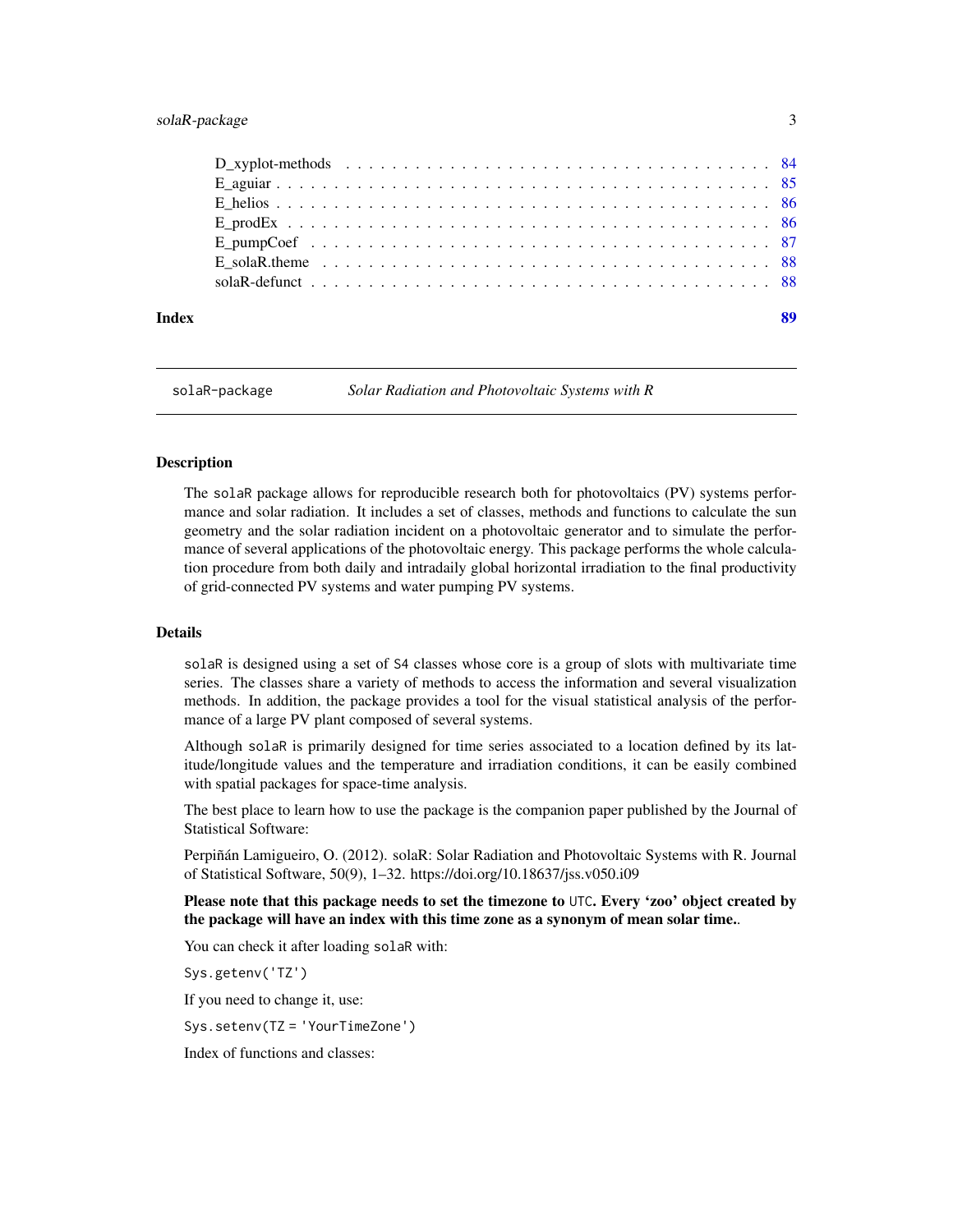| G0-class        | Class "G0": irradiation and irradiance on the                      |
|-----------------|--------------------------------------------------------------------|
|                 | horizontal plane.                                                  |
| Gef-class       | Class "Gef": irradiation and irradiance on the<br>generator plane. |
| HQCurve         | H-Q curves of a centrifugal pump                                   |
| Meteo-class     | Class "Meteo"                                                      |
| NmgPVPS         | Nomogram of a photovoltaic pumping system                          |
| ProdGCPV-class  | Class "ProdGCPV": performance of a grid                            |
|                 | connected PV system.                                               |
| ProdPVPS-class  | Class "ProdPVPS": performance of a PV pumping                      |
|                 | system.                                                            |
| Shade-class     | Class "Shade": shadows in a PV system.                             |
| Sol-class       | Class "Sol": Apparent movement of the Sun from                     |
|                 | the Earth                                                          |
| aguiar          | Markov Transition Matrices for the Aguiar etal.                    |
|                 | procedure                                                          |
| as.data.frameD  | Methods for Function as.data.frameD                                |
| as.data.frameI  | Methods for Function as data frame I                               |
| as.data.frameM  | Methods for Function as.data.frameM                                |
| as.data.frameY  | Methods for Function as.data.frameY                                |
| as.zooD         | Methods for Function as.zooD                                       |
| as.zooI-methods | Methods for Function as.zooI                                       |
| as.zooM         | Methods for Function as.zooM                                       |
| as.zooY         | Methods for Function as.zooY                                       |
| calcG0          | Irradiation and irradiance on the horizontal                       |
|                 | plane.                                                             |
| calcGef         | Irradiation and irradiance on the generator                        |
|                 | plane.                                                             |
| calcShd         | Shadows on PV systems.                                             |
| calcSol         | Apparent movement of the Sun from the Earth                        |
| compare         | Compare G0, Gef and ProdGCPV objects                               |
| compareLosses   | Losses of a GCPV system                                            |
| corrFdKt        | Correlations between the fraction of diffuse                       |
|                 | irradiation and the clearness index.                               |
| d2r             | Conversion between angle units.                                    |
| diff2Hours      | Small utilities for difftime objects.                              |
| fBTd            | Daily time base                                                    |
| fCompD          | Components of daily global solar irradiation on                    |
|                 | a horizontal surface                                               |
| fCompI          | Calculation of solar irradiance on a horizontal                    |
|                 | surface                                                            |
| fInclin         | Solar irradiance on an inclined surface                            |
| fProd           | Performance of a PV system                                         |
| fPump           | Performance of a centrifugal pump                                  |
| fSolD           | Daily apparent movement of the Sun from the                        |
|                 | Earth                                                              |
| fSolI           | Instantaneous apparent movement of the Sun from                    |
|                 | the Earth                                                          |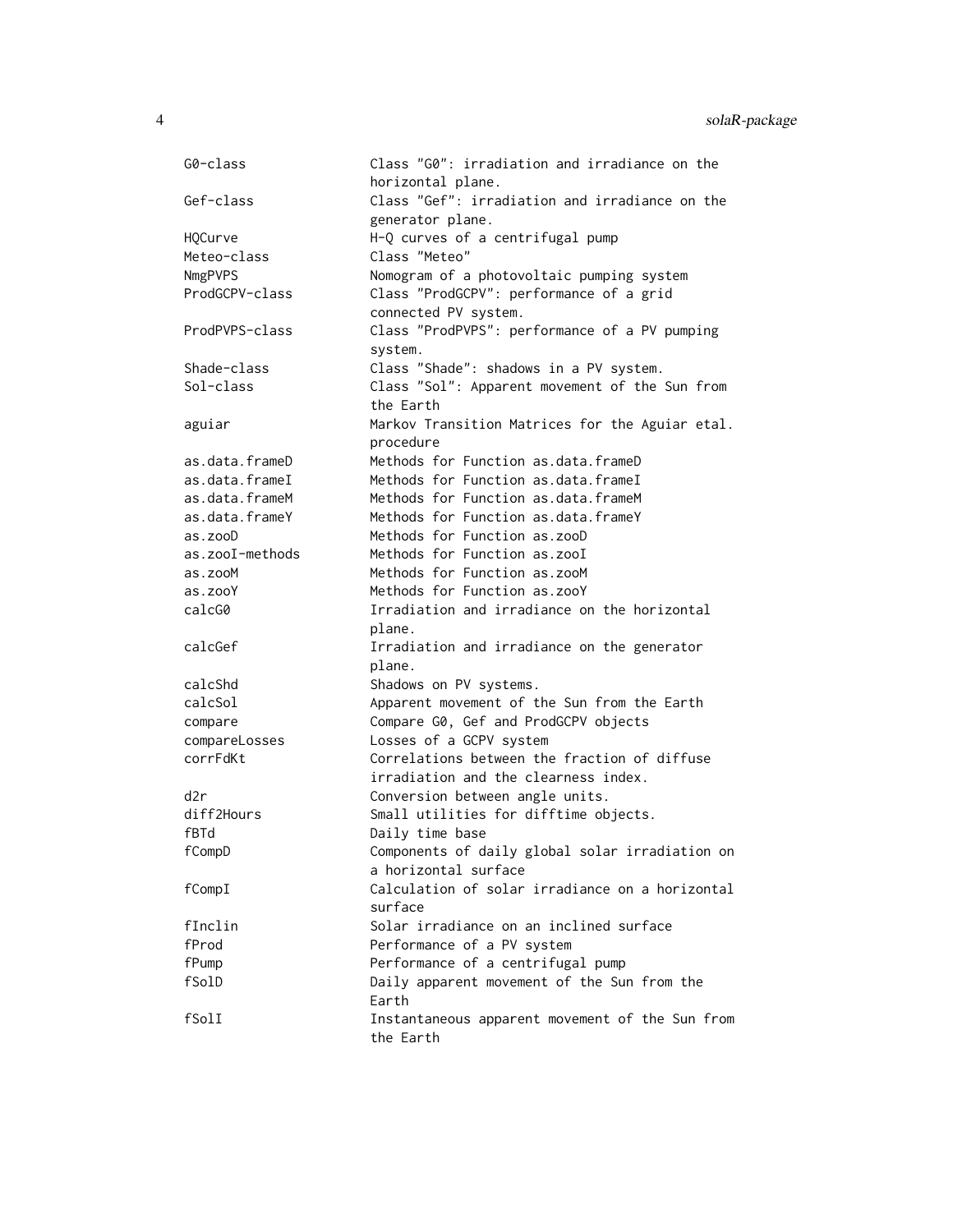<span id="page-4-0"></span>A1\_calcSol 5

| fSombra           | Shadows on PV systems                           |
|-------------------|-------------------------------------------------|
| fTemp             | Intradaily evolution of ambient temperature     |
| fTheta            | Angle of incidence of solar irradiation on a    |
|                   | inclined surface                                |
| getData           | Methods for function getData                    |
| getG0             | Methods for function getG0                      |
| getLat            | Methods for Function getLat                     |
| helios            | Daily irradiation and ambient temperature from  |
|                   | the Helios-IES database                         |
| hour              | Utilities for time indexes.                     |
| indexD            | Methods for Function indexD                     |
| indexI            | Methods for Function indexI                     |
| indexRep-methods  | Methods for Function indexRep                   |
| levelplot-methods | Methods for function levelplot.                 |
| local2Solar       | Local time, mean solar time and UTC time zone.  |
| mergesolaR        | Merge solaR objects                             |
| optimShd          | Shadows calculation for a set of distances      |
|                   | between elements of a PV grid connected plant.  |
| prodEx            | Productivity of a set of PV systems of a PV     |
|                   | plant.                                          |
| prodGCPV          | Performance of a grid connected PV system.      |
| prodPVPS          | Performance of a PV pumping system              |
| pumpCoef          | Coefficients of centrifugal pumps.              |
| readBD            | Daily or intradaily values of global horizontal |
|                   | irradiation and ambient temperature from a      |
|                   | local file or a data.frame.                     |
| readG0dm          | Monthly mean values of global horizontal        |
|                   | irradiation.                                    |
| shadeplot         | Methods for Function shadeplot                  |
| solaR.theme       | solaR theme                                     |
| window            | Methods for extracting a time window            |
| writeSolar        | Exporter of solaR results                       |
| xyplot-methods    | Methods for function xyplot in Package 'solaR'  |

# Author(s)

Oscar Perpiñán Lamigueiro

Maintainer: Oscar Perpiñán Lamigueiro <oscar.perpinan@gmail.com>

A1\_calcSol *Apparent movement of the Sun from the Earth*

# <span id="page-4-1"></span>Description

Compute the apparent movement of the Sun from the Earth with the functions [fSolD](#page-51-1) and [fSolI](#page-53-1).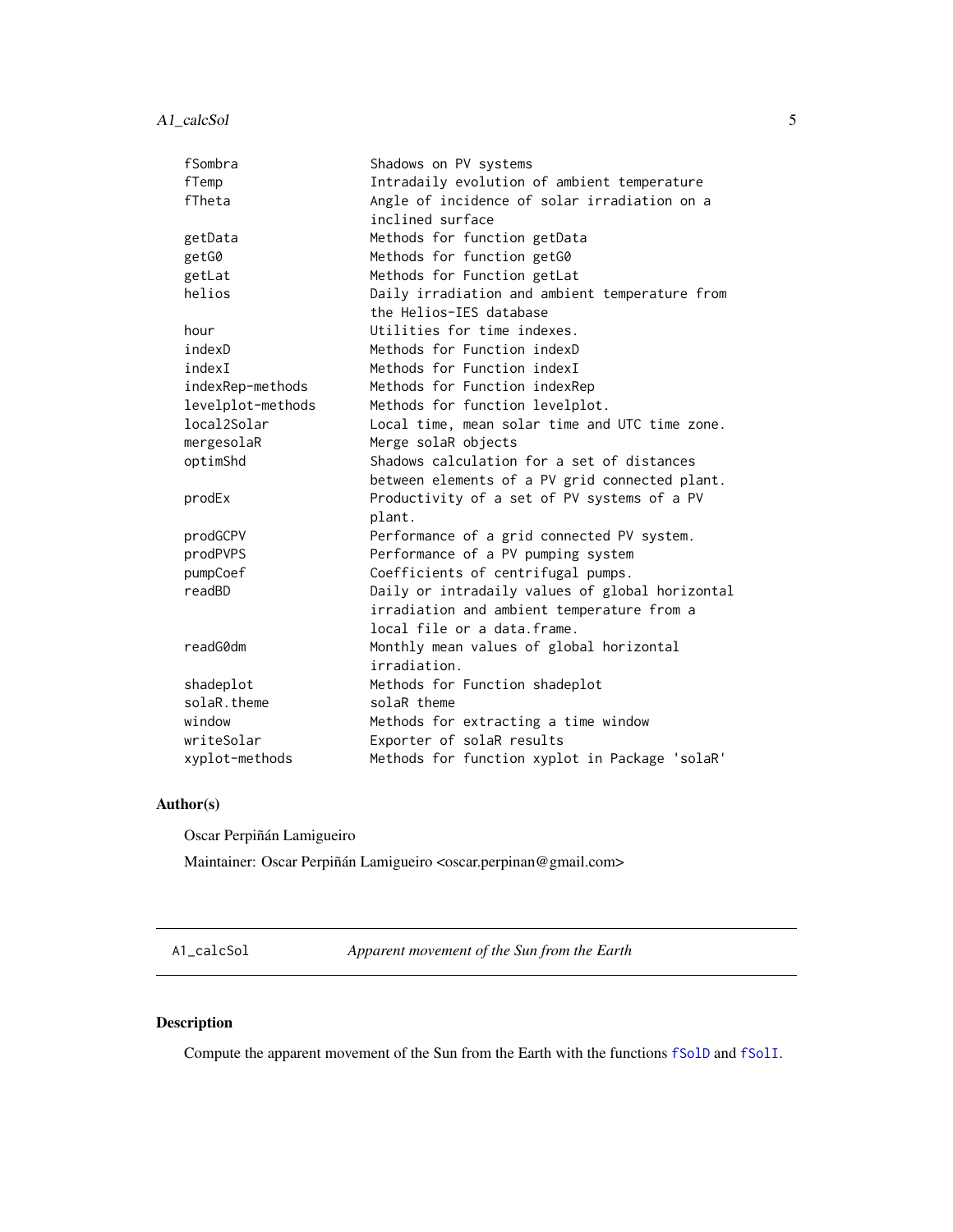#### Usage

```
calcSol(lat, BTd, sample = 'hour', BTi,
        EoT = TRUE, keep.night = TRUE,
        method = 'michalsky')
```
# Arguments

| lat        | Latitude (degrees) of the point of the Earth where calculations are needed. It is<br>positive for locations above the Equator.                                                                                                                                                                |
|------------|-----------------------------------------------------------------------------------------------------------------------------------------------------------------------------------------------------------------------------------------------------------------------------------------------|
| <b>BTd</b> | Daily time base, a POSIXct object which may be the result of fBTd. It is not<br>considered if BT <sub>i</sub> is provided.                                                                                                                                                                    |
| sample     | Increment of the intradaily sequence. It is a character string, containing one<br>of "sec"', "min"', "hour"'. This can optionally be preceded by a (positive or<br>negative) integer and a space, or followed by "s"'. It is used by seq. POSIXt.<br>It is not considered if BTi is provided. |
| BTi        | Intradaily time base, a POSIXct object to be used by fSolI. It could be the index<br>of the G0I argument to calcG0.                                                                                                                                                                           |
| EoT        | logical, if TRUE the Equation of Time is used. Default is TRUE.                                                                                                                                                                                                                               |
| keep.night | logical, if TRUE (default) the night is included in the time series.                                                                                                                                                                                                                          |
| method     | character, method for the sun geometry calculations to be chosen from 'cooper',<br>'spencer', 'michalsky' and 'strous'. See references for details.                                                                                                                                           |

#### Value

A [Sol-class](#page-30-1) object.

# Author(s)

Oscar Perpiñán Lamigueiro.

#### References

- Cooper, P.I., Solar Energy, 12, 3 (1969). "The Absorption of Solar Radiation in Solar Stills"
- Spencer, Search 2 (5), 172, [https://www.mail-archive.com/sundial@uni-koeln.de/msg0](https://www.mail-archive.com/sundial@uni-koeln.de/msg01050.html)1050. [html](https://www.mail-archive.com/sundial@uni-koeln.de/msg01050.html)
- Strous: <https://www.aa.quae.nl/en/reken/zonpositie.html>
- Michalsky, J., 1988: The Astronomical Almanac's algorithm for approximate solar position (1950-2050), Solar Energy 40, 227-235
- Perpiñán, O, Energía Solar Fotovoltaica, 2015. (<https://oscarperpinan.github.io/esf/>)
- Perpiñán, O. (2012), "solaR: Solar Radiation and Photovoltaic Systems with R", Journal of Statistical Software, 50(9), 1-32, doi: [10.18637/jss.v050.i09](https://doi.org/10.18637/jss.v050.i09)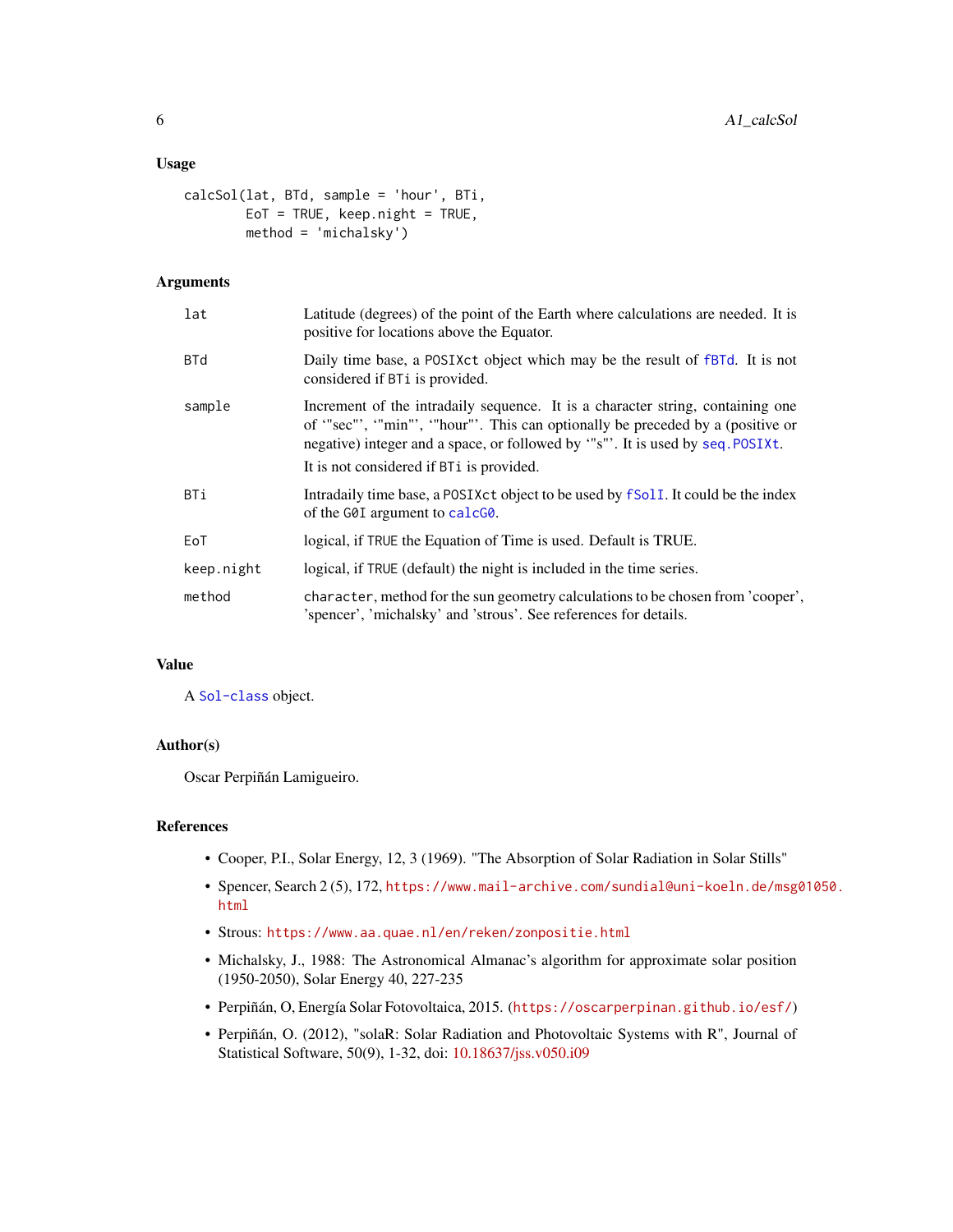# <span id="page-6-0"></span>A2\_calcG0 7

# Examples

```
BTd = fBTd(mode = 'serie')
lat = 37.2sol = calcSol(lat, BTd[100])
print(as.zooD(sol))
library(lattice)
xyplot(as.zooI(sol))
solStrous = calcSol(lat, BTd[100], method = 'strous')
print(as.zooD(solStrous))
solSpencer = calcSol(lat, BTd[100], method = 'spencer')
print(as.zooD(solSpencer))
solCooper = calcSol(lat, BTd[100], method = 'cooper')
print(as.zooD(solCooper))
```
A2\_calcG0 *Irradiation and irradiance on the horizontal plane.*

#### <span id="page-6-1"></span>**Description**

This function obtains the global, diffuse and direct irradiation and irradiance on the horizontal plane from the values of *daily* and *intradaily* global irradiation on the horizontal plane. It makes use of the functions [calcSol](#page-4-1), [fCompD](#page-42-1), [fCompI](#page-43-1), [fBTd](#page-40-1) and [readBD](#page-26-1) (or equivalent).

Besides, if information about maximum and minimum temperatures values are available it obtains a series of temperature values with [fTemp](#page-57-1).

#### Usage

```
calcG0(lat, modeRad = 'prom', dataRad,
       sample = 'hour', keep.night = TRUE,
       sunGeometry = 'michalsky',
      corr, f, ...)
```
#### Arguments

| lat     | numeric, latitude (degrees) of the point of the Earth where calculations are<br>needed. It is positive for locations above the Equator.                        |
|---------|----------------------------------------------------------------------------------------------------------------------------------------------------------------|
| modeRad | A character string, describes the kind of source data of the global irradiation and<br>ambient temperature.                                                    |
|         | It can be mode Rad = 'prom' for monthly mean calculations. With this option, a<br>set of 12 values inside data Rad must be provided, as defined in read GO dm. |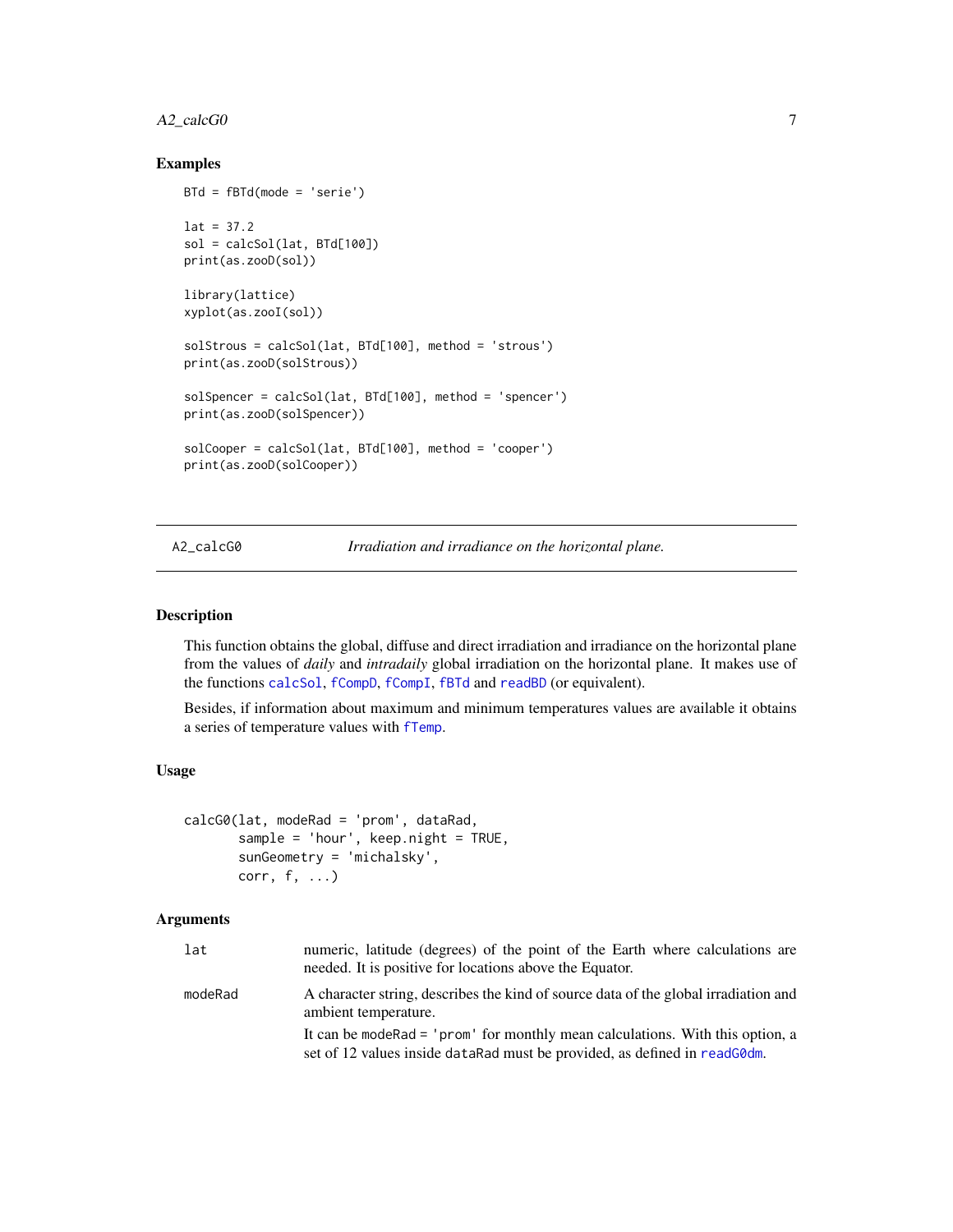|             | modeRad = 'aguiar' uses a set of 12 monthly average values (provided with<br>dataRad) and produces a synthetic daily irradiation time series following the<br>procedure by Aguiar etal. (see reference below).<br>If modeRad = 'bd' the information of <i>daily</i> irradiation is read from a file, a<br>data. frame defined by dataRad, a zoo or a Meteo object. (See readBD, df2Meteo<br>and zoo2Meteo for details).<br>If modeRad = 'bdI' the information of <i>intradaily</i> irradiation is read from a file,<br>a data. frame defined by dataRad, a zoo or a Meteo object. (See readBDi,<br>dfI2Meteo and zoo2Meteo for details). |
|-------------|------------------------------------------------------------------------------------------------------------------------------------------------------------------------------------------------------------------------------------------------------------------------------------------------------------------------------------------------------------------------------------------------------------------------------------------------------------------------------------------------------------------------------------------------------------------------------------------------------------------------------------------|
| dataRad     | • If modeRad = 'prom' or modeRad = 'aguiar', a numeric with 12 values or<br>a named list whose components will be processed with readG0dm.<br>• If modeRad = 'bd' a character (name of the file to be read with readBD), a<br>data. frame (to be processed with df2Meteo), a zoo (to be processed with<br>zoo2Meteo), a Meteo object, or a list as defined by readBD, df2Meteo<br>or zoo2Meteo. The resulting object will include a column named Ta, with<br>information about ambient temperature.                                                                                                                                      |
|             | • If modeRad = 'bdI' a character (name of the file to be read with readBDi), a<br>data. frame (to be processed with dfI2Meteo), a zoo (to be processed with<br>zoo2Meteo), a Meteo object, or a list as defined by readBDi, dfI2Meteo<br>or zoo2Meteo. The resulting object will include a column named Ta, with<br>information about ambient temperature.                                                                                                                                                                                                                                                                               |
| sample      | character, containing one of "sec"', "min"', "hour"'. This can optionally be<br>preceded by a (positive or negative) integer and a space, or followed by "s"<br>(used by seq. POSIXt). It is not used when modeRad = "bdI".                                                                                                                                                                                                                                                                                                                                                                                                              |
| keep.night  | logical. When it is TRUE (default) the time series includes the night.                                                                                                                                                                                                                                                                                                                                                                                                                                                                                                                                                                   |
| sunGeometry | character, method for the sun geometry calculations. See calcSol, fSolD and<br>fSolI.                                                                                                                                                                                                                                                                                                                                                                                                                                                                                                                                                    |
| corr        | A character, the correlation between the the fraction of diffuse irradiation and<br>the clearness index to be used.                                                                                                                                                                                                                                                                                                                                                                                                                                                                                                                      |
|             | With this version several options are available, as described in corrFdKt. For<br>example, the FdKtPage is selected with corr = 'Page' while the FdKtCPR with<br>$corr = 'CPR'.$                                                                                                                                                                                                                                                                                                                                                                                                                                                         |
|             | If $corr = 'user'$ the use of a correlation defined by a function $f$ is possible.                                                                                                                                                                                                                                                                                                                                                                                                                                                                                                                                                       |
|             | If corr = 'none' the object defined by dataRad should include information<br>about global, diffuse and direct daily irradiation with columns named G0d, D0d<br>and B0d, respectively (or G0, D0 and B0 if modeRad = 'bdI'). If corr is missing,<br>then it is internally set to CPR when modeRad = $'$ bd', to Page when modeRad =<br>'prom' and to BRL when modeRad = 'bdI'.                                                                                                                                                                                                                                                            |
| f           | A function defininig a correlation between the fraction of diffuse irradiation and<br>the clearness index. It is only necessary when corr = 'user'                                                                                                                                                                                                                                                                                                                                                                                                                                                                                       |
| $\cdots$    | Additional arguments for fCompD or fCompI                                                                                                                                                                                                                                                                                                                                                                                                                                                                                                                                                                                                |

# Value

A G0 object.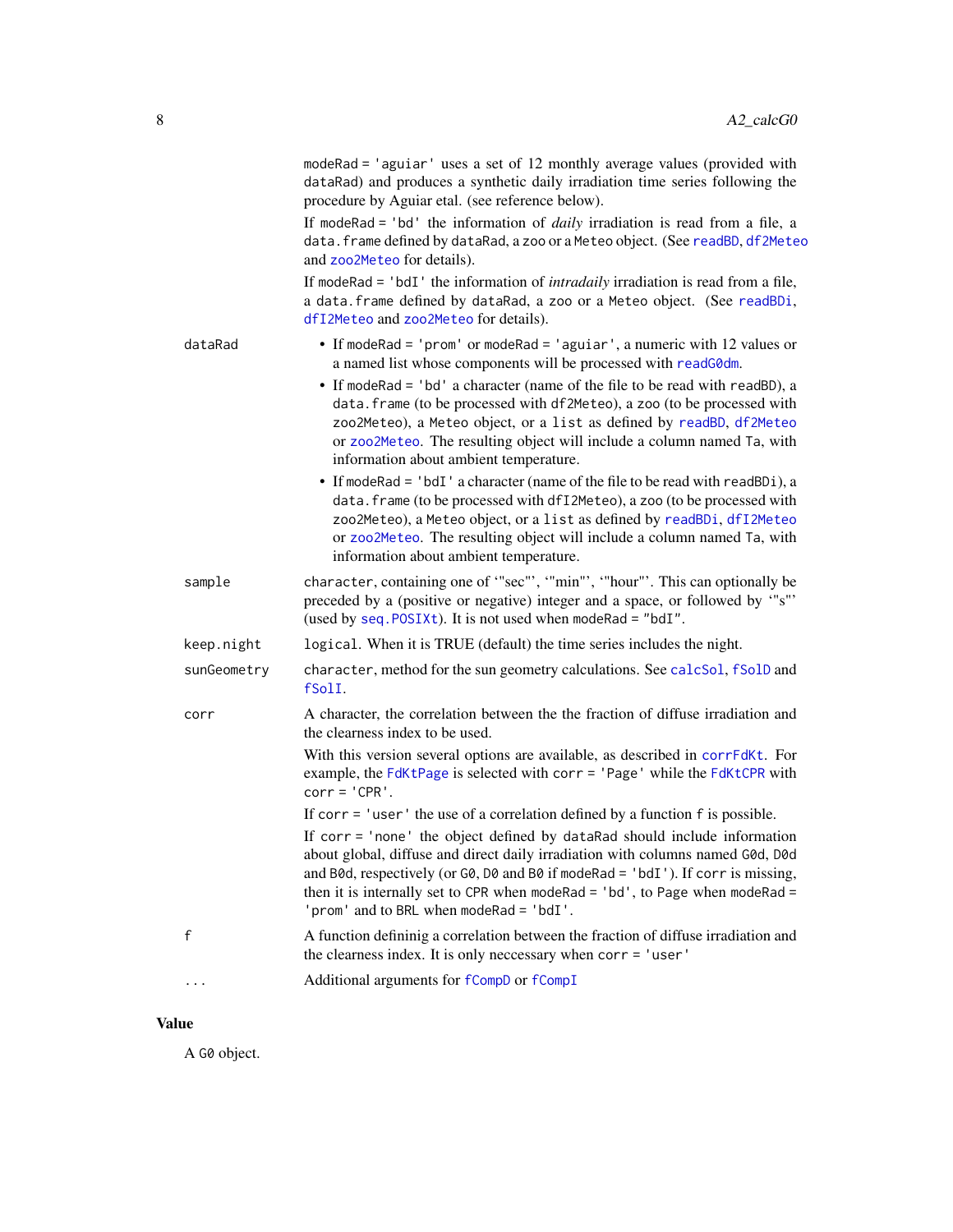#### A2\_calcG0 9

#### Author(s)

Oscar Perpiñán Lamigueiro.

#### References

- Perpiñán, O, Energía Solar Fotovoltaica, 2015. (<https://oscarperpinan.github.io/esf/>)
- Perpiñán, O. (2012), "solaR: Solar Radiation and Photovoltaic Systems with R", Journal of Statistical Software, 50(9), 1-32, doi: [10.18637/jss.v050.i09](https://doi.org/10.18637/jss.v050.i09)
- Aguiar, Collares-Pereira and Conde, "Simple procedure for generating sequences of daily radiation values using a library of Markov transition matrices", Solar Energy, Volume 40, Issue 3, 1988, Pages 269–279

#### See Also

[calcSol](#page-4-1), [fCompD](#page-42-1), [fCompI](#page-43-1), [readG0dm](#page-28-1), [readBD](#page-26-1), [readBDi](#page-26-1), [corrFdKt](#page-39-1).

#### Examples

```
G0dm = c(2.766, 3.491, 4.494, 5.912, 6.989, 7.742, 7.919, 7.027, 5.369, 3.562, 2.814, 2.179)*1000;
Ta = c(10, 14.1, 15.6, 17.2, 19.3, 21.2, 28.4, 29.9, 24.3, 18.2, 17.2,
  15.2)
g0 \le - calcG0(lat = 37.2, modeRad = 'prom', dataRad = list(G0dm = G0dm, Ta = Ta))
print(g0)
xyplot(g0)
## Aguiar et al.
g0 \leq - \text{calcG0}(\text{lat} = 37.2, \text{modeRad} = \text{'aguiar'}, \text{dataRad} = \text{G0dm})print(g0)
xyplot(g0)
##Now the G0I component of g0 is used as
##the bdI argument to calcG0 in order to
##test the intradaily correlations of fd-kt
BDi = as.zooI(g0)BDi$Ta = 25 ##Information about temperature must be contained in BDi
g02 \leq - \text{calcG0}(\text{lat} = 37.2,modeRad = 'bdI',
             dataRad = list(lat = 37.2, file = BDi),corr = 'none')
print(g02)
g03 <- calcG0(lat = 37.2,
             modeRad = 'bdI',
             dataRad = list(lat = 37.2, file = BDi),
             corr = 'BRL')
print(g03)
```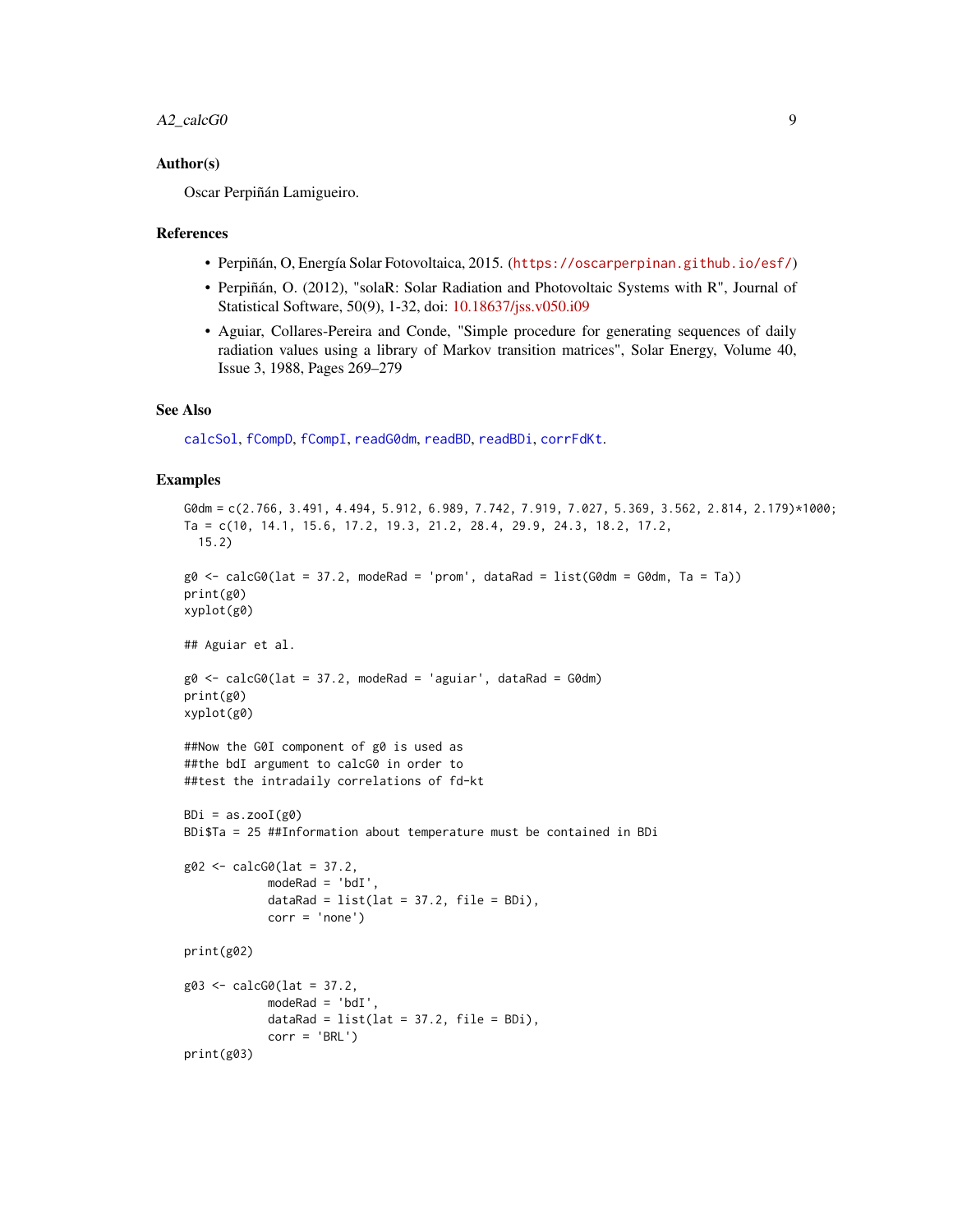```
xyplot(fd \sim kt, data = g03, pch = 19, alpha = 0.3)
## Not run:
##NREL-MIDC
##La Ola, Lanai
##Latitude: 20.76685o North
##Longitude: 156.92291o West
##Elevation: 381 meters AMSL
##Time Zone: -10.0
NRELurl <- 'http://goo.gl/fFEBN'
dat \leq read.table(NRELurl, header = TRUE, sep = ',')
names(dat) <- c('date', 'hour', 'G0', 'B', 'D0', 'Ta')
##B is direct normal. We need direct horizontal.
dat$B0 <- dat$G0 - dat$D0
##http://www.nrel.gov/midc/la_ola_lanai/instruments.html:
##The datalogger program runs using Greenwich Mean Time (GMT),
##data is converted to Hawaiin Standard Time (HST) after data collection
idxLocal <- with(dat, as.POSIXct(paste(date, hour), format = '%m/%d/%Y %H:%M', tz = 'HST'))
idx \leftarrow local2Solar(idxLocal, lon = -156.9339)NRELMeteo <- zoo(dat[, c('G0', 'D0', 'B0', 'Ta')], idx)
lat = 20.77g0 <- calcG0(lat = lat, modeRad = 'bdI', dataRad = NRELMeteo, corr = 'none')
xyplot(g0)
xyplot(as.zooI(g0), superpose = TRUE)
g02 <- calcG0(lat = lat, modeRad = 'bdI', dataRad = NRELMeteo, corr = 'BRL')
xyplot(g02)
xyplot(as.zooI(g02), superpose = TRUE)
xyplot(fd \sim kt, data = g02, pch = 19, cex = 0.5, alpha = 0.5)
g03 <- calcG0(lat = lat, modeRad = 'bdI', dataRad = NRELMeteo, corr = 'CLIMEDh')
xyplot(g03)
xyplot(as.zooI(g03), superpose = TRUE)
xyplot(fd \sim kt, data = g03, pch = 19, cex = 0.5, alpha = 0.5)## End(Not run)
```
<span id="page-9-1"></span>

A3\_calcGef *Irradiation and irradiance on the generator plane.*

<span id="page-9-0"></span>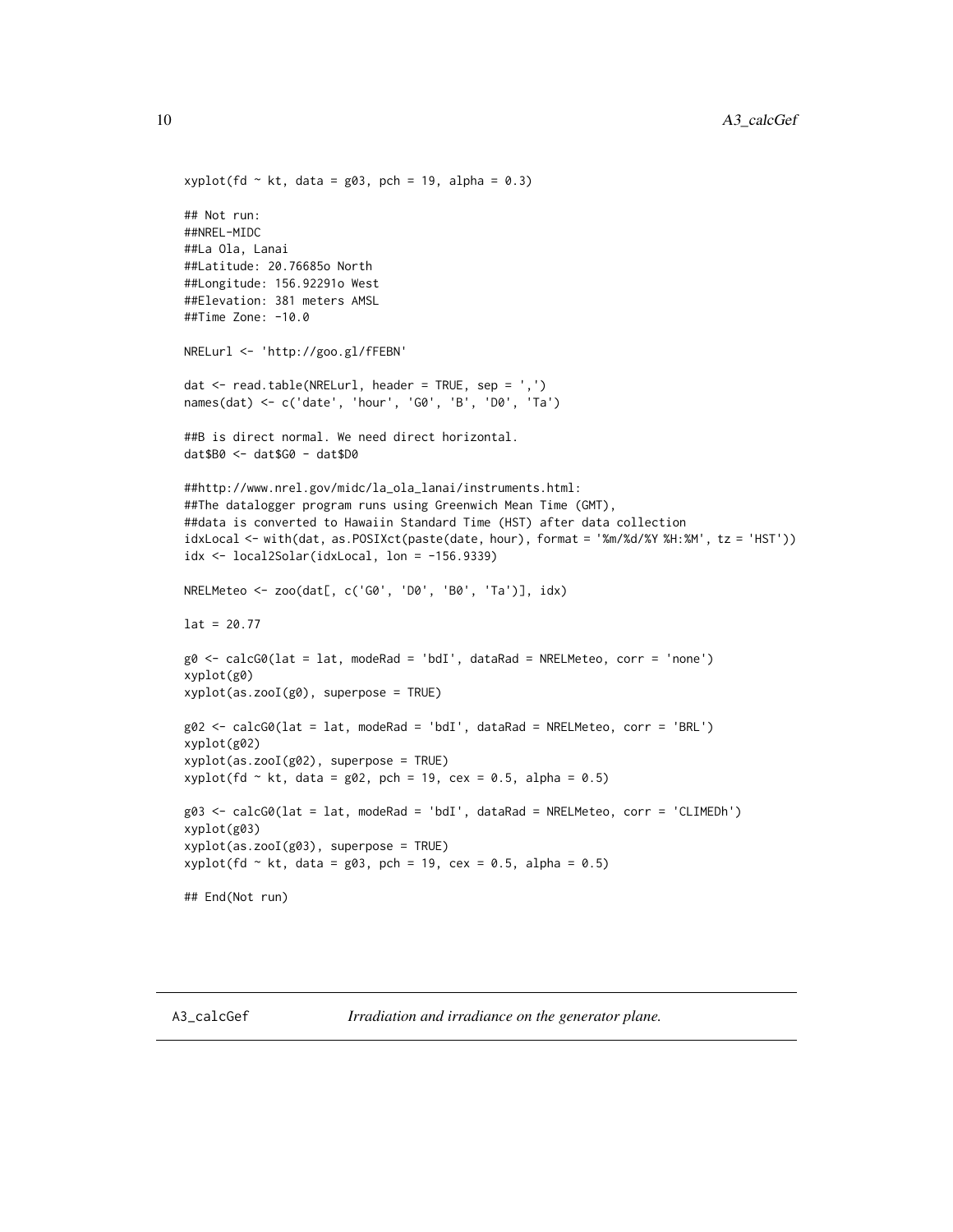# A3\_calcGef 11

# Description

This function obtains the global, diffuse and direct irradiation and irradiance on the generator plane from the values of *daily* or *intradaily* global irradiation on the horizontal plane. It makes use of the functions [calcG0](#page-6-1), [fTheta](#page-59-1), [fInclin](#page-45-1). Besides, it can calculate the shadows effect with the [calcShd](#page-20-1) function.

# Usage

```
calcGef(lat,
       modeTrk = 'fixed',
       modeRad = 'prom',
       dataRad,
       sample = 'hour',
       keep.night = TRUE,
       sunGeometry = 'michalsky',
       corr, f,
       betaLim = 90, beta = abs(lat)-10, alfa = 0,
       iS = 2, alb = 0.2, horizBright = TRUE, HCPV = FALSE,
       modeShd = ',
       struct = list(),distances = data.frame(),...)
```
# Arguments

| lat                | numeric, latitude (degrees) of the point of the Earth where calculations are<br>needed. It is positive for locations above the Equator.                                                                                                                                                                                                                       |
|--------------------|---------------------------------------------------------------------------------------------------------------------------------------------------------------------------------------------------------------------------------------------------------------------------------------------------------------------------------------------------------------|
| modeTrk            | character, to be chosen from 'fixed', 'two' or 'horiz'. When modeTrk<br>= 'fixed' the surface is fixed (inclination and azimuth angles are constant).<br>The performance of a two-axis tracker is calculated with mode $Trk = 'two',$ and<br>mode $Trk = 'horiz'$ is the option for an horizontal N-S tracker. Its default value<br>$is$ mode $Trk = 'fixed'$ |
| modeRad, dataRad   |                                                                                                                                                                                                                                                                                                                                                               |
|                    | Information about the source data of the global irradiation. See calcG0 for<br>details.                                                                                                                                                                                                                                                                       |
| sample, keep.night |                                                                                                                                                                                                                                                                                                                                                               |
|                    | See calcSol for details.                                                                                                                                                                                                                                                                                                                                      |
| sunGeometry        | character, method for the sun geometry calculations. See calcSol, fSolD and<br>fSolI.                                                                                                                                                                                                                                                                         |
| corr, f            | See calc <sub>60</sub> for details.                                                                                                                                                                                                                                                                                                                           |
| beta               | numeric, inclination angle of the surface (degrees). It is only needed when<br>$modelTk = 'fixed'.$                                                                                                                                                                                                                                                           |
| betaLim            | numeric, maximum value of the inclination angle for a tracking surface. Its<br>default value is 90 (no limitation))                                                                                                                                                                                                                                           |
| alfa               | numeric, azimuth angle of the surface (degrees). It is measured from the south<br>$(alfa = 0)$ , and it is negative to the east and positive to the west. It is only needed<br>when modeTrk = 'fixed'. Its default value is $alfa = 0$                                                                                                                        |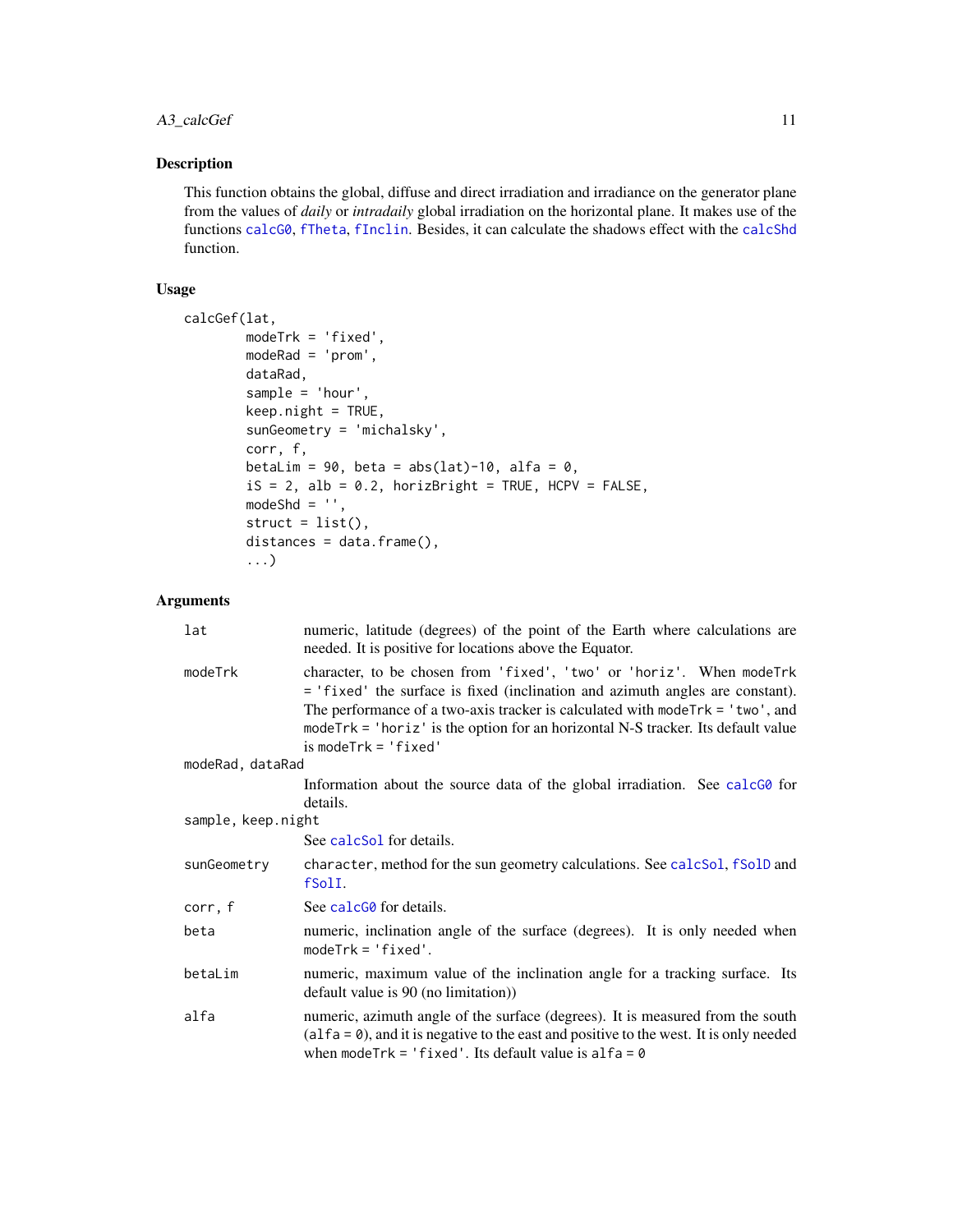| iS                                | integer, degree of dirtiness. Its value must be included in the set $(1,2,3,4)$ . iS =<br>1 corresponds to a clean surface while $iS = 4$ is the selection for a dirty surface.<br>Its default value is 2. |
|-----------------------------------|------------------------------------------------------------------------------------------------------------------------------------------------------------------------------------------------------------|
| alb<br>modeShd, struct, distances | numeric, albedo reflection coefficient. Its default value is 0.2<br>See calcshd for details.                                                                                                               |
| horizBright                       | logical, if TRUE, the horizon brightness correction proposed by Reind et al. is<br>used.                                                                                                                   |
| <b>HCPV</b>                       | logical, if TRUE the diffuse and albedo components of the <i>effective</i> irradiance<br>are set to zero. HCPV is the acronym of High Concentration PV system.                                             |
| $\ddots$                          | Additional arguments for calcSol and calcGO                                                                                                                                                                |
|                                   |                                                                                                                                                                                                            |

#### Value

A Gef object.

#### Author(s)

Oscar Perpiñán Lamigueiro.

#### References

- Hay, J. E. and McKay, D. C.: Estimating Solar Irradiance on Inclined Surfaces: A Review and Assessment of Methodologies. Int. J. Solar Energy, (3):pp. 203, 1985.
- Martin, N. and Ruiz, J.M.: Calculation of the PV modules angular losses under field conditions by means of an analytical model. Solar Energy Materials & Solar Cells, 70:25–38, 2001.
- D. T. Reindl and W. A. Beckman and J. A. Duffie: Evaluation of hourly tilted surface radiation models, Solar Energy, 45:9-17, 1990.
- Perpiñán, O, Energía Solar Fotovoltaica, 2015. (<https://oscarperpinan.github.io/esf/>)
- Perpiñán, O. (2012), "solaR: Solar Radiation and Photovoltaic Systems with R", Journal of Statistical Software, 50(9), 1-32, doi: [10.18637/jss.v050.i09](https://doi.org/10.18637/jss.v050.i09)

#### See Also

[calcG0](#page-6-1), [fTheta](#page-59-1), [fInclin](#page-45-1), [calcShd](#page-20-1).

# Examples

```
lat < -37.2###12 Average days.
G0dm = c(2.766, 3.491, 4.494, 5.912, 6.989, 7.742, 7.919, 7.027, 5.369,
         3.562, 2.814, 2.179)*1000;
Ta = c(10, 14.1, 15.6, 17.2, 19.3, 21.2, 28.4, 29.9, 24.3, 18.2, 17.2,
       15.2)
```
##Fixed surface, default values of inclination and azimuth.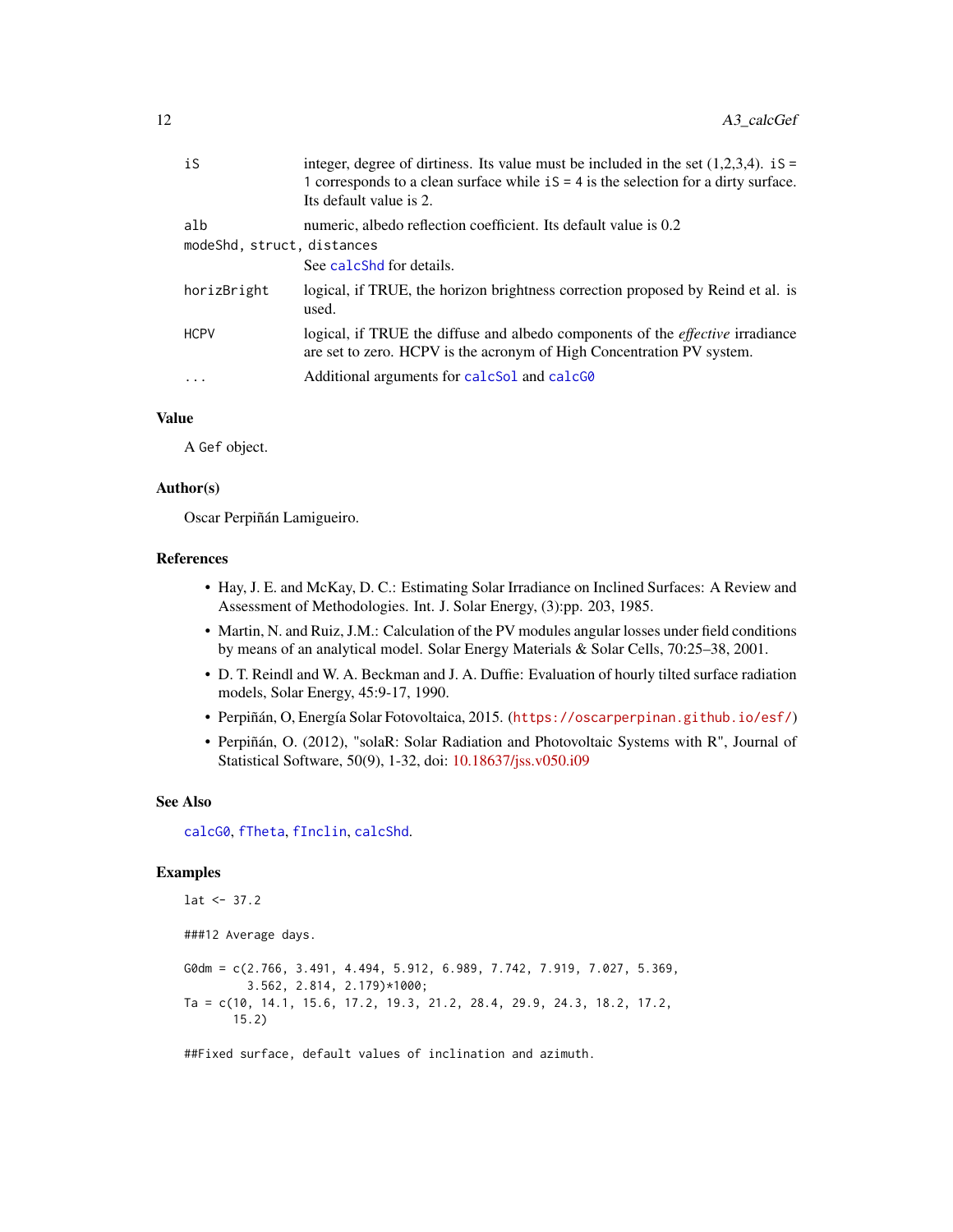```
gef <- calcGef(lat = lat, modeRad = 'prom', dataRad = list(G0dm = G0dm, Ta = Ta))
print(gef)
xyplot(gef)
##Two-axis surface, no limitation angle.
gef2 <- calcGef(lat = lat, modeRad = 'prom',
                dataRad = list(G0dm = G0dm, Ta = Ta),
                modeTrk = 'two')
print(gef2)
xyplot(gef2)
struct = list(W = 23.11, L = 9.8, Nrow = 2, Ncol = 8)distances = data.frame(Lew = 40, Lns = 30, H = 0)
gefShd <- calcGef(lat = lat, modeRad = 'prom',
                  dataRad = list(G0dm = G0dm, Ta = Ta),modeTrk = 'two',
                  modeShd = c('area', 'prom'),
                  struct = struct, distances = distances)
print(gefShd)
## Not run:
##Fixed surface using Aguiar method
gefAguiar <- calcGef(lat = lat, modeRad = 'aguiar', dataRad = G0dm)
##Two-axis tracker, using the previous result.
##'gefAguiar' is internally coerced to a 'G0' object.
gefAguiar2 <- calcGef(lat = lat, modeRad = 'prev', dataRad = gefAguiar, modeTrk = 'two')
print(gefAguiar2)
xyplot(gefAguiar2)
###Shadows between two-axis trackers, again using the gefAguiar result.
struct = list(W = 23.11, L = 9.8, Nrow = 2, Ncol = 8)distances = data.frame(Lew = 40, Lns = 30, H = 0)
gefShdAguiar <- calcGef(lat = lat, modeRad = 'prev',
                        dataRad = gefAguiar, modeTrk = 'two',
                        modeShd = c('area', 'prom'),
                        struct = struct, distances = distances)
print(gefShdAguiar)
## End(Not run)
```
<span id="page-12-1"></span>

A4\_prodGCPV *Performance of a grid connected PV system.*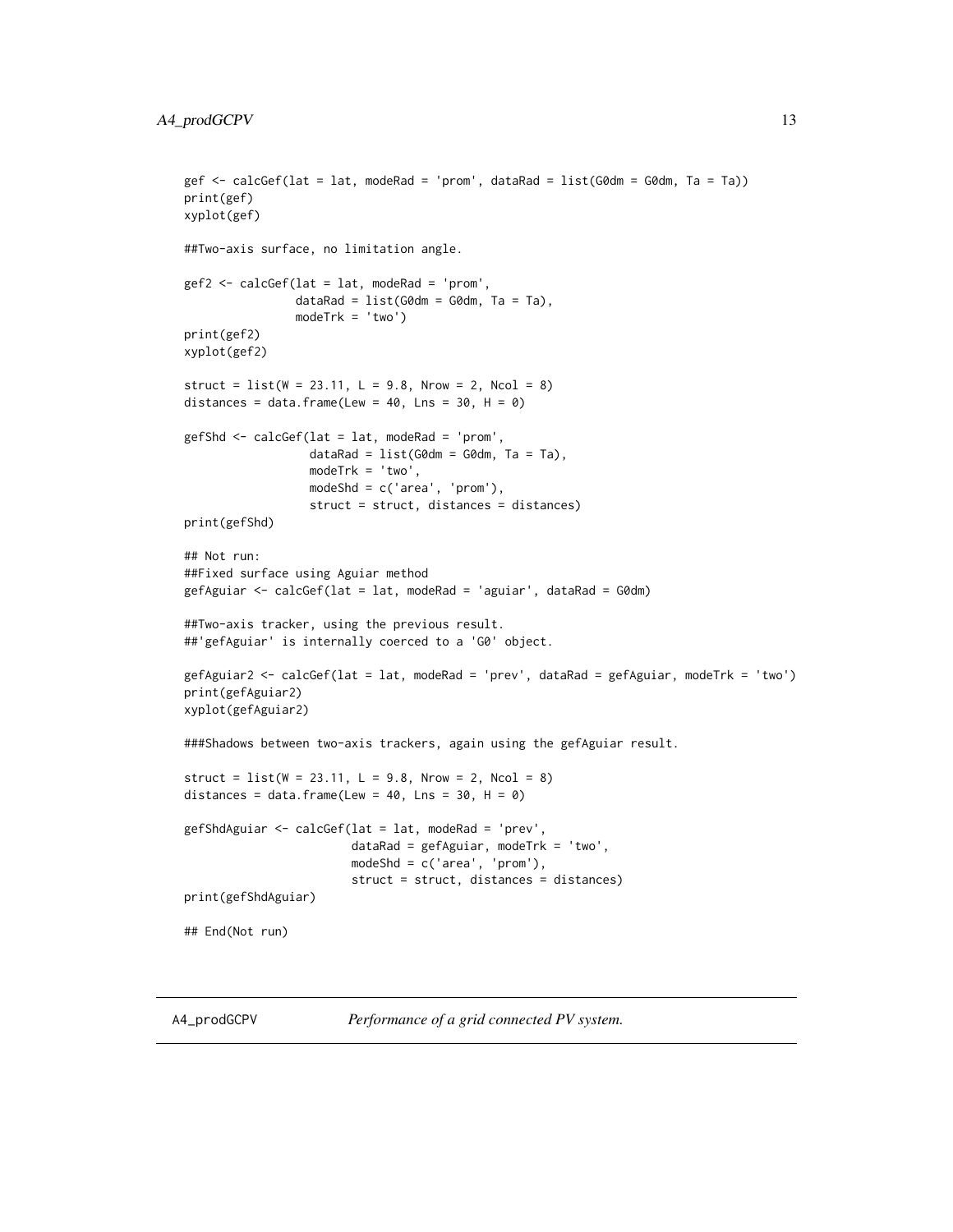# Description

Compute every step from solar angles to effective irradiance to calculate the performance of a grid connected PV system.

# Usage

```
prodGCPV(lat,
         modeTrk = 'fixed',
         modeRad = 'prom',
         dataRad,
         sample = 'hour',
         keep.night = TRUE,
         sunGeometry = 'michalsky',
         corr, f,
         betaLim = 90, beta = abs(lat)-10, alfa = 0,
         iS = 2, alb = 0.2, horizBright = TRUE, HCPV = FALSE,
         module = list(),generator = list(),
         \text{inverse} = \text{list}(),
         effSys = list(),
         modeShd = ',
         struct = list(),distances = data.frame(),
         ...)
```
# Arguments

| lat                | numeric, latitude (degrees) of the point of the Earth where calculations are<br>needed. It is positive for locations above the Equator. |
|--------------------|-----------------------------------------------------------------------------------------------------------------------------------------|
| modeTrk            | A character string, describing the tracking method of the generator. See calcGef<br>for details.                                        |
| modeRad, dataRad   |                                                                                                                                         |
|                    | Information about the source data of the global irradiation. See calcGO for<br>details.                                                 |
| sample, keep.night |                                                                                                                                         |
|                    | See calcSol for details.                                                                                                                |
| sunGeometry        | character, method for the sun geometry calculations. See calcsol, f SolD and<br>fSolI.                                                  |
| corr, f            | See calc <sub>60</sub> for details.                                                                                                     |
|                    | betaLim, beta, alfa, iS, alb, horizBright, HCPV                                                                                         |
|                    | See calcGef for details.                                                                                                                |
| module             | list of numeric values with information about the PV module,                                                                            |
|                    | Vocn open-circuit voltage of the module at Standard Test Conditions (default<br>value 57.6 volts.)                                      |
|                    | Isches short circuit current of the module at Standard Test Conditions (default<br>value 4.7 amperes.)                                  |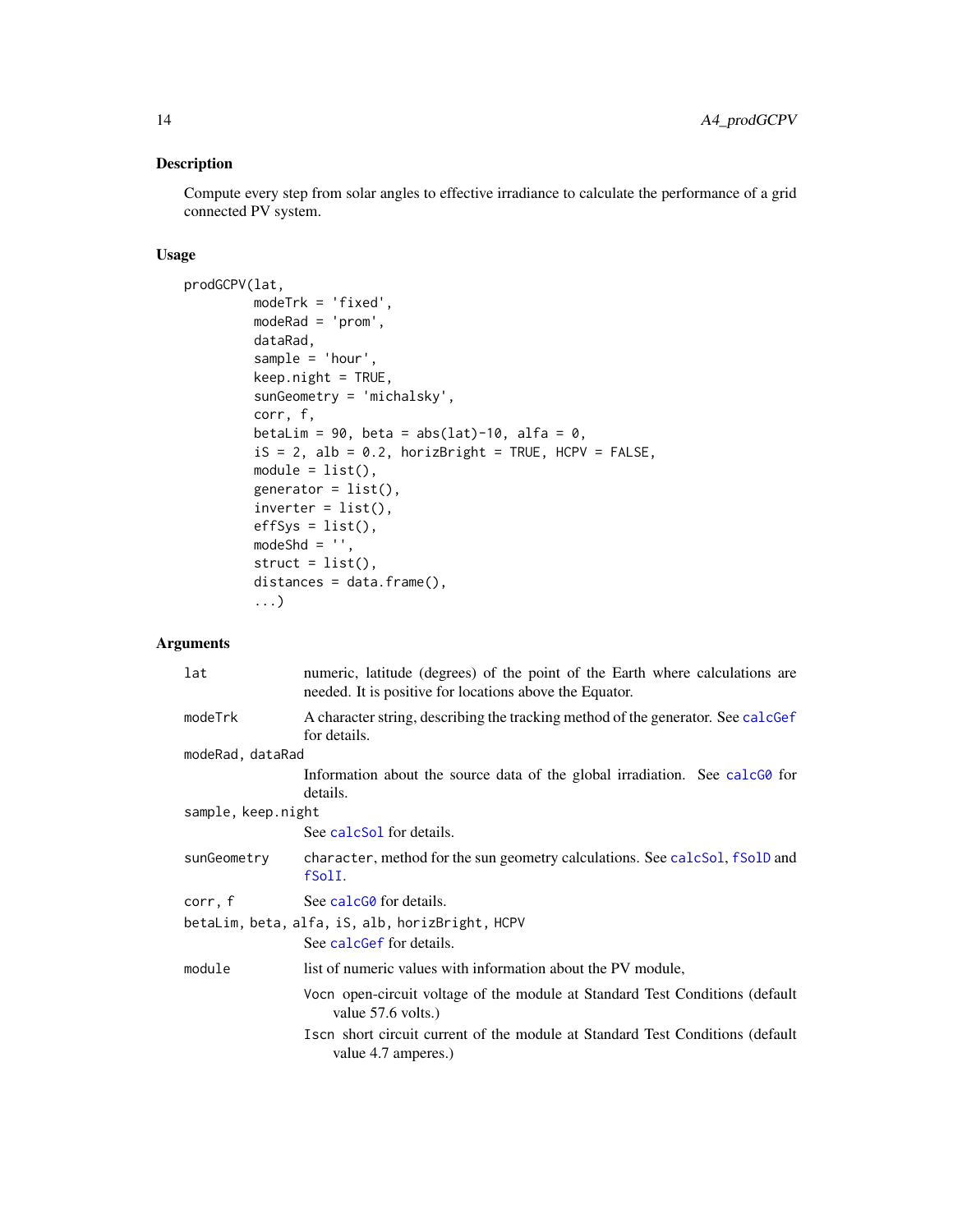|           | Vmn maximum power point voltage of the module at Standard Test Conditions<br>(default value 46.08 amperes.)                                                                                                           |
|-----------|-----------------------------------------------------------------------------------------------------------------------------------------------------------------------------------------------------------------------|
|           | Imn Maximum power current of the module at Standard Test Conditions (de-<br>fault value 4.35 amperes.)                                                                                                                |
|           | Ncs number of cells in series inside the module (default value 96)                                                                                                                                                    |
|           | No number of cells in parallel inside the module (default value 1)                                                                                                                                                    |
|           | CoefVT coefficient of decrement of voltage of each cell with the temperature<br>(default value 0.0023 volts per celsius degree)                                                                                       |
|           | TONC nominal operational cell temperature, celsius degree (default value 47).                                                                                                                                         |
| generator | list of numeric values with information about the generator,                                                                                                                                                          |
|           | Nms number of modules in series (default value 12)                                                                                                                                                                    |
|           | Nmp number of modules in parallel (default value 11)                                                                                                                                                                  |
| inverter  | list of numeric values with information about the DC/AC inverter,                                                                                                                                                     |
|           | Ki vector of three values, coefficients of the efficiency curve of the inverter<br>(default $c(0.01, 0.025, 0.05)$ ), or a matrix of nine values $(3x3)$ if there is<br>dependence with the voltage (see references). |
|           | Pinv nominal inverter power (W) (default value 25000 watts.)                                                                                                                                                          |
|           | Vmin, Vmax minimum and maximum voltages of the MPP range of the inverter<br>(default values 420 and 750 volts)                                                                                                        |
|           | Gumb minimum irradiance for the inverter to start $(W/m2)$ (default value 20<br>$W/m^2$                                                                                                                               |
| effSys    | list of numeric values with information about the system losses,                                                                                                                                                      |
|           | ModQual average tolerance of the set of modules $(\%)$ , default value is 3                                                                                                                                           |
|           | ModDisp module parameter disperssion losses $(\%)$ , default value is 2                                                                                                                                               |
|           | OhmDC Joule losses due to the DC wiring $(\%)$ , default value is 1.5                                                                                                                                                 |
|           | OhmAC Joule losses due to the AC wiring $(\%)$ , default value is 1.5                                                                                                                                                 |
|           | MPP average error of the MPP algorithm of the inverter $(\%)$ , default value is 1                                                                                                                                    |
|           | TrafoMT losses due to the MT transformer $(\%)$ , default value is 1                                                                                                                                                  |
|           | Disp losses due to stops of the system $(\%)$ , default value is 0.5                                                                                                                                                  |

modeShd, struct, distances

See [calcShd](#page-20-1) for details.

... Additional arguments for [calcG0](#page-6-1) or [calcGef](#page-9-1)

# Details

The calculation of the irradiance on the horizontal plane is carried out with the function [calcG0](#page-6-1). The transformation to the inclined surface makes use of the [fTheta](#page-59-1) and [fInclin](#page-45-1) functions inside the [calcGef](#page-9-1) function. The shadows are computed with [calcShd](#page-20-1) while the performance of the PV system is simulated with [fProd](#page-47-1).

# Value

A ProdGCPV object.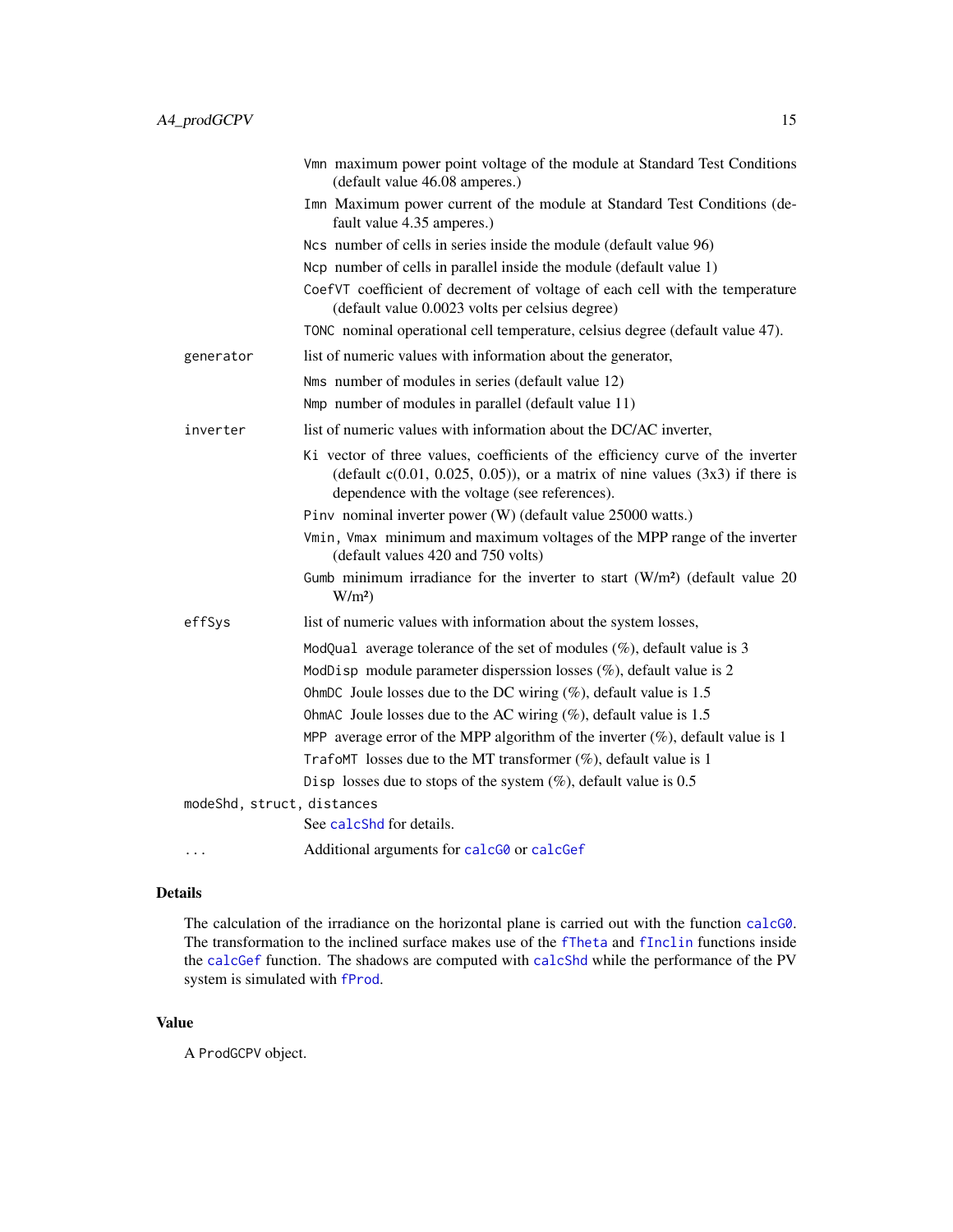#### Author(s)

Oscar Perpiñán Lamigueiro

#### References

- Perpiñán, O, Energía Solar Fotovoltaica, 2015. (<https://oscarperpinan.github.io/esf/>)
- Perpiñán, O. (2012), "solaR: Solar Radiation and Photovoltaic Systems with R", Journal of Statistical Software, 50(9), 1-32, doi: [10.18637/jss.v050.i09](https://doi.org/10.18637/jss.v050.i09)

#### See Also

[fProd](#page-47-1), [calcGef](#page-9-1), [calcShd](#page-20-1), [calcG0](#page-6-1), [compare](#page-74-1), [compareLosses](#page-78-1), [mergesolaR](#page-79-1)

# Examples

```
library(lattice)
library(latticeExtra)
lat < -37.2;G0dm <- c(2766, 3491, 4494, 5912, 6989, 7742, 7919, 7027, 5369, 3562,
          2814, 2179)
Ta <- c(10, 14.1, 15.6, 17.2, 19.3, 21.2, 28.4, 29.9, 24.3, 18.2,
        17.2, 15.2)
prom \leq - list(G0dm = G0dm, Ta = Ta)
###Comparison of different tracker methods
prodFixed <- prodGCPV(lat = lat, dataRad = prom,
                      keep.night = FALSE)
prod2x \leq -prodGCPV(lat = lat, dataRad = prom,modeTrk = 'two',
                   keep.night = FALSE)
prodHoriz <- prodGCPV(lat = lat,dataRad = prom,
                      modeTrk = 'horiz',
                      keep.night = FALSE)##Comparison of yearly productivities
compare(prodFixed, prod2x, prodHoriz)
compareLosses(prodFixed, prod2x, prodHoriz)
##Comparison of power time series
ComparePac <- CBIND(two = as.zooI(prod2x)$Pac,
                    horiz = as.zooI(prodHoriz)$Pac,
                    fixed = as.zooI(prodFixed)$Pac)
```

```
AngSol <- as.zooI(as(prodFixed, 'Sol'))
```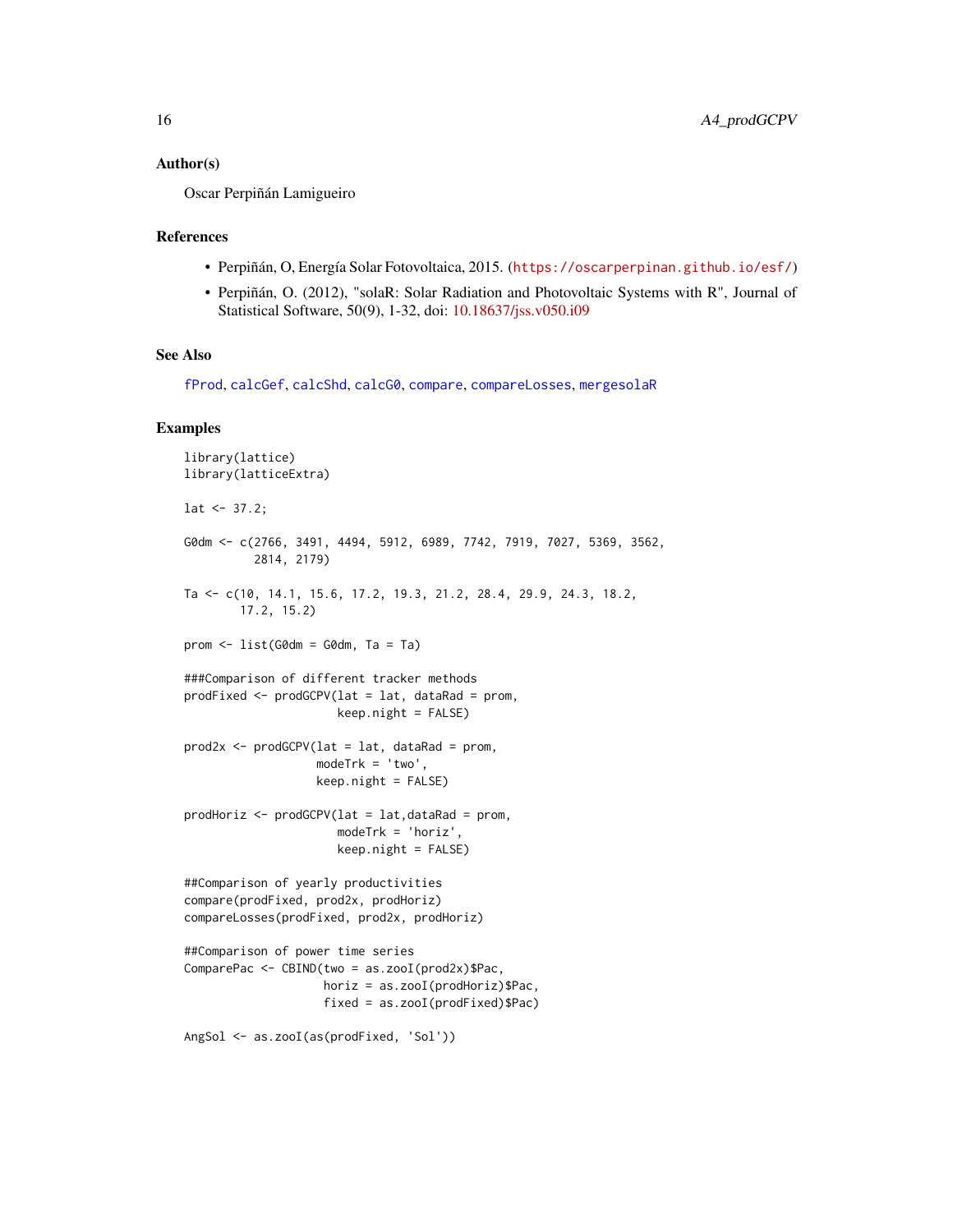```
ComparePac <- CBIND(AngSol, ComparePac)
mon <- month(index(ComparePac))
xyplot(two + horiz + fixed ~ AzS|mon, data = ComparePac,
       type = '1',
       auto.key = list(space = 'right',
                     lines = TRUE,
                     points = FALSE),
       ylab = 'Pac')## Not run:
###Use of modeRad = 'aguiar' and modeRad = 'prev'
prodAguiarFixed <- prodGCPV(lat = lat,
                            modeRad = 'aguiar',
                            dataRad = G0dm,
                            keep.night = FALSE)
##We want to compare systems with different effective irradiance
##so we have to convert prodAguiarFixed to a 'G0' object.
G0Aguiar <- as(prodAguiarFixed, 'G0')
prodAguiar2x <- prodGCPV(lat = lat,
                         modeTrk = 'two',
                         modeRad = 'prev',
                         dataRad = G0Aguiar)
prodAguiarHoriz <- prodGCPV(lat = lat,
                            modeTrk = 'horiz',
                            modeRad = 'prev',
                            dataRad = G0Aguiar)
##Comparison of yearly values
compare(prodAguiarFixed,
        prodAguiar2x,
        prodAguiarHoriz)
compareLosses(prodAguiarFixed,
              prodAguiar2x,
              prodAguiarHoriz)
##Compare of daily productivities of each tracking system
compareYf <- mergesolaR(prodAguiarFixed,
                        prodAguiar2x,
                        prodAguiarHoriz)
xyplot(compareYf, superpose = TRUE,
       ylab = 'kWh/kWp',
       main = 'Daily productivity',
       auto.key = list(space = 'right'))
## End(Not run)
###Shadows
```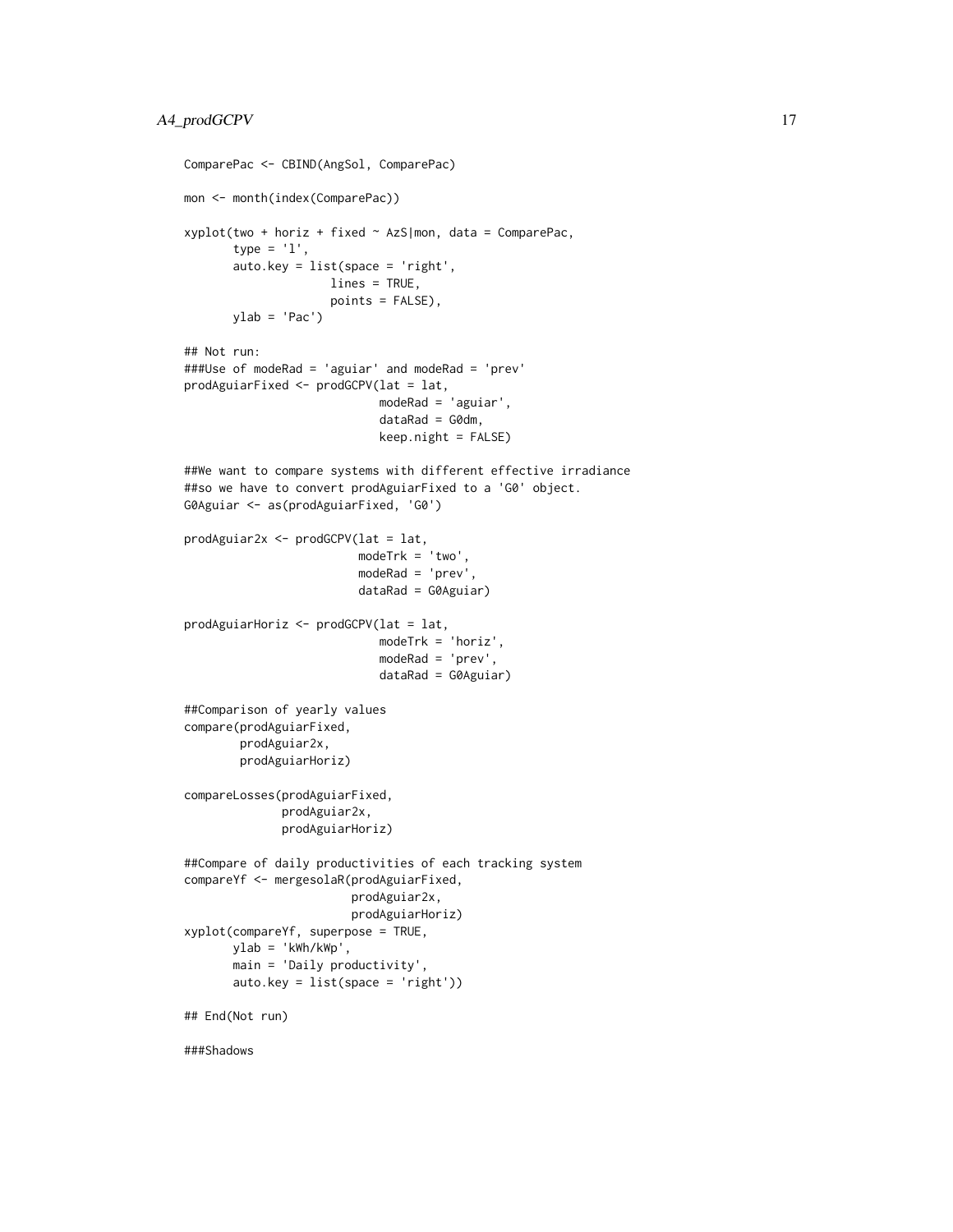```
#Two-axis trackers
struct2x <- list(W = 23.11, L = 9.8, Nrow = 2, Ncol = 8)
dist2x <- data.frame(Lew = 40, Lns = 30, H = 0)
prod2xShd <- prodGCPV(lat = lat, dataRad = prom,
                      modeTrk = 'two',
                      modeShd = 'area',
                      struct = struct2x,
                      distances = dist2x)
print(prod2xShd)
#Horizontal N-S tracker
structHoriz \le list(L = 4.83);
distHoriz <- data.frame(Lew = structHoriz$L*4);
#Without Backtracking
prodHorizShd <- prodGCPV(lat = lat, dataRad = prom,
                         sample = '10 min',
                         modeTrk = 'horiz',
                         modeShd = 'area', betaLim = 60,
                         distances = distHoriz,
                         struct = structHoriz)
print(prodHorizShd)
xyplot(r2d(Beta)~r2d(w),
       data = prodHorizShd,
       type = '1',
       main = 'Inclination angle of a horizontal axis tracker',
       xlab = expression(omega (degrees)),
       ylab = expression(beta (degrees)))
#With Backtracking
prodHorizBT <- prodGCPV(lat = lat, dataRad = prom,
                        sample = '10 min',
                        modeTrk = 'horiz',
                        modeShd = 'bt', betaLim = 60,
                        distances = distHoriz,
                        struct = structHoriz)
print(prodHorizBT)
xyplot(r2d(Beta)~r2d(w),
       data = prodHorizBT,
       type = 'l',
       main = 'Inclination angle of a horizontal axis tracker\n with backtracking',
       xlab = expression(omega (degrees)),
       ylab = expression(beta (degrees)))
compare(prodFixed, prod2x, prodHoriz, prod2xShd,
        prodHorizShd, prodHorizBT)
compareLosses(prodFixed, prod2x, prodHoriz, prod2xShd,
              prodHorizShd, prodHorizBT)
```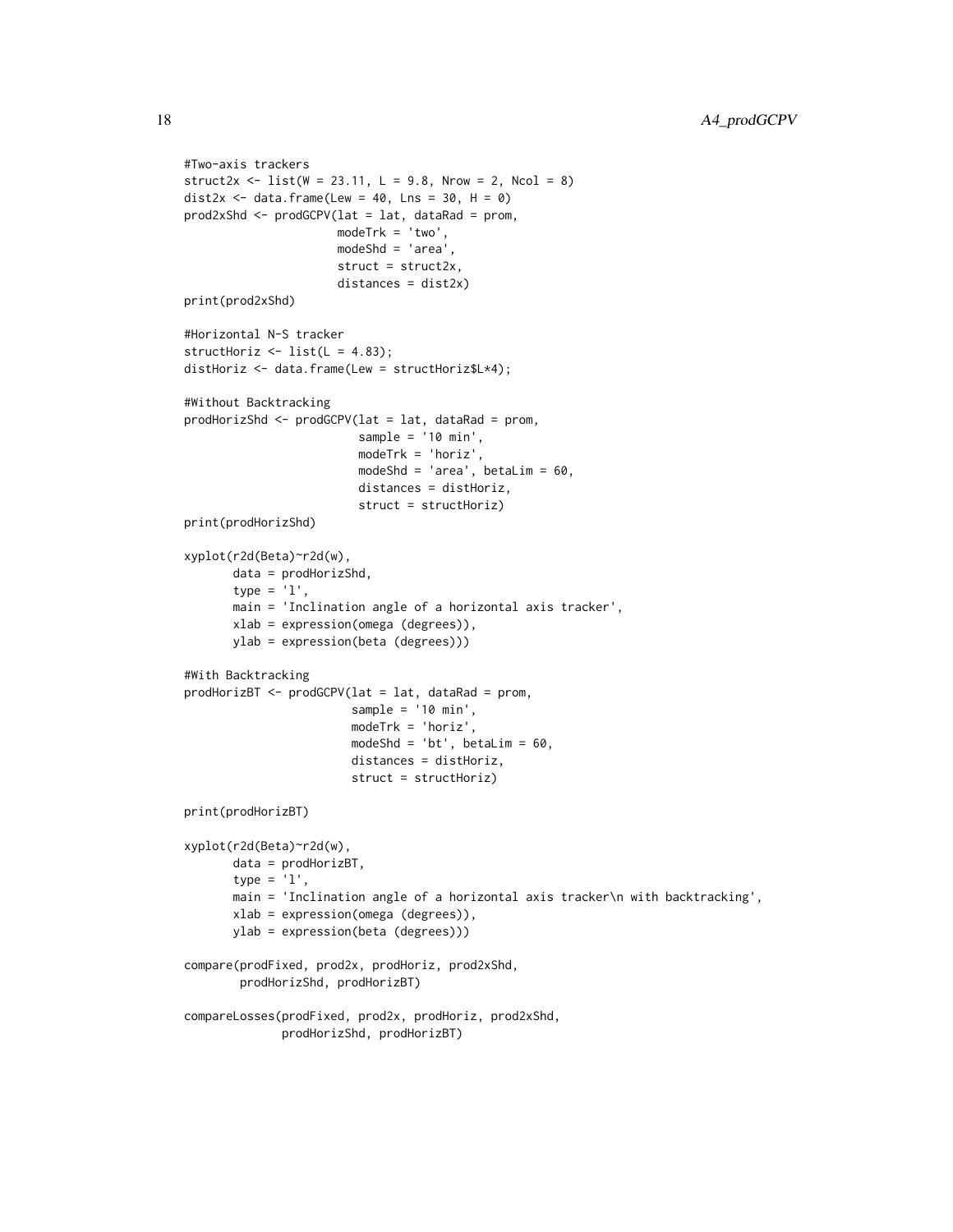# <span id="page-18-0"></span>A5\_prodPVPS 19

```
compareYf2 <- mergesolaR(prodFixed, prod2x, prodHoriz, prod2xShd,
                         prodHorizShd, prodHorizBT)
xyplot(compareYf2, superpose = TRUE,
       ylab = 'kWh/kWp', main = 'Daily productivity',
       auto.key = list(space = 'right'))
```
#### A5\_prodPVPS *Performance of a PV pumping system*

# Description

Compute every step from solar angles to effective irradiance to calculate the performance of a PV pumping system.

#### Usage

```
prodPVPS(lat,
         modeTrk = 'fixed',
         modeRad = 'prom',
         dataRad,
         sample = 'hour',
         keep.night = TRUE,
         sunGeometry = 'michalsky',
         corr, f,
         betaLim = 90, beta = abs(lat)-10, alfa = 0,
         iS = 2, alb = 0.2, horizBright = TRUE, HCPV = FALSE,
         pump , H,
         Pg, converter= list(),
         effSys = list(),...)
```
# Arguments

| lat                | numeric, latitude (degrees) of the point of the Earth where calculations are<br>needed. It is positive for locations above the Equator. |  |
|--------------------|-----------------------------------------------------------------------------------------------------------------------------------------|--|
| modeTrk            | A character string, describing the tracking method of the generator. See calcGef<br>for details.                                        |  |
| modeRad, dataRad   |                                                                                                                                         |  |
|                    | Information about the source data of the global irradiation. See calcGO for<br>details.                                                 |  |
| sample, keep.night |                                                                                                                                         |  |
|                    | See calcSol for details.                                                                                                                |  |
| sunGeometry        | character, method for the sun geometry calculations. See calcSol, fSolD and<br>fSolI.                                                   |  |
| corr, f            | See calcG0 for details.                                                                                                                 |  |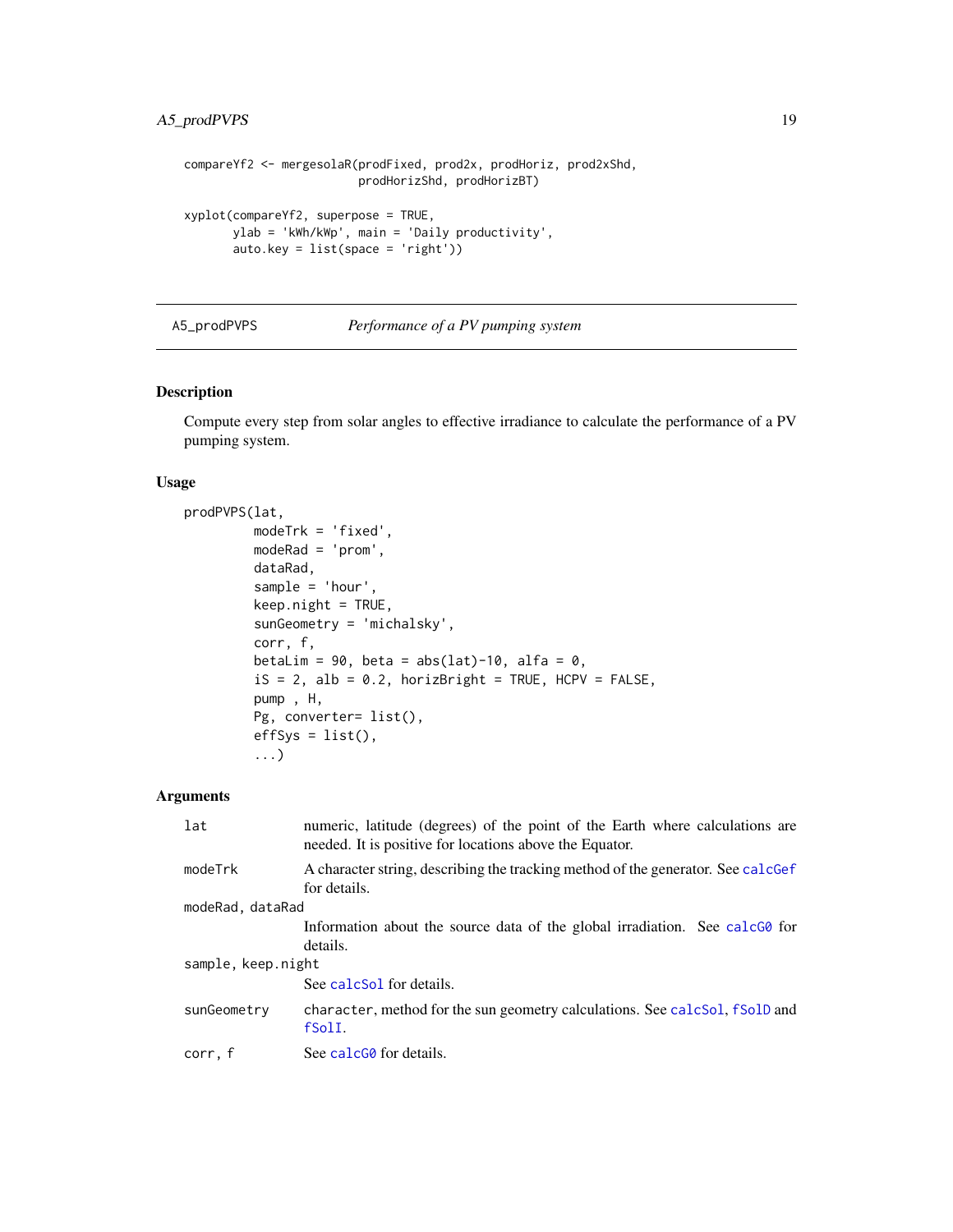|           | betaLim, beta, alfa, iS, alb, horizBright, HCPV<br>See calcGef for details.                                                                                                                                                                                                                              |
|-----------|----------------------------------------------------------------------------------------------------------------------------------------------------------------------------------------------------------------------------------------------------------------------------------------------------------|
| pump      | A list extracted from pumpCoef                                                                                                                                                                                                                                                                           |
| H         | Total manometric head (m)                                                                                                                                                                                                                                                                                |
| Pg        | Nominal power of the PV generator $(Wp)$                                                                                                                                                                                                                                                                 |
| converter | list containing the nominal power of the frequency converter, Pnom, and Ki,<br>vector of three values, coefficients of the efficiency curve.                                                                                                                                                             |
| effSys    | list of numeric values with information about the system losses,                                                                                                                                                                                                                                         |
|           | ModQual average tolerance of the set of modules $(\%)$ , default value is 3<br>ModDisp module parameter disperssion losses $(\%)$ , default value is 2<br>OhmDC Joule losses due to the DC wiring $(\%)$ , default value is 1.5<br>OhmAC Joule losses due to the AC wiring $(\%)$ , default value is 1.5 |
| $\ddotsc$ | Additional arguments for calcSol, calcG0 and calcGef.                                                                                                                                                                                                                                                    |

# Details

The calculation of the irradiance on the generator is carried out with the function [calcGef](#page-9-1). The performance of the PV system is simulated with [fPump](#page-49-1).

# Value

A [ProdPVPS](#page-36-1) object.

### Author(s)

Oscar Perpiñán Lamigueiro.

# References

- Abella, M. A., Lorenzo, E. y Chenlo, F.: PV water pumping systems based on standard frequency converters. Progress in Photovoltaics: Research and Applications, 11(3):179–191, 2003, ISSN 1099-159X.
- Perpiñán, O, Energía Solar Fotovoltaica, 2015. (<https://oscarperpinan.github.io/esf/>)
- Perpiñán, O. (2012), "solaR: Solar Radiation and Photovoltaic Systems with R", Journal of Statistical Software, 50(9), 1-32, doi: [10.18637/jss.v050.i09](https://doi.org/10.18637/jss.v050.i09)

#### See Also

[NmgPVPS](#page-63-1), [fPump](#page-49-1), [pumpCoef](#page-86-1)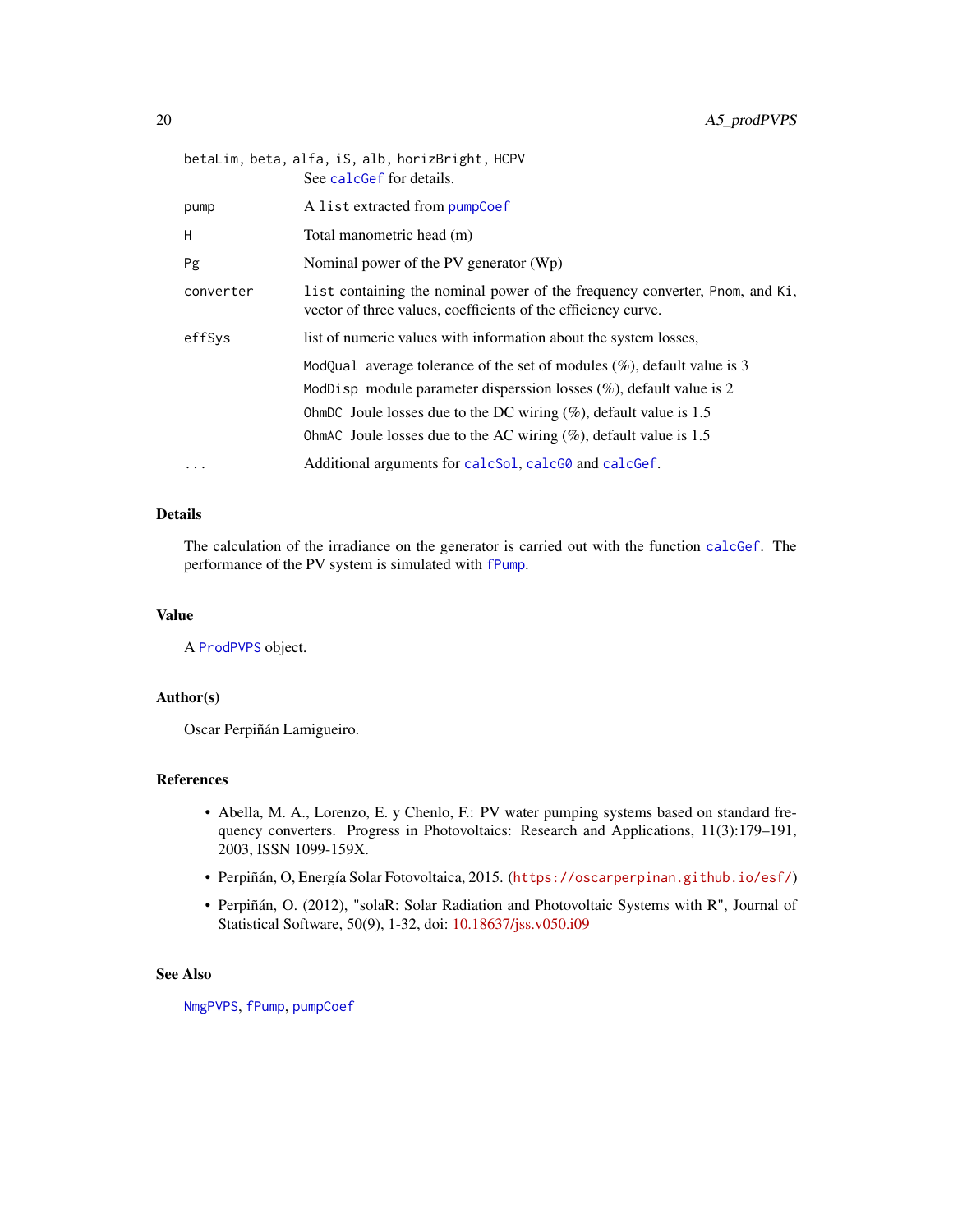<span id="page-20-0"></span>

# <span id="page-20-1"></span>Description

Compute the irradiance and irradiation including shadows for two-axis and horizontal N-S axis trackers and fixed surfaces. It makes use of the function [fSombra](#page-55-1) for the shadows factor calculation. It is used by the function [calcGef](#page-9-1).

# Usage

```
calcShd(radEf, modeTrk = 'fixed', modeShd = '',
       struct = list(),
       distances = data.frame())
```
# Arguments

| radEf   | A Gef object. It may be the result of the calcGef function.                                                                                                                                                                                                                                                                                                                                                                                                                                                                                                                                                                                                                                                                                                                                                                                                                                                                                                    |
|---------|----------------------------------------------------------------------------------------------------------------------------------------------------------------------------------------------------------------------------------------------------------------------------------------------------------------------------------------------------------------------------------------------------------------------------------------------------------------------------------------------------------------------------------------------------------------------------------------------------------------------------------------------------------------------------------------------------------------------------------------------------------------------------------------------------------------------------------------------------------------------------------------------------------------------------------------------------------------|
| modeTrk | character, to be chosen from 'fixed', 'two' or 'horiz'. When modeTrk<br>= 'fixed' the surface is fixed (inclination and azimuth angles are constant).<br>The performance of a two-axis tracker is calculated with mode $Trk = 'two',$ and<br>mode $Trk = 'horiz'$ is the option for an horizontal N-S tracker. Its default value<br>$is$ mode $Trk = 'fixed'$                                                                                                                                                                                                                                                                                                                                                                                                                                                                                                                                                                                                  |
| modeShd | character, defines the type of shadow calculation. In this version of the package<br>the effect of the shadow is calculated as a proportional reduction of the cir-<br>cumsolar diffuse and direct irradiances. This type of approach is selected with<br>modeShd = 'area'. In future versions other approaches which relate the geo-<br>metric shadow and the electrical connections of the PV generator will be avail-<br>able. If modeTrk = 'horiz' it is possible to calculate the effect of backtracking<br>with modeShd = 'bt'. If modeShd = $c('area', 'bt')$ the backtracking method<br>will be carried out and therefore no shadows will appear. Finally, for two-axis<br>trackers it is possible to select modeShd = 'prom' in order to calculate the effect<br>of shadows on an average tracker (see fSombra6). The result will include three<br>variables (Gef0, Def0 and Bef0) with the irradiance/irradiation without shadows<br>as a reference. |
| struct  | list.                                                                                                                                                                                                                                                                                                                                                                                                                                                                                                                                                                                                                                                                                                                                                                                                                                                                                                                                                          |
|         | When mode $Trk = 'fixed'$ or mode $Trk = 'horiz'$ only a component named $L$ ,<br>which is the height (meters) of the tracker, is needed.                                                                                                                                                                                                                                                                                                                                                                                                                                                                                                                                                                                                                                                                                                                                                                                                                      |
|         | For two-axis trackers (mode $Trk = 'two'$ ), an additional component named $W$ ,<br>the width of the tracker, is required. Moreover, only when modeTrk = 'two'<br>two components named Nrow and Ncol are included under this list. These com-<br>ponents define, respectively, the number of rows and columns of the whole set<br>of two-axis trackers in the PV plant.                                                                                                                                                                                                                                                                                                                                                                                                                                                                                                                                                                                        |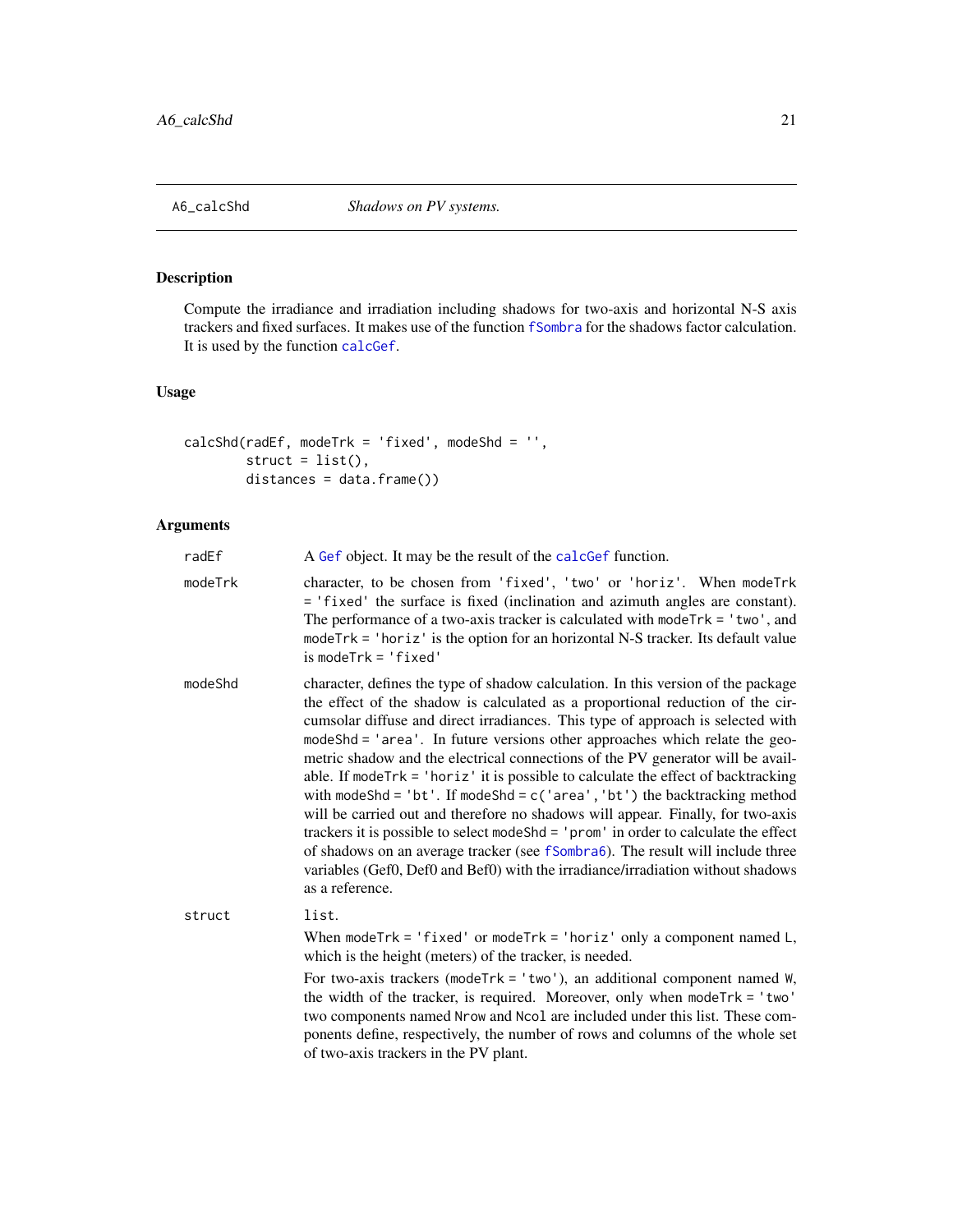# When modeTrk = 'fixed' it includes a component named D for the distance between fixed surfaces. An additional component named H can be included with the relative height between surfaces. When modeTrk = 'horiz' it only includes a component named Lew, being the distance between horizontal NS trackers along the East-West direction. When mode $Trk = 'two'$  it includes a component named Lns being the distance between trackers along the North-South direction, a component named Lew, being the distance between trackers along the East-West direction and a (optional) component named H with the relative height between surfaces.

The distances, in meters, are defined between axis of the trackers.

#### Value

A Gef object including three additional variables (Gef0, Def0 and Bef0) in the slots GefI, GefD, Gefdm and Gefy with the irradiance/irradiation without shadows as a reference.

#### Author(s)

Oscar Perpiñán Lamigueiro.

# References

- Perpiñán, O, Energía Solar Fotovoltaica, 2015. (<https://oscarperpinan.github.io/esf/>)
- Perpiñán, O. (2012), "solaR: Solar Radiation and Photovoltaic Systems with R", Journal of Statistical Software, 50(9), 1-32, doi: [10.18637/jss.v050.i09](https://doi.org/10.18637/jss.v050.i09)

#### See Also

[calcG0](#page-6-1), [fTheta](#page-59-1), [fInclin](#page-45-1), [calcShd](#page-20-1).

A7\_optimShd *Shadows calculation for a set of distances between elements of a PV grid connected plant.*

#### Description

The optimum distance between trackers or static structures of a PV grid connected plant depends on two main factors: the ground requirement ratio (defined as the ratio of the total ground area to the generator PV array area), and the productivity of the system including shadow losses. Therefore, the optimum separation may be the one which achieves the highest productivity with the lowest ground requirement ratio.

However, this definition is not complete since the terrain characteristics and the costs of wiring or civil works could alter the decision. This function is a help for choosing this distance: it computes the productivity for a set of combinations of distances between the elements of the plant.

# <span id="page-21-0"></span>distances data.frame.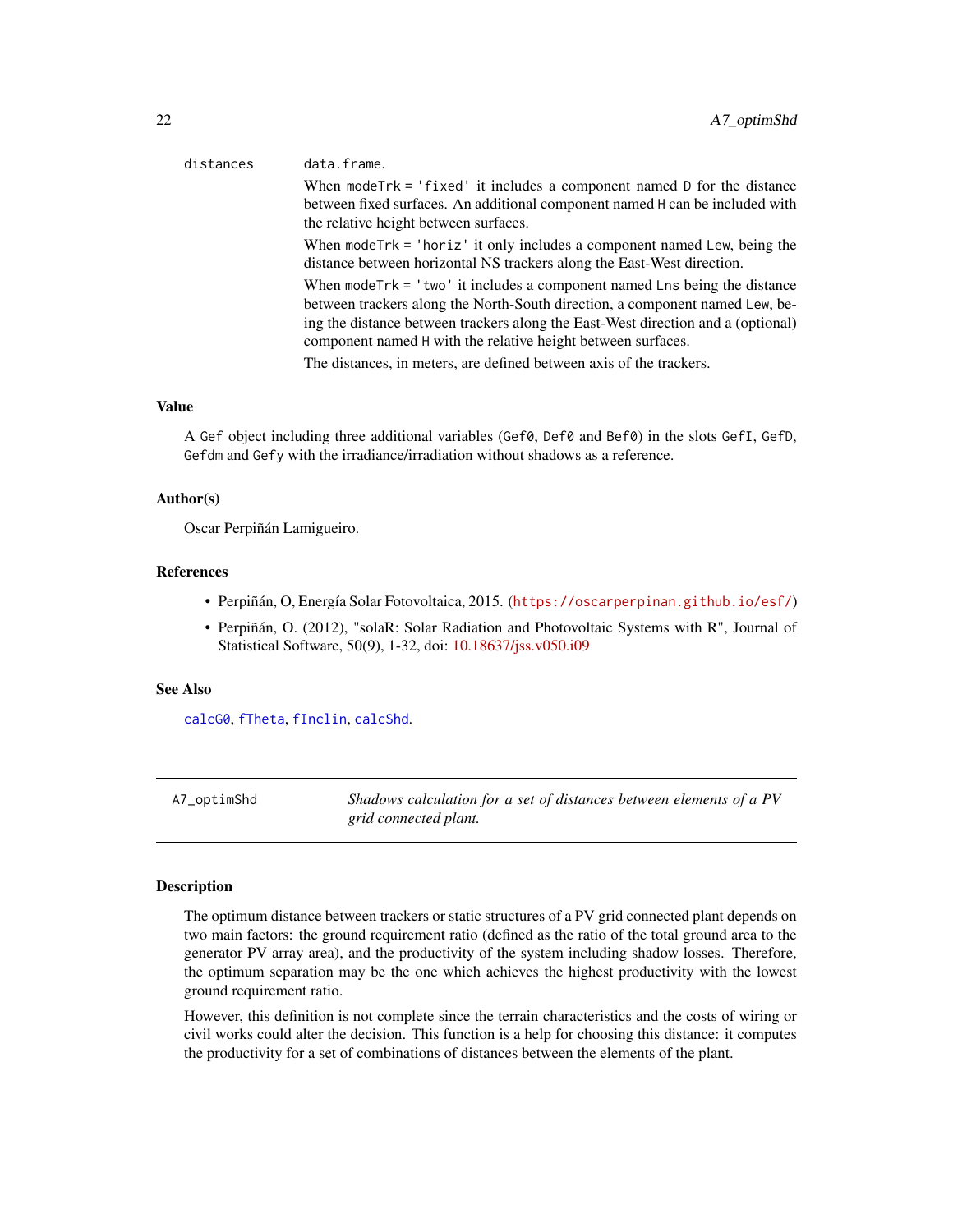# A7\_optimShd 23

# Usage

```
optimShd(lat,
         modeTrk = 'fixed',
         modeRad = 'prom',
         dataRad,
         sample = 'hour',
         keep.night = TRUE,sunGeometry = 'michalsky',
         betaLim = 90, beta = abs(lat)-10, alfa = 0,
         iS = 2, alb = 0.2, HCPV = FALSE,
         module = list(),generator = list(),
         \text{inverter} = \text{list}(),effSys = list(),
         modeShd = ''',struct = list(),
         distances = data.frame(),
         res = 2,
         prog = TRUE)
```
# Arguments

| lat              | numeric, latitude (degrees) of the point of the Earth where calculations are<br>needed. It is positive for locations above the Equator.                                                                                                                                                                                                                       |
|------------------|---------------------------------------------------------------------------------------------------------------------------------------------------------------------------------------------------------------------------------------------------------------------------------------------------------------------------------------------------------------|
| modeTrk          | character, to be chosen from 'fixed', 'two' or 'horiz'. When modeTrk<br>= 'fixed' the surface is fixed (inclination and azimuth angles are constant).<br>The performance of a two-axis tracker is calculated with mode $Trk = 'two',$ and<br>mode $Trk = 'horiz'$ is the option for an horizontal N-S tracker. Its default value<br>$is$ mode $Trk = 'fixed'$ |
| modeRad, dataRad |                                                                                                                                                                                                                                                                                                                                                               |
|                  | Information about the source data of the global irradiation. See calcGO for<br>details. For this function the option modeRad = $'$ bdI $'$ is not supported.                                                                                                                                                                                                  |
| sample           | character, containing one of "sec"', "min"', "hour"'. This can optionally be<br>preceded by a (positive or negative) integer and a space, or followed by "s"'<br>(used by seq. POSIXt)                                                                                                                                                                        |
| keep.night       | logical When it is TRUE (default) the time series includes the night.                                                                                                                                                                                                                                                                                         |
| sunGeometry      | character, method for the sun geometry calculations. See calcSol, fSolD and<br>fSolI.                                                                                                                                                                                                                                                                         |
|                  | betaLim, beta, alfa, iS, alb, HCPV                                                                                                                                                                                                                                                                                                                            |
|                  | See calcGef for details.                                                                                                                                                                                                                                                                                                                                      |
| module           | list of numeric values with information about the PV module,                                                                                                                                                                                                                                                                                                  |
|                  | Vocn open-circuit voltage of the module at Standard Test Conditions (default<br>value 57.6 volts.)                                                                                                                                                                                                                                                            |
|                  | Iscn short circuit current of the module at Standard Test Conditions (default<br>value 4.7 amperes.)                                                                                                                                                                                                                                                          |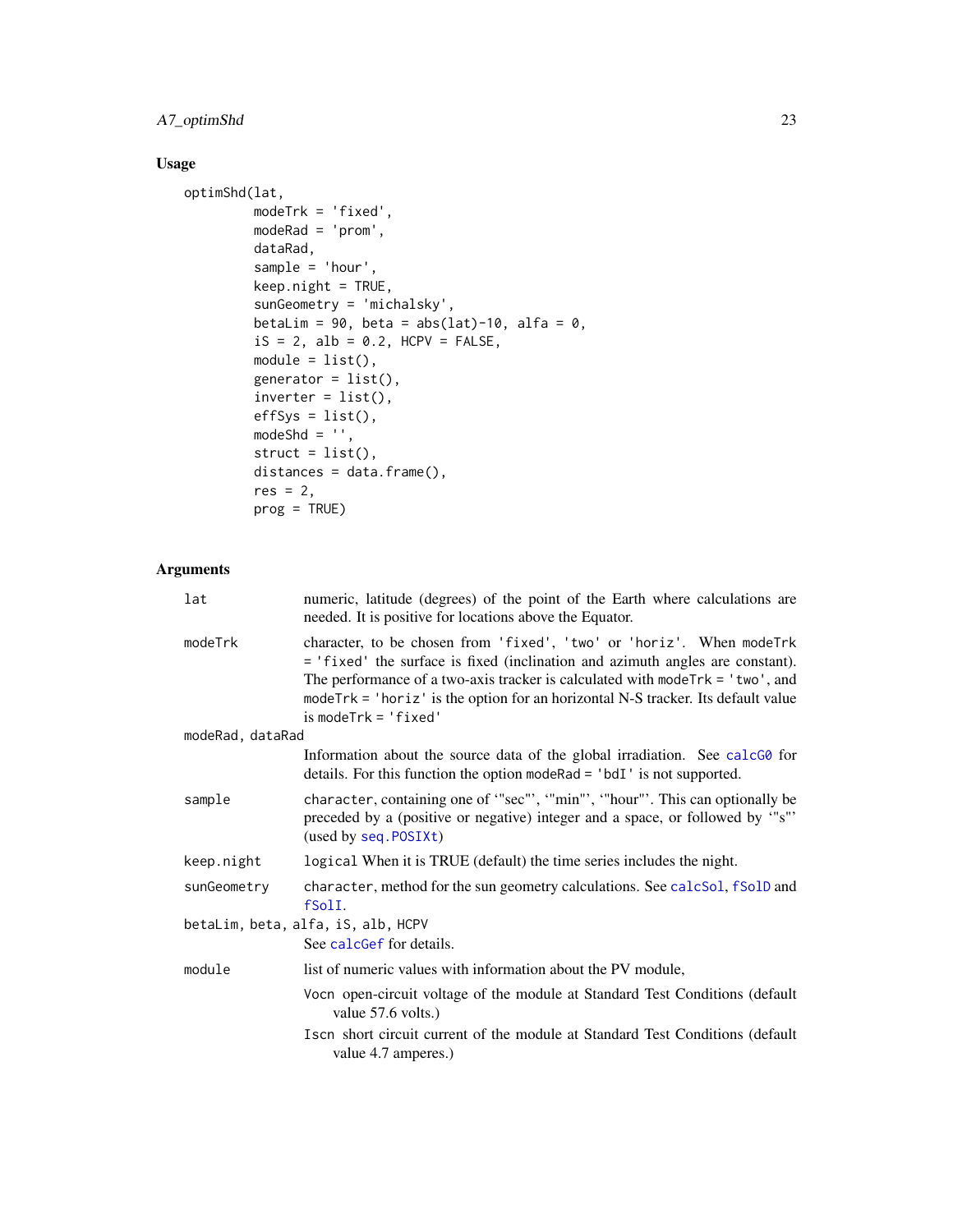|           | Vmn maximum power point voltage of the module at Standard Test Conditions<br>(default value 46.08 amperes.)                                                                                                                                                                                                                                                                                                                                                                                                                                                                                                                                                                                                                                                                                                                                                                                                                                                       |
|-----------|-------------------------------------------------------------------------------------------------------------------------------------------------------------------------------------------------------------------------------------------------------------------------------------------------------------------------------------------------------------------------------------------------------------------------------------------------------------------------------------------------------------------------------------------------------------------------------------------------------------------------------------------------------------------------------------------------------------------------------------------------------------------------------------------------------------------------------------------------------------------------------------------------------------------------------------------------------------------|
|           | Imn Maximum power current of the module at Standard Test Conditions (de-<br>fault value 4.35 amperes.)                                                                                                                                                                                                                                                                                                                                                                                                                                                                                                                                                                                                                                                                                                                                                                                                                                                            |
|           | Ncs number of cells in series inside the module (default value 96)                                                                                                                                                                                                                                                                                                                                                                                                                                                                                                                                                                                                                                                                                                                                                                                                                                                                                                |
|           | Ncp number of cells in parallel inside the module (default value 1)                                                                                                                                                                                                                                                                                                                                                                                                                                                                                                                                                                                                                                                                                                                                                                                                                                                                                               |
|           | CoefVT coefficient of decrement of voltage of each cell with the temperature<br>(default value 0.0023 volts per celsius degree)                                                                                                                                                                                                                                                                                                                                                                                                                                                                                                                                                                                                                                                                                                                                                                                                                                   |
|           | TONC nominal operational cell temperature, celsius degree (default value 47).                                                                                                                                                                                                                                                                                                                                                                                                                                                                                                                                                                                                                                                                                                                                                                                                                                                                                     |
| generator | list of numeric values with information about the generator,                                                                                                                                                                                                                                                                                                                                                                                                                                                                                                                                                                                                                                                                                                                                                                                                                                                                                                      |
|           | Nms number of modules in series (default value 12)                                                                                                                                                                                                                                                                                                                                                                                                                                                                                                                                                                                                                                                                                                                                                                                                                                                                                                                |
|           | Nmp number of modules in parallel (default value 11)                                                                                                                                                                                                                                                                                                                                                                                                                                                                                                                                                                                                                                                                                                                                                                                                                                                                                                              |
| inverter  | list of numeric values with information about the DC/AC inverter,                                                                                                                                                                                                                                                                                                                                                                                                                                                                                                                                                                                                                                                                                                                                                                                                                                                                                                 |
|           | Ki vector of three values, coefficients of the efficiency curve of the inverter<br>(default $c(0.01, 0.025, 0.05)$ ), or a matrix of nine values $(3x3)$ if there is<br>dependence with the voltage (see references).                                                                                                                                                                                                                                                                                                                                                                                                                                                                                                                                                                                                                                                                                                                                             |
|           | Pinv nominal inverter power (W) (default value 25000 watts.)                                                                                                                                                                                                                                                                                                                                                                                                                                                                                                                                                                                                                                                                                                                                                                                                                                                                                                      |
|           | Vmin, Vmax minimum and maximum voltages of the MPP range of the inverter<br>(default values 420 and 750 volts)                                                                                                                                                                                                                                                                                                                                                                                                                                                                                                                                                                                                                                                                                                                                                                                                                                                    |
|           | Gumb minimum irradiance for the inverter to start $(W/m2)$ (default value 20<br>$W/m^2$                                                                                                                                                                                                                                                                                                                                                                                                                                                                                                                                                                                                                                                                                                                                                                                                                                                                           |
| effSys    | list of numeric values with information about the system losses,                                                                                                                                                                                                                                                                                                                                                                                                                                                                                                                                                                                                                                                                                                                                                                                                                                                                                                  |
|           | ModQual average tolerance of the set of modules $(\%)$ , default value is 3                                                                                                                                                                                                                                                                                                                                                                                                                                                                                                                                                                                                                                                                                                                                                                                                                                                                                       |
|           | ModDisp module parameter disperssion losses (%), default value is 2                                                                                                                                                                                                                                                                                                                                                                                                                                                                                                                                                                                                                                                                                                                                                                                                                                                                                               |
|           | OhmDC Joule losses due to the DC wiring $(\%)$ , default value is 1.5                                                                                                                                                                                                                                                                                                                                                                                                                                                                                                                                                                                                                                                                                                                                                                                                                                                                                             |
|           | OhmAC Joule losses due to the AC wiring $(\%)$ , default value is 1.5                                                                                                                                                                                                                                                                                                                                                                                                                                                                                                                                                                                                                                                                                                                                                                                                                                                                                             |
|           | MPP average error of the MPP algorithm of the inverter $(\%)$ , default value is 1                                                                                                                                                                                                                                                                                                                                                                                                                                                                                                                                                                                                                                                                                                                                                                                                                                                                                |
|           | TrafoMT losses due to the MT transformer $(\%)$ , default value is 1                                                                                                                                                                                                                                                                                                                                                                                                                                                                                                                                                                                                                                                                                                                                                                                                                                                                                              |
|           | Disp losses due to stops of the system $(\%)$ , default value is 0.5                                                                                                                                                                                                                                                                                                                                                                                                                                                                                                                                                                                                                                                                                                                                                                                                                                                                                              |
| modeShd   | character, defines the type of shadow calculation. In this version of the package<br>the effect of the shadow is calculated as a proportional reduction of the cir-<br>cumsolar diffuse and direct irradiances. This type of approach is selected with<br>modeShd = 'area'. In future versions other approaches which relate the geo-<br>metric shadow and the electrical connections of the PV generator will be avail-<br>able. If mode $Trk = 'horiz'$ it is possible to calculate the effect of backtracking<br>with modeShd = 'bt'. If modeShd = $c('area', 'bt')$ the backtracking method<br>will be carried out and therefore no shadows will appear. Finally, for two-axis<br>trackers it is possible to select modeShd = 'prom' in order to calculate the effect<br>of shadows on an average tracker (see fSombra6). The result will include three<br>variables (Gef0, Def0 and Bef0) with the irradiance/irradiation without shadows<br>as a reference. |
| struct    | list. When mode Trk = 'fixed' or mode Trk = 'horiz' only a component named<br>L, which is the height (meters) of the tracker, is needed. For two-axis trackers<br>(modeTrk = 'two'), an additional component named W, the width of the tracker,                                                                                                                                                                                                                                                                                                                                                                                                                                                                                                                                                                                                                                                                                                                   |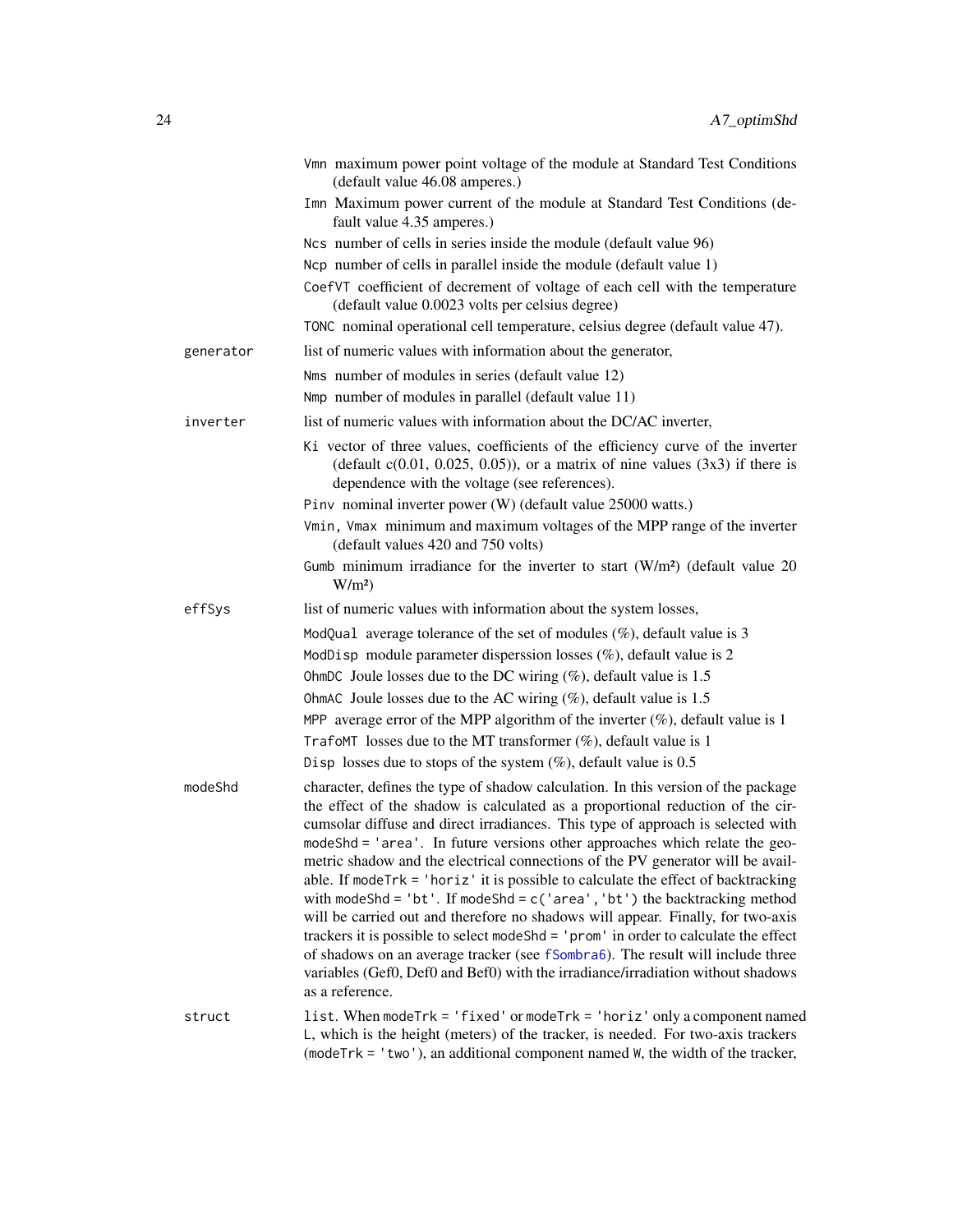|           | is required. Moreover, two components named Nrow and Ncol are included un-<br>der this list. These components define, respectively, the number of rows and<br>columns of the whole set of trackers in the PV plant. |
|-----------|---------------------------------------------------------------------------------------------------------------------------------------------------------------------------------------------------------------------|
| distances | list, whose three components are vectors of length 2:                                                                                                                                                               |
|           | Lew (only when mode $Trk = 'horiz'$ or mode $Trk = 'two'$ ), minimum and max-<br>imum distance (meters) between horizontal NS and two-axis trackers along<br>the East-West direction.                               |
|           | Lns (only when $modelTk = 'two')$ , minimum and maximum distance (meters)<br>between two-axis trackers along the North-South direction.                                                                             |
|           | D (only when mode $Trk = 'fixed')$ , minimum and maximum distance (meters)<br>between fixed surfaces.                                                                                                               |
|           | These distances, in meters, are defined between the axis of the trackers.                                                                                                                                           |
| res       | numeric; optimShd constructs a sequence from the minimum to the maximum<br>value of distances, with res as the increment, in meters, of the sequence.                                                               |
| prog      | logical, show a progress bar; default value is TRUE                                                                                                                                                                 |

#### Details

optimShd calculates the energy produced for every combination of distances as defined by distances and res. The result of this function is a [Shade-class](#page-37-1) object. A method of shadeplot for this class is defined ([shadeplot-methods](#page-80-1)), and it shows the graphical relation between the productivity and the distance between trackers or fixed surfaces.

# Value

A [Shade](#page-37-1) object.

#### Author(s)

Oscar Perpiñán Lamigueiro

# References

- Perpiñán, O.: Grandes Centrales Fotovoltaicas: producción, seguimiento y ciclo de vida. PhD Thesis, UNED, 2008. [http://e-spacio.uned.es/fez/eserv/tesisuned:IngInd-Operpi](http://e-spacio.uned.es/fez/eserv/tesisuned:IngInd-Operpinan/GrandesCentrales.pdf)nan/ [GrandesCentrales.pdf](http://e-spacio.uned.es/fez/eserv/tesisuned:IngInd-Operpinan/GrandesCentrales.pdf).
- Perpiñán, O, Energía Solar Fotovoltaica, 2015. (<https://oscarperpinan.github.io/esf/>)
- Perpiñán, O. (2012), "solaR: Solar Radiation and Photovoltaic Systems with R", Journal of Statistical Software, 50(9), 1-32, doi: [10.18637/jss.v050.i09](https://doi.org/10.18637/jss.v050.i09)

#### See Also

[prodGCPV](#page-12-1), [calcShd](#page-20-1)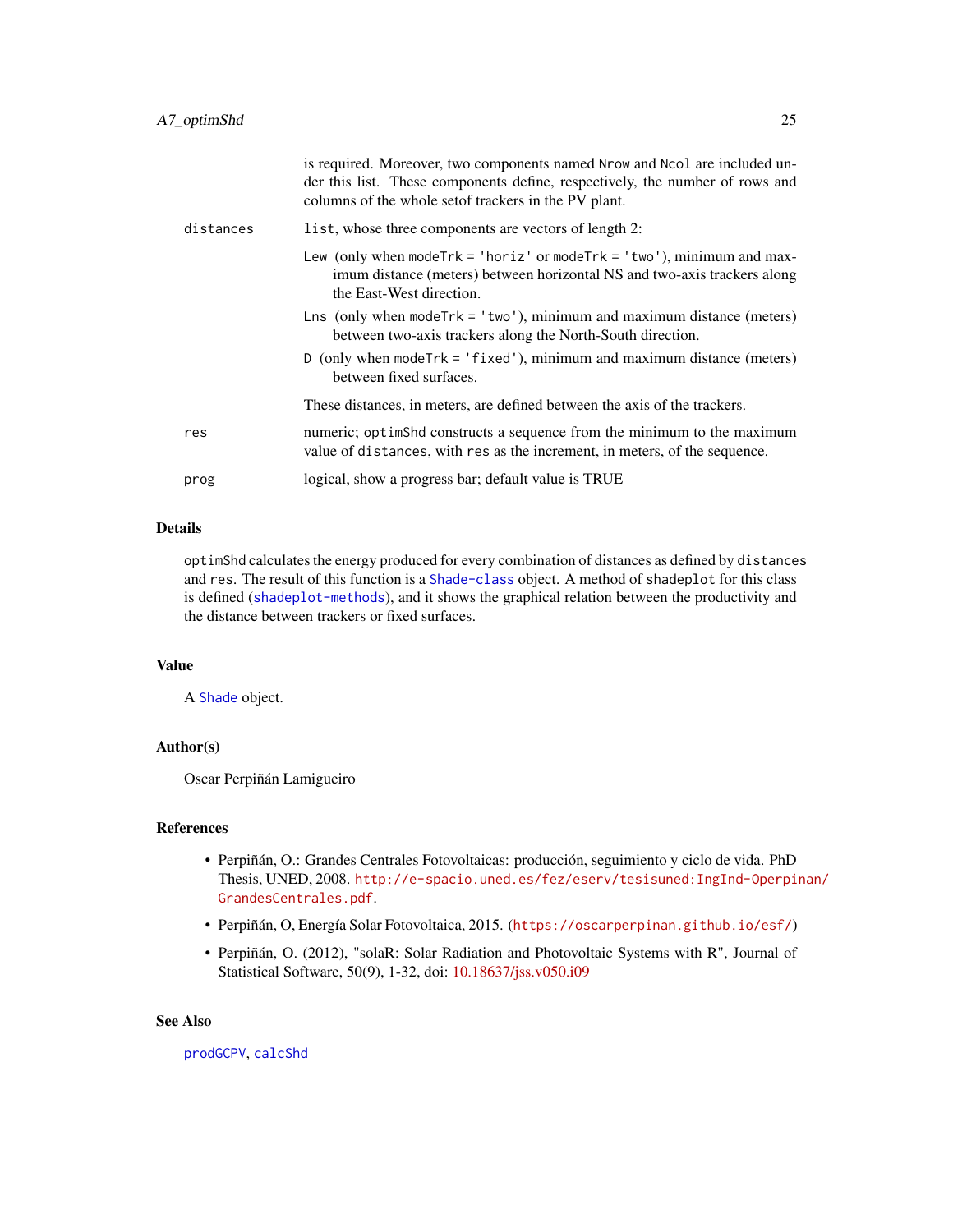#### Examples

```
library(lattice)
library(latticeExtra)
lat = 37.2;
G0dm = c(2766, 3491, 4494, 5912, 6989, 7742, 7919, 7027, 5369, 3562, 2814,
2179)
Ta = c(10, 14.1, 15.6, 17.2, 19.3, 21.2, 28.4, 29.9, 24.3, 18.2, 17.2, 15.2)
prom = list(G0dm = G0dm, Ta = Ta)###Two-axis trackers
struct2x = list(W = 23.11, L = 9.8, Nrow = 2, Ncol = 3)dist2x = list(Lew = c(30, 45), Lns = c(20, 40))
ShdM2x \leq optimShd(lat = lat, dataRad = prom, modeTrk = 'two',
                   modeShd = c('area','prom'),
                   distances = dist2x, struct = struct2x,res = 5)
shadeplot(ShdM2x)
pLew = xyplot(Yf~GRR,data = ShdM2x,groups = factor(Lew),type = c('l','g'),
    main = 'Productivity for each Lew value')
pLew+glayer(panel.text(x[1], y[1], group.value))
pLns = xyplot(Yf\text{-}GRR, data = ShdM2x, groups = factor(Lns), type = c('l', 'g'),main = 'Productivity for each Lns value')
pLns+glayer(panel.text(x[1], y[1], group.value))
## 1-axis tracker with Backtracking
structHoriz = list(L = 4.83);distHoriz = list(Lew = structHoriz$L \star c(2,5));
Shd12HorizBT <- optimShd(lat = lat, dataRad = prom,
        modeTrk = 'horiz',
        betaLim = 60,
        distances = distHoriz, res = 2,
        struct = structHoriz,
        modeShd = 'bt')
shadeplot(Shd12HorizBT)
xyplot(diff(Yf)~GRR[-1], data = Shd12HorizBT, type = c('l', 'g'))###Fixed system
structFixed = list(L = 5);distFixed = list(D = structFixed$L*c(1,3));Shd12Fixed \leq optimShd(lat = lat, dataRad = prom,
        modeTrk = 'fixed',
        distances = distFixed, res = 2,
        struct = structFixed,
```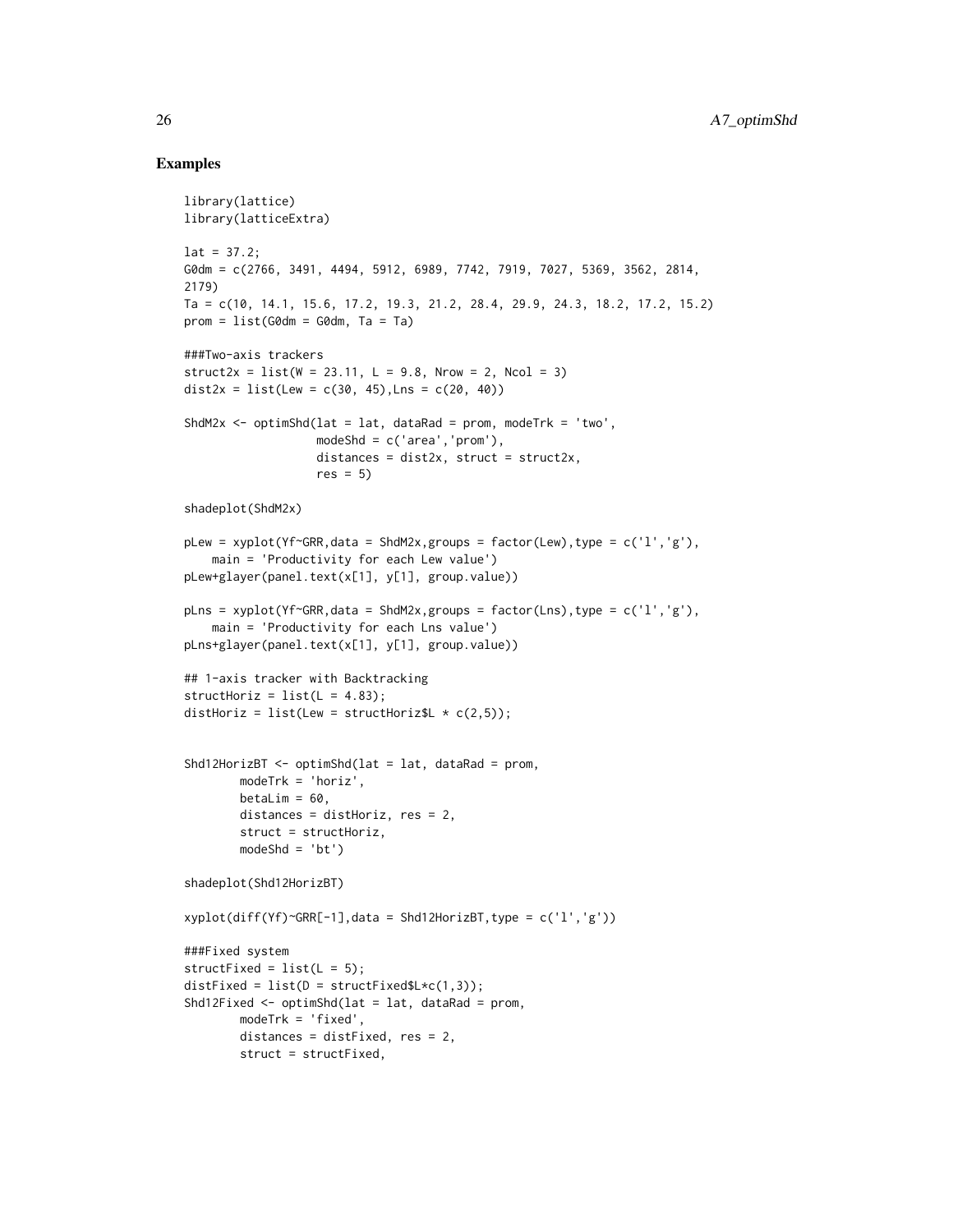```
modeShd = 'area')
shadeplot(Shd12Fixed)
```
A8\_readBD *Daily or intradaily values of global horizontal irradiation and ambient temperature from a local file or a data.frame.*

#### <span id="page-26-1"></span>Description

Constructor for the class Meteo with values of *daily* or *intradaily* values of global horizontal irradiation and ambient temperature from a local file or a data.frame.

#### Usage

```
readBD(file, lat,
       format = '%d/%m/%Y',
       header = TRUE, fill = TRUE, dec = '.', sep = ';',
       dates.col = 'date',source = file)
readBDi(file, lat,
       format = '%d/%m/%Y %H:%M:%S',
       header = TRUE, fill = TRUE, dec = '.', sep = ';',
       time.col = 'time',
       source = file)
df2Meteo(file, lat,
         format = '%d/%m/%Y',
         dates.col = 'date',source = ')
dfI2Meteo(file, lat,
         format = '%d/%m/%Y %H:%M:%S',
         time.col = 'time',
         source = '')zoo2Meteo(file, lat, source = '')
```
#### Arguments

file The name of the file (readBD and readBDi), data.frame (df2Meteo and dfI2Meteo) or zoo (zoo2Meteo) which the data are to be read from. It should contain a column G0 with *daily* (readBD and df2Meteo) or *intradaily* (readBDi and dfI2Meteo) values of global horizontal irradiation (Wh/m²). It should also include a column named Ta with values of ambient temperature. However, if the object is only a vector with irradiation values, it will converted to a zoo with two columns named G0 and Ta (filled with constant values)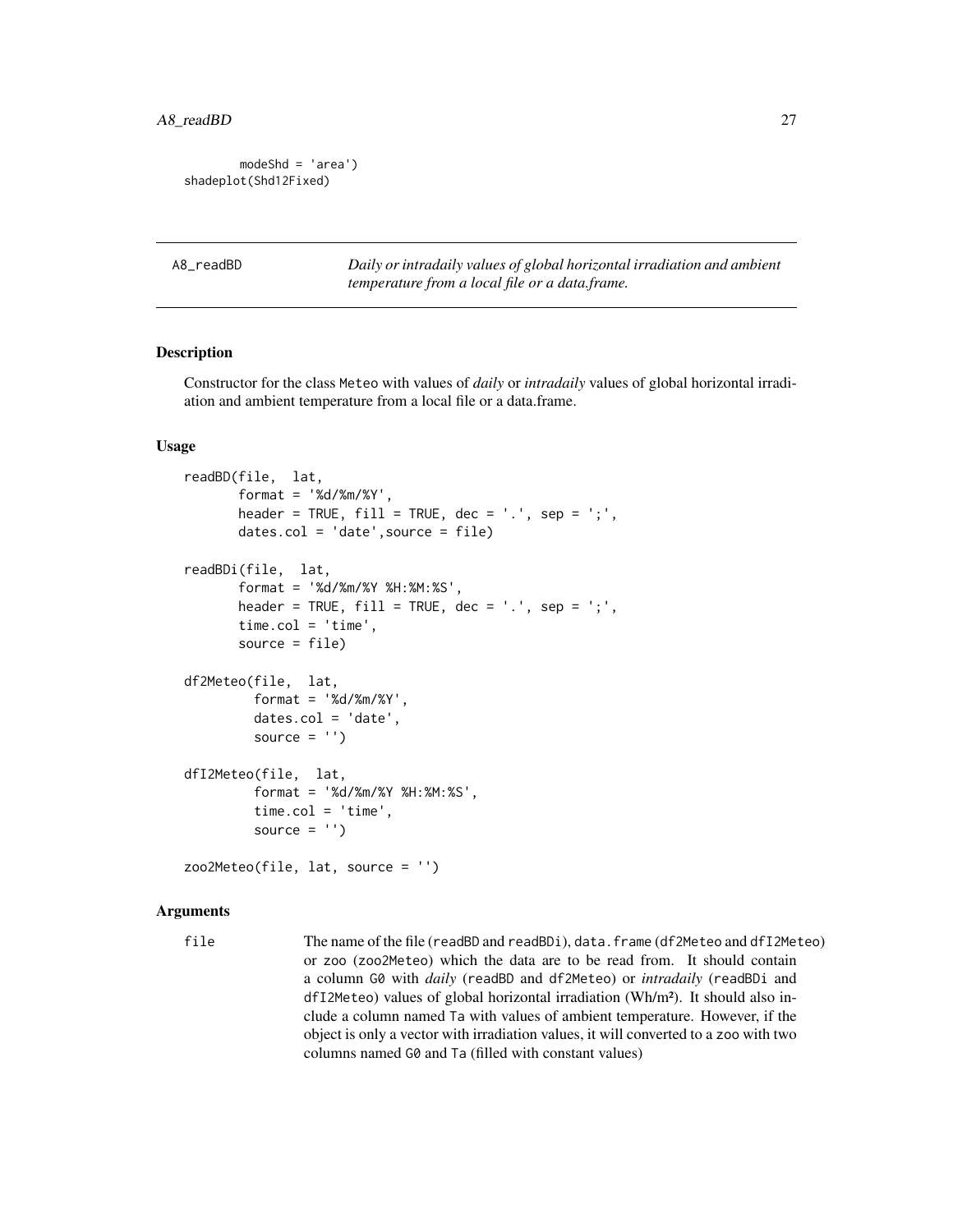|                        | If the Meteo object is to be used with calc $G\&$ (or fCompD, fCompI) and the option<br>corr = 'none', the file/data.frame must include three columns named G0, B0<br>and D0 with values of global, direct and diffuse irradiation on the horizontal<br>plane. |
|------------------------|----------------------------------------------------------------------------------------------------------------------------------------------------------------------------------------------------------------------------------------------------------------|
|                        | Only for daily data: if the ambient temperature is not available, the file should<br>include two columns named TempMax and TempMin with daily values of maxi-<br>mum and minimum ambient temperature, respectively (see fTemp for details).                    |
| header, fill, dec, sep |                                                                                                                                                                                                                                                                |
|                        | See read.table                                                                                                                                                                                                                                                 |
| format                 | character string with the format of the dates or time index. (Default for daily<br>time bases:%d/%m/%Y). (Default for intradaily time bases: %d/%m/%Y %H:%M:%S)                                                                                                |
| lat                    | numeric, latitude (degrees) of the location.                                                                                                                                                                                                                   |
| dates.col              | character string with the name of the column wich contains the dates of the time<br>series.                                                                                                                                                                    |
| time.col               | character string with the name of the column wich contains the time index of the<br>series.                                                                                                                                                                    |
| source                 | character string with information about the source of the values. (Default: the<br>name of the file).                                                                                                                                                          |
|                        |                                                                                                                                                                                                                                                                |

# Value

A Meteo object.

# Author(s)

Oscar Perpiñán Lamigueiro.

# See Also

[read.table](#page-0-0), [readG0dm](#page-28-1).

# Examples

```
data(helios)
names(helios) = c('date', 'G0', 'TempMax', 'TempMin')
```

```
bd = df2Meteo(helios, dates.col = 'date', lat = 41, source = 'helios-IES', format = '%Y/%m/%d')
summary(getData(bd))
```
xyplot(bd)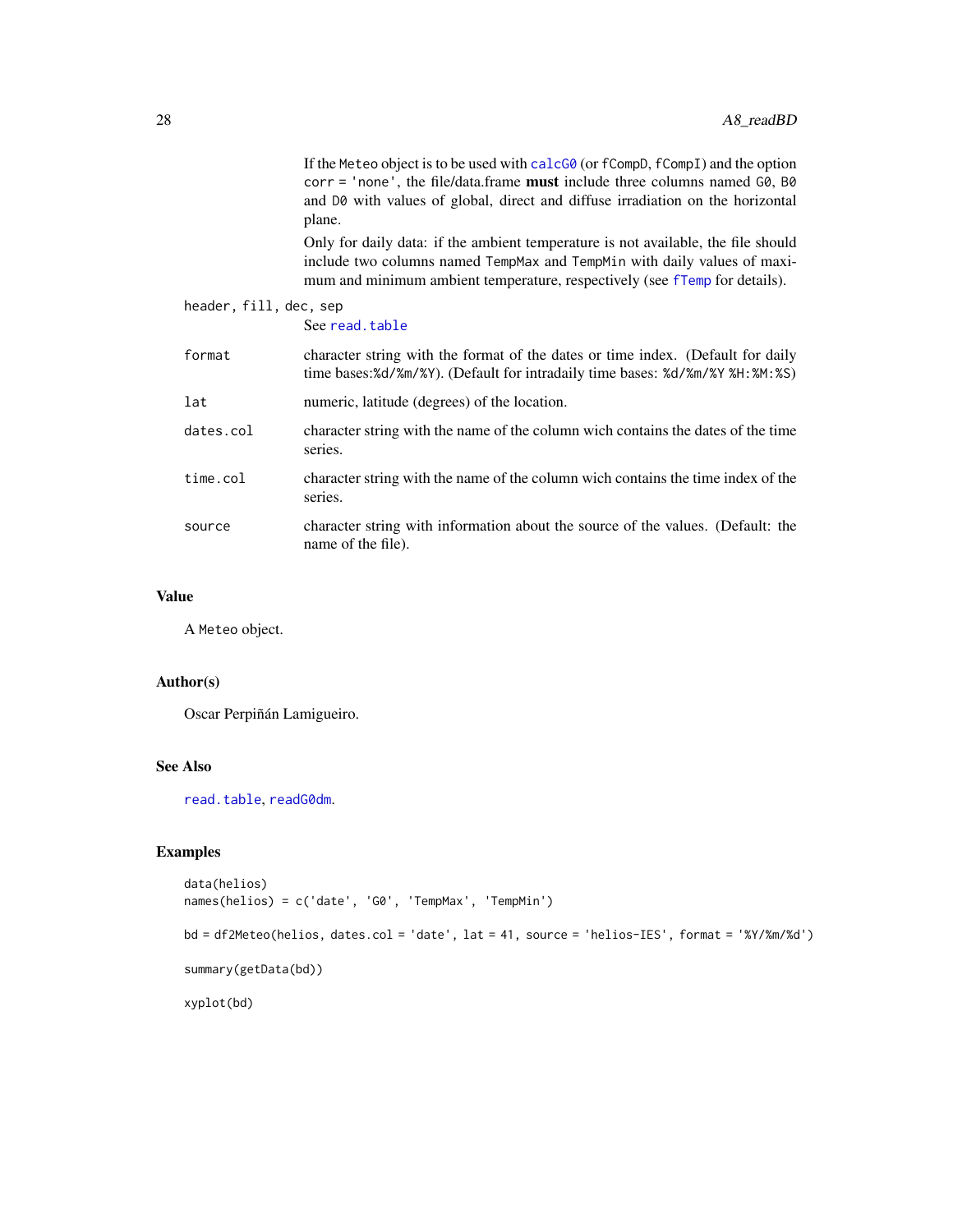<span id="page-28-0"></span>

#### <span id="page-28-1"></span>Description

Constructor for the class Meteo with 12 values of monthly means of irradiation.

#### Usage

```
readG0dm(G0dm, Ta = 25, lat = 0,
   year= as.POSIXlt(Sys.Date())$year+1900,
   promDays = c(17,14,15,15,15,10,18,18,18,19,18,13),
   source = '')
```
# Arguments

| G0dm     | numeric, 12 values of monthly means of daily global horizontal irradiation (Wh/m <sup>2</sup> ). |
|----------|--------------------------------------------------------------------------------------------------|
| Ta       | numeric, 12 values of monthly means of ambient temperature (degrees Celsius).                    |
| lat      | numeric, latitude (degrees) of the location.                                                     |
| year     | numeric (Default: current year).                                                                 |
| promDays | numeric, set of the average days for each month.                                                 |
| source   | character string with information about the source of the values.                                |
|          |                                                                                                  |

#### Value

Meteo object

#### Author(s)

Oscar Perpiñán Lamigueiro.

# See Also

[readBD](#page-26-1)

# Examples

```
G0dm =
```

```
c(2.766,3.491,4.494,5.912,6.989,7.742,7.919,7.027,5.369,3.562,2.814,2.179) * 1000;
Ta = c(10, 14.1, 15.6, 17.2, 19.3, 21.2, 28.4, 29.9, 24.3, 18.2, 17.2, 15.2)
BD \le readG0dm(G0dm = G0dm, Ta = Ta, lat = 37.2)
print(BD)
getData(BD)
xyplot(BD)
```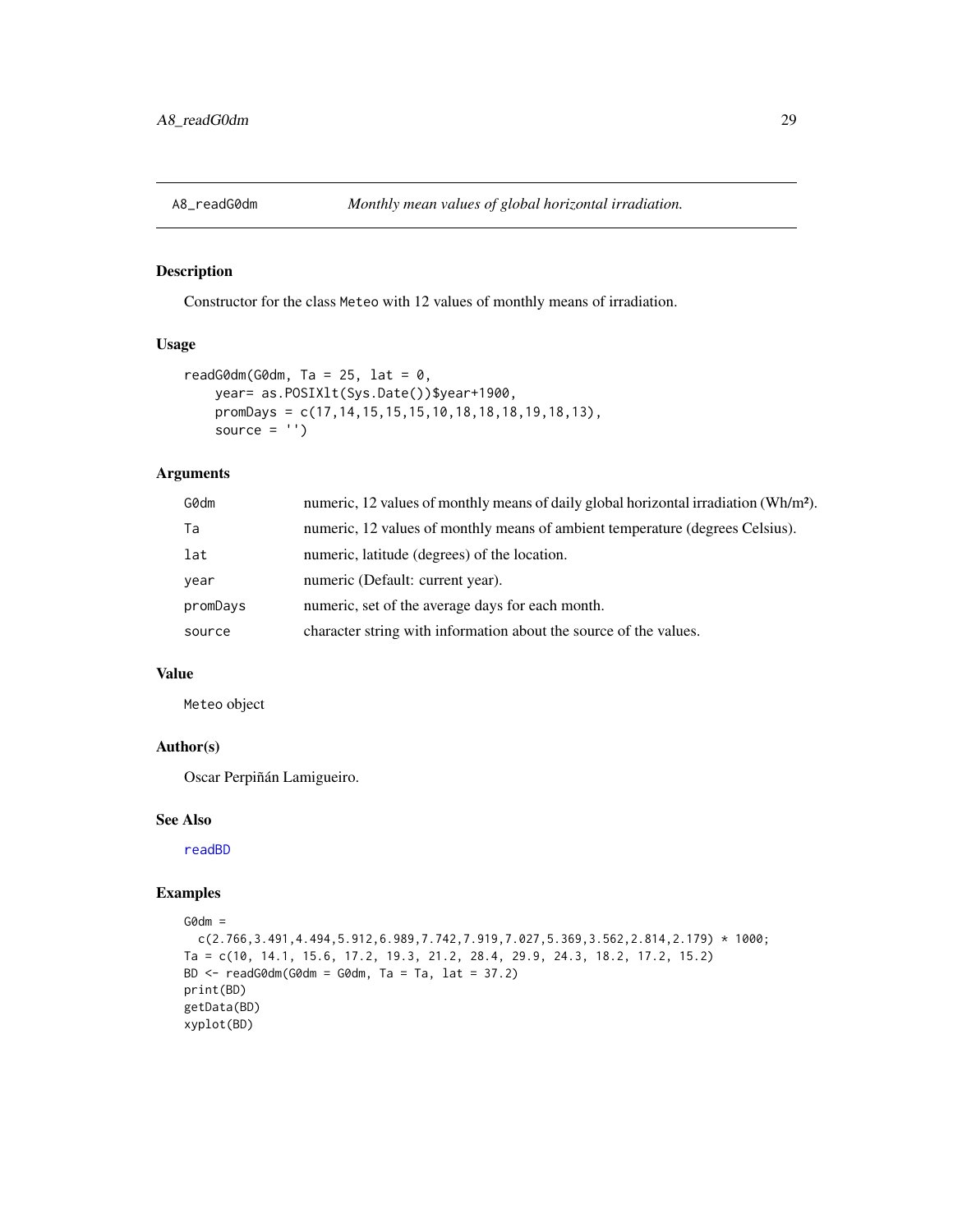<span id="page-29-0"></span>B1\_Meteo-class *Class "Meteo"*

### <span id="page-29-1"></span>Description

A class for meteorological data.

#### Objects from the Class

Objects can be created by the family of [readBD](#page-26-1) functions.

# **Slots**

latData: Latitude (degrees) of the meteorological station or source of the data.

data: A zoo object with the time series of daily irradiation  $(G\mathcal{Q}, Wh/m^2)$ , the ambient temperature (Ta) or the maximum and minimum ambient temperature (TempMax and TempMin).

source: A character with a short description of the source of the data.

type: A character, prom, bd, bdI or mapa, depending on the constructor.

# Methods

getData signature(object = "Meteo"): extracts the data slot as a zoo object.

- getG0 signature(object = "Meteo"): extracts the irradiation time series as a zoo object.
- getLat signature(object = "Meteo"): extracts the latitude value.
- indexD signature(object = "Meteo"): extracts the index of the data slot.
- xyplot signature( $x =$  "formula", data = "Meteo"): plot the content of the object according to the formula argument.
- $xyplot$  signature( $x =$  "Meteo", data = "missing"): plot the data slot using the xyplot method for zoo objects.

#### Author(s)

Oscar Perpiñán Lamigueiro.

# See Also

[readBD](#page-26-1), [readBDi](#page-26-1), [zoo2Meteo](#page-26-1), [df2Meteo](#page-26-1), [dfI2Meteo](#page-26-1), [readG0dm](#page-28-1),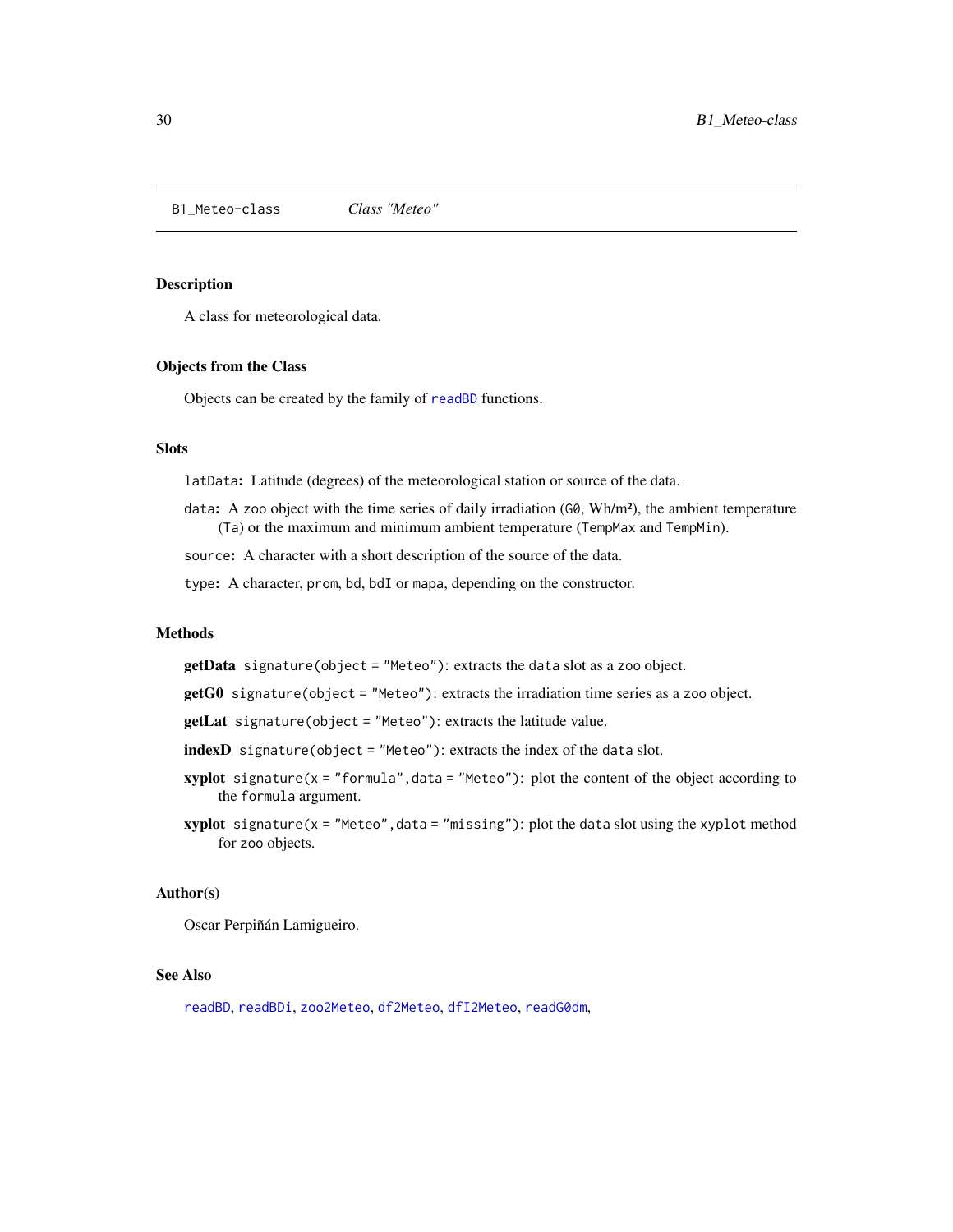<span id="page-30-0"></span>

# <span id="page-30-1"></span>**Description**

A class which describe the apparent movement of the Sun from the Earth.

#### Objects from the Class

Objects can be created by [calcSol](#page-4-1).

# **Slots**

lat: numeric, latitude (degrees) as defined in the call to [calcSol](#page-4-1). solD: Object of class "zoo" created by [fSolD](#page-51-1). solI: Object of class "zoo" created by [fSolI](#page-53-1). match: numeric, index of solD related with the index of solI. method: character, method for the sun geometry calculations. sample: difftime, increment of the intradaily sequence.

#### Methods

 $as.data frameD$  signature(object = "Sol"): conversion to a data.frame with daily values. as.data.frameI signature(object = "Sol"): conversion to a data.frame with intradaily values. **as.zooD** signature(object = "Sol"): conversion to a zoo object with daily values. as.zooI signature(object = "Sol"): conversion to a zoo object with intradaily values. **getLat** signature(object = "Sol"): latitude (degrees) as defined in the call to [calcSol](#page-4-1). indexD signature(object = "Sol"): index of the solD slot. indexI signature(object = "Sol"): index of the solI object. indexRep signature(object = "Sol"): accesor for the match slot. **xyplot** signature( $x =$  "formula", data = "Sol"): displays the contents of a Sol object with the xyplot method for formulas.

#### Author(s)

Oscar Perpiñán Lamigueiro.

#### References

- Perpiñán, O, Energía Solar Fotovoltaica, 2015. (<https://oscarperpinan.github.io/esf/>)
- Perpiñán, O. (2012), "solaR: Solar Radiation and Photovoltaic Systems with R", Journal of Statistical Software, 50(9), 1-32, doi: [10.18637/jss.v050.i09](https://doi.org/10.18637/jss.v050.i09)

#### See Also

[G0](#page-31-1), [Gef](#page-32-1).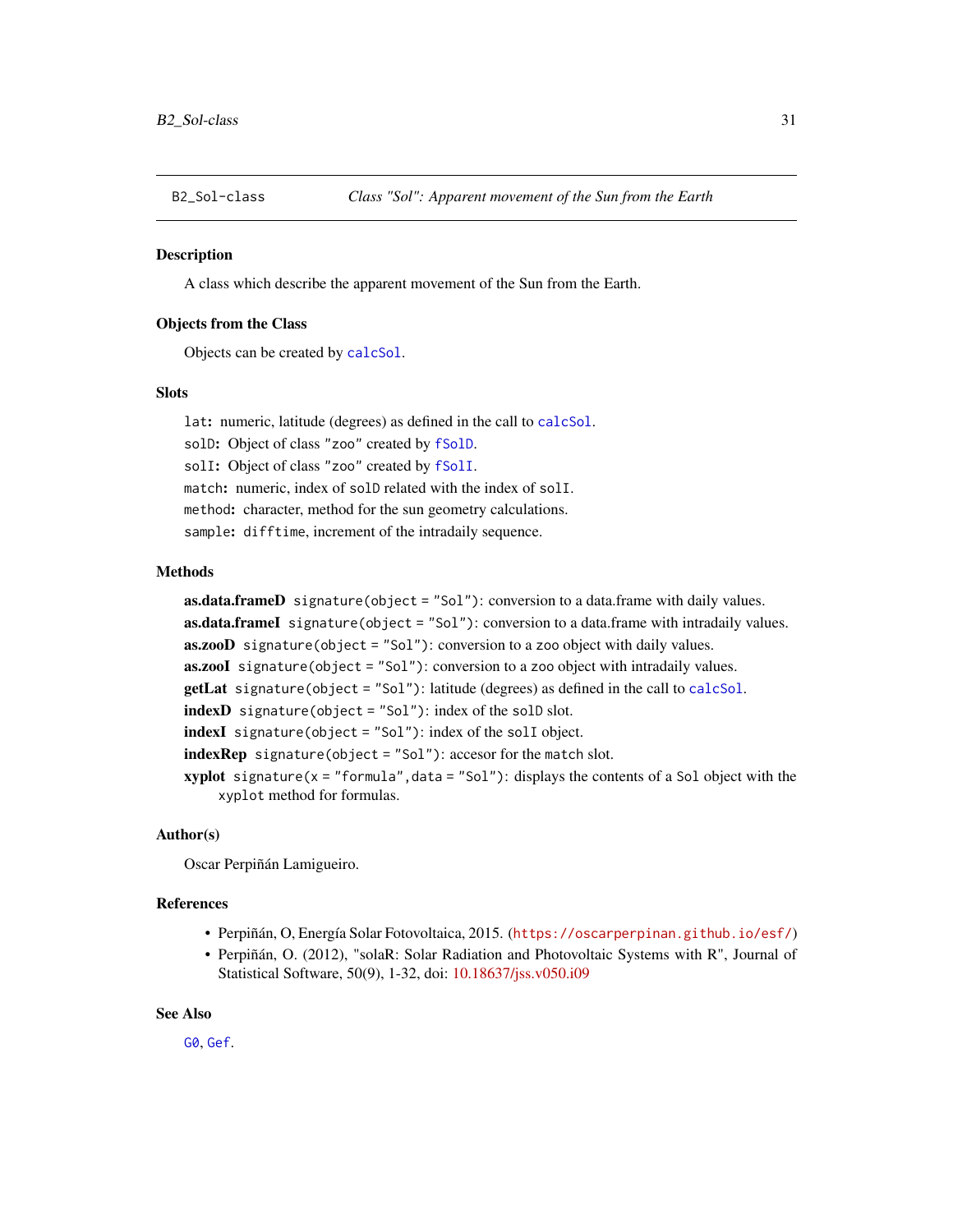<span id="page-31-0"></span>

#### <span id="page-31-1"></span>Description

This class contains the global, diffuse and direct irradiation and irradiance on the horizontal plane, and ambient temperature.

#### Objects from the Class

Objects can be created by the function [calcG0](#page-6-1).

# Slots

G0D: Object of class "zoo" created by [fCompD](#page-42-1). It includes daily values of:

- Fd: numeric, the diffuse fraction
- Ktd: numeric, the clearness index
- G0d: numeric, the global irradiation on a horizontal surface (Wh/m<sup>2</sup>)
- D0d: numeric, the diffuse irradiation on a horizontal surface (Wh/m²)
- B0d: numeric, the direct irradiation on a horizontal surface (Wh/m²)
- G0I: Object of class "zoo" created by [fCompI](#page-43-1). It includes values of:
	- kt: numeric, clearness index
	- G0: numeric, global irradiance on a horizontal surface, (W/m²)
	- D0: numeric, diffuse irradiance on a horizontal surface, (W/m²)
	- B0: numeric, direct irradiance on a horizontal surface, (W/m²)

G0dm: Object of class "zoo" with monthly mean values of daily irradiation. G0y: Object of class "zoo" with yearly sums of irradiation.

Ta: Object of class "zoo" with intradaily ambient temperature values.

Besides, this class contains the slots from the [Sol](#page-30-1) and [Meteo](#page-29-1) classes.

#### Extends

Class ["Meteo"](#page-29-1), directly. Class ["Sol"](#page-30-1), directly.

#### Methods

 $\textbf{a}s.\textbf{zooD}$  signature(object = "G0"): conversion to a zoo object with daily values. **as.zooI** signature(object =  $^{\prime\prime}$ G0"): conversion to a zoo object with intradaily values. as.zooM signature(object = "G0"): conversion to a zoo object with monthly values.  $\textbf{a}s.\textbf{zooY}$  signature(object = "G0"): conversion to a zoo object with yearly values. as.data.frameD signature(object = "G0"): conversion to a data.frame with daily values. as.data.frameI signature(object = "G0"): conversion to a data.frame with intradaily values.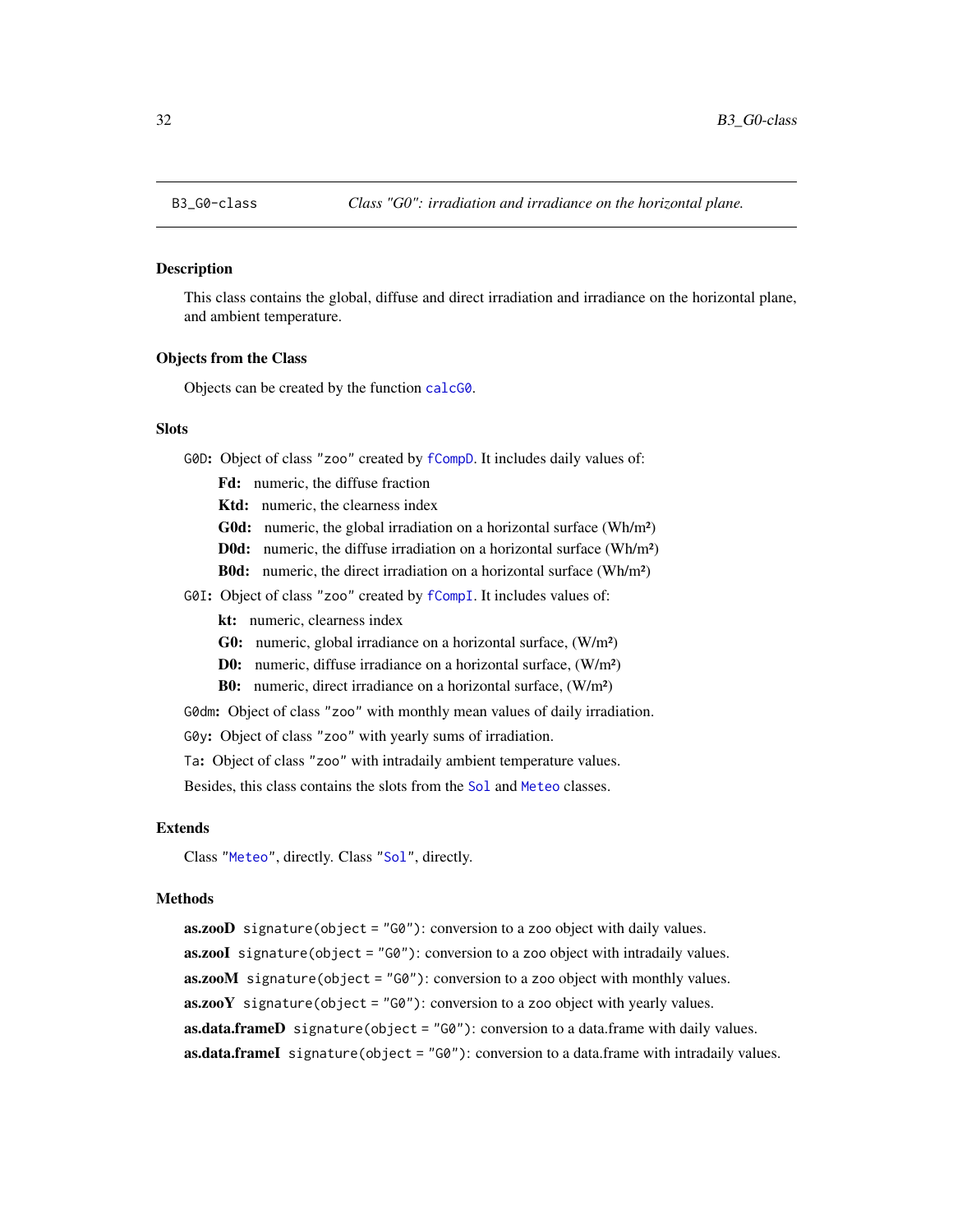# <span id="page-32-0"></span>B4\_Gef-class 33

**as.data.frameM** signature(object =  $^{\prime\prime}$ G0"): conversion to a data.frame with monthly values.

 $as.data.frameY$  signature(object = "G0"): conversion to a data.frame with yearly values.

indexD signature(object = "G0"): index of the solD slot.

indexI signature(object = "G0"): index of the solI object.

 $indexRep$  signature(object = "G0"): accesor for the match slot.

getLat signature(object = "G0"): latitude of the inherited [Sol](#page-30-1) object.

- **xyplot** signature( $x = "G0"$ , data = "missing"): display the time series of daily values of irradiation.
- **xyplot** signature( $x =$  "formula", data = "G0"): displays the contents of a G0 object with the xyplot method for formulas.

#### Author(s)

Oscar Perpiñán Lamigueiro.

# References

- Perpiñán, O, Energía Solar Fotovoltaica, 2015. (<https://oscarperpinan.github.io/esf/>)
- Perpiñán, O. (2012), "solaR: Solar Radiation and Photovoltaic Systems with R", Journal of Statistical Software, 50(9), 1-32, doi: [10.18637/jss.v050.i09](https://doi.org/10.18637/jss.v050.i09)

#### See Also

[Sol](#page-30-1), [Gef](#page-32-1).

B4\_Gef-class *Class "Gef": irradiation and irradiance on the generator plane.*

#### <span id="page-32-1"></span>**Description**

This class contains the global, diffuse and direct irradiation and irradiance on the horizontal plane, and ambient temperature.

#### Objects from the Class

Objects can be created by the function [calcGef](#page-9-1).

#### **Slots**

GefI: Object of class "zoo" created by [fInclin](#page-45-1). It contains these components:

Bo: Extra-atmospheric irradiance on the inclined surface (W/m²)

Bn: Direct normal irradiance (W/m<sup>2</sup>)

G, B, D, Di, Dc, R: Global, direct, diffuse (total, isotropic and anisotropic) and albedo irradiance incident on an inclined surface (W/m²)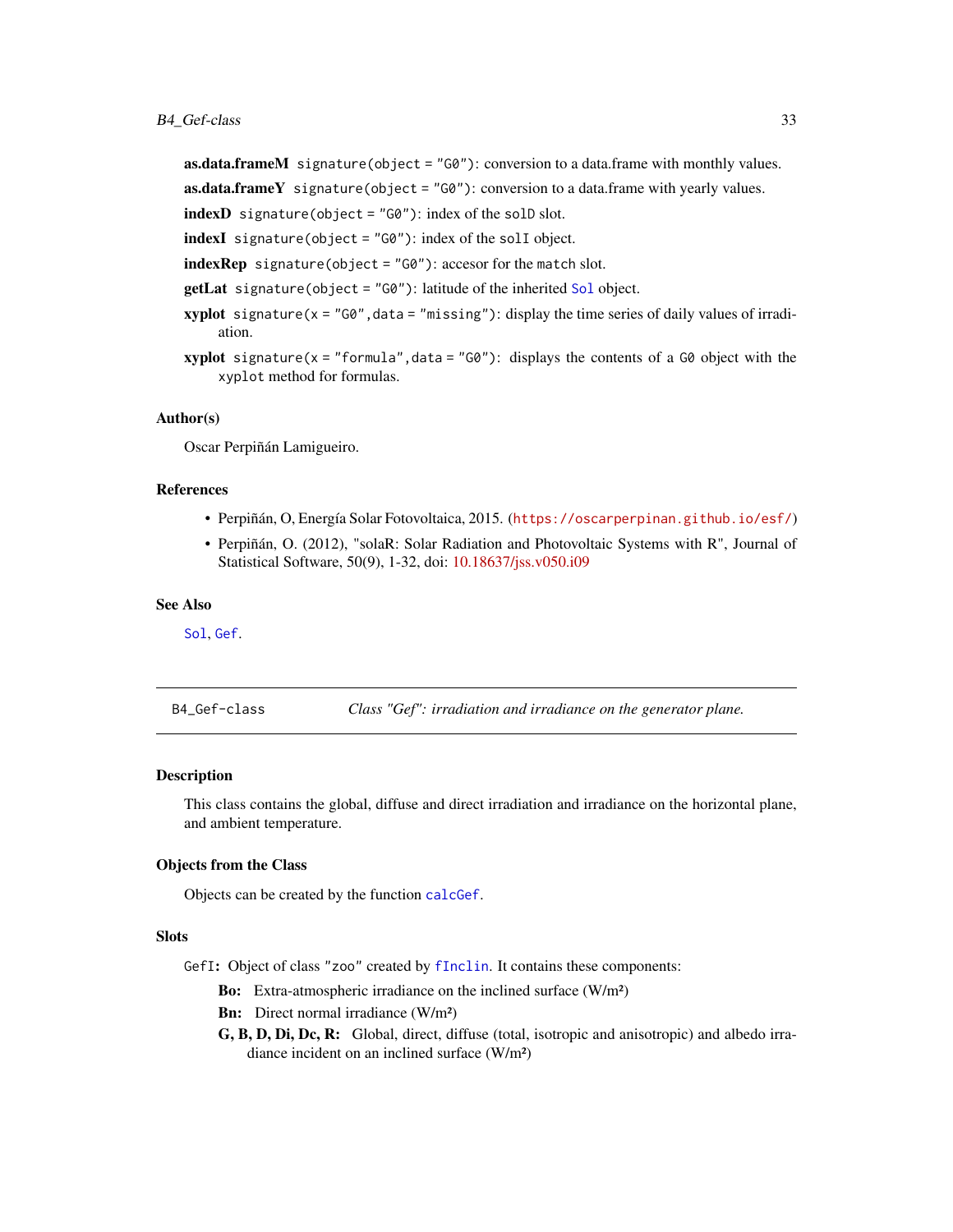Gef, Bef, Def, Dief, Dcef, Ref: Effective global, direct, diffuse (total, isotropic and anisotropic) and albedo irradiance incident on an inclined surface (W/m²)

FTb, FTd, FTr: Factor of angular losses for the direct, diffuse and albedo components

GefD: Object of class "zoo" with daily values of global, diffuse and direct irradiation.

Gefdm: Object of class "zoo" with monthly means of daily global, diffuse and direct irradiation.

Gefy: Object of class "zoo" with yearly sums of global, diffuse and direct irradiation.

Theta: Object of class "zoo" created by [fTheta](#page-59-1). It contains these components:

- Beta: numeric, inclination angle of the surface (radians). When modeTrk='fixed' it is the value of the argument beta converted from degreesto radians.
- Alfa: numeric, azimuth angle of the surface (radians). When modeTrk='fixed' it is the value of the argument alfa converted from degrees to radians.

cosTheta: numeric, cosine of the incidence angle of the solar irradiance on the surface

iS: numeric, degree of dirtiness.

alb: numeric, albedo reflection coefficient.

modeTrk: character, mode of tracking.

modeShd: character, mode of shadows.

angGen: A list with the values of alfa, beta and betaLim.

struct: A list with the dimensions of the structure.

distances: A data.frame with the distances between structures.

### Extends

Class ["G0"](#page-31-1), directly. Class ["Meteo"](#page-29-1), by class "G0", distance 2. Class ["Sol"](#page-30-1), by class "G0", distance 2.

# Methods

as.zooD signature(object = "Gef"): conversion to a zoo object with daily values. as.zooI signature(object = "Gef"): conversion to a zoo object with intradaily values. as.zooM signature(object = "Gef"): conversion to a zoo object with monthly values.  $\textbf{a}s.\textbf{zooY}$  signature(object = "Gef"): conversion to a zoo object with yearly values. **as.data.frameD** signature(object = "Gef"): conversion to a data.frame with daily values. **as.data.frameI** signature(object = " $Gef$ "): conversion to a data.frame with intradaily values. **as.data.frameM** signature(object = "Gef"): conversion to a data.frame with monthly values. **as.data.frameY** signature(object = "Gef"): conversion to a data.frame with yearly values. indexD signature(object = "Gef"): index of the solD slot. indexI signature(object = "Gef"): index of the solI object. indexRep signature(object = "Gef"): accesor for the match slot. **getLat** signature(object = "Gef"): latitude of the inherited [Sol](#page-30-1) object. **xyplot** signature( $x = "Gef", data = "missing"$ ): display the time series of daily values of irradiation.

**xyplot** signature( $x =$  "formula", data = "Gef"): displays the contents of a Gef object with the xyplot method for formulas.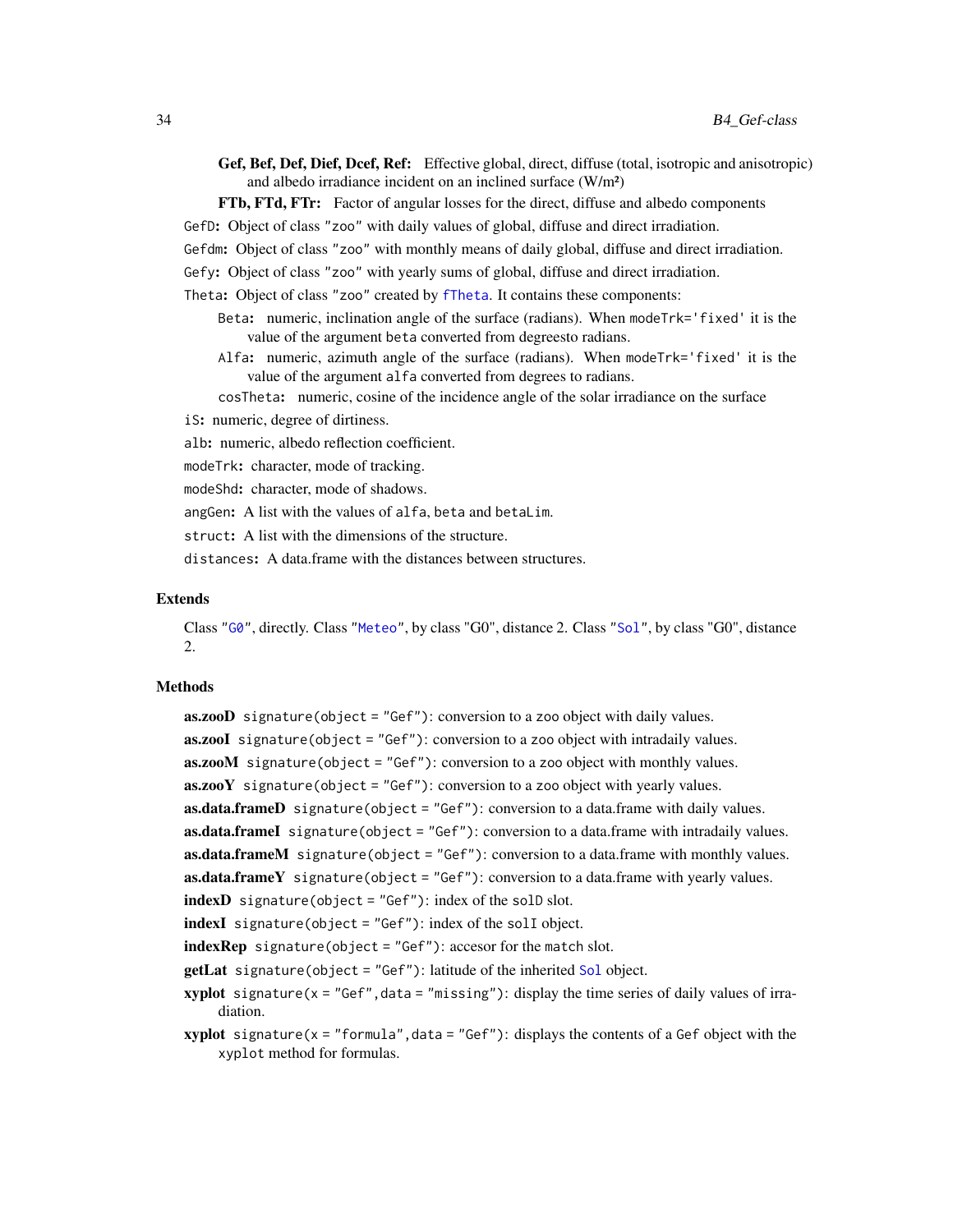#### <span id="page-34-0"></span>Author(s)

Oscar Perpiñán Lamigueiro.

#### References

- Perpiñán, O, Energía Solar Fotovoltaica, 2015. (<https://oscarperpinan.github.io/esf/>)
- Perpiñán, O. (2012), "solaR: Solar Radiation and Photovoltaic Systems with R", Journal of Statistical Software, 50(9), 1-32, doi: [10.18637/jss.v050.i09](https://doi.org/10.18637/jss.v050.i09)

#### See Also

[Sol](#page-30-1), [G0](#page-31-1).

B5\_ProdGCPV-class *Class "ProdGCPV": performance of a grid connected PV system.*

# Description

A class containing values of the performance of a grid connected PV system.

#### Objects from the Class

Objects can be created by [prodGCPV](#page-12-1).

#### Slots

prodI: Object of class "zoo" created by [fProd](#page-47-1). It includes these components:

Tc: cell temperature, <sup>○</sup>C.

- Voc, Isc, Vmpp, Impp: open circuit voltage, short circuit current, MPP voltage and current, respectively.
- Vdc, Idc: voltage and current at the input of the inverter.
- Pdc: power at the input of the inverter, W
- Pac: power at the output of the inverter, W
- EffI: efficiency of the inverter
- prodD: A zoo object with daily values of AC (Eac) and DC (Edc) energy (Wh), and productivity (Yf, Wh/Wp) of the system.
- prodDm: A zoo object with monthly means of daily values of AC and DC energy (kWh), and productivity of the system.
- prody: A zoo object with yearly sums of AC and DC energy (kWh), and productivity of the system.

module: A list with the characteristics of the module.

generator: A list with the characteristics of the PV generator.

inverter: A list with the characteristics of the inverter.

effSys: A list with the efficiency values of the system.

Besides, this class contains the slots from the ["Meteo"](#page-29-1), ["Sol"](#page-30-1), ["G0"](#page-31-1) and ["Gef"](#page-32-1) classes.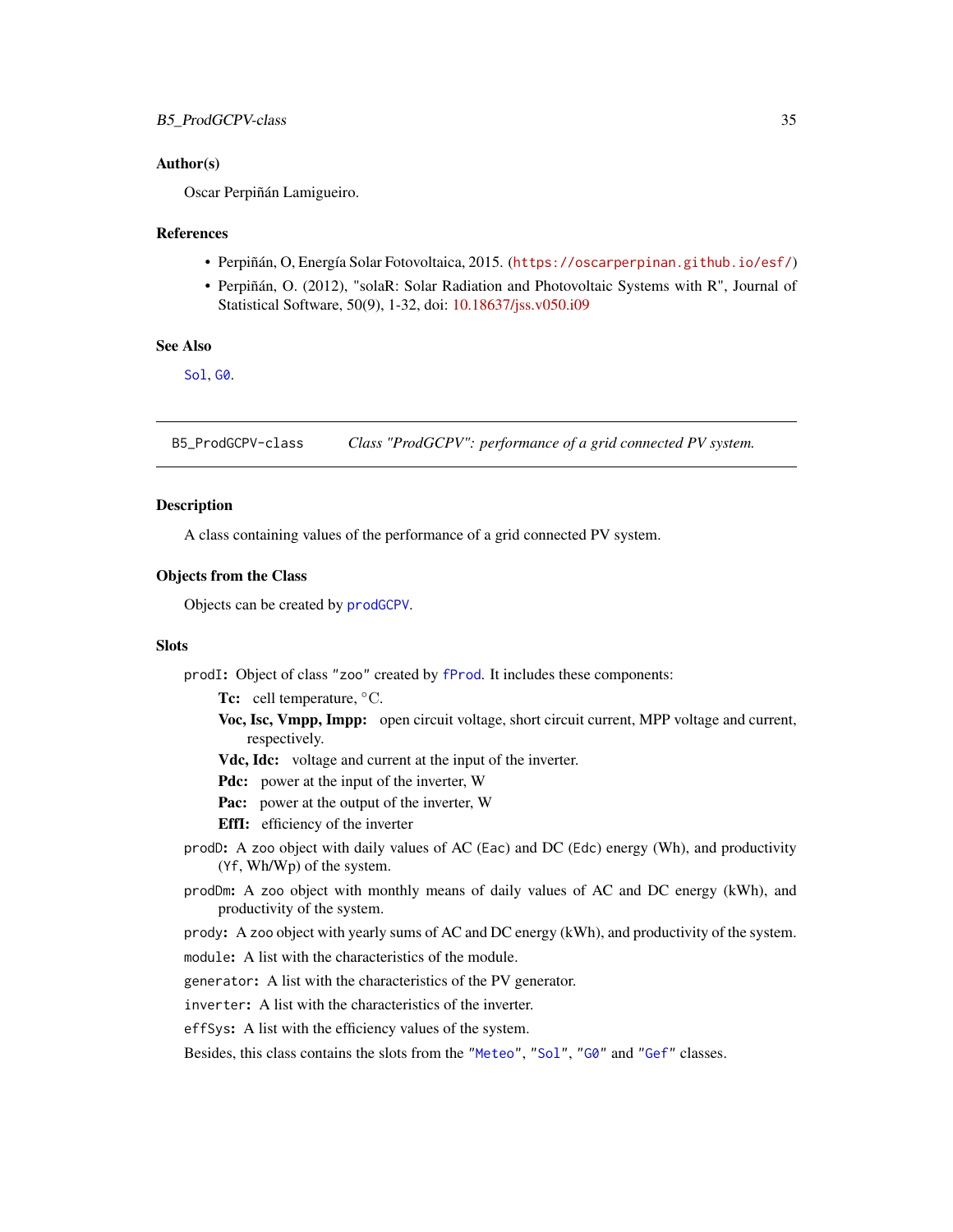#### Extends

Class ["Gef"](#page-32-1), directly. Class ["G0"](#page-31-1), by class "Gef", distance 2. Class ["Meteo"](#page-29-1), by class "Gef", distance 3. Class ["Sol"](#page-30-1), by class "Gef", distance 3.

# Methods

as.zooD signature(object = "ProdGCPV"): conversion to a zoo object with daily values.

as.zooI signature(object = "ProdGCPV"): conversion to a zoo object with intradaily values.

 $\textbf{a}s.\textbf{zooM}$  signature(object = "ProdGCPV"): conversion to a zoo object with monthly values.

- $\textbf{a}s.\textbf{zooY}$  signature(object = "ProdGCPV"): conversion to a zoo object with yearly values.
- as.data.frameD signature(object = "ProdGCPV"): conversion to a data.frame with daily values.
- as.data.frameI signature(object = "ProdGCPV"): conversion to a data.frame with intradaily values.
- **as.data.frameM** signature(object = "ProdGCPV"): conversion to a data.frame with monthly values.
- **as.data.frameY** signature(object = "ProdGCPV"): conversion to a data.frame with yearly values.

indexD signature(object = "ProdGCPV"): index of the solD slot.

indexI signature(object = "ProdGCPV"): index of the solI object.

 $indexRep$  signature(object = "ProdGCPV"): accesor for the match slot.

getLat signature(object = "ProdGCPV"): latitude of the inherited [Sol](#page-30-1) object.

- $xyplot$  signature( $x = "ProdGCPV", data = "missing")$ : display the time series of daily values.
- $xyplot$  signature( $x = "formula", data = "ProdGCPV")$ : displays the contents of a ProdGCPV object with the xyplot method for formulas.

as.zooD signature(object = "ProdGCPV"): conversion to a zoo object with daily values.

as.zooI signature(object = "ProdGCPV"): conversion to a zoo object with intradaily values.

#### Author(s)

Oscar Perpiñán Lamigueiro.

#### References

- Perpiñán, O, Energía Solar Fotovoltaica, 2015. (<https://oscarperpinan.github.io/esf/>)
- Perpiñán, O. (2012), "solaR: Solar Radiation and Photovoltaic Systems with R", Journal of Statistical Software, 50(9), 1-32, doi: [10.18637/jss.v050.i09](https://doi.org/10.18637/jss.v050.i09)

#### See Also

[Sol](#page-30-1), [G0](#page-31-1), [Gef](#page-32-1), [Shade](#page-37-1).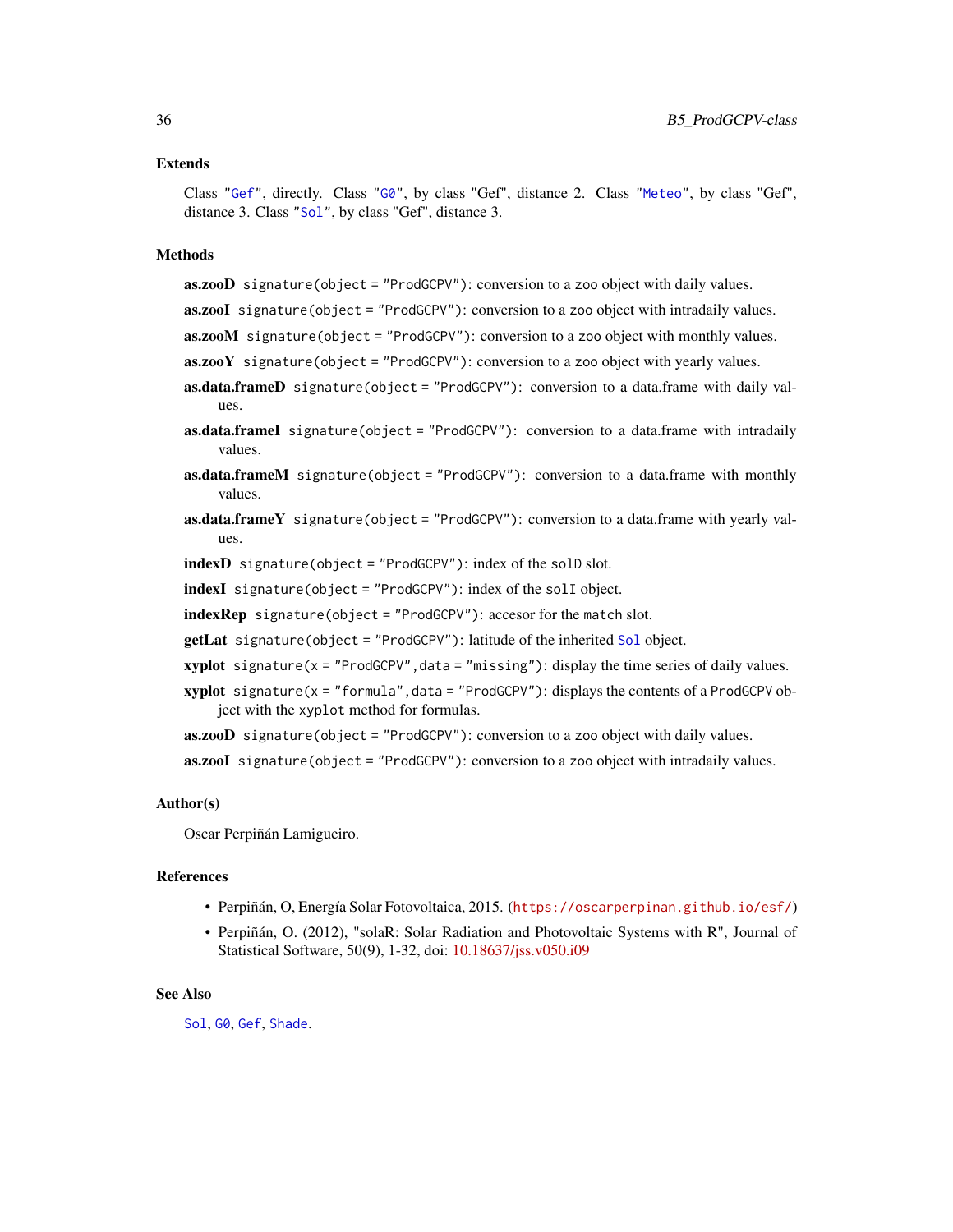B6\_ProdPVPS-class *Class "ProdPVPS": performance of a PV pumping system.*

#### Description

Performance of a PV pumping system with a centrifugal pump and a variable frequency converter.

# Objects from the Class

Objects can be created by [prodPVPS](#page-18-0).

## Slots

prodI: Object of class "zoo" with these components:

 $Q:$  Flow rate,  $(m^3/h)$ 

Pb, Ph: Pump shaft power and hydraulical power (W), respectively.

etam, etab: Motor and pump efficiency, respectively.

f: Frequency (Hz)

prodD: A zoo object with daily values of AC energy (Wh), flow  $(m^3)$  and productivity of the system.

- prodDm: A zoo object with monthly means of daily values of AC energy (kWh), flow  $(m<sup>3</sup>)$  and productivity of the system.
- prody: A zoo object with yearly sums of AC energy (kWh), flow  $(m<sup>3</sup>)$  and productivity of the system.

pump A list extracted from [pumpCoef](#page-86-0)

H Total manometric head (m)

Pg Nominal power of the PV generator (Wp)

converter list containing the nominal power of the frequency converter, Pnom, and Ki, vector of three values, coefficients of the efficiency curve.

effSys list of numeric values with information about the system losses

Besides, this class contains the slots from the [Gef](#page-32-0) class.

## Extends

Class ["Gef"](#page-32-0), directly. Class ["G0"](#page-31-0), by class "Gef", distance 2. Class ["Meteo"](#page-29-0), by class "Gef", distance 3. Class ["Sol"](#page-30-0), by class "Gef", distance 3.

#### Methods

```
as.zooD signature(object = "ProdPVPS"): conversion to a zoo object with daily values.
as.zooI signature(object = "ProdPVPS"): conversion to a zoo object with intradaily values.
as.zooM signature(object = "ProdPVPS"): conversion to a zoo object with monthly values.
\text{as.zooY} signature(object = "ProdPVPS"): conversion to a zoo object with yearly values.
```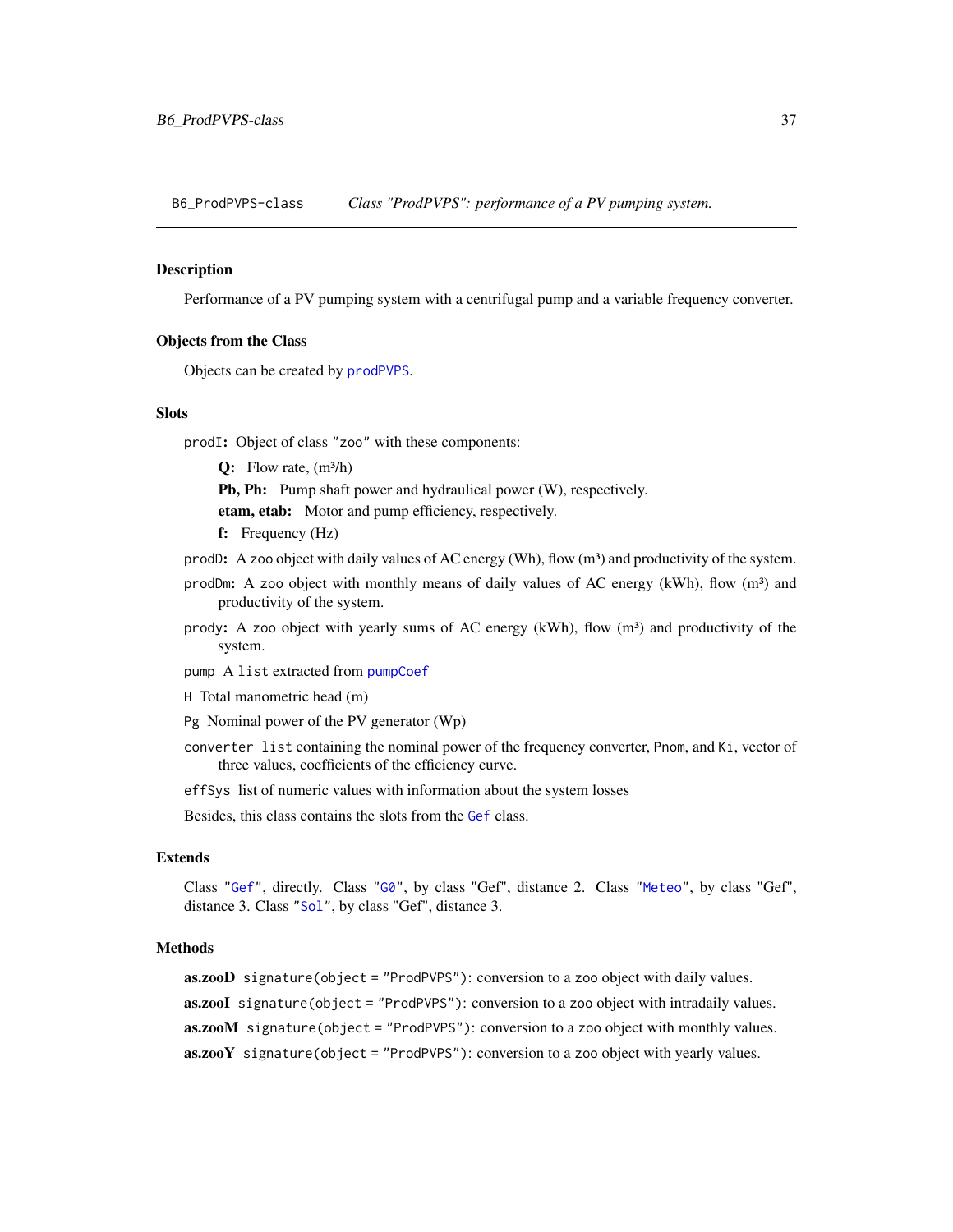- as.data.frameD signature(object = "ProdPVPS"): conversion to a data.frame with daily values.
- as.data.frameI signature(object = "ProdPVPS"): conversion to a data.frame with intradaily values.
- as.data.frameM signature(object = "ProdPVPS"): conversion to a data.frame with monthly values.
- **as.data.frameY** signature(object = "ProdPVPS"): conversion to a data.frame with yearly values.

indexD signature(object = "ProdPVPS"): index of the solD slot.

indexI signature(object = "ProdPVPS"): index of the solI object.

indexRep signature(object = "ProdPVPS"): accesor for the match slot.

- getLat signature(object = "ProdPVPS"): latitude of the inherited [Sol](#page-30-0) object.
- $xyplot$  signature( $x = "ProdPVPS", data = "missing"$ ): display the time series of daily values.
- $xyplot$  signature( $x =$  "formula", data = "ProdPVPS"): displays the contents of a ProdPVPS object with the xyplot method for formulas.

## Author(s)

Oscar Perpiñán Lamigueiro.

## References

- Abella, M. A., Lorenzo, E. y Chenlo, F.: PV water pumping systems based on standard frequency converters. Progress in Photovoltaics: Research and Applications, 11(3):179–191, 2003, ISSN 1099-159X.
- Perpiñán, O, Energía Solar Fotovoltaica, 2015. (<https://oscarperpinan.github.io/esf/>)
- Perpiñán, O. (2012), "solaR: Solar Radiation and Photovoltaic Systems with R", Journal of Statistical Software, 50(9), 1-32, doi: [10.18637/jss.v050.i09](https://doi.org/10.18637/jss.v050.i09)

## See Also

[prodPVPS](#page-18-0), [fPump](#page-49-0).

B7\_Shade-class *Class "Shade": shadows in a PV system.*

#### **Description**

A class for the optimization of shadows in a PV system.

## Objects from the Class

Objects can be created by [optimShd](#page-21-0).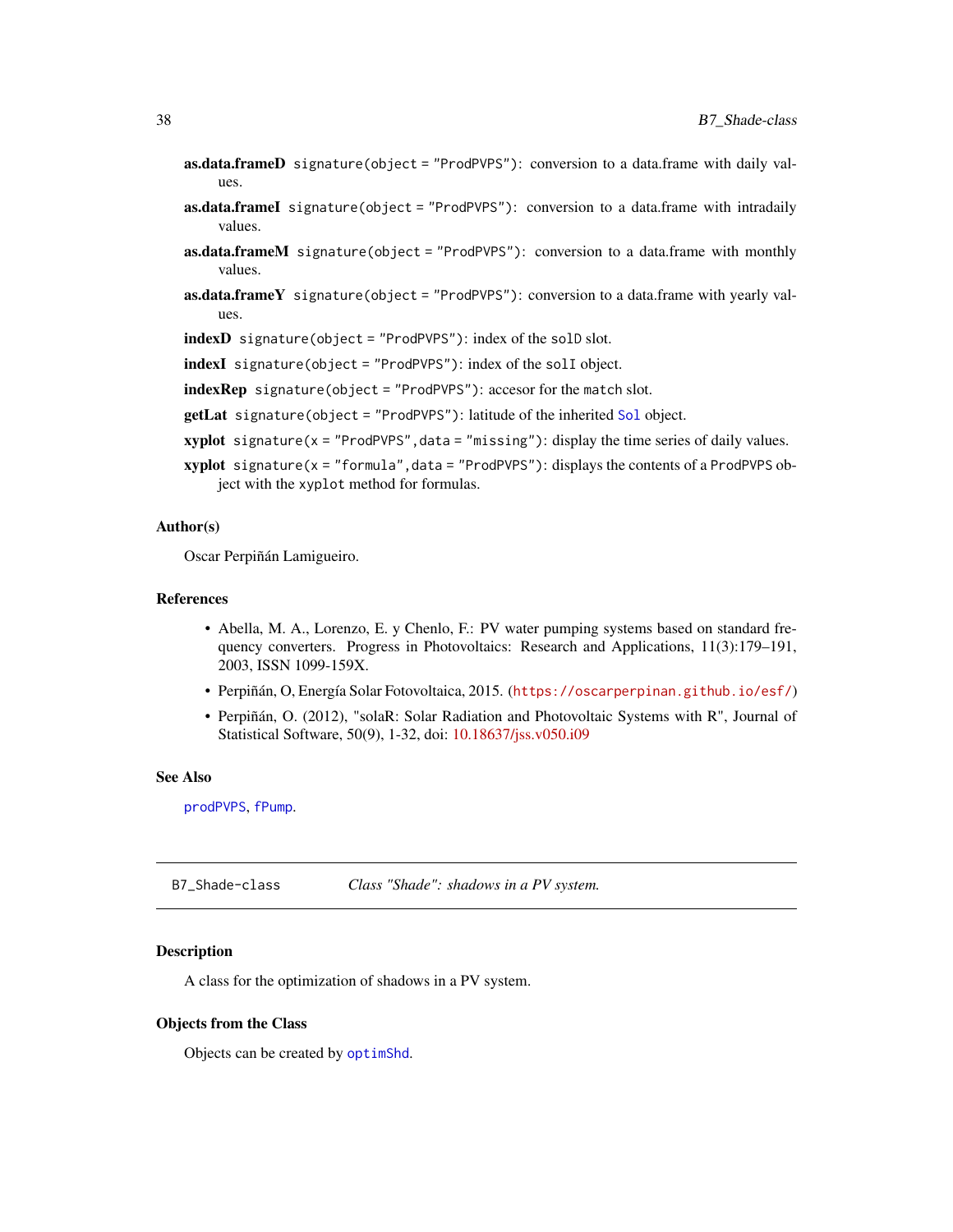# **Slots**

FS: numeric, shadows factor values for each combination of distances.

GRR: numeric, Ground Requirement Ratio for each combination.

Yf: numeric, final productivity for each combination.

FS.loess: A local fitting of FS with loess.

Yf.loess: A local fitting of Yf with loess.

modeShd: character, mode of shadows.

struct: A list with the dimensions of the structure.

distances: A data.frame with the distances between structures.

res numeric, difference (meters) between the different steps of the calculation.

Besides, as a reference, this class includes a [ProdGCPV](#page-34-0) object with the performance of a PV systems without shadows.

# Extends

Class ["ProdGCPV"](#page-34-0), directly. Class ["Gef"](#page-32-0), by class "ProdGCPV", distance 2. Class ["G0"](#page-31-0), by class "ProdGCPV", distance 3. Class ["Meteo"](#page-29-0), by class "ProdGCPV", distance 4. Class ["Sol"](#page-30-0), by class "ProdGCPV", distance 4.

## Methods

- **as.data.frame** signature( $x =$ "Shade"): conversion to a data.frame including columns for distances (Lew, Lns, and D) and results (FS, GRR and Yf).
- shadeplot signature( $x =$  "Shade"): display the results of the iteration with a level plot for the two-axis tracking, or with conventional plot for horizontal tracking and fixed systems.
- **xyplot** signature( $x =$  "formula", data = "Shade"): display the content of the Shade object with the xyplot method for formulas.

#### Author(s)

Oscar Perpiñán Lamigueiro.

#### References

- Perpiñán, O.: Grandes Centrales Fotovoltaicas: producción, seguimiento y ciclo de vida. PhD Thesis, UNED, 2008. [http://e-spacio.uned.es/fez/eserv/tesisuned:IngInd-Operpi](http://e-spacio.uned.es/fez/eserv/tesisuned:IngInd-Operpinan/GrandesCentrales.pdf)nan/ [GrandesCentrales.pdf](http://e-spacio.uned.es/fez/eserv/tesisuned:IngInd-Operpinan/GrandesCentrales.pdf).
- Perpiñán, O, Energía Solar Fotovoltaica, 2015. (<https://oscarperpinan.github.io/esf/>)
- Perpiñán, O. (2012), "solaR: Solar Radiation and Photovoltaic Systems with R", Journal of Statistical Software, 50(9), 1-32, doi: [10.18637/jss.v050.i09](https://doi.org/10.18637/jss.v050.i09)

## See Also

[Gef](#page-32-0), [ProdGCPV](#page-34-0).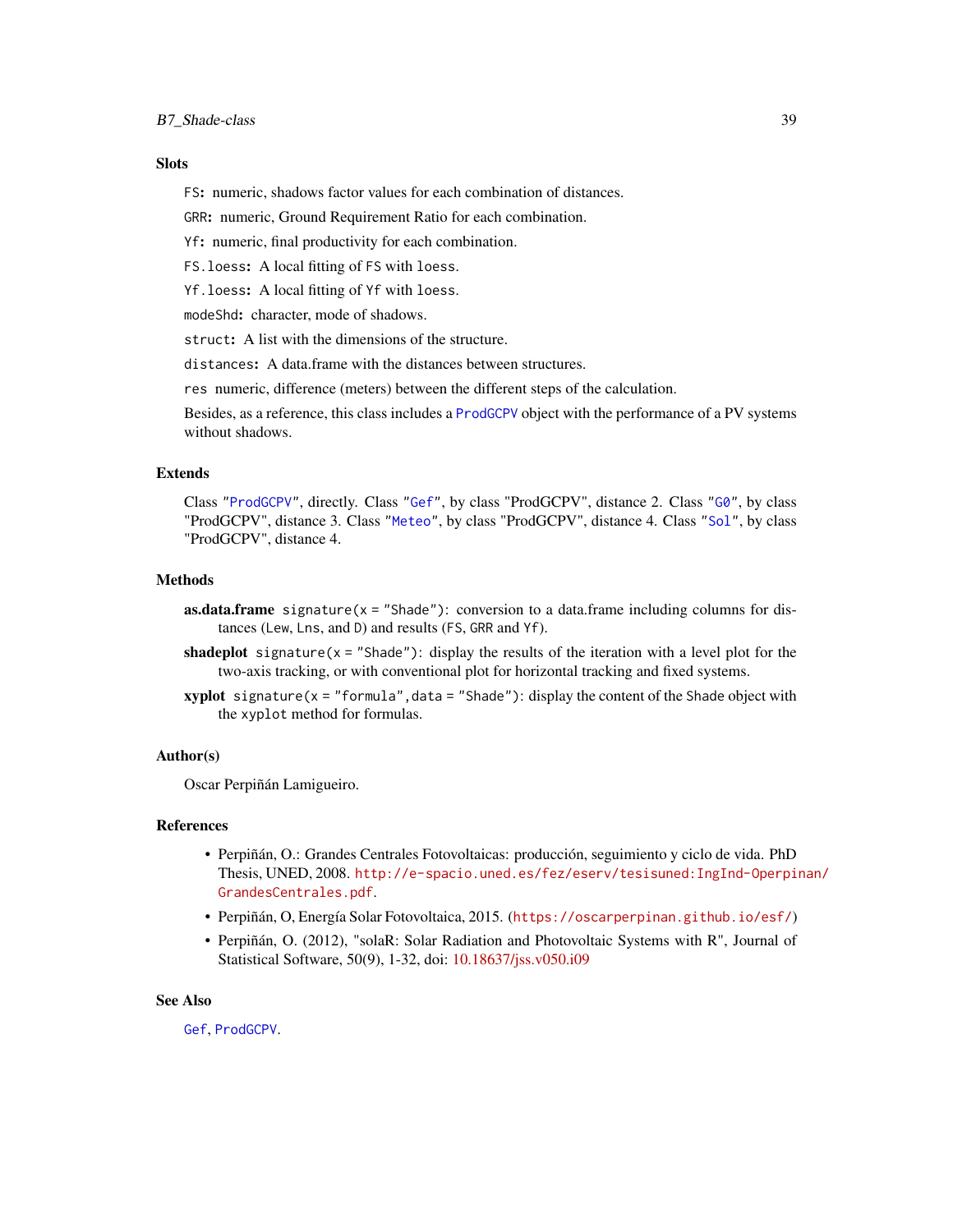# <span id="page-39-0"></span>Description

A set of correlations between the fraction of diffuse irradiation and the clearness index used by [fCompD](#page-42-0) and [fCompI](#page-43-0).

#### Usage

```
## Monthly means of daily values
FdKtPage(Ktd)
FdKtLJ(Ktd)
## Daily values
FdKtCPR(Ktd)
FdKtEKDd(Ktd, sol)
FdKtCLIMEDd(Ktd)
## Intradaily values
```
FdKtEKDh(kt) FdKtCLIMEDh(kt) FdKtBRL(kt, sol)

#### Arguments

| Ktd | A numeric, the daily clearness index.                                        |
|-----|------------------------------------------------------------------------------|
| kt  | A numeric, the intradaily clearness index.                                   |
| sol | A Sol object provided by calcSol or a zoo object provided by fSolD or fSolI. |

## Value

A numeric, the diffuse fraction.

# Author(s)

Oscar Perpiñán Lamigueiro; The BRL model was suggested by Kevin Ummel.

## References

- Page, J. K., The calculation of monthly mean solar radiation for horizontal and inclined surfaces from sunshine records for latitudes 40N-40S. En U.N. Conference on New Sources of Energy, vol. 4, págs. 378–390, 1961.
- Collares-Pereira, M. y Rabl, A., The average distribution of solar radiation: correlations between diffuse and hemispherical and between daily and hourly insolation values. Solar Energy, 22:155–164, 1979.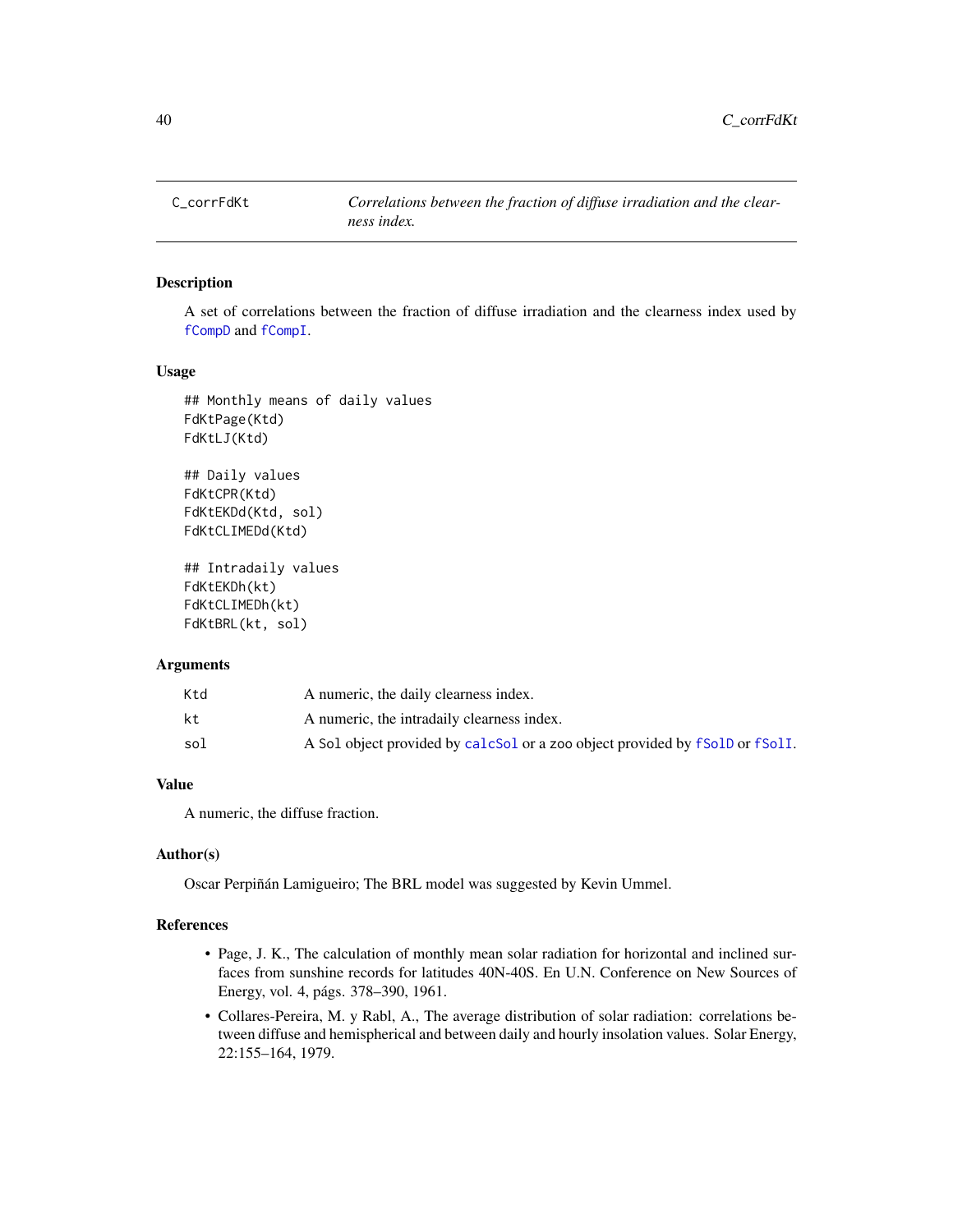- Erbs, D.G, Klein, S.A. and Duffie, J.A., Estimation of the diffuse radiation fraction for hourly, daily and monthly-average global radiation. Solar Energy, 28:293:302, 1982.
- De Miguel, A. et al., Diffuse solar irradiation model evaluation in the north mediterranean belt area, Solar Energy, 70:143-153, 2001.
- Ridley, B., Boland, J. and Lauret, P., Modelling of diffuse solar fraction with multiple predictors, Renewable Energy, 35:478-482, 2010.

# See Also

[fCompD](#page-42-0), [fCompI](#page-43-0)

#### Examples

```
Ktd = seq(0, 1, .01)Monthly = data.frame(Ktd = Ktd)
Monthly$Page = FdKtPage(Ktd)
Monthly$LJ = FdKtLJ(Ktd)
xyplot(Page+LJ~Ktd, data = Monthly,
       type = c('l', 'g'), auto.key = list(space = 'right'))
Ktd = seq(0, 1, .01)Daily = data.frame(Ktd = Ktd)
Daily$CPR = FdKtCPR(Ktd)
Daily$CLIMEDd = FdKtCLIMEDd(Ktd)
xyplot(CPR + CLIMEDd ~ Ktd, data = Daily,type = c('l', 'g'), auto.key = list(space = 'right'))
```
#### C\_fBTd *Daily time base*

#### <span id="page-40-0"></span>Description

Construction of a daily time base for solar irradiation calculation

#### Usage

```
fBTd(mode = "prom",
   year = as.POSIXlt(Sys.Date())$year+1900,
   start = paste('01-01-',year,sep = ''),
   end = paste('31-12-',year,sep = ''),
                   format = '%d-%m-%Y')
```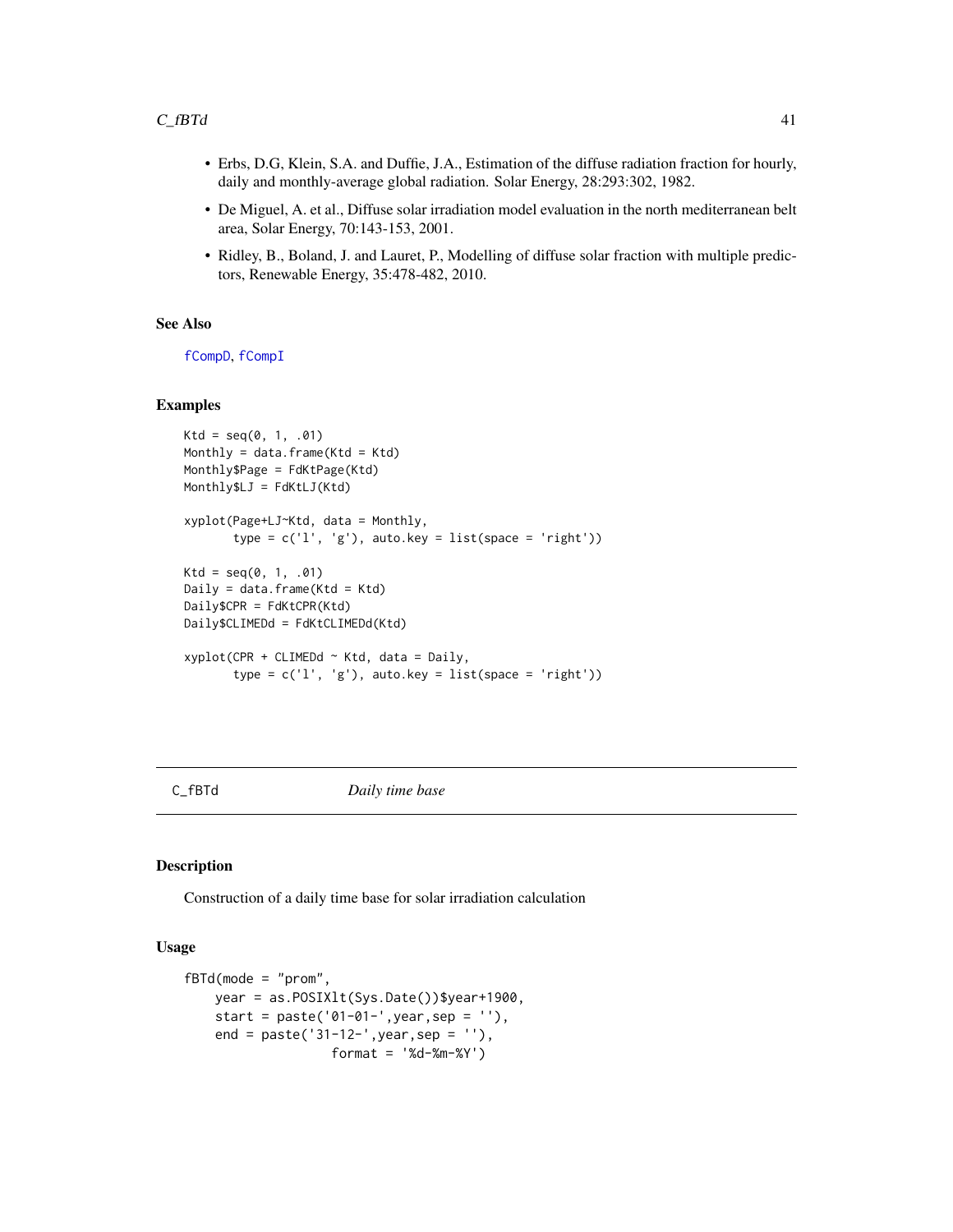# Arguments

| mode   | character, controls the type of time base to be created. With mode = 'serie'<br>the result is a daily time series from start to end. With mode = 'prom' only<br>twelve days, one for each month, are included. During these 'average days' the<br>declination angle is equal to the monthly mean of this angle. |
|--------|-----------------------------------------------------------------------------------------------------------------------------------------------------------------------------------------------------------------------------------------------------------------------------------------------------------------|
| year   | which year is to be used for the time base when mode $=$ 'prom'. Its default value<br>is the current year.                                                                                                                                                                                                      |
| start  | first day of the time base for mode = 'serie'. Its default value is the first of<br>January of the current year.                                                                                                                                                                                                |
| end    | last day of the time base for mode = 'serie'. Its default value is the last day of<br>December of the current year.                                                                                                                                                                                             |
| format | format of start and end.                                                                                                                                                                                                                                                                                        |

# Details

This function is commonly used inside fSolD.

# Value

This function returns a POSIXct object.

## Author(s)

Oscar Perpiñán Lamigueiro

# References

- Perpiñán, O, Energía Solar Fotovoltaica, 2015. (<https://oscarperpinan.github.io/esf/>)
- Perpiñán, O. (2012), "solaR: Solar Radiation and Photovoltaic Systems with R", Journal of Statistical Software, 50(9), 1-32, doi: [10.18637/jss.v050.i09](https://doi.org/10.18637/jss.v050.i09)

# See Also

[fSolD](#page-51-0), [as.POSIXct](#page-0-0), [seq.POSIXt](#page-0-0).

# Examples

```
#Average days
fBTd(mode = 'prom')
#The day #100 of the year 2008
BTd = fBTd(mode = 'serie', year = 2008)
BTd[100]
```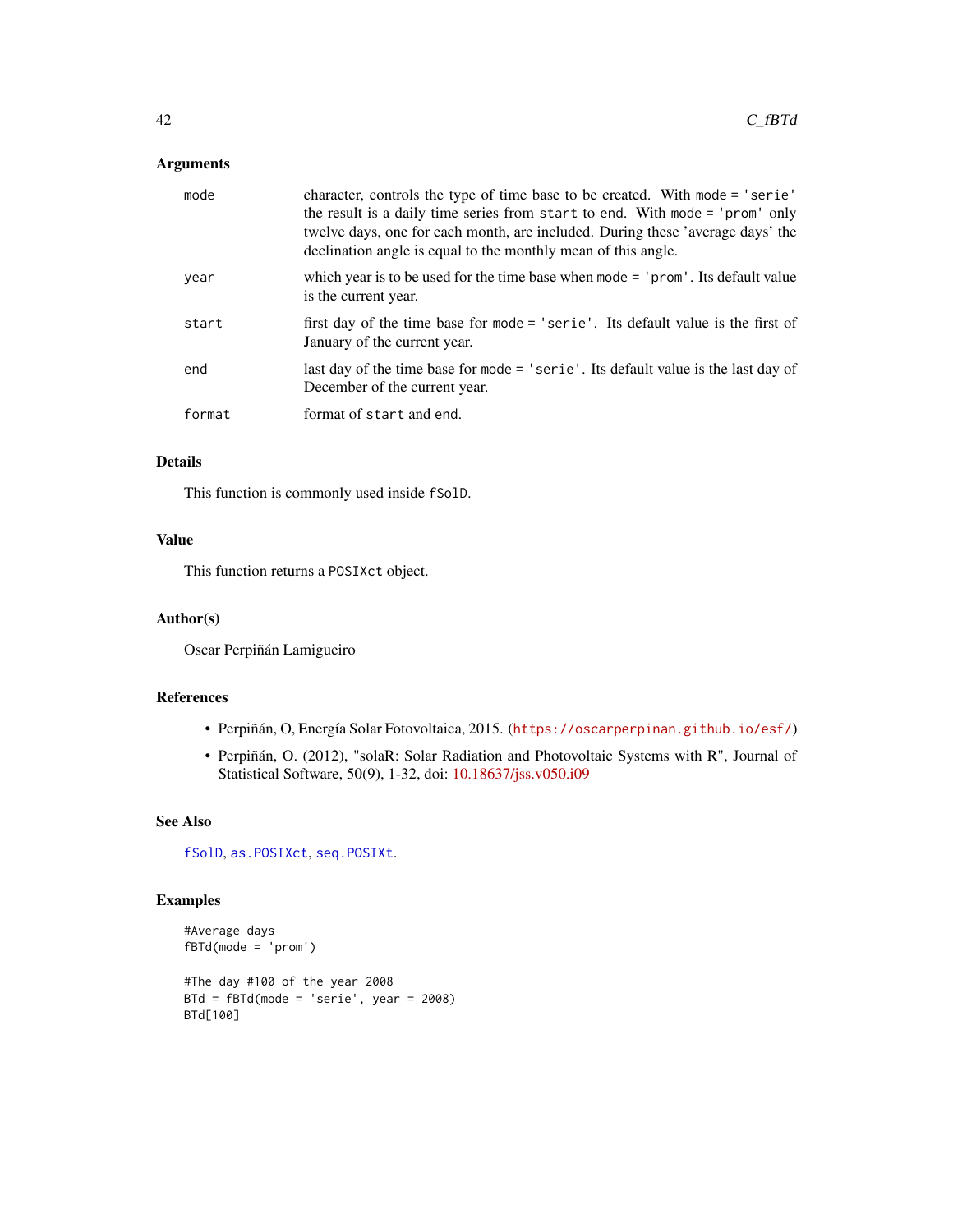# <span id="page-42-0"></span>Description

Extract the diffuse and direct components from the daily global irradiation on a horizontal surface by means of regressions between the clearness index and the diffuse fraction parameters.

# Usage

fCompD(sol, G0d, corr = "CPR",f)

# Arguments

| sol          | A Sol object from calcsol or a zoo object from f Sol D. Both of them include a<br>component named Bo0d, which stands for the extra-atmospheric daily irradiation<br>incident on a horizontal surface |
|--------------|------------------------------------------------------------------------------------------------------------------------------------------------------------------------------------------------------|
| G0d          | A Meteo object from read GOdm, read BD, or a zoo object containing daily global<br>irradiation (Wh/m <sup>2</sup> ) on a horizontal surface. See below for $corr = 'none'$ .                         |
| corr         | A character, the correlation between the the fraction of diffuse irradiation and<br>the clearness index to be used.                                                                                  |
|              | With this version several options are available, as described in corrFdKt. For<br>example, the FdKtPage is selected with corr = 'Page' and the FdKtCPR with<br>$corr = 'CPR'.$                       |
|              | If corr $=$ 'user' the use of a correlation defined by a function $f$ is possible.                                                                                                                   |
|              | If corr = 'none' the G0d object should include information about global, dif-<br>fuse and direct daily irradiation with columns named G0d, D0d and B0d, respec-<br>tively.                           |
| $\mathsf{f}$ | A function definining a correlation between the fraction of diffuse irradiation and<br>the clearness index. It is only necessary when $corr = 'user'$                                                |

## Value

A zoo object which includes:

| Fd  | numeric, the diffuse fraction                                                 |
|-----|-------------------------------------------------------------------------------|
| Ktd | numeric, the clearness index                                                  |
| G0d | numeric, the global irradiation on a horizontal surface (Wh/m <sup>2</sup> )  |
| D0d | numeric, the diffuse irradiation on a horizontal surface (Wh/m <sup>2</sup> ) |
| B0d | numeric, the direct irradiation on a horizontal surface (Wh/m <sup>2</sup> )  |

# Author(s)

Oscar Perpiñán Lamigueiro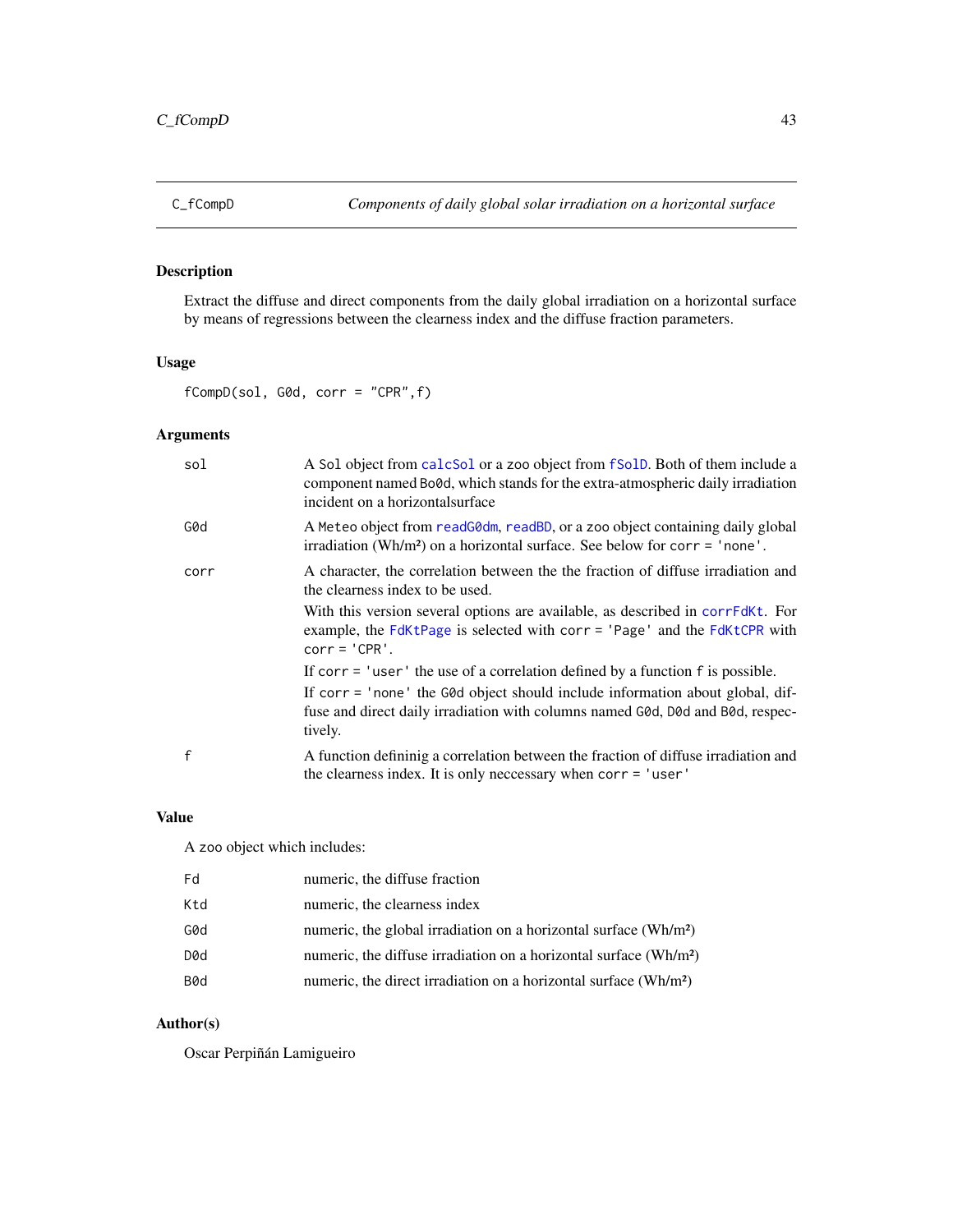#### References

- Perpiñán, O, Energía Solar Fotovoltaica, 2015. (<https://oscarperpinan.github.io/esf/>)
- Perpiñán, O. (2012), "solaR: Solar Radiation and Photovoltaic Systems with R", Journal of Statistical Software, 50(9), 1-32, doi: [10.18637/jss.v050.i09](https://doi.org/10.18637/jss.v050.i09)

# See Also

[fCompI](#page-43-0)

#### Examples

```
lat = 37.2;BTd = fBTd(mode = 'serie')
SolD <- fSolD(lat, BTd[100])
G0d = zoo(5000, index(SolD))
fCompD(SolD, G0d, corr = "Page")
fCompD(SolD, G0d, corr = "CPR")
#define a function fKtd with the correlation of CPR
fKTd = function(x){ (0.99*(x \le 0.17))}(x>0.17)*(1.188 - 2.272 * x + 9.473 * x^2 - 21.856 * x^3+ 14.648 \times x^4)#The same as with corr = "CPR"
fCompD(SolD, G0d, corr = "user", f = fKTd)
lat = -37.2;SolDs <- fSolD(lat, BTd[283])
G0d = zoo(5000, index(SolDs))
fCompD(SolDs, G0d, corr = "CPR")
lat = 37.2;G0dm = c(2.766,3.491,4.494,5.912,6.989,7.742,7.919,7.027,5.369,3.562,2.814,2.179)*1000;
Rad = readG@dm(G@dm, lat = lat)solD <- fSolD(lat,fBTd(mode = 'prom'))
fCompD(solD, Rad, corr = 'Page')
```
C\_fCompI *Calculation of solar irradiance on a horizontal surface*

#### <span id="page-43-0"></span>**Description**

From the daily global, diffuse and direct irradiation values supplied by fCompD, the profile of the global, diffuse and direct irradiance is calculated with the rd and rg components of fSolI.

#### Usage

```
fCompI(sol, compD, G0I, corr = 'none', f, filterG0 = TRUE)
```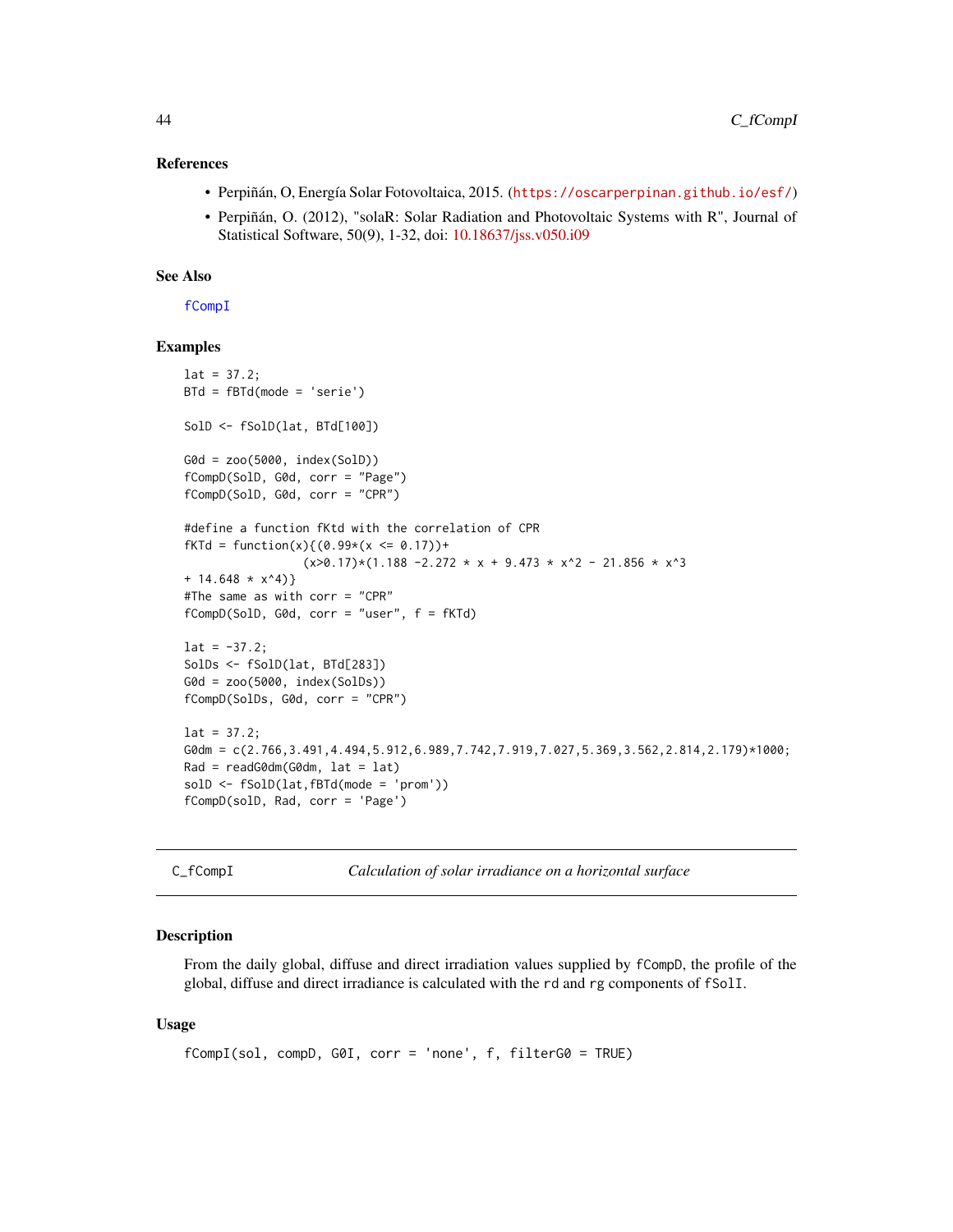# C\_fCompI 45

# Arguments

| sol          | A Sol object as provided by calcSol or a zoo object as provided by fSolI.                                                                                                                                      |
|--------------|----------------------------------------------------------------------------------------------------------------------------------------------------------------------------------------------------------------|
| compD        | A zoo object as provided by fCompD. It is not considered if G0I is provided.                                                                                                                                   |
| G0I          | A Meteo object from readBDi, dfI2Meteo or zoo2Meteo, or a zoo object con-<br>taining <i>intradaily</i> global irradiation (Wh/m <sup>2</sup> ) on a horizontal surface.<br>See below for $corr = 'none'.$      |
|              |                                                                                                                                                                                                                |
| corr         | A character, the correlation between the the fraction of intradaily diffuse irradi-<br>ation and the clearness index to be used. It is ignored if G0I is not provided.                                         |
|              | With this version several correlations are available, as described in correlact.<br>You should choose one of <i>intradaily</i> proposals. For example, the FdKtCLIMEDh<br>is selected with $corr = 'CLIMEDh'.$ |
|              | If corr $=$ 'user' the use of a correlation defined by a function $f$ is possible.                                                                                                                             |
|              | If corr = 'none' the G0I object must include information about global, diffuse<br>and direct intradaily irradiation with columns named GO, DO and BO, respectively.                                            |
| $\mathsf{f}$ | A function definining a correlation between the fraction of diffuse irradiation and<br>the clearness index. It is only necessary when corr = 'user'                                                            |
| filterG0     | A logical. If TRUE (default) this function sets the global irradiation values to NA<br>when they are higher than the extra-atmospheric irradiation values.                                                     |

# Value

A zoo with these components:

| kt        | numeric, clearness index.                                                |
|-----------|--------------------------------------------------------------------------|
| fd        | numeric, diffuse fraction.                                               |
| G0        | numeric, global irradiance on a horizontal surface, (W/m <sup>2</sup> )  |
| D0        | numeric, diffuse irradiance on a horizontal surface, (W/m <sup>2</sup> ) |
| <b>B0</b> | numeric, direct irradiance on a horizontal surface, (W/m <sup>2</sup> )  |

# Author(s)

Oscar Perpiñán Lamigueiro.

# References

- Collares-Pereira, M. y Rabl, A., The average distribution of solar radiation: correlations between diffuse and hemispherical and between daily and hourly insolation values. Solar Energy, 22:155–164, 1979.
- Perpiñán, O, Energía Solar Fotovoltaica, 2015. (<https://oscarperpinan.github.io/esf/>)
- Perpiñán, O. (2012), "solaR: Solar Radiation and Photovoltaic Systems with R", Journal of Statistical Software, 50(9), 1-32, doi: [10.18637/jss.v050.i09](https://doi.org/10.18637/jss.v050.i09)

# See Also

[fCompD](#page-42-0), [fSolI](#page-53-0), [calcSol](#page-4-0), [corrFdKt](#page-39-0).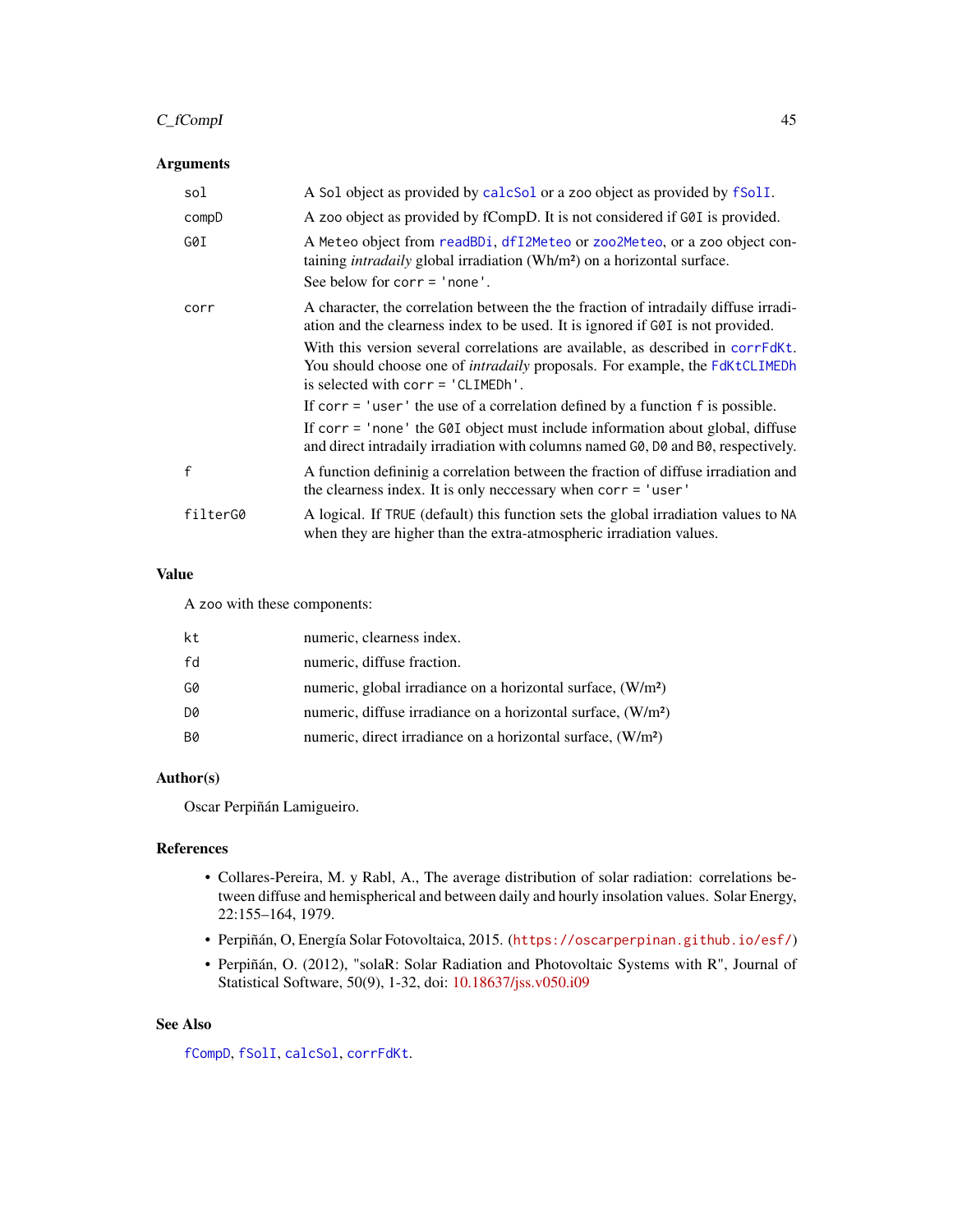## Examples

```
lat < -37.2BTd <- fBTd(mode = 'serie')
solD \leftarrow fSolD(lat, BTd[100])solI <- fSolI(solD, sample = 'hour')
G0d <- zoo(5000, index(solD))
compD <- fCompD(solD, G0d, corr = "Page")
fCompI(solI, compD)
sol <- calcSol(lat, fBTd(mode = 'prom'), sample = 'hour', keep.night = FALSE)
G0dm <- c(2.766, 3.491, 4.494, 5.912, 6.989, 7.742,
          7.919, 7.027, 5.369, 3.562, 2.814, 2.179)*1000
Ta <- c(10, 14.1, 15.6, 17.2, 19.3, 21.2, 28.4, 29.9,
        24.3, 18.2, 17.2, 15.2)
BD \leq readG0dm(G0dm = G0dm, Ta = Ta, lat = lat)
compD <- fCompD(sol, BD, corr = 'Page')
compI <- fCompI(sol, compD)
head(compI)
## Use of 'corr'. The help page of calcG0 includes additional examples
## with intradaily data xyplot(fd ~ kt, data = compI)
climed <- fCompI(sol, G0I = compI, corr = 'CLIMEDh')
xyplot(fd \sim kt, data = climed)ekdh <- fCompI(sol, G0I = compI, corr = 'EKDh')
xyplot(fd ~ k t, data = ekdh)brl <- fCompI(sol, G0I = compI, corr = 'BRL')
xyplot(fd ~ k t, data = brl)
```
C\_fInclin *Solar irradiance on an inclined surface*

#### <span id="page-45-0"></span>**Description**

The solar irradiance incident on an inclined surface is calculated from the direct and diffuse irradiance on a horizontal surface, and from the evolution of the angles of the Sun and the surface. Moreover, the effect of the angle of incidence and dust on the PV module is included to obtain the effective irradiance.

This function is used by the [calcGef](#page-9-0) function.

## Usage

```
fInclin(compI, angGen, iS = 2, aIb = 0.2, horizBright = TRUE, HCPV = FALSE)
```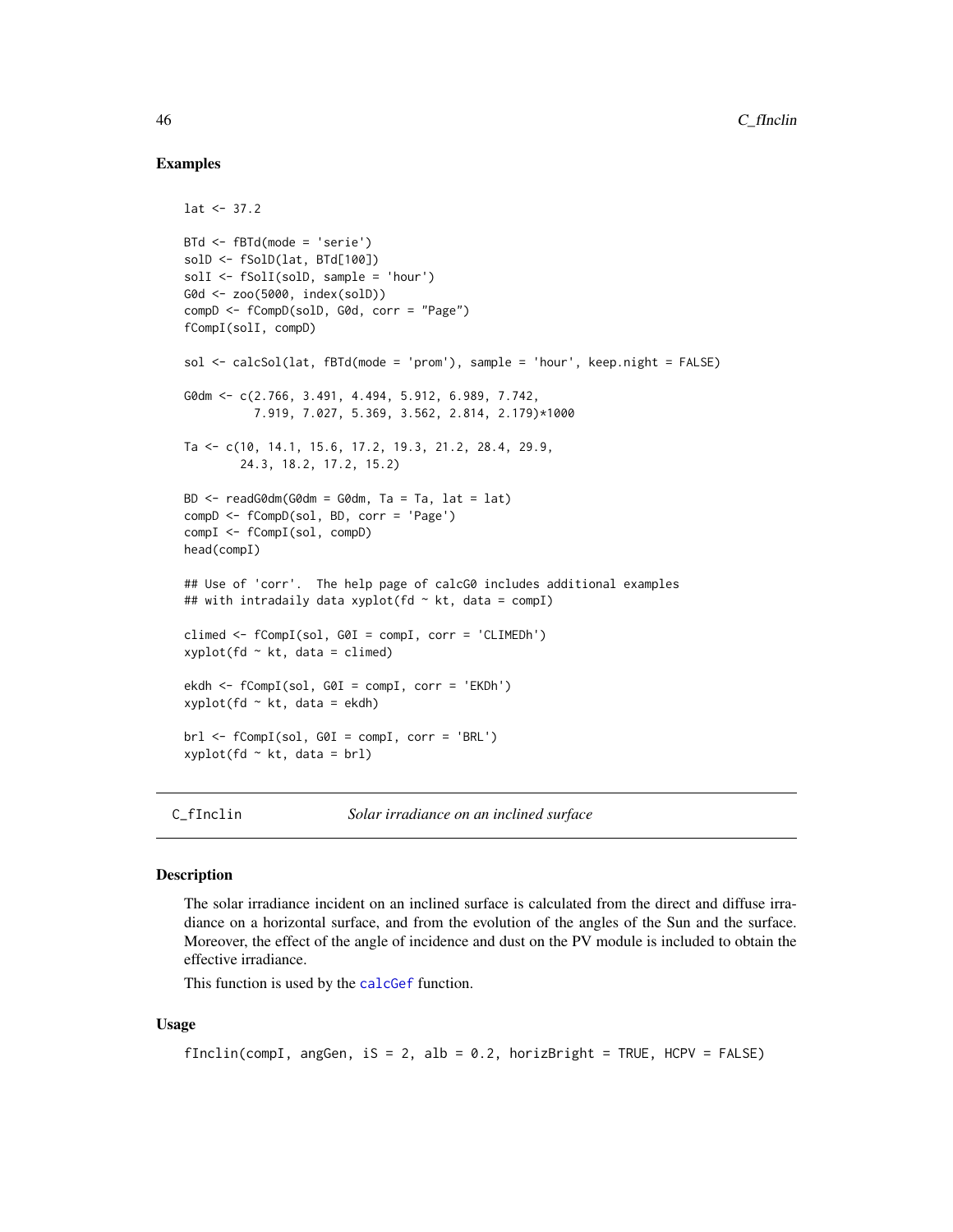#### $C_f$  finclin 47

#### Arguments

| compI       | A G0 object. It may be the result of calcG0.                                                                                                                                                             |
|-------------|----------------------------------------------------------------------------------------------------------------------------------------------------------------------------------------------------------|
| angGen      | A zoo object, including at least three variables named Beta, Alfa and cosTheta.<br>It may be the result of fTheta.                                                                                       |
| iS          | integer, degree of dirtiness. Its value must be included in the set $(1,2,3,4)$ . iS<br>$=$ 1 corresponds to a clean surface while iS $=$ 4 is the choice for a dirty surface.<br>Its default value is 2 |
| alb         | numeric, albedo reflection coefficient. Its default value is 0.2                                                                                                                                         |
| horizBright | logical, if TRUE, the horizon brightness correction proposed by Reind et al. is<br>used.                                                                                                                 |
| <b>HCPV</b> | logical, if TRUE the diffuse and albedo components of the <i>effective</i> irradiance<br>are set to zero. HCPV is the acronym of High Concentration PV system.                                           |

## Details

The solar irradiance incident on an inclined surface can be calculated from the direct and diffuse irradiance on a horizontal surface, and from the evolution of the angles of the Sun and the surface. The transformation of the direct radiation is straightforward since only geometric considerations are needed. However, the treatment of the diffuse irradiance is more complex since it involves the modelling of the atmosphere. There are several models for the estimation of diffuse irradiance on an inclined surface. The one which combines simplicity and acceptable results is the proposal of Hay and McKay. This model divides the diffuse component in isotropic and anisotropic whose values depends on a anisotropy index. On the other hand, the effective irradiance, the fraction of the incident irradiance that reaches the cells inside a PV module, is calculated with the losses due to the angle of incidence and dirtiness. This behaviour can be simulated with a model proposed by Martin and Ruiz requiring information about the angles of the surface and the level of dirtiness (iS)

## Value

.

A zoo object with these components:

| Bn<br>Direct normal irradiance (W/m <sup>2</sup> )                                                                                                  |  |  |
|-----------------------------------------------------------------------------------------------------------------------------------------------------|--|--|
| G, B, D, Di, Dc, R                                                                                                                                  |  |  |
| Global, direct, diffuse (total, isotropic and anisotropic) and albedo irradiance<br>incident on an inclined surface (W/m <sup>2</sup> )             |  |  |
| Gef, Bef, Def, Dief, Dcef, Ref                                                                                                                      |  |  |
| Effective global, direct, diffuse (total, isotropic and anisotropic) and albedo ir-<br>radiance incident on an inclined surface (W/m <sup>2</sup> ) |  |  |
| FTb. FTd. FTr<br>Factor of angular losses for the direct, diffuse and albedo components                                                             |  |  |

## Author(s)

Oscar Perpiñán Lamigueiro.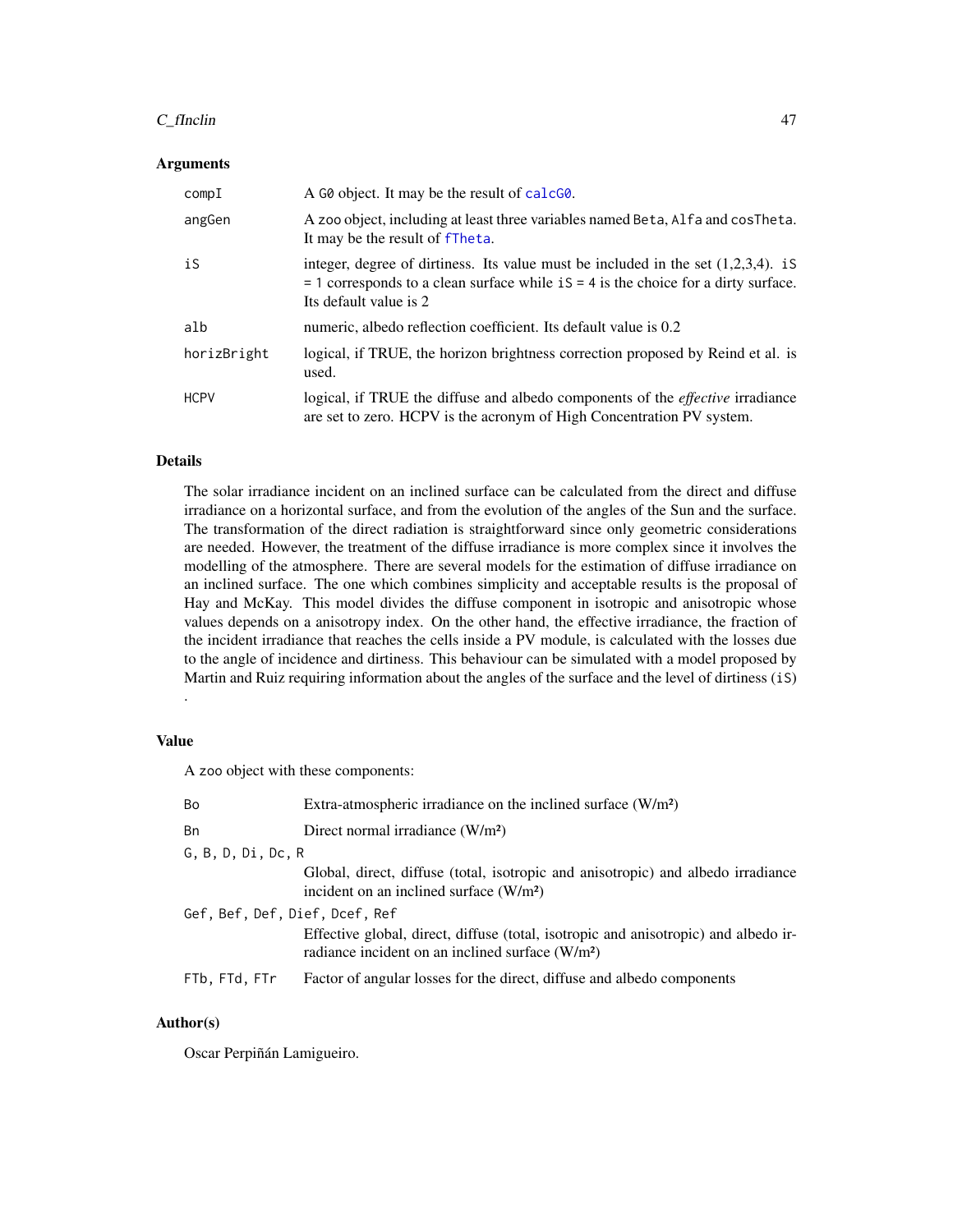#### References

- Hay, J. E. and McKay, D. C.: Estimating Solar Irradiance on Inclined Surfaces: A Review and Assessment of Methodologies. Int. J. Solar Energy, (3):pp. 203, 1985.
- Martin, N. and Ruiz, J.M.: Calculation of the PV modules angular losses under field conditions by means of an analytical model. Solar Energy Materials & Solar Cells, 70:25–38, 2001.
- D. T. Reindl and W. A. Beckman and J. A. Duffie: Evaluation of hourly tilted surface radiation models, Solar Energy, 45:9-17, 1990.
- Perpiñán, O, Energía Solar Fotovoltaica, 2015. (<https://oscarperpinan.github.io/esf/>)
- Perpiñán, O. (2012), "solaR: Solar Radiation and Photovoltaic Systems with R", Journal of Statistical Software, 50(9), 1-32, doi: [10.18637/jss.v050.i09](https://doi.org/10.18637/jss.v050.i09)

# See Also

[fTheta](#page-59-0), [fCompI](#page-43-0), [calcGef](#page-9-0).

C\_fProd *Performance of a PV system*

#### Description

Simulate the behaviour of a grid connected PV system under different conditions of irradiance and temperature. This function is used by the [prodGCPV](#page-12-0) function.

#### Usage

fProd(inclin, module, generator, inverter, effSys)

## Arguments

| inclin | A Gef object, a zoo object or a data. frame. In case of being zoo or data. frame<br>it must include a component named Gef (effective irradiance, W/m <sup>2</sup> ) and another<br>named Ta (ambient temperature, $\rm{^{\circ}C}$ ). |
|--------|---------------------------------------------------------------------------------------------------------------------------------------------------------------------------------------------------------------------------------------|
| module | list of numeric values with information about the PV module,                                                                                                                                                                          |
|        | Vocn open-circuit voltage of the module at Standard Test Conditions (default<br>value $57.6$ volts.)                                                                                                                                  |
|        | Is cn short circuit current of the module at Standard Test Conditions (default<br>value 4.7 amperes.)                                                                                                                                 |
|        | Vmn maximum power point voltage of the module at Standard Test Conditions<br>(default value 46.08 amperes.)                                                                                                                           |
|        | Imn Maximum power current of the module at Standard Test Conditions (de-<br>fault value 4.35 amperes.)                                                                                                                                |
|        | Not number of cells in series inside the module (default value 96)                                                                                                                                                                    |
|        | No number of cells in parallel inside the module (default value 1)                                                                                                                                                                    |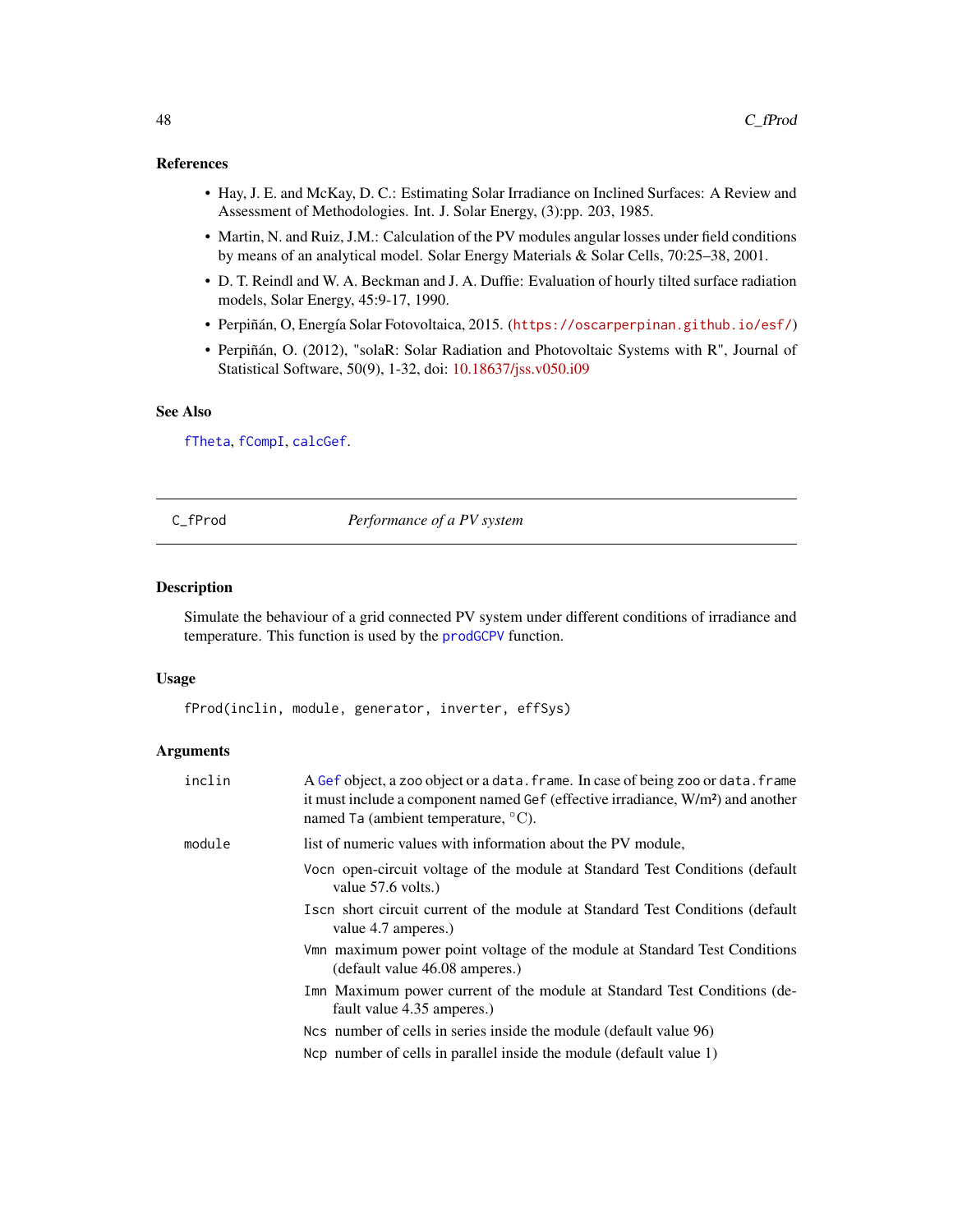|           | CoefVT coefficient of decrement of voltage of each cell with the temperature<br>(default value 0.0023 volts per celsius degree)                                                                                       |
|-----------|-----------------------------------------------------------------------------------------------------------------------------------------------------------------------------------------------------------------------|
|           | TONC nominal operational cell temperature, celsius degree (default value 47).                                                                                                                                         |
| generator | list of numeric values with information about the generator,                                                                                                                                                          |
|           | Nms number of modules in series (default value 12)                                                                                                                                                                    |
|           | Nmp number of modules in parallel (default value 11)                                                                                                                                                                  |
| inverter  | list of numeric values with information about the DC/AC inverter,                                                                                                                                                     |
|           | Ki vector of three values, coefficients of the efficiency curve of the inverter<br>(default $c(0.01, 0.025, 0.05)$ ), or a matrix of nine values $(3x3)$ if there is<br>dependence with the voltage (see references). |
|           | Pinv nominal inverter power (W) (default value 25000 watts.)                                                                                                                                                          |
|           | Vmin, Vmax minimum and maximum voltages of the MPP range of the inverter<br>(default values 420 and 750 volts)                                                                                                        |
|           | Gumb minimum irradiance for the inverter to start $(W/m2)$ (default value 20<br>W/m <sup>2</sup>                                                                                                                      |
| effSys    | list of numeric values with information about the system losses,                                                                                                                                                      |
|           | ModQual average tolerance of the set of modules $(\%)$ , default value is 3                                                                                                                                           |
|           | ModDisp module parameter disperssion losses $(\%)$ , default value is 2                                                                                                                                               |
|           | OhmDC Joule losses due to the DC wiring $(\%)$ , default value is 1.5                                                                                                                                                 |
|           | OhmAC Joule losses due to the AC wiring $(\%)$ , default value is 1.5                                                                                                                                                 |
|           | MPP average error of the MPP algorithm of the inverter $(\%)$ , default value is 1                                                                                                                                    |
|           | TrafoMT losses due to the MT transformer $(\%)$ , default value is 1                                                                                                                                                  |
|           | Disp losses due to stops of the system $(\%)$ , default value is 0.5                                                                                                                                                  |

# Value

If inclin is zoo or Gef object, the result is a zoo object with these components (if inclin is a data. frame the result is also a data. frame with these same components):

| cell temperature, $\mathrm{^{\circ}C}$ .                                                                                                                                                                                                                      |
|---------------------------------------------------------------------------------------------------------------------------------------------------------------------------------------------------------------------------------------------------------------|
| Voc. Isc. Vmpp. Impp                                                                                                                                                                                                                                          |
| open circuit voltage, short circuit current, MPP voltage and current, respectively,<br>in the conditions of irradiance and temperature provided by Inclin                                                                                                     |
| voltage and current at the input of the inverter. If no voltage limitation occurs<br>(according to the values of inverter\$Vmax and inverter\$Vmin), their values<br>are identical to Vmpp and Impp. If the limit values are reached a warning is<br>produced |
| power at the input of the inverter, W                                                                                                                                                                                                                         |
| power at the output of the inverter, W                                                                                                                                                                                                                        |
| efficiency of the inverter                                                                                                                                                                                                                                    |
|                                                                                                                                                                                                                                                               |

# Author(s)

Oscar Perpiñán Lamigueiro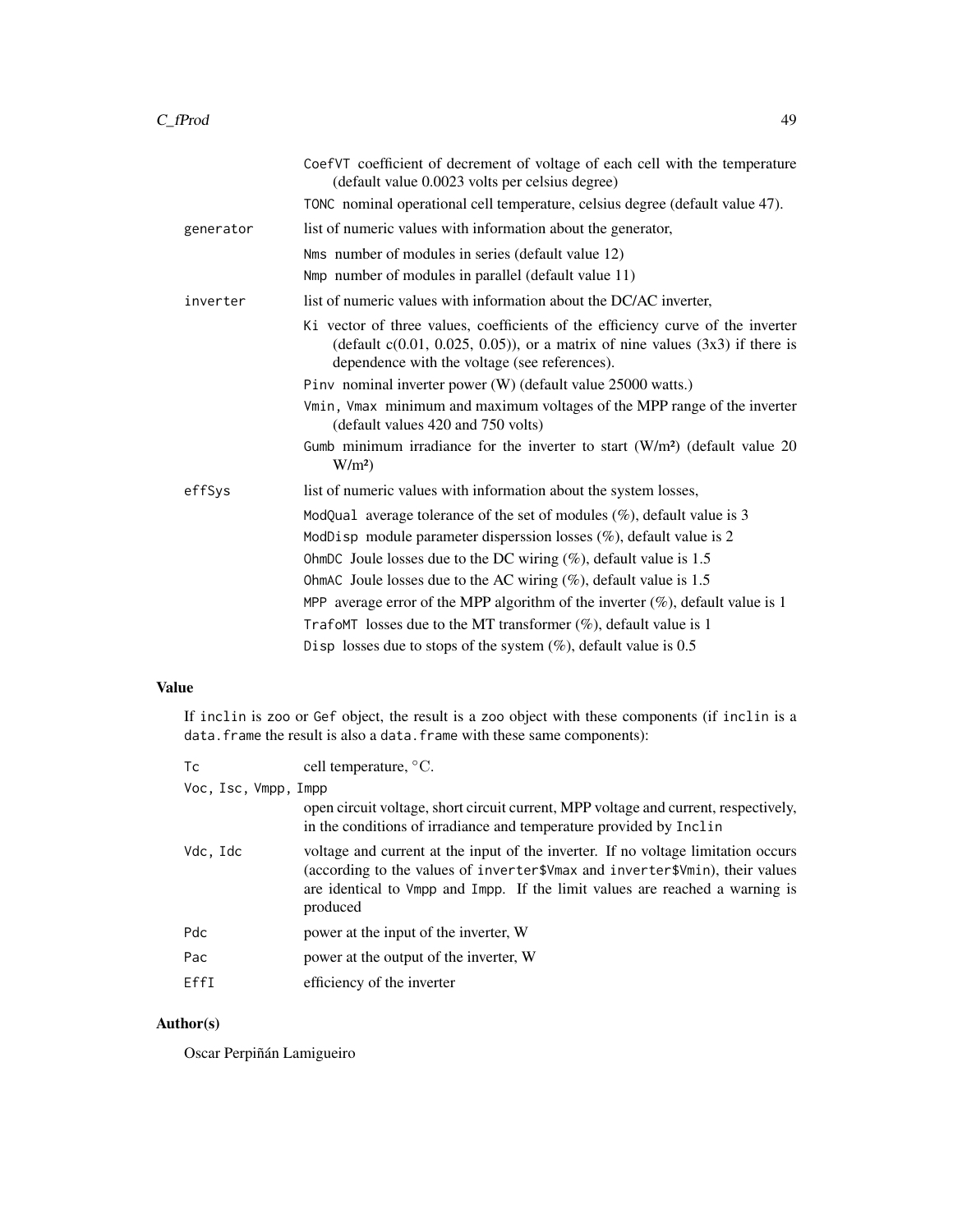#### References

- Jantsch, M., Schmidt, H. y Schmid, J.: Results on the concerted action on power conditioning and control. 11th European photovoltaic Solar Energy Conference, 1992.
- Baumgartner, F. P., Schmidt, H., Burger, B., Bründlinger, R., Haeberlin, H. and Zehner, M.: Status and Relevance of the DC Voltage Dependency of the Inverter Efficiency. 22nd European Photovoltaic Solar Energy Conference, 2007.
- Alonso Garcia, M. C.: Caracterización y modelado de asociaciones de dispositivos fotovoltaicos. PhD Thesis, CIEMAT, 2005.
- Perpiñán, O, Energía Solar Fotovoltaica, 2015. (<https://oscarperpinan.github.io/esf/>)
- Perpiñán, O. (2012), "solaR: Solar Radiation and Photovoltaic Systems with R", Journal of Statistical Software, 50(9), 1-32, doi: [10.18637/jss.v050.i09](https://doi.org/10.18637/jss.v050.i09)

#### See Also

[fInclin](#page-45-0), [prodGCPV](#page-12-0), [fTemp](#page-57-0).

## Examples

```
inclin = data.frame(Gef = c(200, 400, 600, 800, 1000), Ta = 25)#using default values
fProd(inclin)
#Using a matrix for Ki (voltage dependence)
inv1 <- list(Ki = rbind(c(-0.00019917, 7.513e-06, -5.4183e-09),
c(0.00806, -4.161e-06, 2.859e-08),
c(0.02118, 3.4002e-05, -4.8967e-08)))
fProd(inclin, inverter = inv1)
#Voltage limits of the inverter
inclin = data.frame(Gef = 800,Ta = 30)gen1 = list(Nms = 10, Nmp = 11)prod = fProd(inclin,generator = gen1)
print(prod)
with(prod, Vdc * Idc / (Vmpp * Impp))
```
C\_fPump *Performance of a centrifugal pump*

#### <span id="page-49-0"></span>Description

Compute the performance of the different parts of a centrifugal pump fed by a frequency converter following the affinity laws.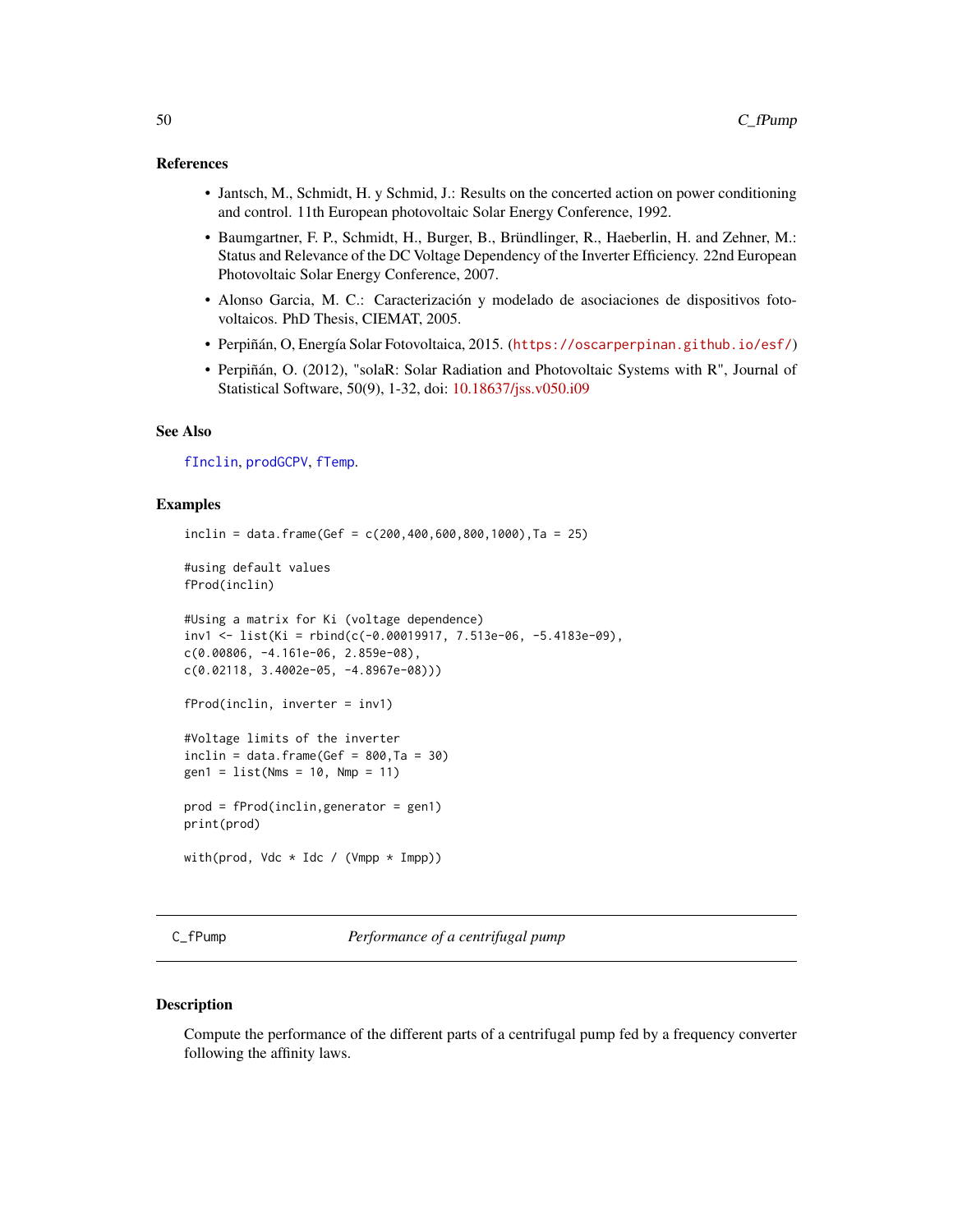## $C_f$ Pump 51

# Usage

fPump(pump, H)

#### Arguments

| pump | list containing the parameters of the pump to be simulated. It may be a row of |
|------|--------------------------------------------------------------------------------|
|      | pumpCoef.                                                                      |
| Н    | Total manometric head (m).                                                     |

## Value

| lim   | Range of values of electrical power input                                                           |
|-------|-----------------------------------------------------------------------------------------------------|
| f0    | Function constructed with spline fun relating flow and electrical power                             |
| fPb   | Function constructed with spline fun relating pump shaft power and electrical<br>power of the motor |
| fPh   | Function constructed with splinefun relating hydraulical power and electrical<br>power of the motor |
| fFreg | Function constructed with spline fun relating frequency and electrical power<br>of the motor        |

# Author(s)

Oscar Perpiñán Lamigueiro.

#### References

- Abella, M. A., Lorenzo, E. y Chenlo, F.: PV water pumping systems based on standard frequency converters. Progress in Photovoltaics: Research and Applications, 11(3):179–191, 2003, ISSN 1099-159X.
- Perpiñán, O, Energía Solar Fotovoltaica, 2015. (<https://oscarperpinan.github.io/esf/>)
- Perpiñán, O. (2012), "solaR: Solar Radiation and Photovoltaic Systems with R", Journal of Statistical Software, 50(9), 1-32, doi: [10.18637/jss.v050.i09](https://doi.org/10.18637/jss.v050.i09)

# See Also

[NmgPVPS](#page-63-0), [prodPVPS](#page-18-0), [pumpCoef](#page-86-0), splinefun.

# Examples

```
library(latticeExtra)
```

```
data(pumpCoef)
CoefSP8A44 \leq subset(pumpCoef, Qn == 8 & stages == 44)
fSP8A44 \leftarrow fPump(pump = CoefSP8A44, H = 40)SP8A44 = with(FSP8A44, {Pac = seq(\lim[1], \lim[2], \text{by} = 100)Pb = fPb(Pac)
```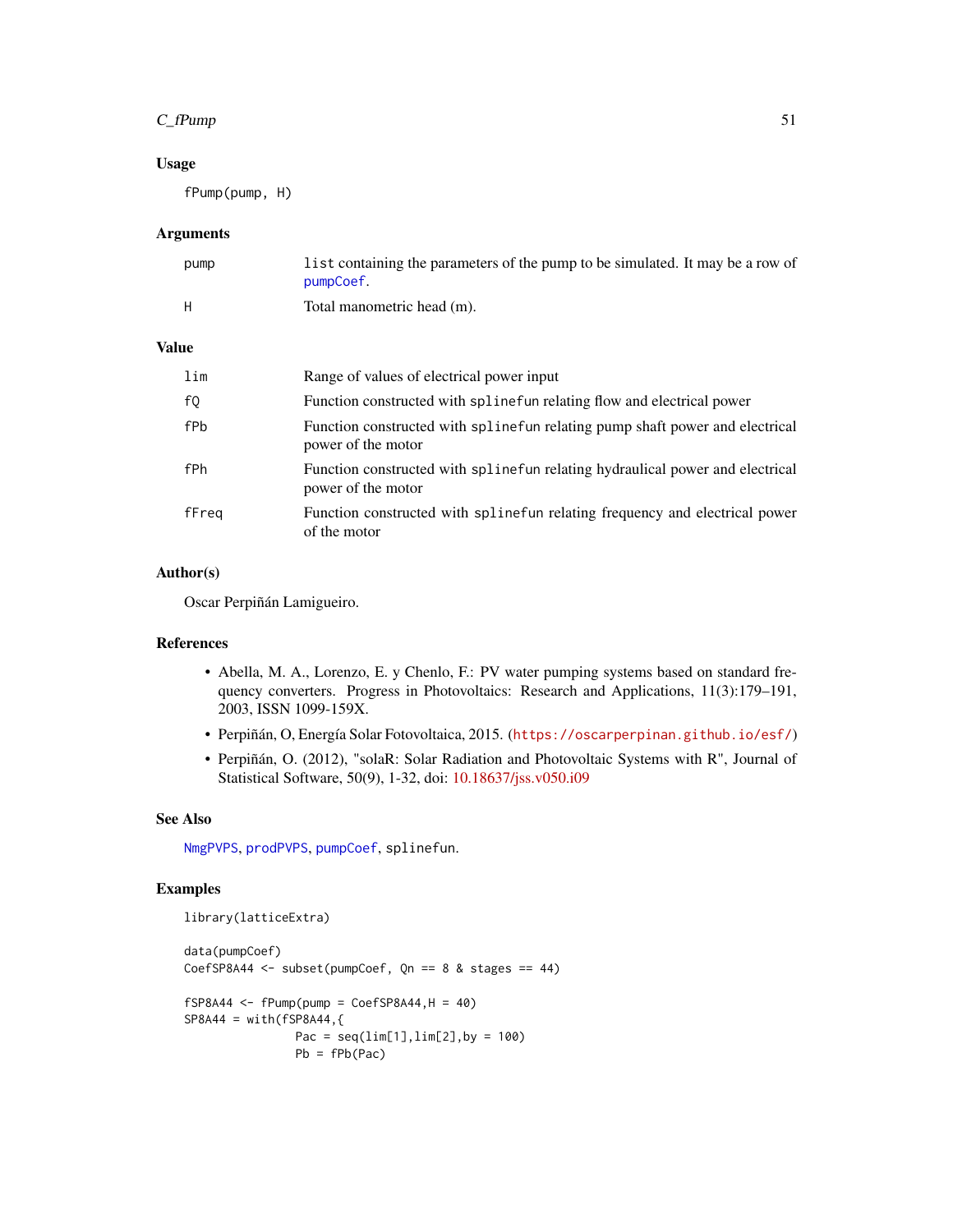```
etam = Pb/Pac
                Ph = fPh(Pac)etab = Ph/Pb
                f = fFreq(Pac)Q = fQ(Pac)result = data.frame(Q,Pac,Pb,Ph,etam,etab,f)})
#Efficiency of the motor, pump and the motor-pump
SP8A44$etamb = with(SP8A44,etab*etam)
lab = c(expression(eta[motor]), expression(eta[pump]), expression(eta[mp]))
p <- xyplot(etam + etab + etamb ~ Pac,data = SP8A44,type = 'l', ylab = 'Efficiency')
p+glayer(panel.text(x[1], y[1], lab[group.number], pos = 3))
#Mechanical, hydraulic and electrical power
lab = c(expression(P[pump]), expression(P[hyd]))
p <- xyplot(Pb + Ph ~ Pac,data = SP8A44,type = 'l', ylab = 'Power (W)', xlab = 'AC Power (W)')
p+glayer(panel.text(x[length(x)], y[length(x)], lab[group.number], pos = 3))
#Flow and electrical power
xyplot(Q \sim Pac, data = SP8A44, type = 'l')
```
C\_fSolD *Daily apparent movement of the Sun from the Earth*

#### <span id="page-51-0"></span>Description

Compute the daily apparent movement of the Sun from the Earth. This movement is mainly described (for the simulation of photovoltaic systems) by the declination angle, the sunrise angle and the daily extra-atmospheric irradiation.

# Usage

fSolD(lat, BTd, method = 'michalsky')

## Arguments

| lat        | Latitude (degrees) of the point of the Earth where calculations are needed. It is<br>positive for locations above the Equator.                      |
|------------|-----------------------------------------------------------------------------------------------------------------------------------------------------|
| <b>BTd</b> | Daily temporal base, a POSIXct object which may be the result of fBTd.                                                                              |
| method     | character, method for the sun geometry calculations to be chosen from 'cooper',<br>'spencer', 'michalsky' and 'strous'. See references for details. |

# Value

A zoo object with these components:

| decl | Declination angle (radians) for each day of year in dn or BTd                   |
|------|---------------------------------------------------------------------------------|
| e٥   | Factor of correction due the eccentricity of orbit of the Earth around the Sun. |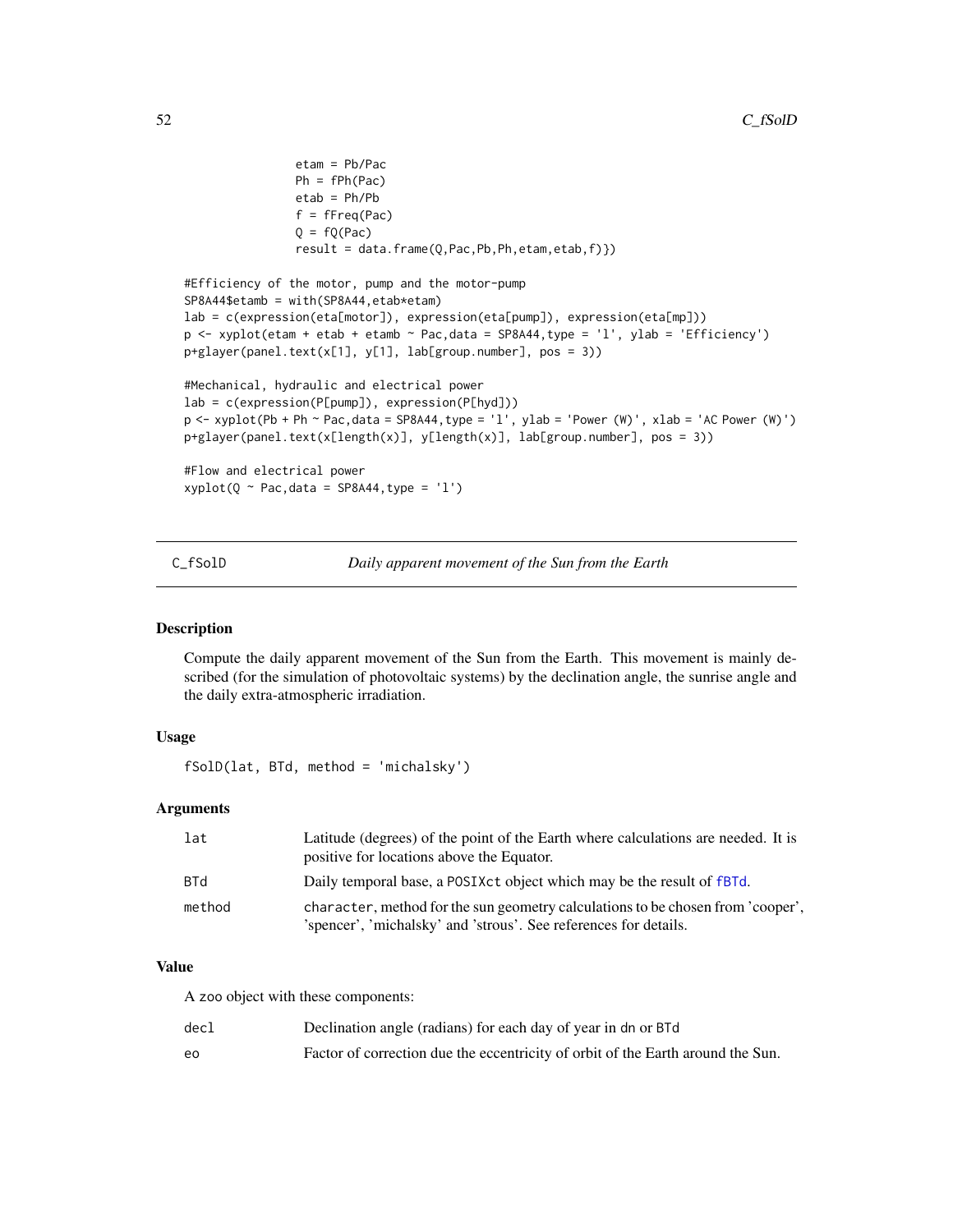## $C_fSolD$  53

| WS   | Sunrise angle (in radians) for each day of year. Due to the convention which<br>considers that the solar hour angle is negative before midday, this angle is nega-<br>tive. |
|------|-----------------------------------------------------------------------------------------------------------------------------------------------------------------------------|
| Bo0d | Extra-atmospheric daily irradiation (watt-hour per squared meter) incident on a<br>horizontal surface                                                                       |
| EoT  | Equation of Time.                                                                                                                                                           |

# Note

The latitude is stored as the attribute lat of the result, and thus it is accessible with attr(object, 'lat').

# Author(s)

Oscar Perpiñán Lamigueiro.

#### References

- Cooper, P.I., Solar Energy, 12, 3 (1969). "The Absorption of Solar Radiation in Solar Stills"
- Spencer, Search 2 (5), 172, [https://www.mail-archive.com/sundial@uni-koeln.de/msg0](https://www.mail-archive.com/sundial@uni-koeln.de/msg01050.html)1050. [html](https://www.mail-archive.com/sundial@uni-koeln.de/msg01050.html)
- Strous: <https://www.aa.quae.nl/en/reken/zonpositie.html>
- Michalsky, J., 1988: The Astronomical Almanac's algorithm for approximate solar position (1950-2050), Solar Energy 40, 227-235
- Perpiñán, O, Energía Solar Fotovoltaica, 2015. (<https://oscarperpinan.github.io/esf/>)
- Perpiñán, O. (2012), "solaR: Solar Radiation and Photovoltaic Systems with R", Journal of Statistical Software, 50(9), 1-32, doi: [10.18637/jss.v050.i09](https://doi.org/10.18637/jss.v050.i09)

# Examples

```
BTd <- fBTd(mode = 'serie')
lat < -37.2fSolD(lat, BTd[100])
fSolD(lat, BTd[100], method = 'strous')
fSolD(lat, BTd[100], method = 'spencer')
fSolD(lat, BTd[100], method = 'cooper')
lat < -37.2fSolD(lat, BTd[283])
#Solar angles along the year
SolD \leftarrow fSolD(lat, BTd = fBTd())
library(lattice)
xyplot(SolD)
#Calculation of the daylength for several latitudes
library(latticeExtra)
```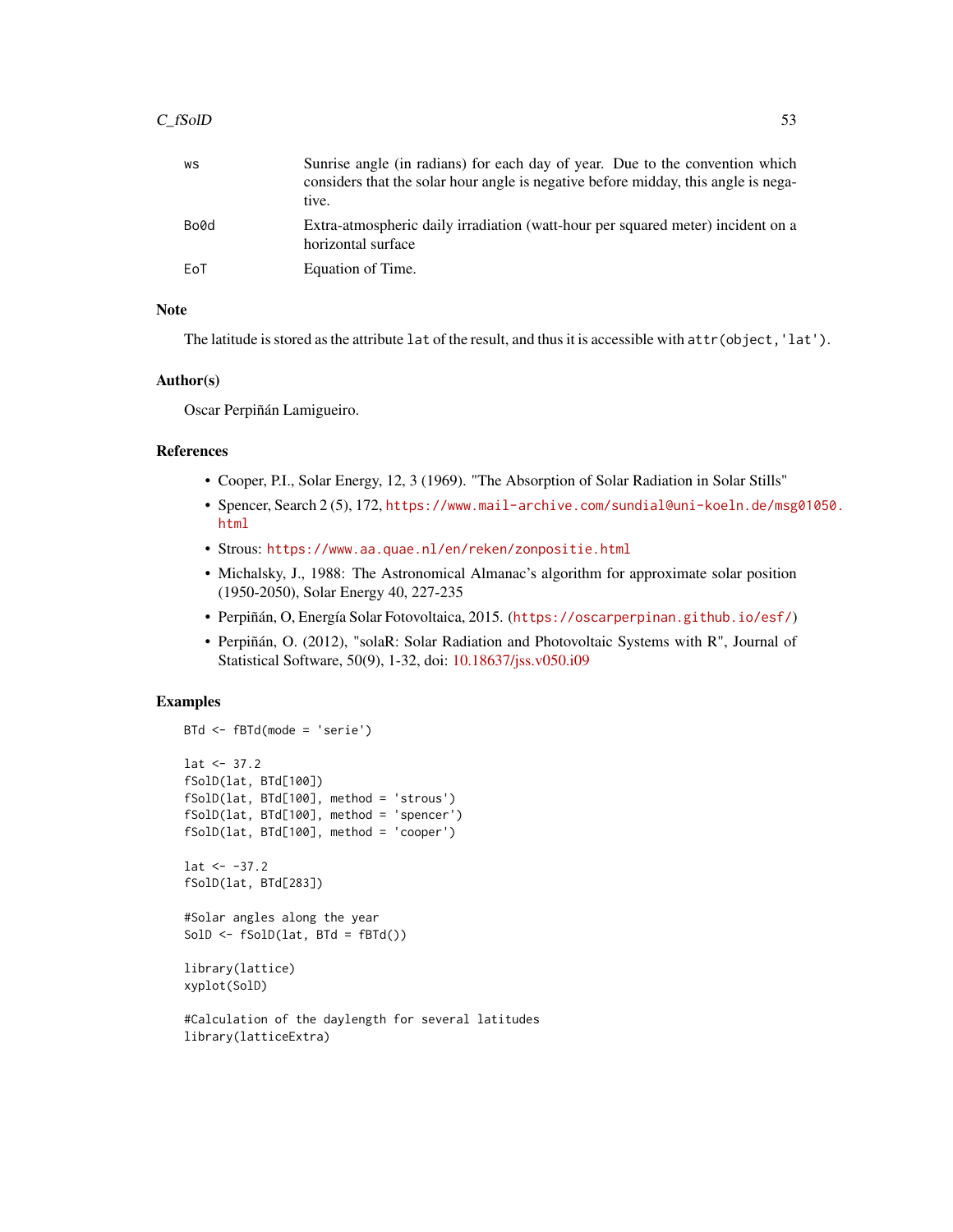```
Lats <- c(-60, -40, -20, 0, 20, 40, 60)
NomLats <- ifelse(Lats > 0, paste(Lats,'N', sep = ''),
                  paste(abs(Lats), 'S', sep = ''))
NomLats[Lats == 0] <- '0'
mat < - matrix(nrow = 365, ncol = length(Lats))colnames(mat) <- NomLats
WsZ <- zoo(mat, fBTd(mode = 'serie'))
for (i in seq_along(Lats)){
    SolDaux \leq fSolD(lat = Lats[i], BTd = fBTd(mode = 'serie'));
    WsZ[,i] <- r2h(2*abs(SolDaux$ws))}
p = xyplot(WsZ, superpose = TRUE,
       ylab = expression(omega[s] (h)), auto.key = FALSE)
plab <- p+glayer(panel.text(x[1], y[1], NomLats[group.number], pos = 2))
print(plab)
```
C\_fSolI *Instantaneous apparent movement of the Sun from the Earth*

# <span id="page-53-0"></span>Description

Compute the angles which describe the intradaily apparent movement of the Sun from the Earth.

#### Usage

fSolI(solD, sample = 'hour', BTi, EoT = TRUE, keep.night = TRUE, method = 'michalsky')

# Arguments

| solD       | A zoo object with the result of fSolD                                                                                                                                                                                                                                                           |
|------------|-------------------------------------------------------------------------------------------------------------------------------------------------------------------------------------------------------------------------------------------------------------------------------------------------|
| sample     | Increment of the intradaily sequence. It is a character string, containing one<br>of "sec"', "min"', "hour"'. This can optionally be preceded by a (positive or<br>negative) integer and a space, or followed by "s"'. It is used by seq. POSIXt.<br>It is not considered when BTi is provided. |
| BTi        | Intradaily time base, a POSIX ct object. It could be the index of the G0I argument<br>to calcG0. fSolI will produce results only for those days contained both in<br>solD and in BTi.                                                                                                           |
| EoT        | logical, if TRUE (default) the Equation of Time is used.                                                                                                                                                                                                                                        |
| keep.night | logical, if TRUE (default) the night is included in the time series.                                                                                                                                                                                                                            |
| method     | character, method for the sun geometry calculations to be chosen from 'cooper',<br>'spencer', 'michalsky' and 'strous'. See references for details.                                                                                                                                             |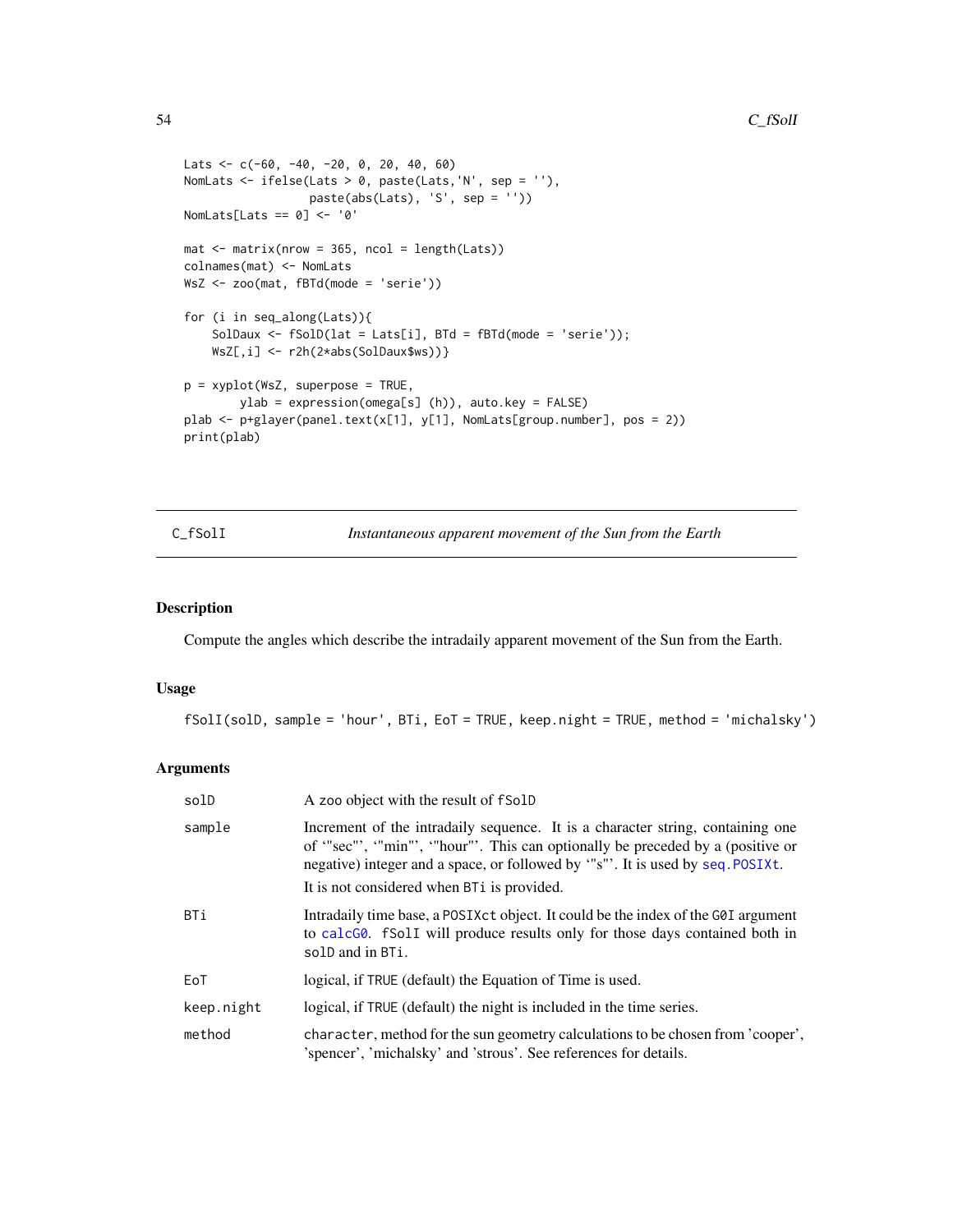## $C_fSolI$  55

# Value

A zoo object is returned with these components:

| W       | numeric, solar hour angle (radians)                                                                                                                                  |
|---------|----------------------------------------------------------------------------------------------------------------------------------------------------------------------|
| aman    | logical, TRUE when Sun is above the horizon                                                                                                                          |
| cosThzS | numeric, cosine of the solar zenith angle                                                                                                                            |
| AzS     | numeric, solar acimuth angle (radians)                                                                                                                               |
| AlS     | numeric, solar elevation angle (radians)                                                                                                                             |
| Bo0     | numeric, extra-atmospheric irradiance (W/m2)                                                                                                                         |
| rd, rg  | numeric, relation between irradiance and irradiation of diffuse and global values,<br>respectively, following the correlations proposed by Collares-Pereira and Rabl |

The latitude is stored as the attribute lat of this object.

## Author(s)

Oscar Perpiñán Lamigueiro.

# References

- Cooper, P.I., Solar Energy, 12, 3 (1969). "The Absorption of Solar Radiation in Solar Stills"
- Spencer, Search 2 (5), 172, [https://www.mail-archive.com/sundial@uni-koeln.de/msg0](https://www.mail-archive.com/sundial@uni-koeln.de/msg01050.html)1050. [html](https://www.mail-archive.com/sundial@uni-koeln.de/msg01050.html)
- Strous: <https://www.aa.quae.nl/en/reken/zonpositie.html>
- Michalsky, J., 1988: The Astronomical Almanac's algorithm for approximate solar position (1950-2050), Solar Energy 40, 227-235
- Collares-Pereira, M. y Rabl, A., The average distribution of solar radiation: correlations between diffuse and hemispherical and between daily and hourly insolation values. Solar Energy, 22:155–164, 1979.
- Perpiñán, O, Energía Solar Fotovoltaica, 2015. (<https://oscarperpinan.github.io/esf/>)
- Perpiñán, O. (2012), "solaR: Solar Radiation and Photovoltaic Systems with R", Journal of Statistical Software, 50(9), 1-32, doi: [10.18637/jss.v050.i09](https://doi.org/10.18637/jss.v050.i09)

## See Also

## [fSolD](#page-51-0)

## Examples

```
###Angles for one day
BTd = fBTd(mode = 'serie')
#North hemisphere
lat = 37.2solD <- fSolD(lat,BTd[100])
solI <- fSolI(solD, sample = 'hour')
```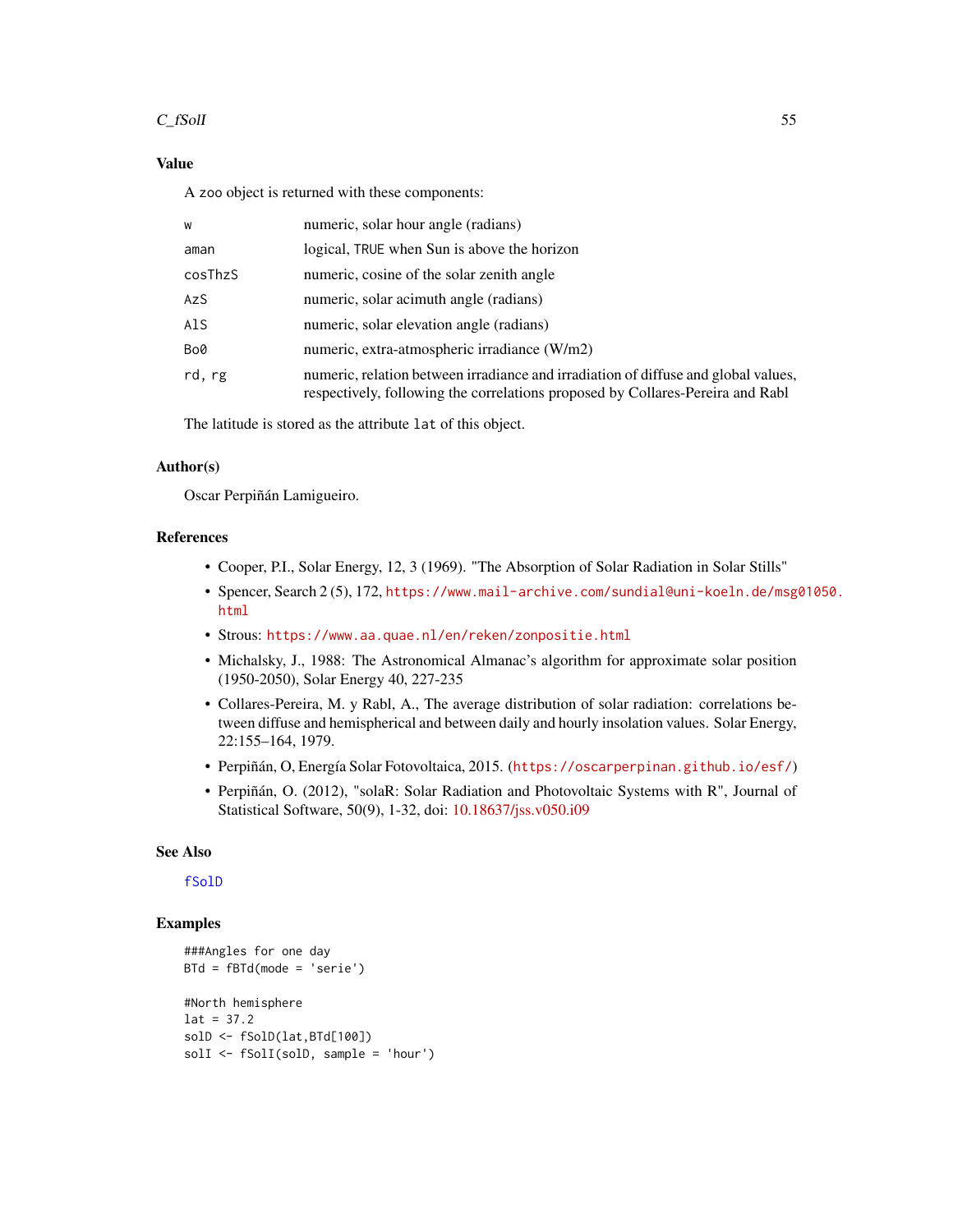```
print(solI)
#South hemisphere
lat = -37.2;solDs <- fSolD(lat,BTd[283])
solIs <- fSolI(solDs, sample = 'hour')
print(solIs)
 ###Angles for the 12 average days
lat = 37.2;
solD <- fSolD(lat,BTd = fBTd(mode = 'prom'))
solI <- fSolI(solD, sample = '10 min', keep.night = FALSE)
library(lattice)
library(latticeExtra)
###Solar elevation angle vs. azimuth.
#This kind of graphics is useful for shadows calculations
mon = month.abb
p <- xyplot(r2d(AlS)~r2d(AzS),
    groups = month,
    data = \text{solI}, type = 'l', \text{col} = 'black',
    xlab = expression(psi[s]),ylab = expression(gamma[s]))
plab <- p + glayer({
  idx \leftarrow round(length(x)/2+1)
  panel.text(x[idx], y[idx], mon[group.value], pos = 3, offset = 0.2, cex = 0.8)})
print(plab)
```
C\_fSombra *Shadows on PV systems*

#### <span id="page-55-0"></span>Description

Compute the shadows factor for two-axis and horizontal N-S axis trackers and fixed surfaces.

## Usage

```
fSombra(angGen, distances, struct, modeTrk = 'fixed',prom = TRUE)
fSombra6(angGen,distances,struct,prom = TRUE)
fSombra2X(angGen,distances,struct)
fSombraHoriz(angGen, distances,struct)
fSombraEst(angGen, distances,struct)
```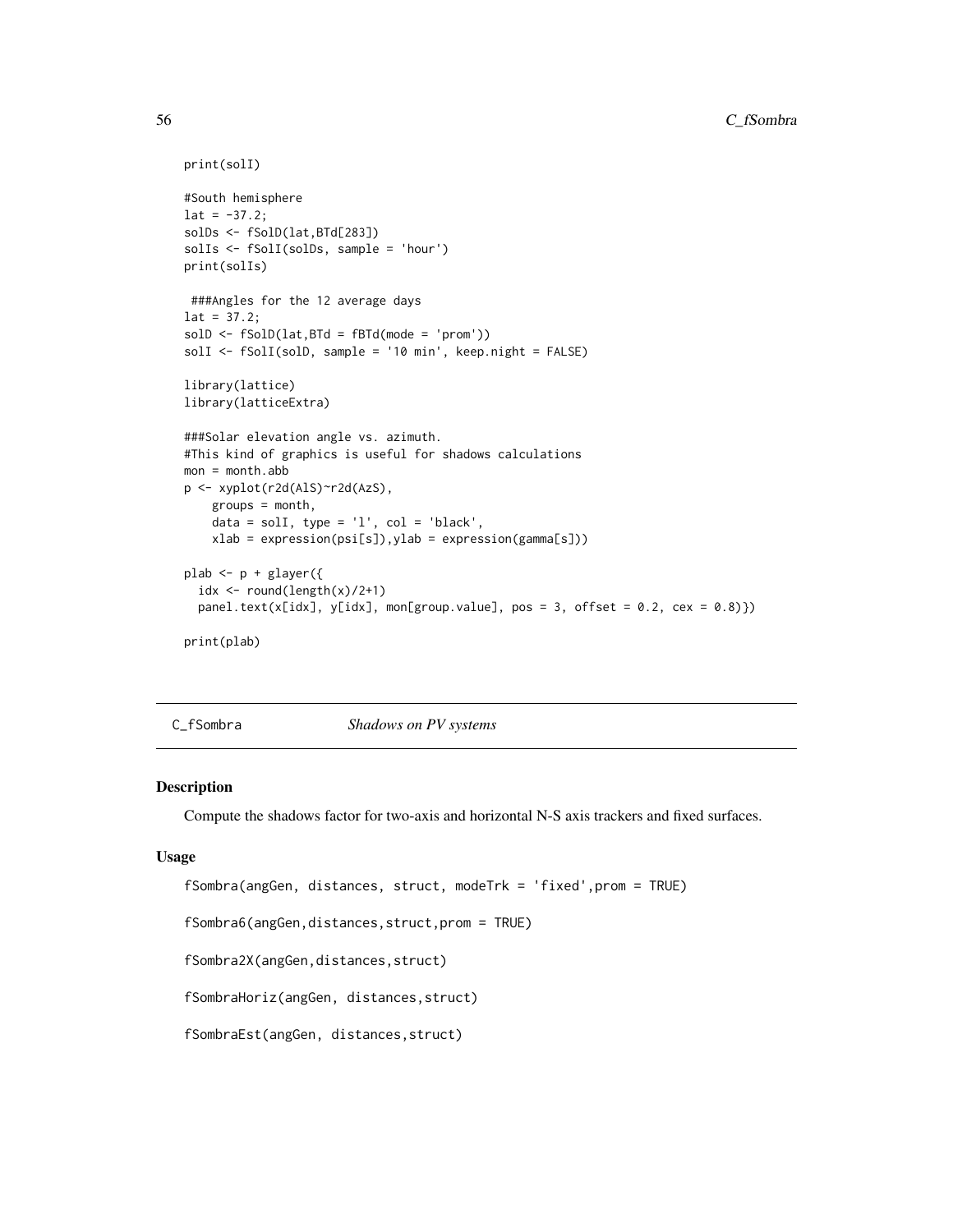## C\_fSombra 57

#### Arguments

| angGen    | A zoo object, including at least variables named Beta, Alfa, AzS, AlS and<br>cosTheta.                                                                                                                                                                                                                                                                                                                                                                                                                                           |
|-----------|----------------------------------------------------------------------------------------------------------------------------------------------------------------------------------------------------------------------------------------------------------------------------------------------------------------------------------------------------------------------------------------------------------------------------------------------------------------------------------------------------------------------------------|
| distances | data. frame, with a component named Lew, being the distance (meters) between<br>horizontal NS and two-axis trackers along the East-West direction, a component<br>named Lns for two-axis trackers or a component named D for static surfaces. An<br>additional component named H can be included with the relative height (meters)<br>between surfaces. When mode $Trk = 'two'$ (or when fSombra6 is used) this<br>data.frame may have five rows. Each of these rows defines the distances of a<br>tracker in a set of six ones. |
| struct    | list. When modeTrk = 'fixed' or modeTrk = 'horiz' only a component named<br>L, which is the height (meters) of the tracker, is needed. For two-axis trackers<br>$(moderrk = 'two')$ , an additional component named W, the width of the tracker,<br>is required. Moreover, two components named Nrow and Ncol are included un-<br>der this list. These components define, respectively, the number of rows and<br>columns of the whole set of trackers in the PV plant.                                                          |
| modeTrk   | character, to be chosen from 'fixed', 'two' or 'horiz'. When modeTrk<br>= 'fixed' the surface is fixed (inclination and azimuth angles are constant).<br>The performance of a two-axis tracker is calculated with mode $Trk = 'two',$ and<br>mode $Trk = 'horiz'$ is the option for an horizontal N-S tracker. Its default value<br>$is$ mode $Trk = 'fixed'$                                                                                                                                                                    |
| prom      | logical, only needed for two-axis tracker mode. If TRUE the shadows are aver-<br>aged between the set of trackers defined by struct\$Nrow and struct\$Ncol                                                                                                                                                                                                                                                                                                                                                                       |

#### Details

[fSombra](#page-55-0) is only a wrapper for [fSombra6](#page-55-0) (two-axis trackers), [fSombraEst](#page-55-0) (fixed systems) and [fSombraHoriz](#page-55-0) (horizontal N-S axis trackers). Depending on the value of modeTrk the corresponding function is selected. [fSombra6](#page-55-0) calculates the shadows factor in a set of six two-axis trackers. If distances has only one row, this function constructs a symmetric grid around a tracker located at (0,0,0). These five trackers are located at (-Lew, Lns, H), (0, Lns, H), (Lew, Lns, H), (-Lew, 0, H) and (Lns, 0, H). It is possible to define a irregular grid around (0,0,0) including five rows in distances. When prom = TRUE the shadows factor for each of the six trackers is calculated. Then, according to the distribution of trackers in the plant defined by struct\$Nrow and struct\$Ncol, a weighted average of the shadows factors is the result. It is important to note that the distances are defined between axis for trackers and between similar points of the structure for fixed surfaces.

# Value

data.frame including angGen and a variable named FS, which is the shadows factor. This factor is the ratio between the area of the generator affected by shadows and the total area. Therefore its value is 1 when the PV generator is completely shadowed.

## Author(s)

Oscar Perpiñán Lamigueiro.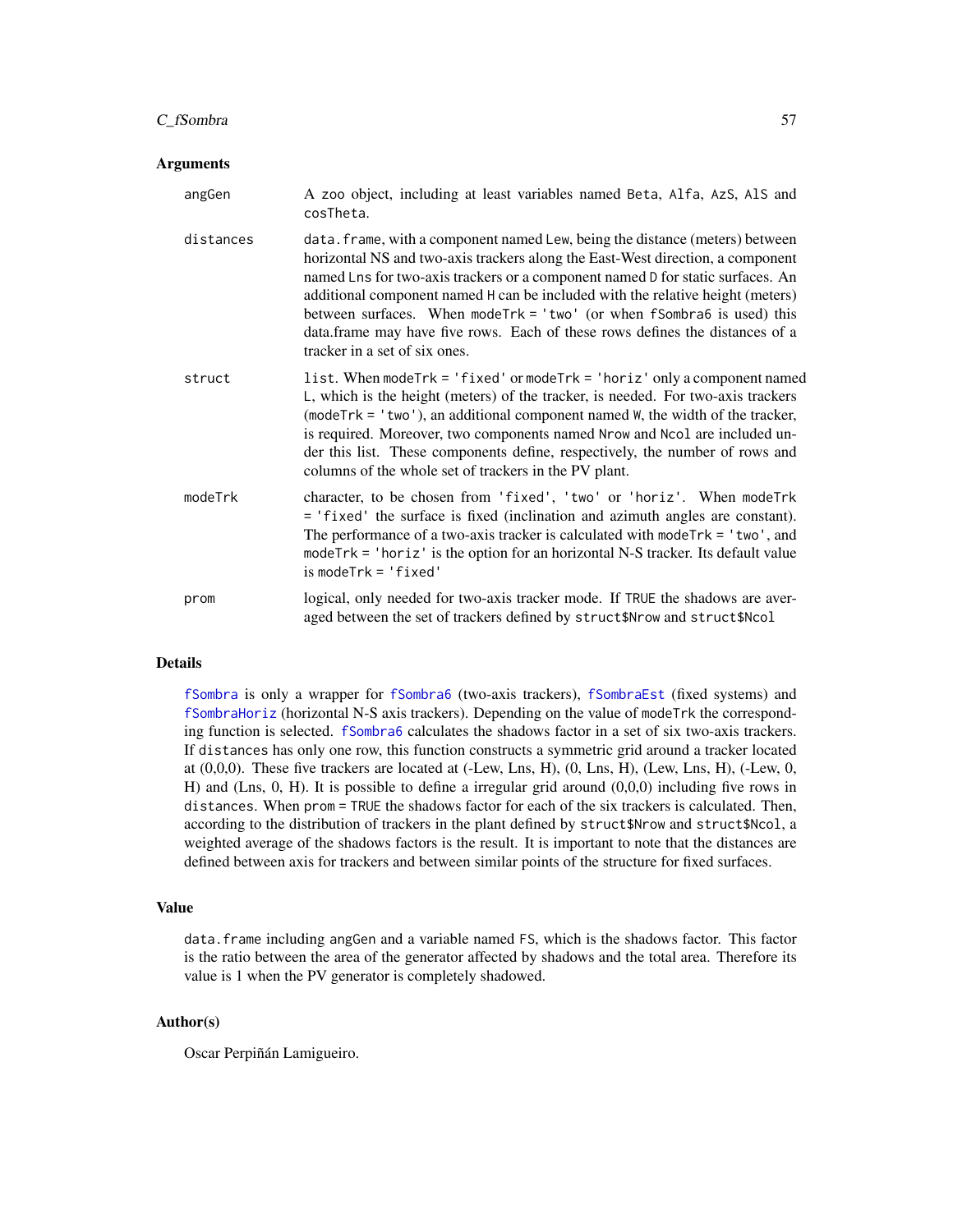## References

- Perpiñán, O.: Grandes Centrales Fotovoltaicas: producción, seguimiento y ciclo de vida. PhD Thesis, UNED, 2008. [http://e-spacio.uned.es/fez/eserv/tesisuned:IngInd-Operpi](http://e-spacio.uned.es/fez/eserv/tesisuned:IngInd-Operpinan/GrandesCentrales.pdf)nan/ [GrandesCentrales.pdf](http://e-spacio.uned.es/fez/eserv/tesisuned:IngInd-Operpinan/GrandesCentrales.pdf).
- Perpiñán, O, Energía Solar Fotovoltaica, 2015. (<https://oscarperpinan.github.io/esf/>)
- Perpiñán, O. (2012), "solaR: Solar Radiation and Photovoltaic Systems with R", Journal of Statistical Software, 50(9), 1-32, doi: [10.18637/jss.v050.i09](https://doi.org/10.18637/jss.v050.i09)

#### See Also

[calcShd](#page-20-0), [optimShd](#page-21-0), [fTheta](#page-59-0), [calcSol](#page-4-0)

## Examples

```
lat = 37.2;sol <- calcSol(lat, fBTd(mode = 'prom'), sample = '10 min', keep.night = FALSE)
angGen \leq fTheta(sol, beta = 35);
Angles = CBIND(as.zooI(sol), angGen)
###Two-axis tracker
#Symmetric grid
distances = data.frame(Lew = 40, Lns = 30, H = 0)
struct = list(W = 23.11, L = 9.8, Nrow = 2, Ncol = 8)ShdFactor <- fSombra6(Angles, distances, struct, prom = FALSE)
Angles$FS = ShdFactor
xyplot(FS ~ w, groups = month, data = Angles,type = '1',
    auto.key = list(space = 'right',
                    lines = TRUE,
                    points = FALSE))
#Symmetric grid defined with a five rows data.frame
distances = data.frame(Lew = c(-40, 0, 40, -40, 40),
                       Lns = c(30, 30, 30, 0, 0),
                       H = 0ShdFactor2 <- fSombra6(Angles, distances, struct,prom = FALSE)
#of course, with the same result
identical(coredata(ShdFactor), coredata(ShdFactor2))
```
C\_fTemp *Intradaily evolution of ambient temperature*

#### <span id="page-57-0"></span>Description

From the maximum and minimum daily values of ambient temperature, its evolution its calculated through a combination of cosine functions (ESRA method)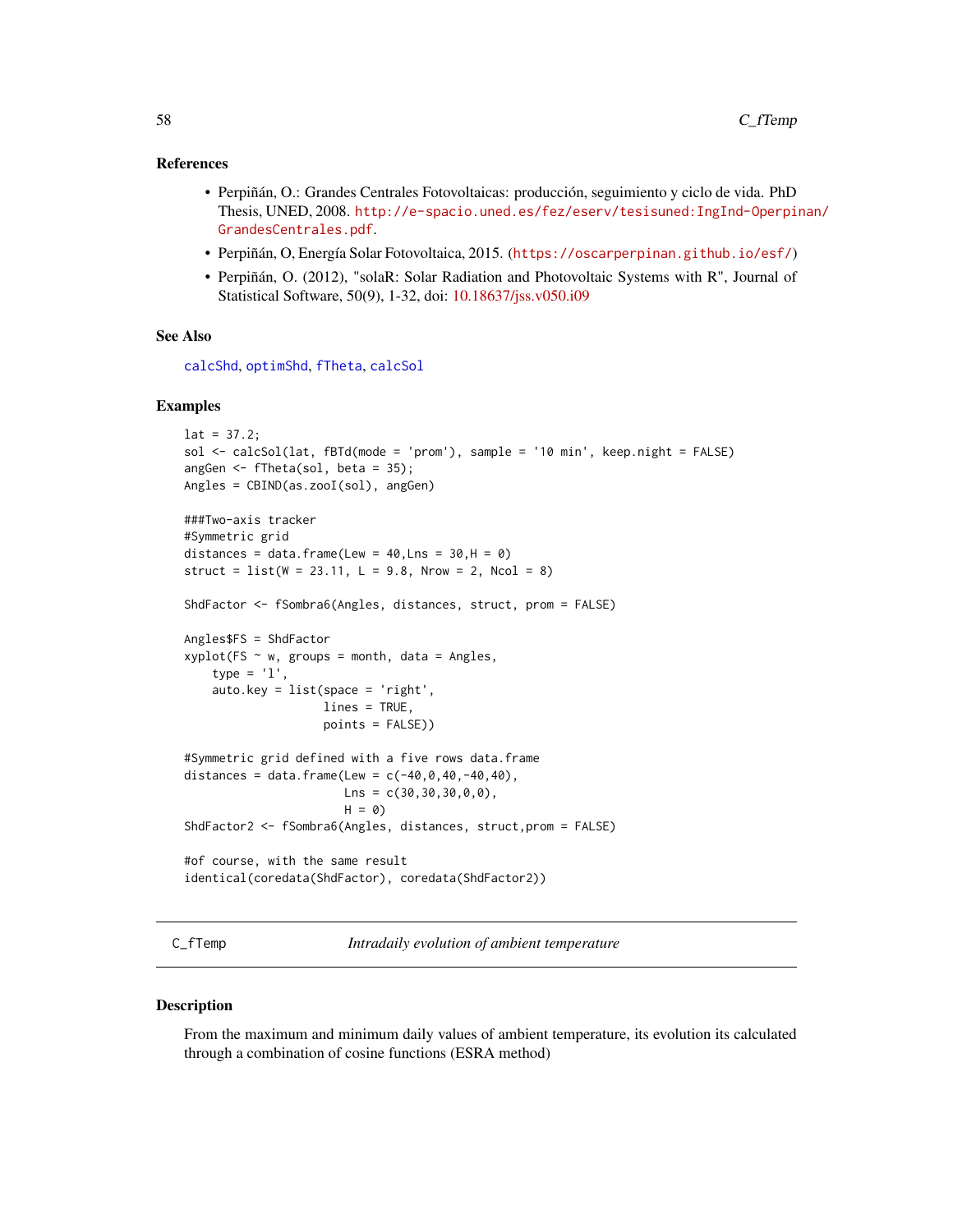## $C_f$ Temp 59

## Usage

fTemp(sol, BD)

# Arguments

| sol | A Sol object. It may be the result of the calcsol function.                                                   |
|-----|---------------------------------------------------------------------------------------------------------------|
| ВD  | A Meteo object, as provided by the readBD function. It must include information<br>about TempMax and TempMin. |

# Details

The ESRA method estimates the dependence of the temperature on the time of the day (given as the local solar time) from only two inputs: minimum and maximum daily temperatures. It assumes that the temperature daily profile can be described using three piecewise cosine functions, dividing the day into three periods: from midnight to sunrise, from sunrise to the time of peak temperature (3 hours after midday), and to midnight.

# Value

A zoo object with the profile of the ambient temperature.

#### Author(s)

Oscar Perpiñán Lamigueiro.

## References

- Huld, T. , Suri, M., Dunlop, E. D., and Micale F., Estimating average daytime and daily temperature profiles within Europe, Environmental Modelling & Software 21 (2006) 1650- 1661.
- Perpiñán, O, Energía Solar Fotovoltaica, 2015. (<https://oscarperpinan.github.io/esf/>)
- Perpiñán, O. (2012), "solaR: Solar Radiation and Photovoltaic Systems with R", Journal of Statistical Software, 50(9), 1-32, doi: [10.18637/jss.v050.i09](https://doi.org/10.18637/jss.v050.i09)

# See Also

[calcSol](#page-4-0), [readBD](#page-26-0).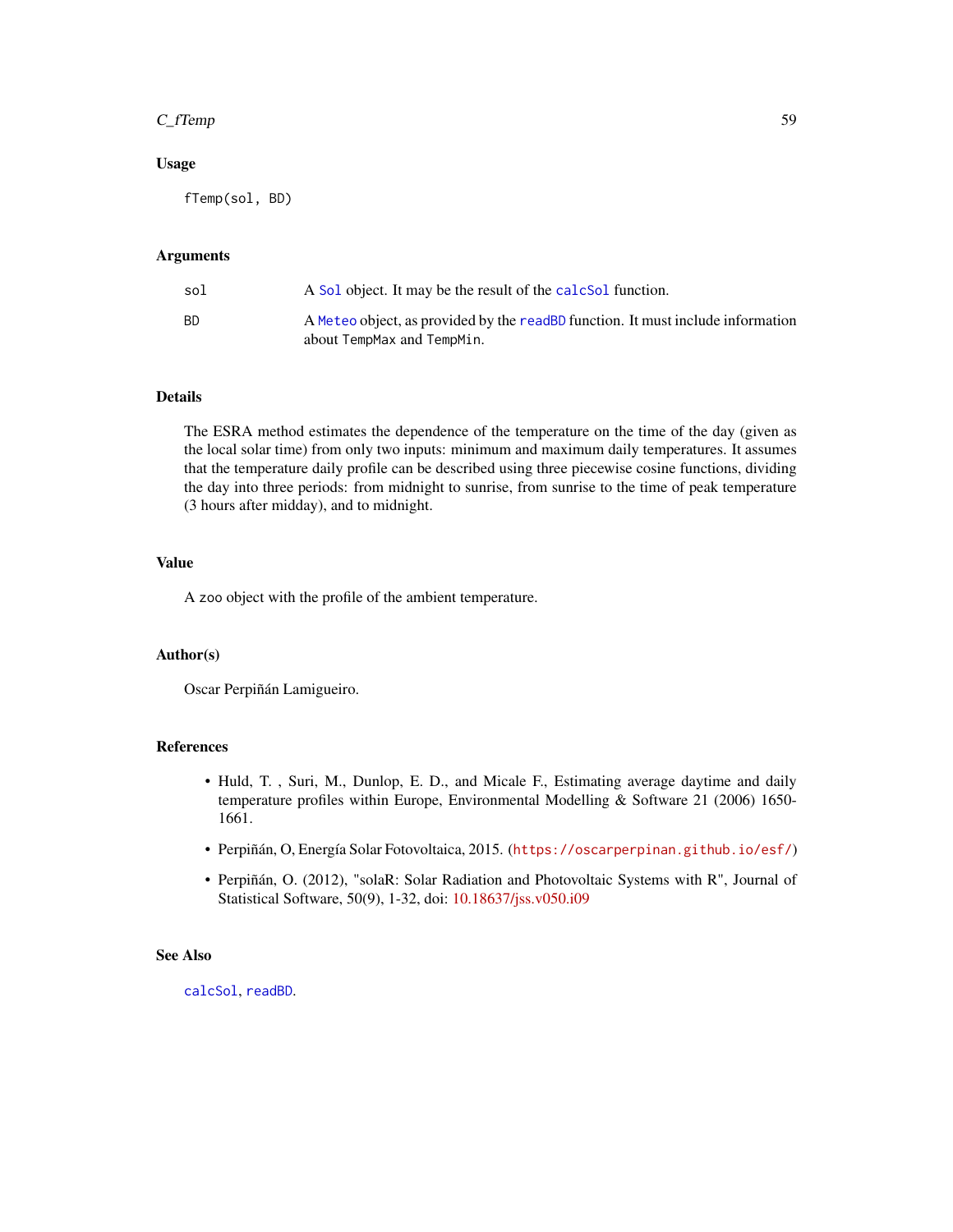# <span id="page-59-0"></span>Description

The orientation, azimuth and incidence angle are calculated from the results of fSolI or calcSoland from the information supplied by the arguments beta and alfa when the surface is fixed (modeTrk = 'fixed') or the movement equations when a tracking surface is chosen (modeTrk = 'horiz' or modeTrk = 'two'). Besides, the modified movement of a horizontal NS tracker due to the backtracking strategy is calculated if BT = TRUE with information about the tracker and the distance between the trackers included in the system.

This function is used by the [calcGef](#page-9-0) function.

# Usage

fTheta(sol, beta, alfa =  $0$ , modeTrk = "fixed", betaLim =  $90$ , BT = FALSE, struct, dist)

# Arguments

| sol     | Sol object as provided by calcSol.                                                                                                                                                                                                                                                                                                                            |
|---------|---------------------------------------------------------------------------------------------------------------------------------------------------------------------------------------------------------------------------------------------------------------------------------------------------------------------------------------------------------------|
| beta    | numeric, inclination angle of the surface (degrees). It is only needed when<br>$modelTrk = 'fixed'.$                                                                                                                                                                                                                                                          |
| alfa    | numeric, azimuth angle of the surface (degrees). It is measured from the south<br>$(alfa = 0)$ , and it is negative to the east and positive to the west. It is only<br>needed when modeTrk = 'fixed'. Its default value is $alfa = 0$ (surface facing<br>to the south).                                                                                      |
| modeTrk | character, to be chosen from 'fixed', 'two' or 'horiz'. When modeTrk<br>= 'fixed' the surface is fixed (inclination and azimuth angles are constant).<br>The performance of a two-axis tracker is calculated with mode $Trk = 'two',$ and<br>mode $Trk = 'horiz'$ is the option for an horizontal N-S tracker. Its default value<br>$is$ mode $Trk = 'fixed'$ |
| betaLim | numeric, maximum value of the inclination angle for a tracking surface. Its<br>default value is 90 (no limitation))                                                                                                                                                                                                                                           |
| BT      | logical, TRUE when the bactracking technique is to be used with a horizontal<br>NS tracker, as described by Panico et al. (see References). The default value<br>is FALSE. In future versions of this package this technique will be available for<br>two-axis trackers.                                                                                      |
| struct  | Only needed when $BT = TRUE$ . A list, with a component named L, which is the<br>height (meters) of the tracker. In future versions the backtracking technique will<br>be used in conjuction with two-axis trackers, and a additional component named<br>W will be needed.                                                                                    |
| dist    | Only needed when BT = TRUE. A data. frame, with a component named Lew,<br>being the distance between the horizontal NS trackers along the East-West di-<br>rection. In future versions an additional component named Lns will be needed<br>for two-axis trackers with backtracking.                                                                           |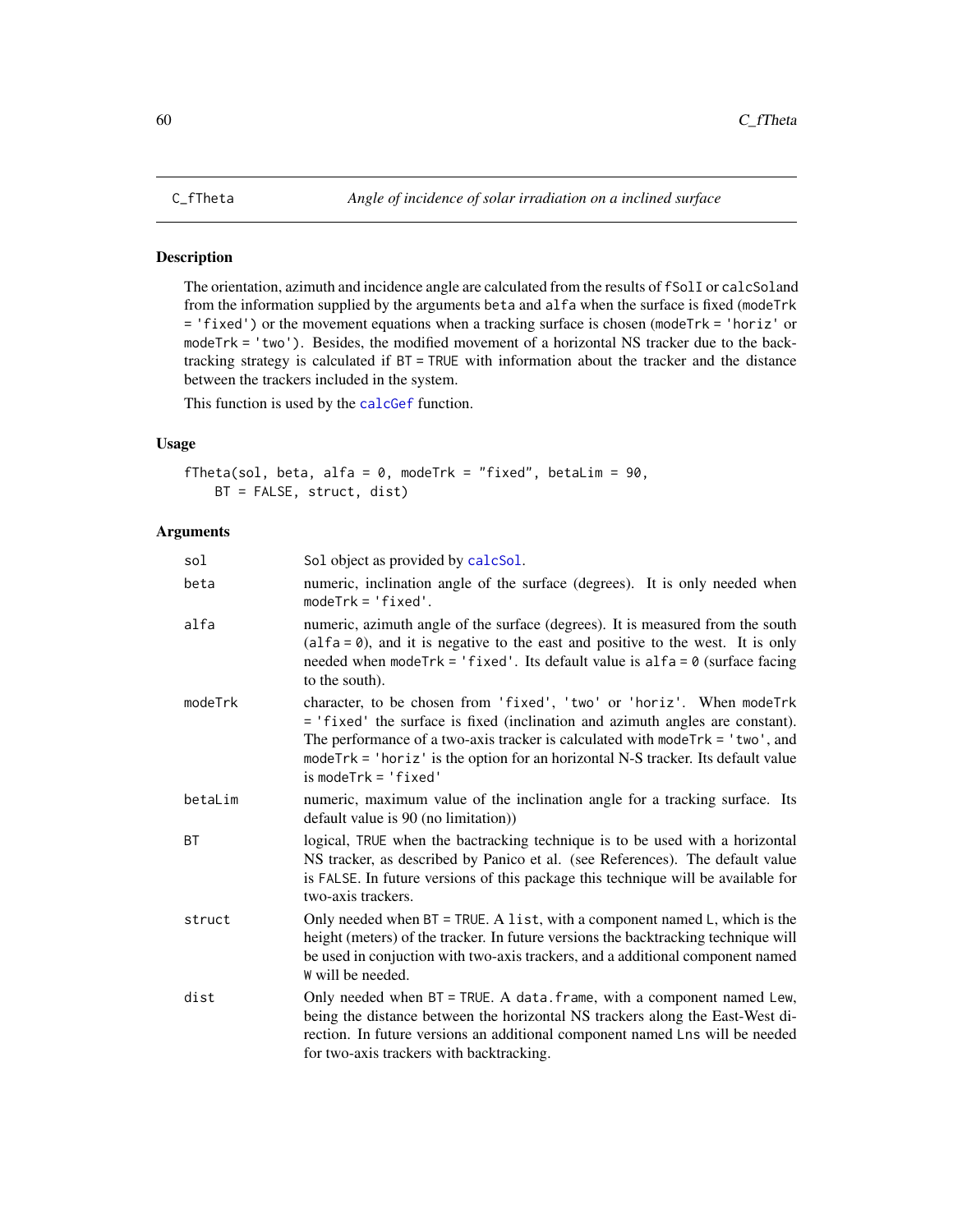# C\_HQCurve 61

# Value

A zoo object with these components:

| Beta     | numeric, inclination angle of the surface (radians). When mode Trk = 'fixed' it<br>is the value of the argument beta converted from degrees to radians. |
|----------|---------------------------------------------------------------------------------------------------------------------------------------------------------|
| Alfa     | numeric, azimuth angle of the surface (radians). When mode Trk = 'fixed' it is<br>the value of the argument alfa converted from degrees to radians.     |
| cosTheta | numeric, cosine of the incidence angle of the solar irradiance on the surface                                                                           |

# Author(s)

Oscar Perpiñán Lamigueiro.

## References

- Perpiñán, O, Energía Solar Fotovoltaica, 2015. (<https://oscarperpinan.github.io/esf/>)
- Panico, D., Garvison, P., Wenger, H. J., Shugar, D., Backtracking: a novel strategy for tracking PV systems, Photovoltaic Specialists Conference, 668-673, 1991
- Perpiñán, O. (2012), "solaR: Solar Radiation and Photovoltaic Systems with R", Journal of Statistical Software, 50(9), 1-32, doi: [10.18637/jss.v050.i09](https://doi.org/10.18637/jss.v050.i09)

# See Also

[fInclin](#page-45-0), [fSombra](#page-55-0), [calcGef](#page-9-0).

C\_HQCurve *H-Q curves of a centrifugal pump*

#### Description

Compute and display the H-Q curves of a centrifugal pump fed working at several frequencies, and the iso-efficiency curve as a reference.

## Usage

```
HQCurve(pump)
```
## Arguments

pump list containing the parameters of the pump to be simulated. It may be a row of [pumpCoef](#page-86-0).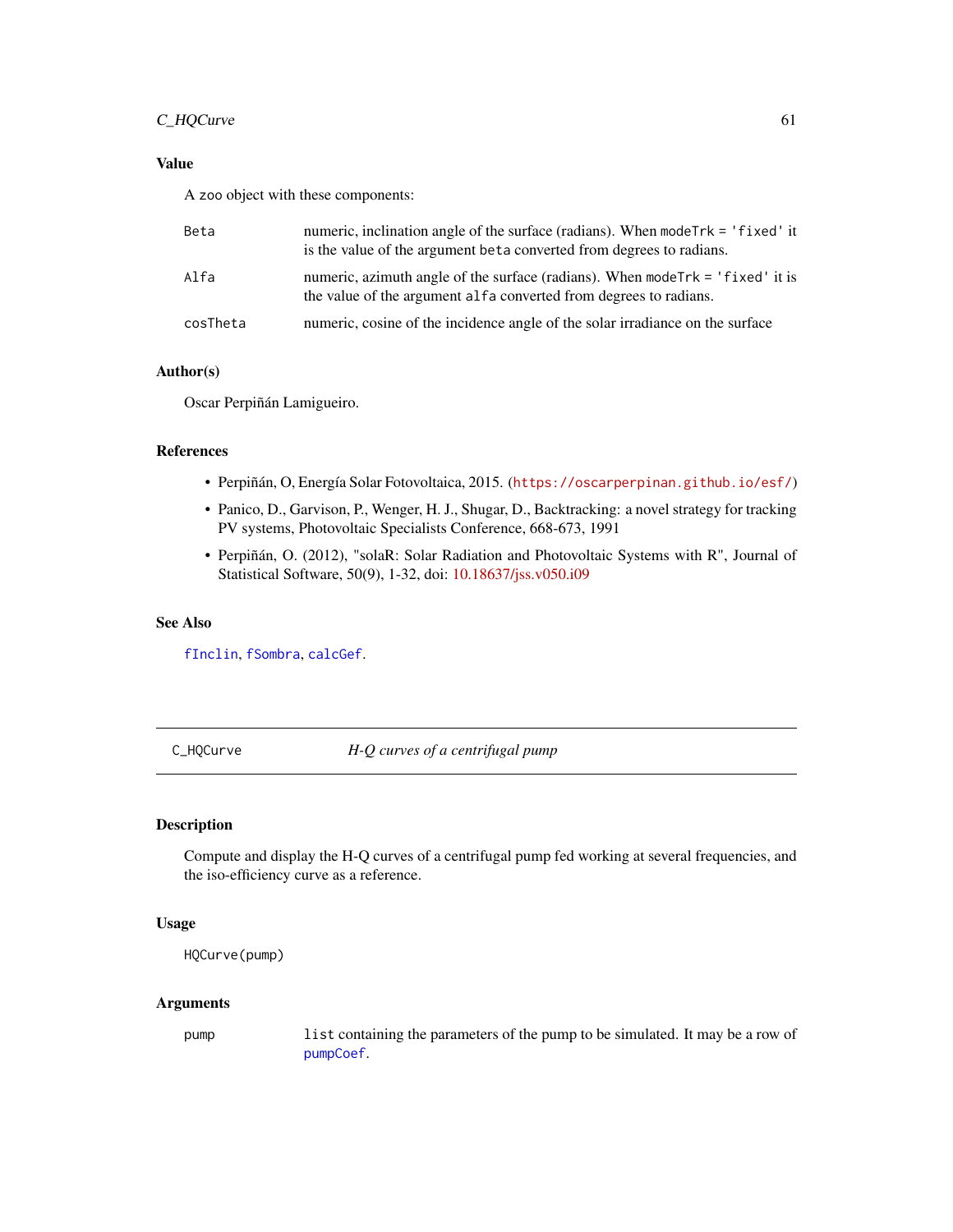# Value

| result | A data frame with the result of the simulation. It contains several columns<br>with values of manometric height (H), frequency (fe and fb), mechanical power |
|--------|--------------------------------------------------------------------------------------------------------------------------------------------------------------|
|        | (Pb), AC electrical power (Pm), DC electrical power (Pdc) and efficiency of the<br>pump (etab) and motor (etam).                                             |
| plot   | The plot with several curves labelled with the correspondent frequencies, and<br>the isoefficiency curve (named "ISO").                                      |

## Author(s)

Oscar Perpiñán Lamigueiro.

# References

- Abella, M. A., Lorenzo, E. y Chenlo, F.: PV water pumping systems based on standard frequency converters. Progress in Photovoltaics: Research and Applications, 11(3):179–191, 2003, ISSN 1099-159X.
- Perpiñán, O, Energía Solar Fotovoltaica, 2015. (<https://oscarperpinan.github.io/esf/>)
- Perpiñán, O. (2012), "solaR: Solar Radiation and Photovoltaic Systems with R", Journal of Statistical Software, 50(9), 1-32, doi: [10.18637/jss.v050.i09](https://doi.org/10.18637/jss.v050.i09)

## See Also

[NmgPVPS](#page-63-0), [prodPVPS](#page-18-0), [pumpCoef](#page-86-0).

# Examples

```
library(lattice)
library(latticeExtra)
data(pumpCoef)
CoefSP8A44 <- subset(pumpCoef, Qn == 8&stages == 44)
CurvaSP8A44 <- HQCurve(pump = CoefSP8A44)
```
C\_local2Solar *Local time, mean solar time and UTC time zone.*

## Description

The function local2Solar converts the time zone of a POSIXct object to the mean solar time and set its time zone to UTC as a synonym of mean solar time. It includes two corrections: the difference of longitudes between the location and the time zone, and the daylight saving time.

The function CBIND combines several objects (zoo, data.frame or matrix) preserving the index of the first of them or asigning a new one with the index argument.

The function lonHH calculates the longitude (radians) of a time zone.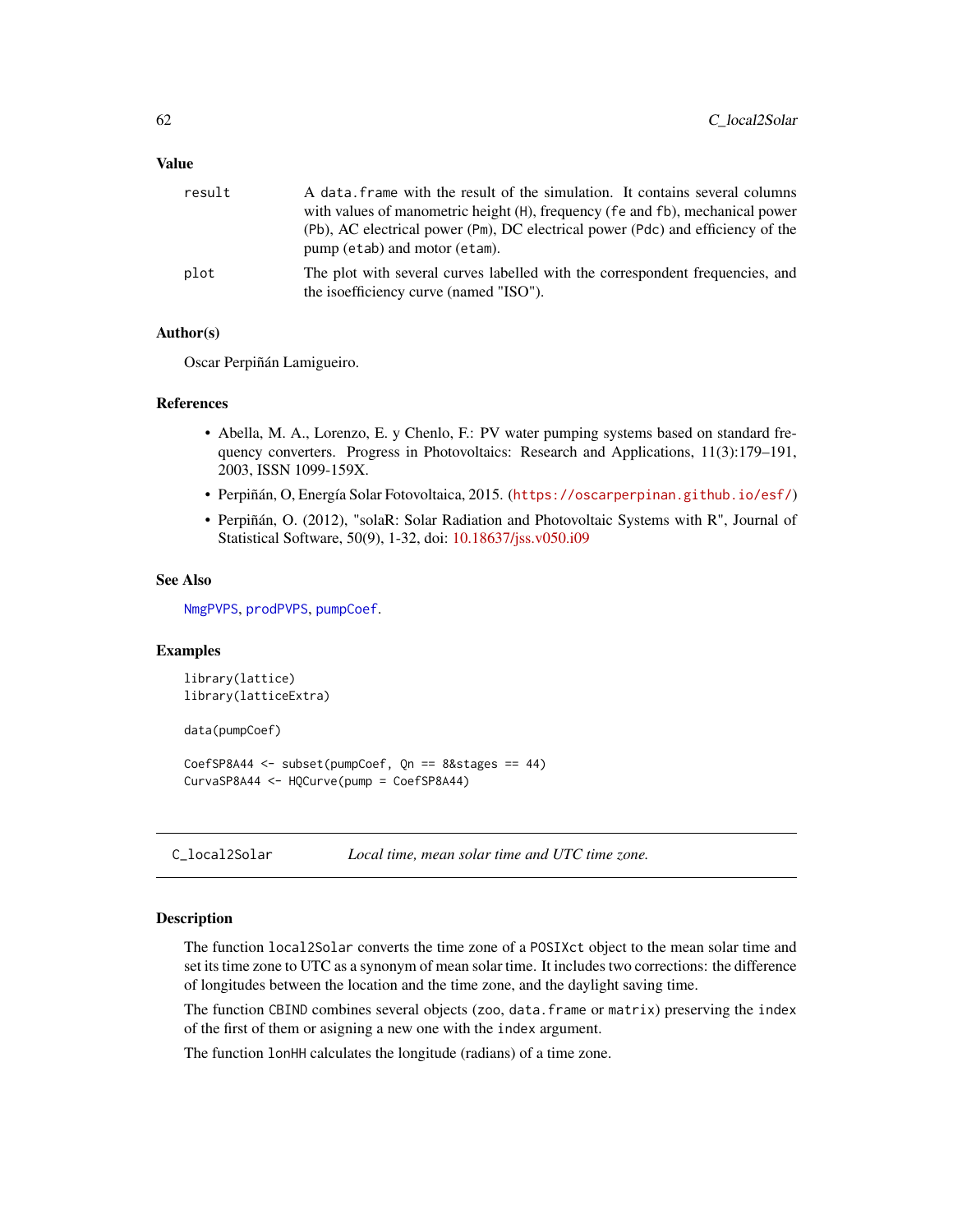# C\_local2Solar 63

#### Usage

```
local2Solar(x, lon = NULL)
CBIND(..., index = NULL)
lonHH(tz)
```
#### Arguments

| x        | a POSIXct object                                                                                                                                                                                                                                            |
|----------|-------------------------------------------------------------------------------------------------------------------------------------------------------------------------------------------------------------------------------------------------------------|
| lon      | A numeric value of the longitude (degrees) of the location. If $\text{lon} = \text{NULL}$ (de-<br>fault), this value is assumed to be equal to the longitude of the time zone of x,<br>so only the daylight saving time correction (if needed) is included. |
| $\cdots$ | A set of zoo objects.                                                                                                                                                                                                                                       |
| index    | A POSIXct object, the index of zoo object constructed with CBIND.                                                                                                                                                                                           |
| tz       | A character, a time zone as documented in https://en.wikipedia.org/wiki/<br>List_of_tz_database_time_zones.                                                                                                                                                 |

# Details

Since the result of local2Solar is the mean solar time, the Equation of Time correction is not calculated with this function. The [fSolI](#page-53-0) function includes this correction if desired.

If the index argument of CBIND is NULL (default) the first object of ... must be a zoo object.

#### Value

The function local2Solar produces a POSIXct object with its time zone set to UTC.

The function CBIND produces a zoo object.

The function lonHH gives a numeric value.

# Note

It is important to note that the solaR package sets the system time zone to UTC with Sys.setenv(TZ = 'UTC'). Every zoo object created by the package will have an index with this time zone and will be supposed to be mean solar time.

# Author(s)

Oscar Perpiñán Lamigueiro.

#### References

- Perpiñán, O, Energía Solar Fotovoltaica, 2015. (<https://oscarperpinan.github.io/esf/>)
- Perpiñán, O. (2012), "solaR: Solar Radiation and Photovoltaic Systems with R", Journal of Statistical Software, 50(9), 1-32, doi: [10.18637/jss.v050.i09](https://doi.org/10.18637/jss.v050.i09)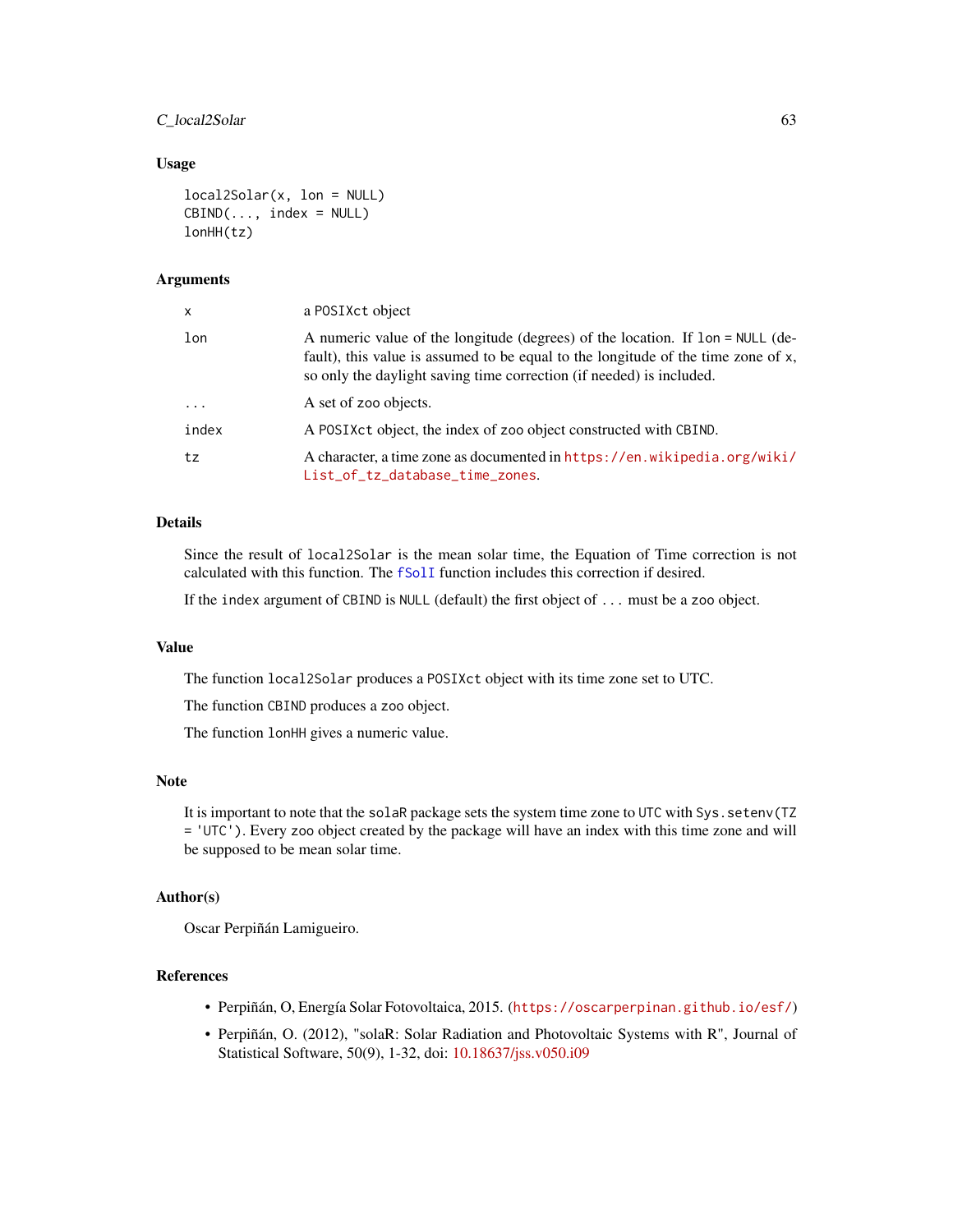#### Examples

```
t.local <- as.POSIXct("2006-01-08 10:07:52", tz = 'Europe/Madrid')
##The local time zone and the location have the same longitude (15 degrees)
local2Solar(t.local)
##But Madrid is at lon = -3
local2Solar(t.load, lon = -3)##Daylight saving time
t.local.dst <- as.POSIXct("2006-07-08 10:07:52", tz = 'Europe/Madrid')
local2Solar(t.local.dst)
local2Solar(t.load.dst, lon = -3)## Not run:
##Extracted from an example of calcG0
##NREL-MIDC
##La Ola, Lanai
##Latitude: 20.76685o North
##Longitude: 156.92291o West
##Time Zone: -10.0
NRELurl <- 'http://goo.gl/fFEBN'
dat <- read.table(NRELurl, header = TRUE, sep = ',')
names(dat) <- c('date', 'hour', 'G0', 'B', 'D0', 'Ta')
##B is direct normal. We need direct horizontal.
dat$B0 <- dat$G0-dat$D0
##http://www.nrel.gov/midc/la_ola_lanai/instruments.html:
##The datalogger program runs using Greenwich Mean Time (GMT),
##data is converted to Hawaiin Standard Time (HST) after data collection
idxLocal <- with(dat, as.POSIXct(paste(date, hour), format = '%m/%d/%Y %H:%M', tz = 'HST'))
head(idxLocal)
idx <- local2Solar(idxLocal, lon = -156.9339)
head(idx)
## End(Not run)
```
C\_NmgPVPS *Nomogram of a photovoltaic pumping system*

#### <span id="page-63-0"></span>**Description**

This function simulate the performance of a water pump fed by a frequency converter with several PV generators of different size during a day. The result is plotted as a nomogram which relates the nominal power of the PV generator, the total water flow and the total manometric head.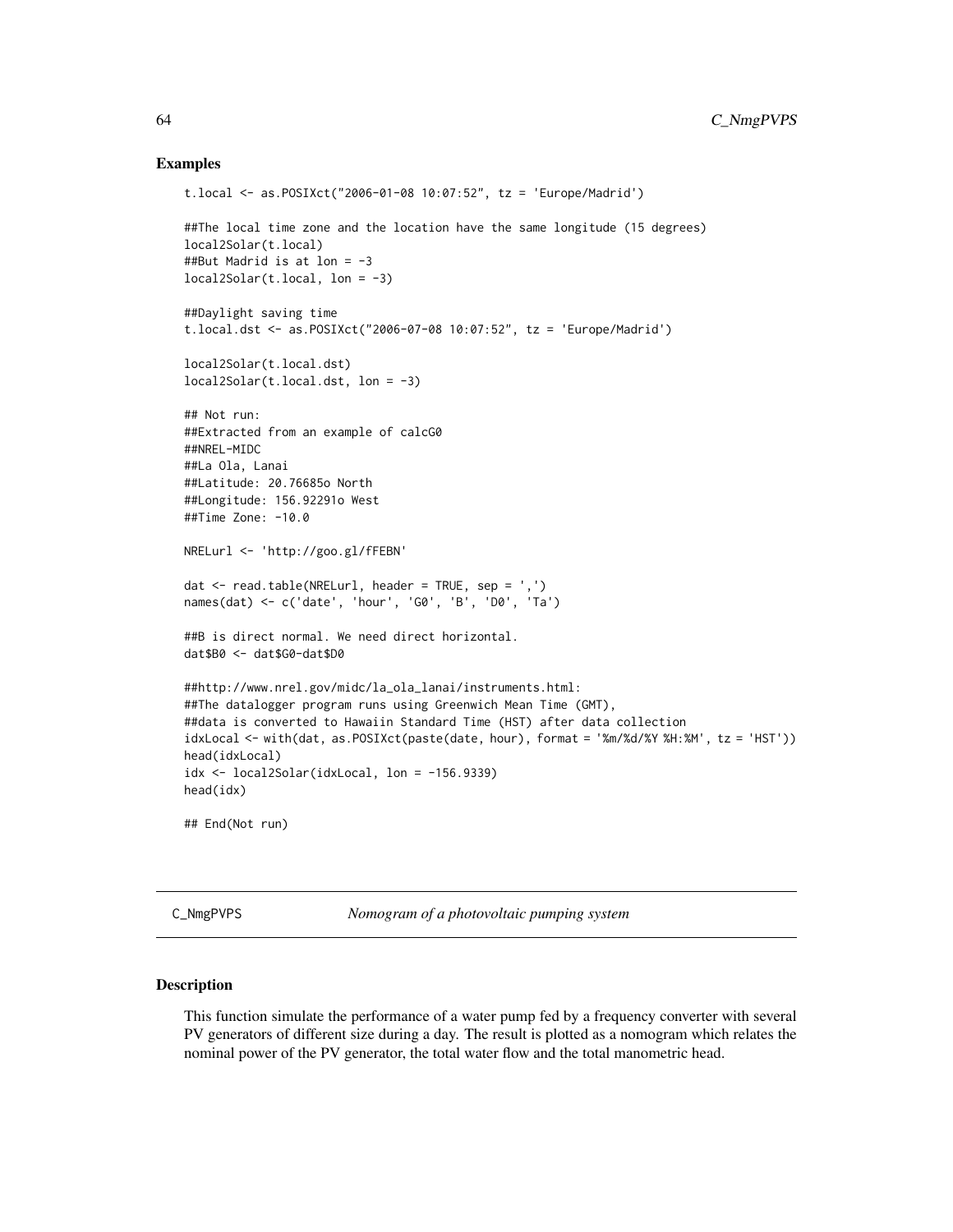# C\_NmgPVPS 65

# Usage

```
NmgPVPS(pump, Pg, H, Gd, Ta = 30,
   lambda = 0.0045, TONC = 47, eta = 0.95,
   Gmax = 1200, t0 = 6, Nm = 6,
   title = ', theme = custom.theme.2())
```
# Arguments

| pump        | A list extracted from pumpCoef                                       |
|-------------|----------------------------------------------------------------------|
| Pg          | Sequence of values of the nominal power of the PV generator $(Wp)$ ) |
| H           | Sequence of values of the total manometric head (m)                  |
| Gd          | Global irradiation incident on the generator $(\text{Wh/m}^2)$       |
| Ta          | Ambient temperature $(^{\circ}C)$ .                                  |
| lambda      | Power losses factor due to temperature                               |
| <b>TONC</b> | Nominal operational cell temperature $(^{\circ}C)$ .                 |
| eta         | Average efficiency of the frequency converter                        |
| Gmax        | Maximum value of irradiance (parameter of the IEC 61725)             |
| t0          | Hours from midday to sunset (parameter of the IEC 61725)             |
| Nm          | Number of samples per hour                                           |
| title       | Main title of the plot.                                              |
| theme       | Theme of the lattice plot.                                           |
|             |                                                                      |

## Details

This function computes the irradiance profile according to the IEC 61725 "Analytical Expression for Daily Solar Profiles", which is a common reference in the official documents regarding PV pumping systems. At this version only pumps from the manufacturer Grundfos are included in [pumpCoef](#page-86-0).

## Value

| Ι.    | list with the results of irradiance, power and flow of the system.                                                  |
|-------|---------------------------------------------------------------------------------------------------------------------|
| D     | list with the results of total irradiation, electrical energy and flow for every<br>nominal power of the generator. |
| param | list with the arguments used in the call to the function.                                                           |
| plot  | trellis object containing the nomogram.                                                                             |

# Author(s)

Oscar Perpiñán Lamigueiro.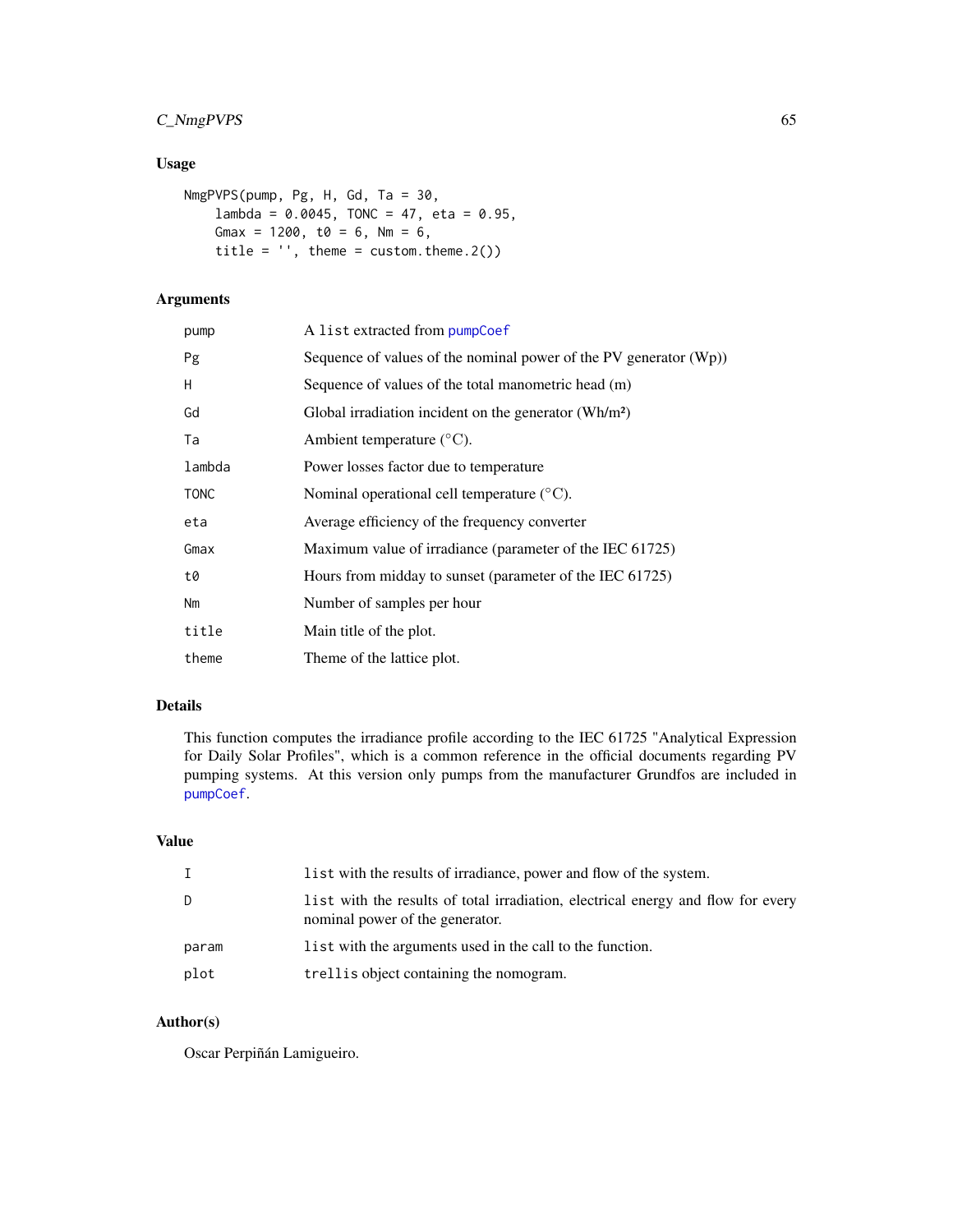## References

- Abella, M. A., Lorenzo, E. y Chenlo, F.: PV water pumping systems based on standard frequency converters. Progress in Photovoltaics: Research and Applications, 11(3):179–191, 2003, ISSN 1099-159X.
- Perpiñán, O, Energía Solar Fotovoltaica, 2015. (<https://oscarperpinan.github.io/esf/>)
- Perpiñán, O. (2012), "solaR: Solar Radiation and Photovoltaic Systems with R", Journal of Statistical Software, 50(9), 1-32, doi: [10.18637/jss.v050.i09](https://doi.org/10.18637/jss.v050.i09)

#### See Also

[fPump](#page-49-0), [prodPVPS](#page-18-0), [pumpCoef](#page-86-0)

#### Examples

```
Pg = seq(4000, 8000,by = 100);
H = seq(120, 150, by = 5);data(pumpCoef)
CoefSP8A44 \le subset(pumpCoef, Qn == 8 & stages == 44)
NmgSP8A44 <- NmgPVPS(pump = CoefSP8A44, Pg = Pg, H = H, Gd = 5000,
     title = 'Choice of Pump', theme = custom.theme())
```
C\_sample2Diff *Small utilities for difftime objects.*

#### Description

diff2Hours converts a difftime object into its numeric value with units = 'hours'.

char2diff converts a character description into a difftime object, following the code of [seq.POSIXt](#page-0-0).

sample2Hours calculates the sampling time in hours described by a character or a difftime.

P2E (power to energy) sums a series of power values (for example, irradiance) to obtain energy aggregation (for example, irradiation) using sample2Hours for the units conversion.

# Usage

```
diff2Hours(by)
char2diff(by)
sample2Hours(by)
P2E(x, by)
```
#### Arguments

| by | A character for char2diff, sample2Hours and P2E, or a difftime for diff2Hours, |
|----|--------------------------------------------------------------------------------|
|    | sample2Hours and P2E.                                                          |
|    | A numeric vector.                                                              |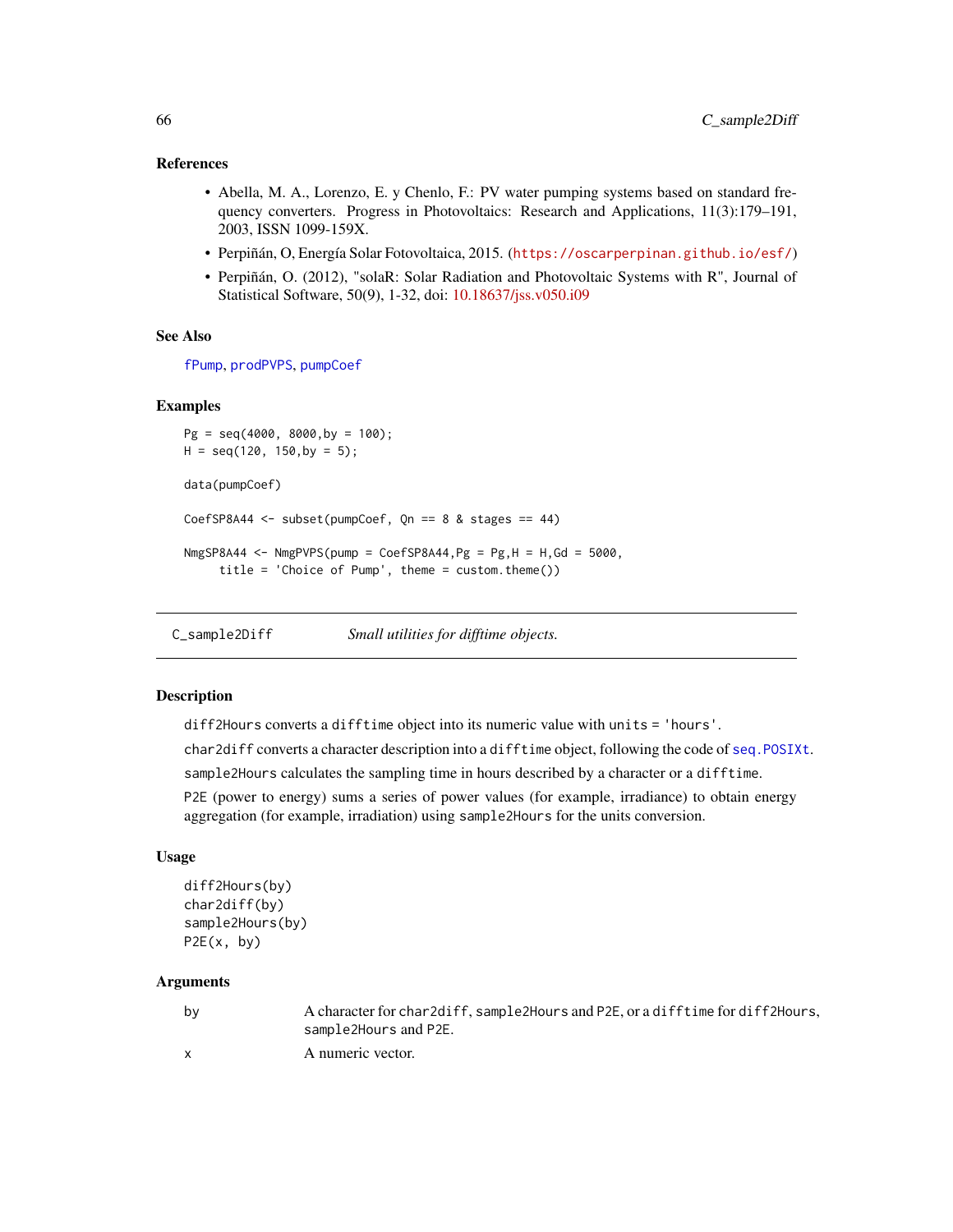# C\_utils-angle 67

# Value

A numeric value or a difftime object.

## Author(s)

Oscar Perpiñán Lamigueiro

# See Also

[Sol](#page-30-0)

# Examples

```
char2diff('min')
char2diff('2 s')
sample2Hours('s')
sample2Hours('30 m')
```
by1 <- char2diff('10 min') sample2Hours(by1)

# C\_utils-angle *Conversion between angle units.*

# Description

Several small functions to convert angle units.

# Usage

 $d2r(x)$  $r2d(x)$  $h2r(x)$  $h2d(x)$  $r2h(x)$  $d2h(x)$ r2sec(x)

## Arguments

x A numeric value.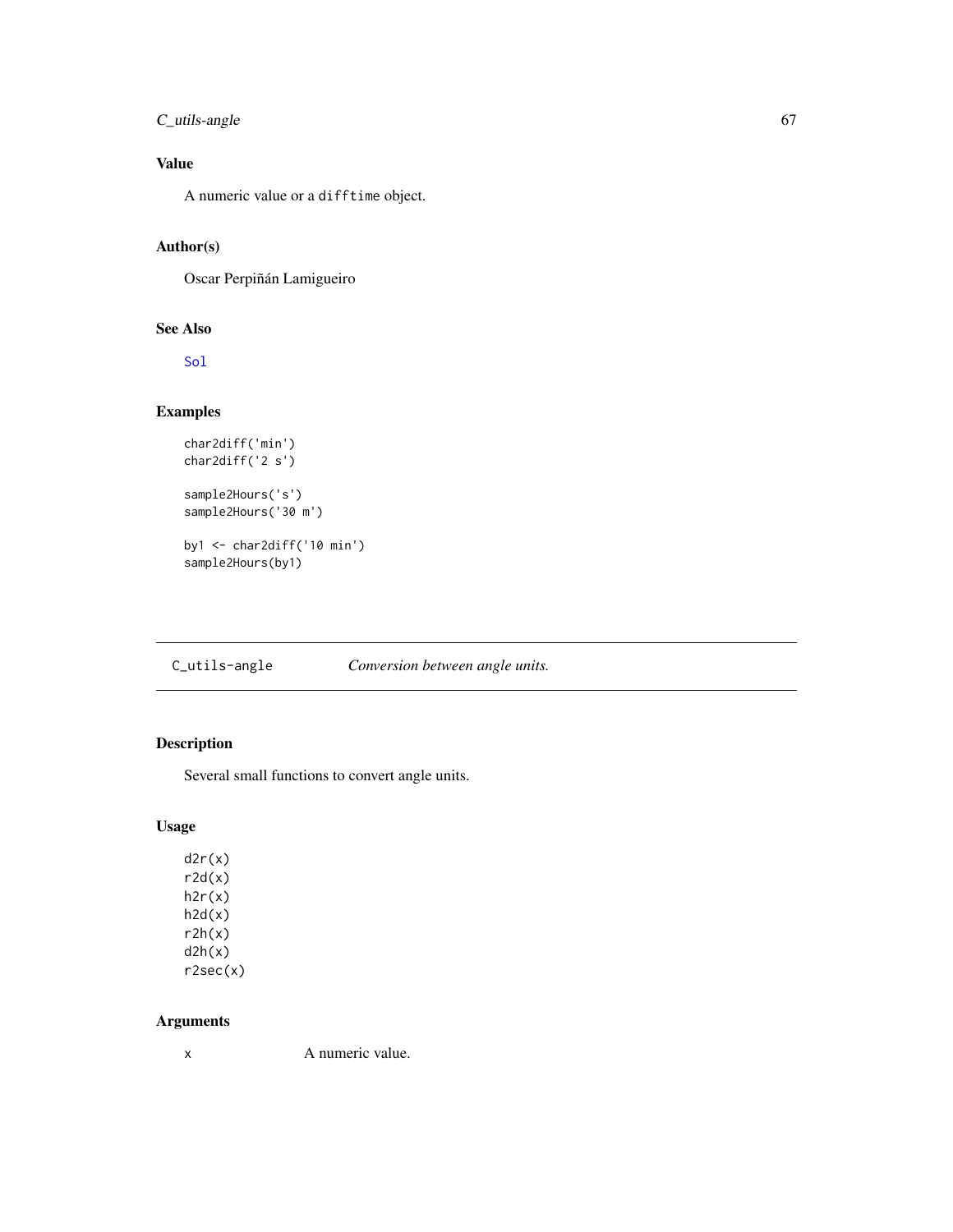# Value

A numeric value:

- d2r: Degrees to radians.
- r2d: Radians to degrees.
- h2r: Hours to radians.
- r2h: Radians to hours.
- h2d: Hours to degrees.
- d2h: Degrees to hours.

r2sec: Radians to seconds.

# Author(s)

Oscar Perpiñán Lamigueiro.

C\_utils-time *Utilities for time indexes.*

# Description

Several small functions to extract information from POSIXct indexes.

# Usage

hour(x) minute(x) second(x) hms(x) doy(x) dom(x) month(x) year(x) DoY(x) DoM(x) Month(x) Year(x) dst(x) truncDay(x)

# Arguments

x A POSIXct vector.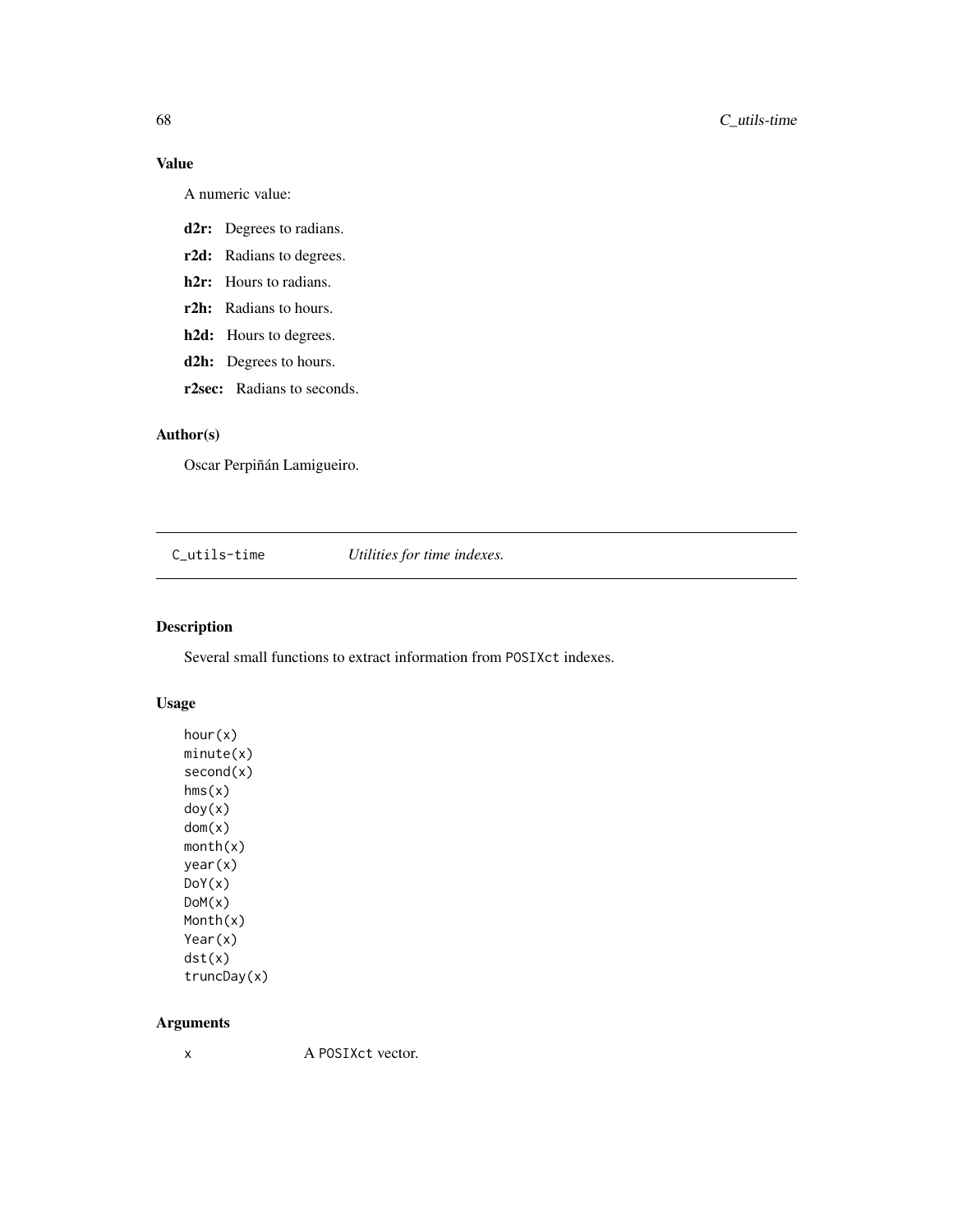# Value

The functions year, month, day, hour, minute, second give the numeric value corresponding to their names.

doy and dom provide the (numeric) day of year and day of month, respectively.

Month, Year, DoY and DoM give the same result as month, year, doy and dom in a character string format.

hms gives the numeric value hour(x)+minute(x)/60+second(x)/3600

dst is +1 if the Daylight Savings Time flag is in force, zero if not, -1 if unknown ([DateTimeClasses](#page-0-0)). truncDay truncates the POSIXct object towards the day.

## Author(s)

Oscar Perpiñán Lamigueiro.

#### See Also

as.POSIXct

D\_as.data.frameD-methods

*Methods for Function as.data.frameD*

#### Description

Convert a Sol object (or a extended class) into a data. frame with daily values.

## Usage

```
## S4 method for signature 'Sol'
as.data.frameD(object, complete=FALSE)
```
#### Arguments

| object   | A Sol object (or extended.) |
|----------|-----------------------------|
| complete | A logical.                  |

#### Methods

signature(object = "Sol") This function converts the object into a zoo container with the as.zooD function and then into a data.frame with as.data.frame. Besides, it includes three additional columns named month, day (day of year) and year.

See [as.zooD-methods](#page-71-0) for a description of the argument complete.

## Author(s)

Oscar Perpiñán Lamigueiro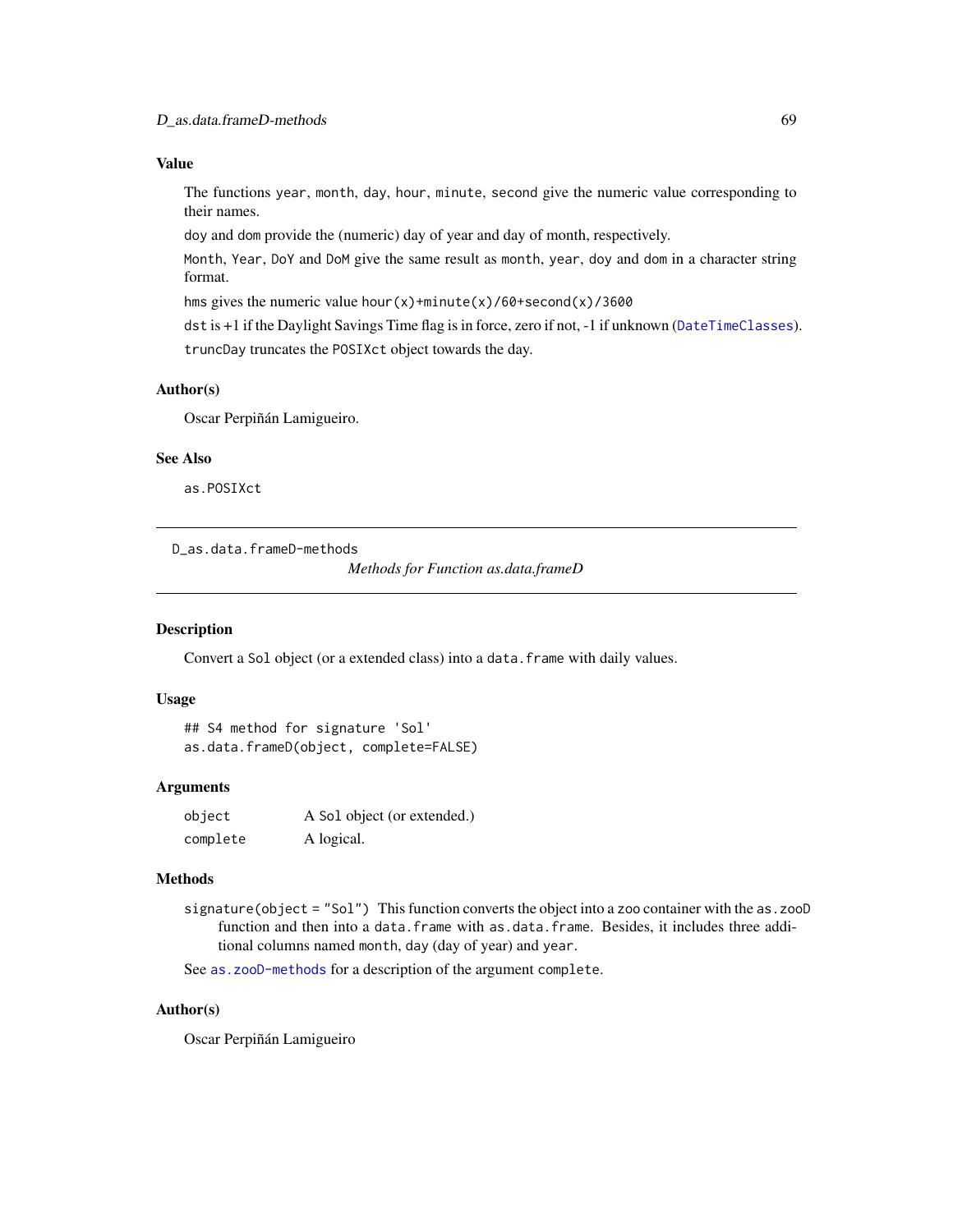```
D_as.data.frameI-methods
```
*Methods for Function as.data.frameI*

#### Description

Convert a Sol object (or a extended class) into a data.frame with intradaily values.

## Usage

```
## S4 method for signature 'Sol'
as.data.frameI(object, complete=FALSE, day=FALSE)
```
#### Arguments

| object   | A Sol object (or extended.) |
|----------|-----------------------------|
| complete | A logical.                  |
| day      | A logical.                  |

# Methods

signature(object = "Sol") This function converts the object into a zoo container with the as.zooI function and then into a data.frame with as.data.frame. Besides, it includes three additional columns named month, day (day of year) and year.

See [as.zooI-methods](#page-72-0) for a description of the arguments complete and day.

## Author(s)

Oscar Perpiñán Lamigueiro

D\_as.data.frameM-methods

*Methods for Function as.data.frameM*

# Description

Convert a G0 object (or a extended class) into a data. frame with monthly values.

## Usage

## S4 method for signature 'G0' as.data.frameM(object, complete=FALSE)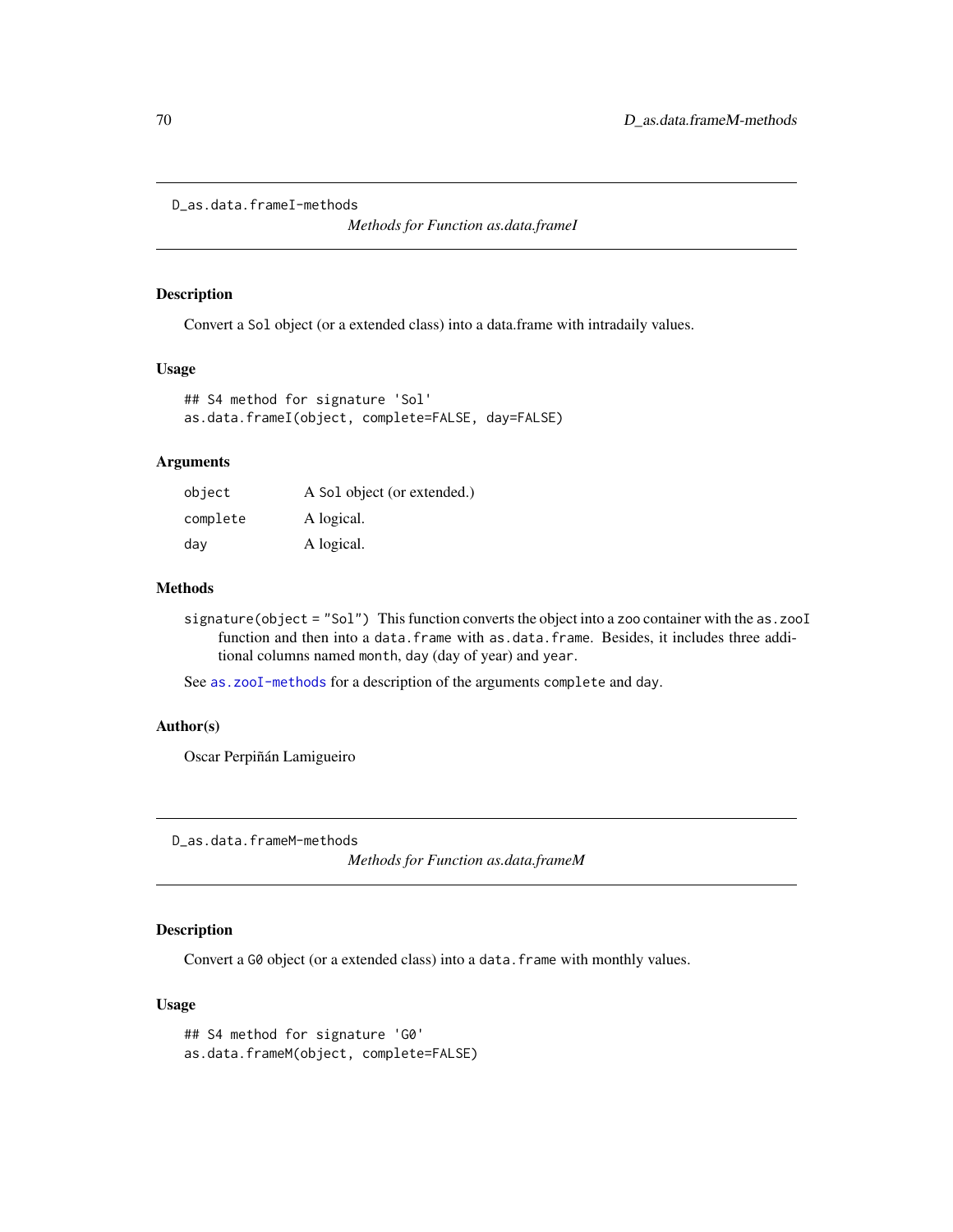#### **Arguments**

| object   | A G0 object (or extended.) |
|----------|----------------------------|
| complete | A logical.                 |

## Methods

signature(object = "G0") This function converts the object into a zoo container with the as.zooM function and then into a data.frame with as.data.frame. Besides, it includes two additional columns named month and year.

See [as.zooM-methods](#page-73-0) for a description of the argument complete.

#### Author(s)

Oscar Perpiñán Lamigueiro

D\_as.data.frameY-methods

*Methods for Function as.data.frameY*

#### Description

Convert a G0 object (or a extended class) into a data. frame with yearly values.

# Usage

## S4 method for signature 'G0' as.data.frameY(object, complete=FALSE)

## Arguments

| object   | A G0 object (or extended.) |
|----------|----------------------------|
| complete | A logical.                 |

# Methods

signature(object = "G0") This function converts the object into a zoo container with the as.zooY function and then into a data.frame with as.data.frame. Besides, it includes an additional column named year.

See [as.zooY-methods](#page-73-1) for a description of the argument complete.

#### Author(s)

Oscar Perpiñán Lamigueiro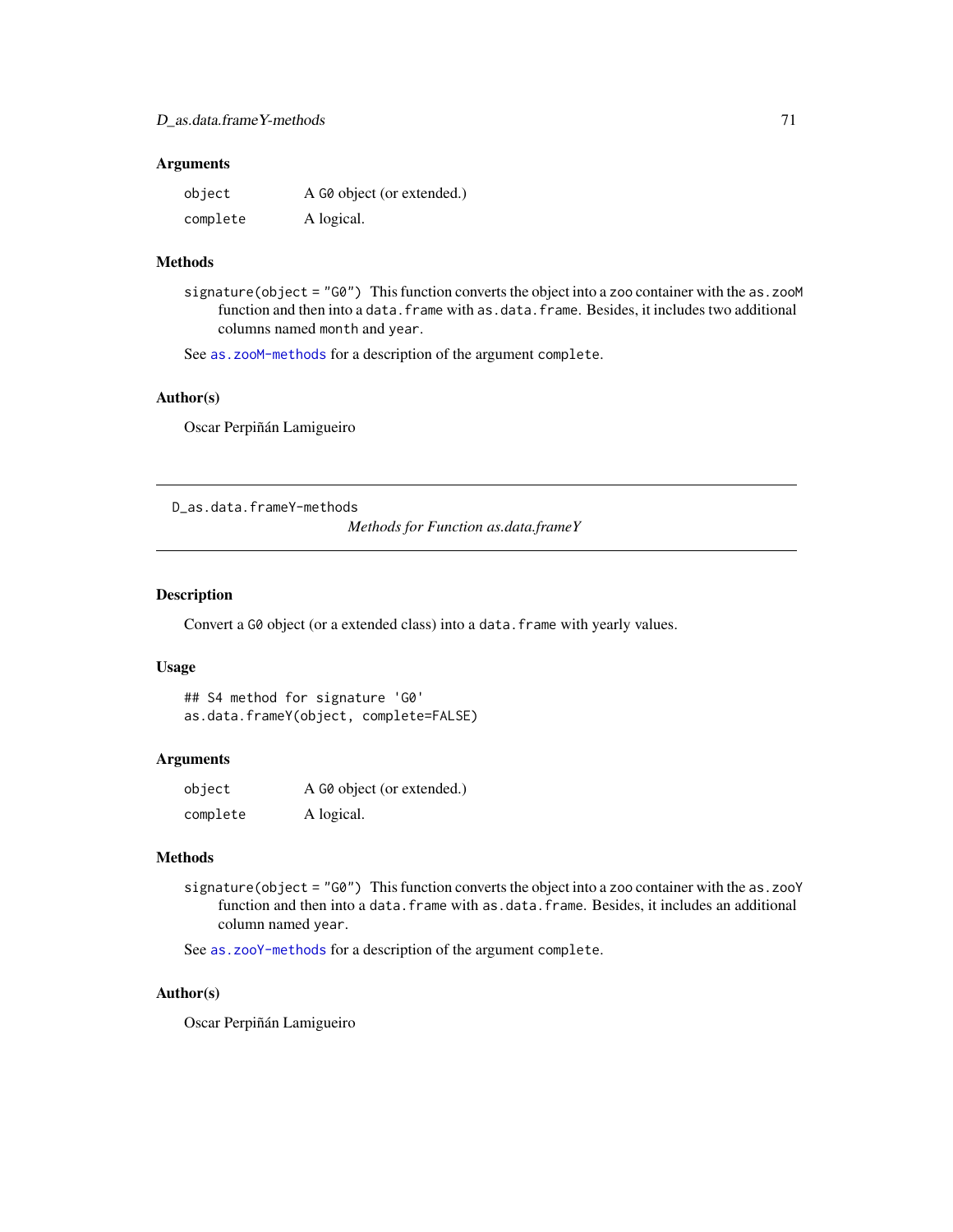D\_as.zooD-methods *Methods for Function as.zooD*

#### <span id="page-71-0"></span>Description

Convert a Sol, G0, Gef, ProdGCPV or ProdPVPS object into a zoo object with daily values.

# Usage

## S4 method for signature 'Sol' as.zooD(object, complete=FALSE)

#### Arguments

| object   | A Sol object (or extended.) |
|----------|-----------------------------|
| complete | A logical.                  |

# Methods

signature(object = "Sol") Conversion to a zoo object with the content of the solD slot.

- signature(object = "G0") If complete=FALSE (default) the result includes only the columns of G0d, D0d and B0d from the G0D slot. If complete=TRUE it returns the contents of the slots solD and G0D.
- signature(object = "Gef") If complete=FALSE (default) the result includes only the columns of Gefd, Defd and Befd from the GefD slot. If complete=TRUE it returns the contents of the slots solD, G0D and GefD
- signature(object = "ProdGCPV") If complete=FALSE (default) the result includes only the columns of Eac, Edc and Yf from the prodD slot. If complete=TRUE it returns the contents of the slots solD, G0D, GefD and prodD.
- signature(object = "ProdPVPS") If complete=FALSE (default) the result includes only the columns of Eac, Qd and Yf from the prodD slot. If complete=TRUE it returns the contents of the slots solD, G0D, GefD and prodD.

# Author(s)

Oscar Perpiñán Lamigueiro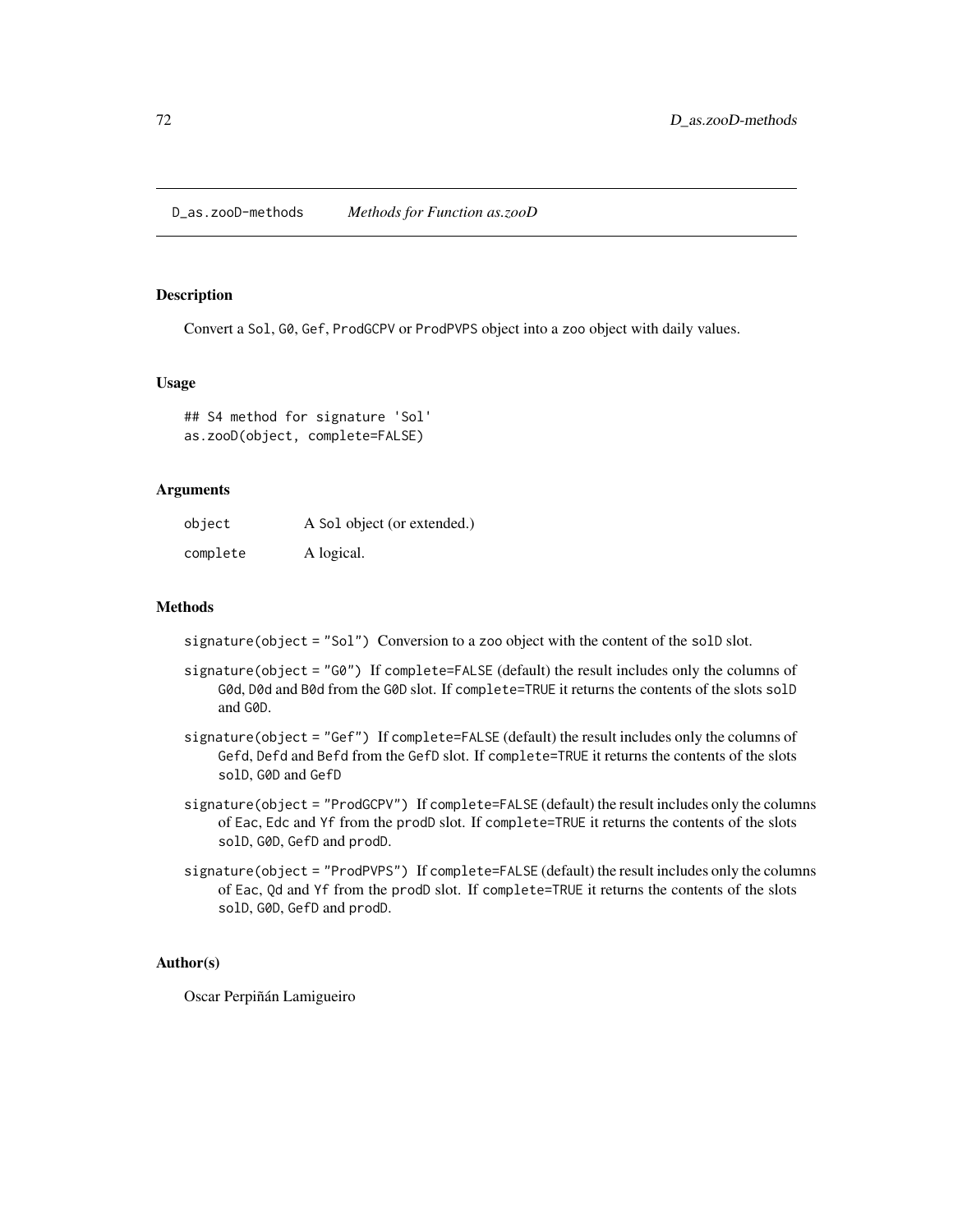### <span id="page-72-1"></span><span id="page-72-0"></span>Description

Convert a Sol, G0, Gef, ProdGCPV or ProdPVPS object into a zoo object with intradaily values and (optionally) daily values.

# Usage

```
## S4 method for signature 'Sol'
as.zooI(object, complete=FALSE, day=FALSE)
```
# **Arguments**

| object   | A Sol object (or extended). |
|----------|-----------------------------|
| complete | A logical.                  |
| day      | A logical.                  |

#### Methods

- signature(object = "Sol") If complete=FALSE and day=FALSE (default) the result includes only the content of the solI slot. It day=TRUE the contents of the solD slot are included.
- signature(object = "G0") If complete=FALSE and day=FALSE (default) the result includes only the columns of G0, D0 and B0 of the G0I slot. If complete=TRUE it returns the contents of the slots G0I and solI. If day=TRUE the daily values (slots G0D and solD) are also included.)
- signature(object = "Gef") If complete=FALSE and day=FALSE (default) the result includes only the columns of Gef, Def and Bef of the GefI slot. If complete=TRUE it returns the contents of the slots GefI, G0I and solI. If day=TRUE the daily values (slots GefD, G0D and solD) are also included.)
- signature(object = "ProdGCPV") If complete=FALSE and day=FALSE (default) the result includes only the columns of Pac and Pdc of the prodI slot. If complete=TRUE it returns the contents of the slots prodI, GefI, G0I and solI. If day=TRUE the daily values (slots prodD, GefD, G0D and solD) are also included.)
- signature(object = "ProdPVPS") If complete=FALSE and day=FALSE (default) the result includes only the columns of Pac and Q of the prodI slot. If complete=TRUE it returns the contents of the slots prodI, GefI, G0I and solI. If day=TRUE the daily values (slots prodD, GefD, G0D and solD) are also included.)

#### Author(s)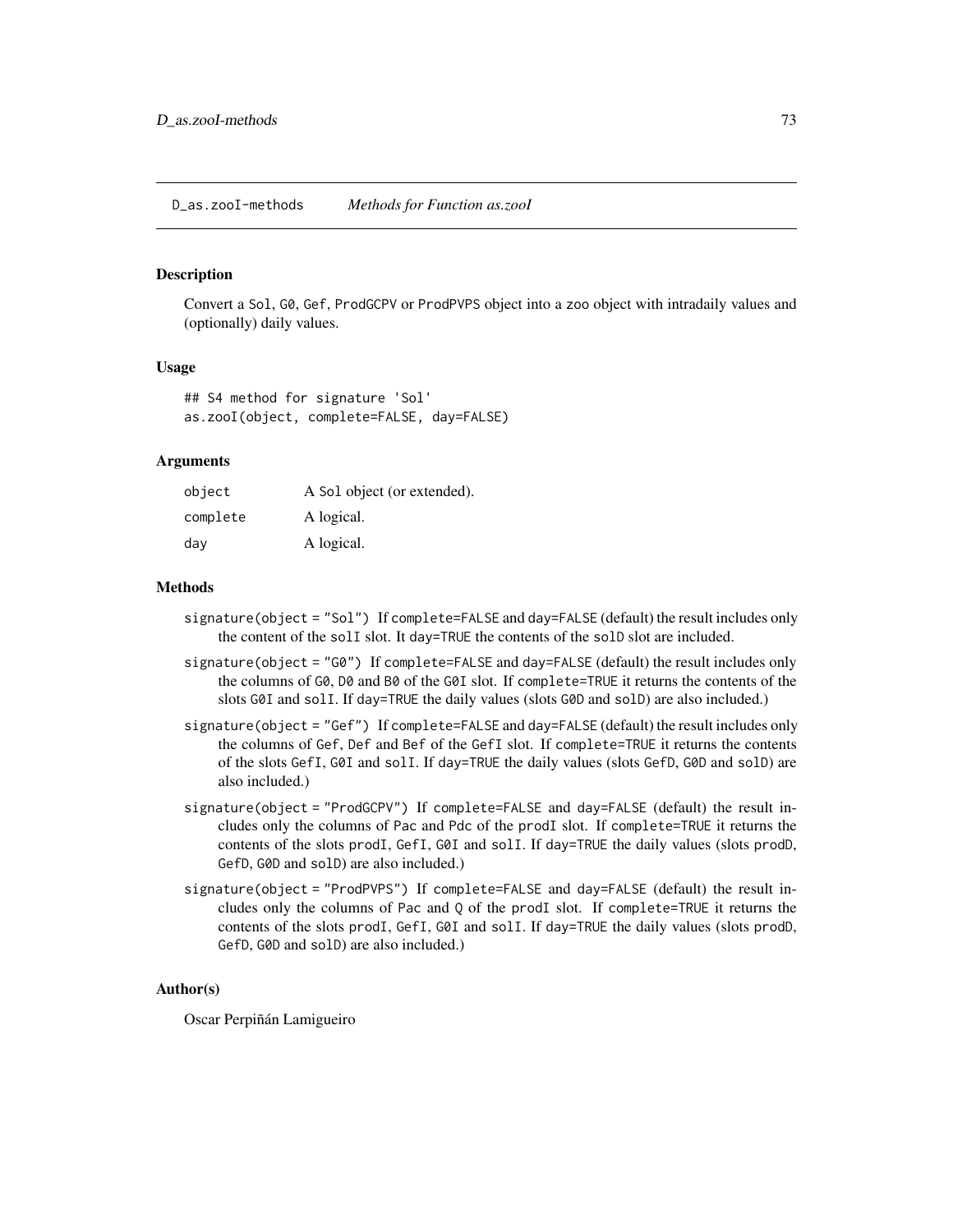<span id="page-73-2"></span>D\_as.zooM-methods *Methods for Function as.zooM*

#### <span id="page-73-0"></span>Description

Convert a G0, Gef, ProdGCPV or ProdPVPS object into a zoo object with monthly average of daily values.

# Usage

## S4 method for signature 'G0' as.zooM(object, complete=FALSE)

# Arguments

| object   | A G0 object (or extended.) |
|----------|----------------------------|
| complete | A logical.                 |

# Methods

signature(object = "G0") The result is the G0dm slot.

- signature(object = "Gef") If complete=FALSE (default) the result is the slot Gefdm. If complete=TRUE it returns the slot G0dm.
- signature(object = "ProdGCPV") If complete=FALSE (default) the result is the prodDm slot. If complete=TRUE the result includes the slots G0dm and Gefdm.
- signature(object = "ProdPVPS") If complete=FALSE (default) the result is the prodDm slot. If complete=TRUE the result includes the slots G0dm and Gefdm.

#### Author(s)

Oscar Perpiñán Lamigueiro

D\_as.zooY-methods *Methods for Function as.zooY*

# <span id="page-73-1"></span>Description

Convert a G0, Gef, ProdGCPV or ProdPVPS object into a zoo object with yearly values.

### Usage

```
## S4 method for signature 'G0'
as.zooY(object, complete=FALSE)
```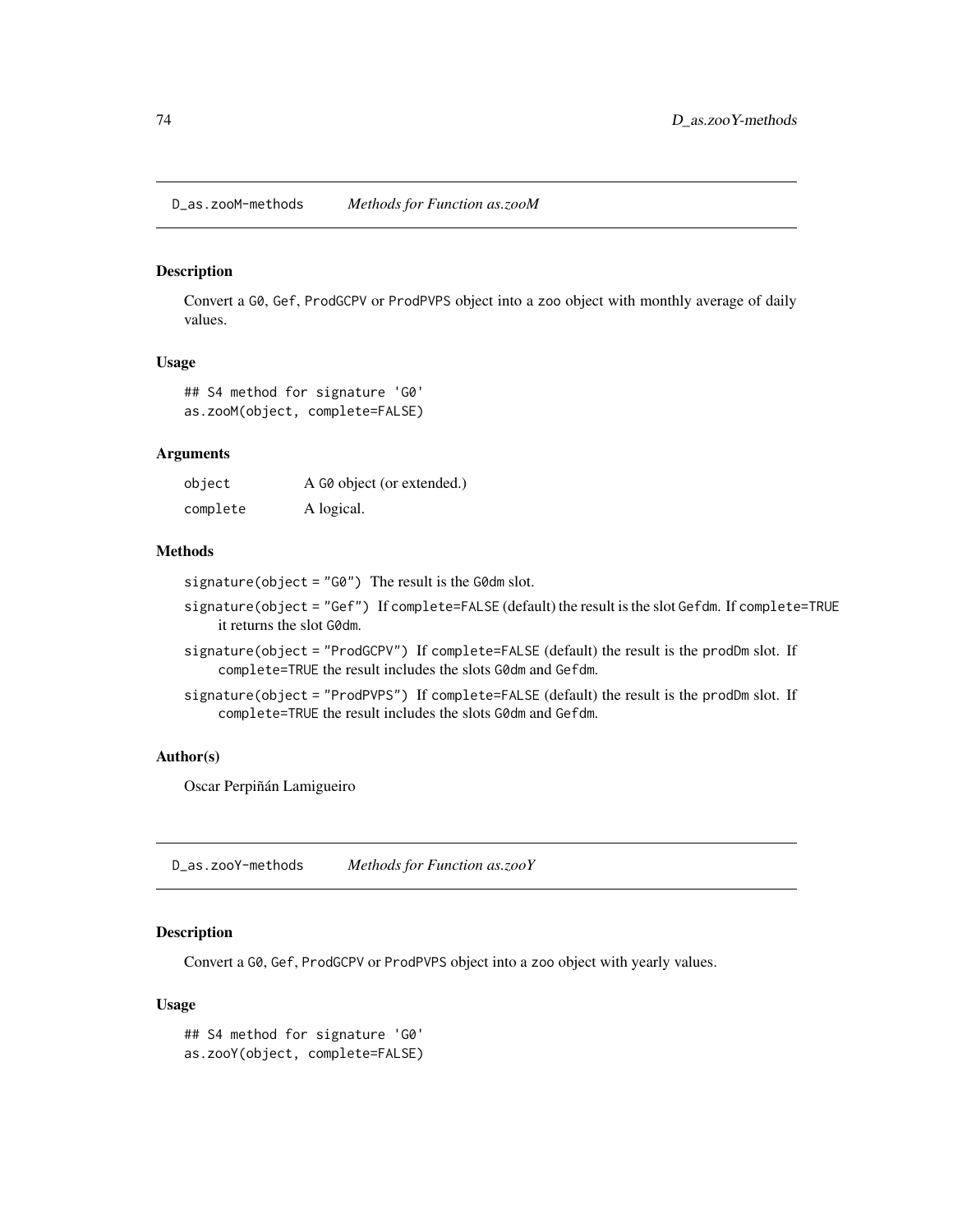#### <span id="page-74-0"></span>**Arguments**

| object   | A G0 object (or extended.) |
|----------|----------------------------|
| complete | A logical.                 |

# Methods

signature(object = "G0") The result is the G0y slot.

- signature(object = "Gef") If complete=FALSE (default) the result is the slot Gefy. If complete=TRUE it returns the slot G0y.
- signature(object = "ProdGCPV") If complete=FALSE (default) the result is the prody slot. If complete=TRUE the result includes the slots G0y and Gefy.
- signature(object = "ProdPVPS") If complete=FALSE (default) the result is the prody slot. If complete=TRUE the result includes the slots G0y and Gefy.

## Author(s)

Oscar Perpiñán Lamigueiro

D\_compare-methods *Compare G0, Gef and ProdGCPV objects*

# Description

Compare and plot the yearly values of several objects.

#### Usage

```
## S4 method for signature 'G0'
compare(...)
```
# Arguments

... A list of objects to be compared.

# Methods

The class of the first element of ... is used to determine the suitable method. The result is plotted with [dotplot](#page-0-0):

signature( $\ldots$  = "G0") yearly values of G0d, B0d and D0d.

signature(... = "Gef") yearly values of Gefd, Befd and Defd.

signature(... = "ProdGCPV") yearly values of Yf, Gefd and G0d.

# Author(s)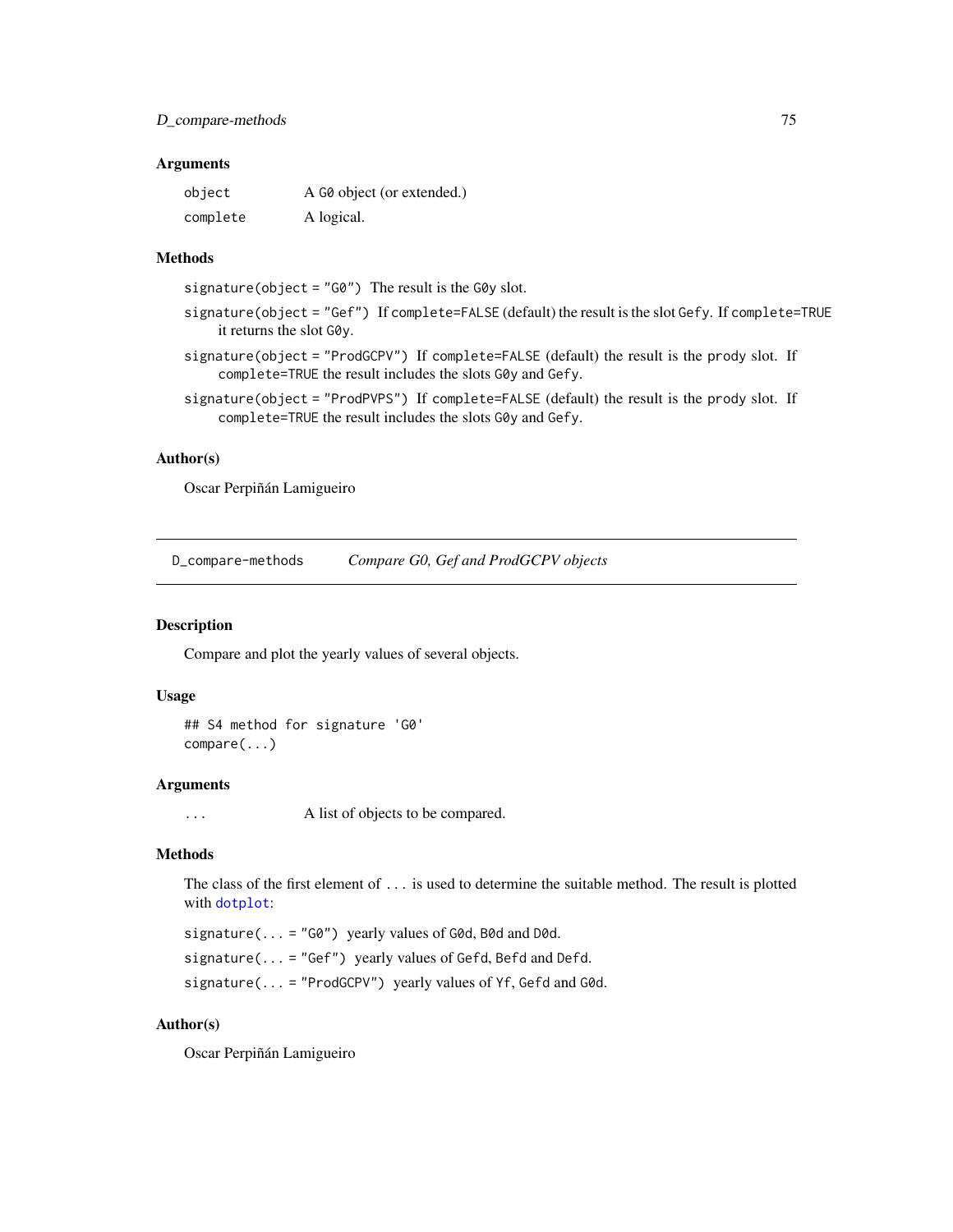# See Also

[dotplot](#page-0-0)

# Examples

```
lat = 37.2;G0dm = c(2766, 3491, 4494, 5912, 6989, 7742, 7919, 7027, 5369, 3562, 2814,
2179)
Ta = c(10, 14.1, 15.6, 17.2, 19.3, 21.2, 28.4, 29.9, 24.3, 18.2, 17.2, 15.2)
prom = list(G0dm = G0dm, Ta = Ta)###Comparison of different tracker methods
ProdFixed <- prodGCPV(lat = lat, dataRad = prom, keep.night = FALSE)
Prod2x <- prodGCPV(lat = lat, dataRad = prom, modeTrk = 'two', keep.night = FALSE)
ProdHoriz <- prodGCPV(lat = lat, dataRad = prom, modeTrk = 'horiz', keep.night = FALSE)
compare(ProdFixed, Prod2x, ProdHoriz)
##The first element rules the method
GefFixed = as(ProdFixed, 'Gef')
compare(GefFixed, Prod2x, ProdHoriz)
```
D\_getData-methods *Methods for function getData*

# Description

Meteorological source data of a Meteo (or extended) object.

# Methods

```
signature(object = "Meteo") returns the meteorological source data of the slot data of the ob-
     ject.
```
## Author(s)

<span id="page-75-0"></span>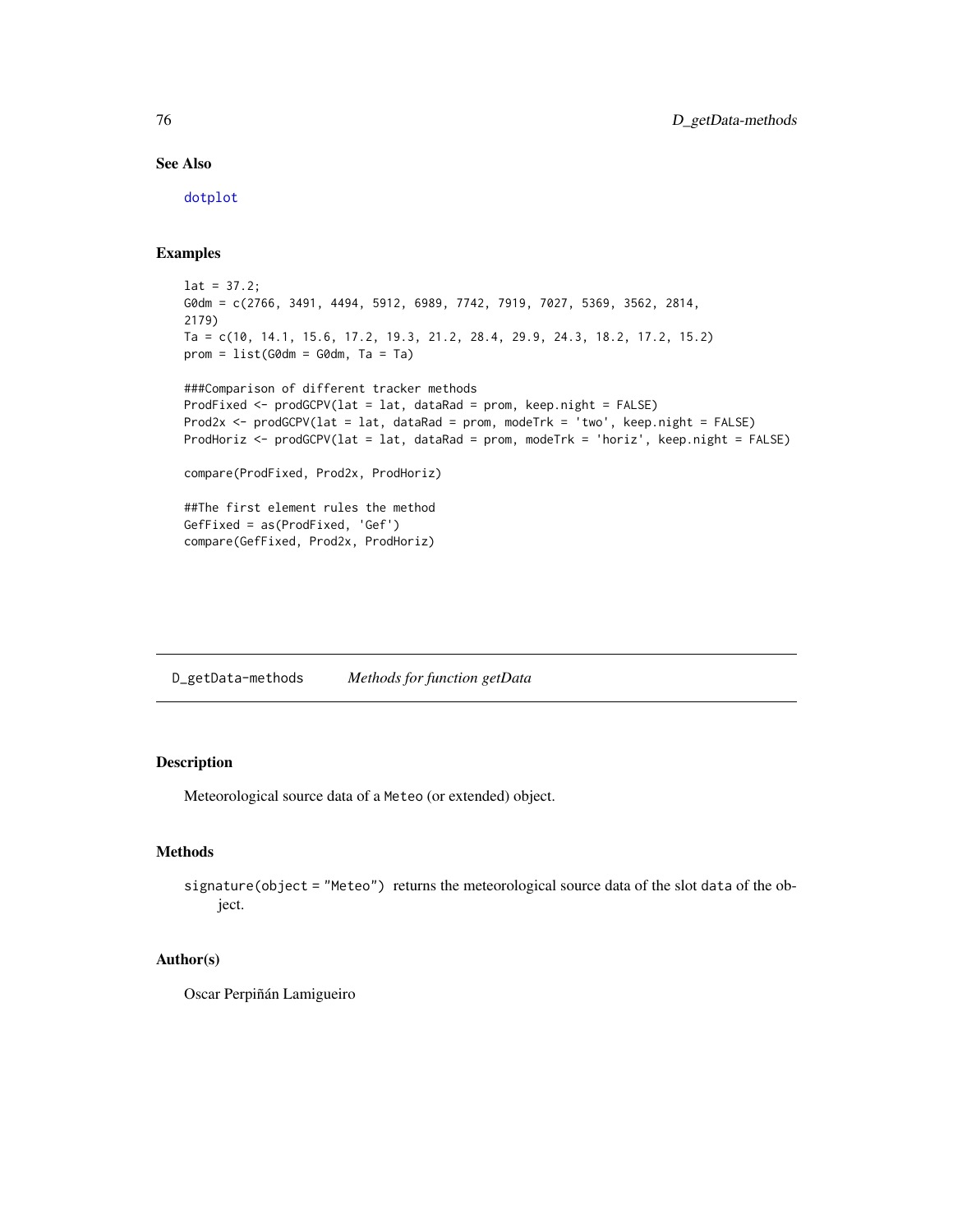<span id="page-76-0"></span>D\_getG0-methods *Methods for function getG0*

#### Description

Global irradiation source data of a Meteo (or extended) object.

# Methods

signature(object = "Meteo") returns the global irradiation values stored in a Meteo object.

#### Author(s)

Oscar Perpiñán Lamigueiro

D\_getLat-methods *Methods for Function getLat*

#### Description

Latitude angle of solaR objects.

#### Usage

getLat(object, units='rad')

# Arguments

| object | A Sol or Meteo object (or extended.) |
|--------|--------------------------------------|
| units  | A character, 'rad' or 'deg'.         |

# Methods

This function returns the latitude angle in radians (units='rad', default) or degrees (units='deg').

- signature(object = "Meteo") Value of the latData slot, which is defined by the argument lat of the [readG0dm](#page-28-0) and [readBD](#page-26-0) functions, or by the lat component of the dataRad object passed to calcG0 (or equivalent) . It is the latitude of the meteorological station (or equivalent) which provided the irradiation source data. It may be different from the value used for the calculation procedure.
- signature(object = "Sol") Value of the lat slot, which is defined by the argument lat of the calcSol function. It is the value used through the calculation procedure.

signature(object =  $"G0"$ ) same as for the Sol class.

# Author(s)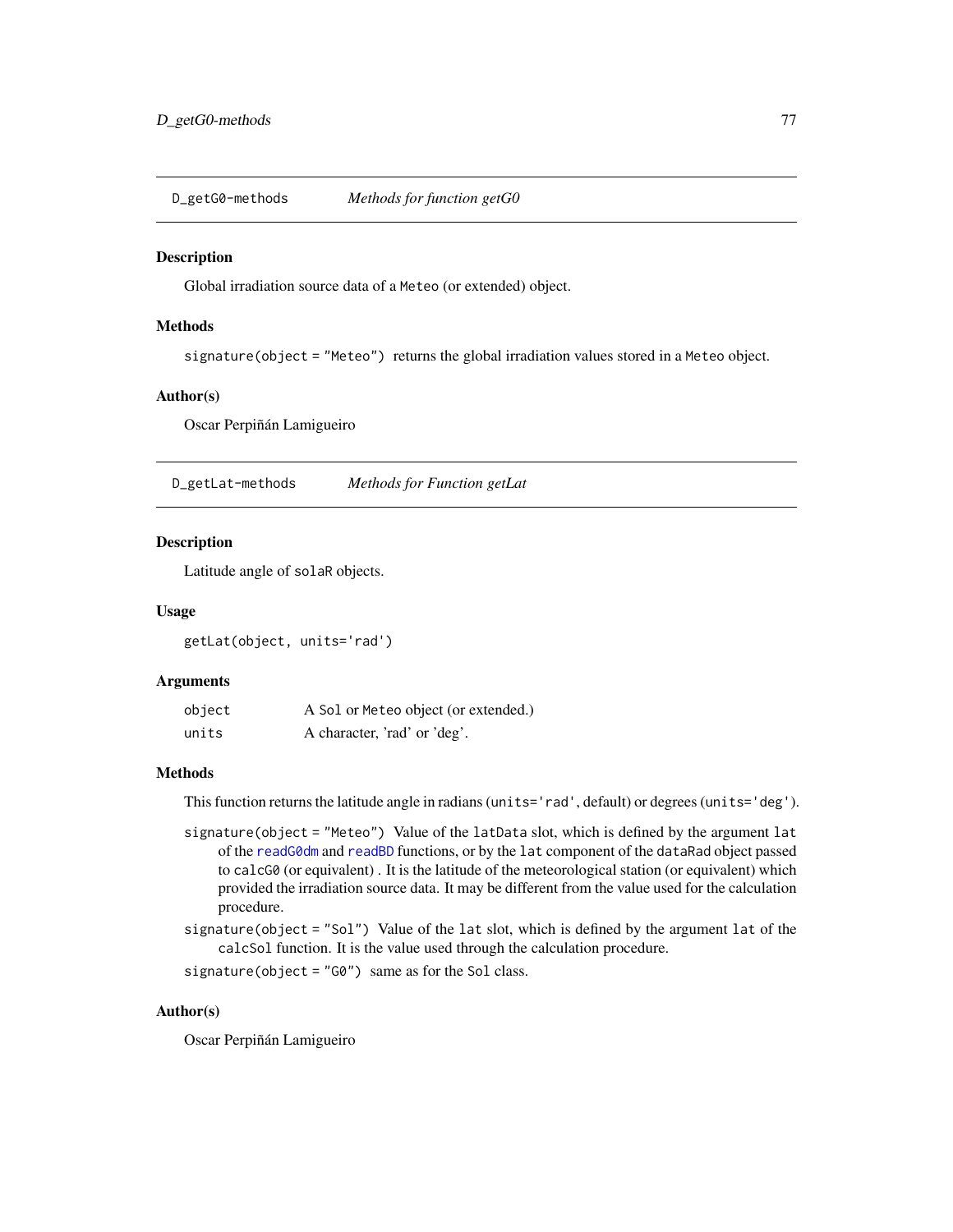<span id="page-77-1"></span>D\_indexD-methods *Methods for Function indexD*

# <span id="page-77-0"></span>Description

Daily time index of solaR objects.

# Methods

```
signature(object = "Meteo") returns the index of the data slot (a zoo object.)
signature(object = "Sol") returns the index of the solD slot (a zoo object.)
signature(object = "G0") same as for object='Sol'
```
# Author(s)

Oscar Perpiñán Lamigueiro

D\_indexI-methods *Methods for Function indexI*

# Description

Intra-daily time index of solaR objects.

# Methods

signature(object = "Sol") returns the index of the slot solI (a zoo object).

# Author(s)

Oscar Perpiñán Lamigueiro

D\_indexRep-methods *Methods for Function indexRep*

# Description

Daily time index of solaR object.

# **Methods**

signature(object = "Sol") returns the daily index of the solD slot but repeated to match the length of the index of the solI slot.

# Author(s)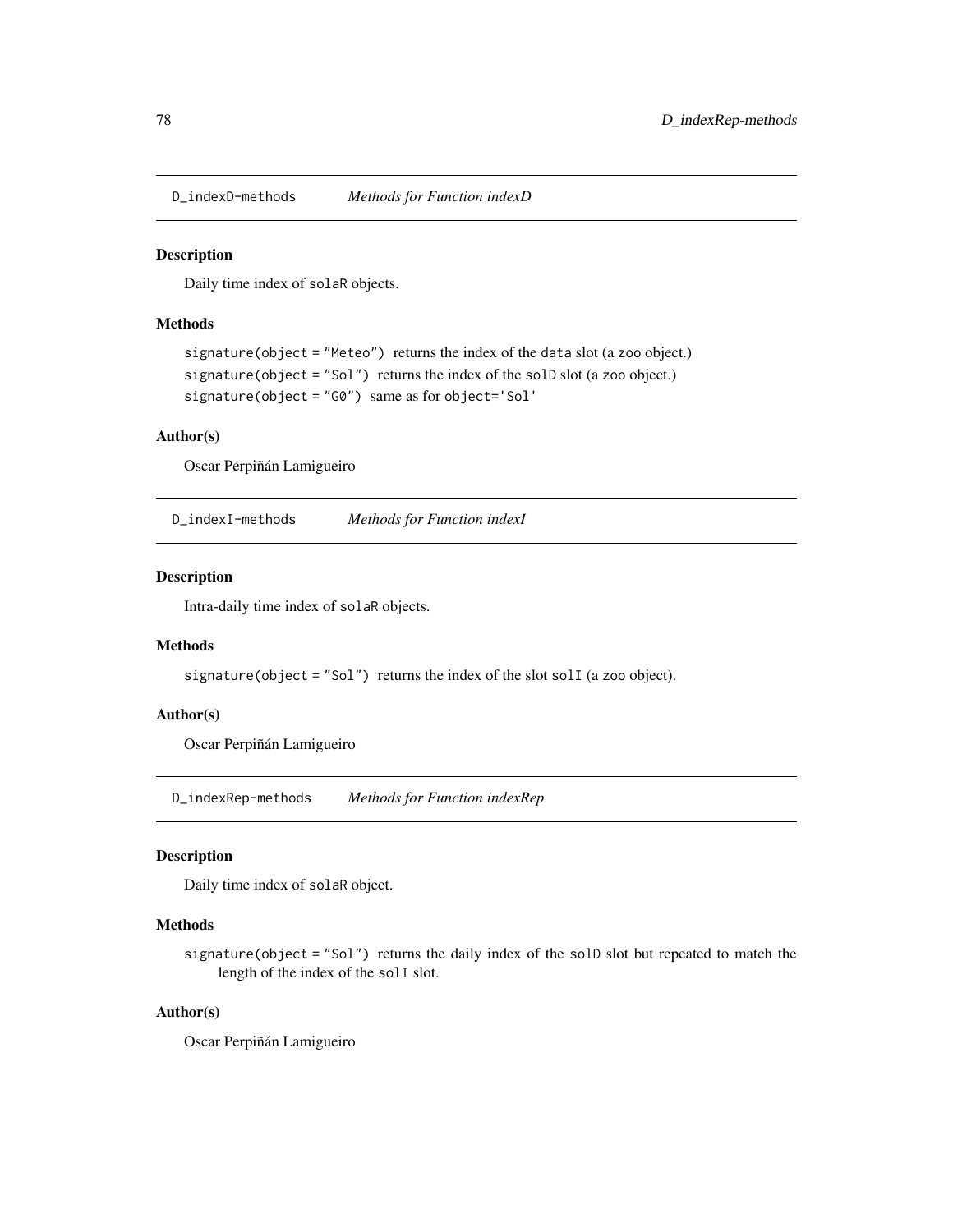<span id="page-78-0"></span>D\_levelplot-methods *Methods for function levelplot.*

#### **Description**

Methods for function levelplot and zoo and solaR objects.

#### Methods

signature( $x =$  "formula", data = "zoo"): The zoo object is converted into a data.frame object and additional columns are added (day, month and year, and w with the solar hour in radians). This data.frame is the data argument for a call to levelplot, using the S3 method for class formula.

signature( $x =$  "formula", data = "Meteo"): The Meteo object is converted into a zoo object, and the previous method is used.

signature(x = "formula", data = "Sol"): idem

signature( $x =$ "formula", data = "G0"): idem

# Author(s)

Oscar Perpiñán Lamigueiro

D\_Losses-methods *Losses of a GCPV system*

#### Description

The function losses calculates the yearly losses from a Gef or a ProdGCPV object. The function compareLosses compares the losses from several ProdGCPV objects and plots the result with [dotplot](#page-0-0).

#### Usage

```
compareLosses(...)
losses(object)
```
#### Arguments

| $\cdots$ | A list of ProdGCPV objects to be compared. |
|----------|--------------------------------------------|
| object   | An object of Gef or ProdGCPV class         |

#### Methods

signature(... = "Gef") shadows and angle of incidence  $(AoI)$  losses.

signature(... = "ProdGCPV") shadows, AoI, generator (mainly temperature), DC and AC system (as detailed in effSys of [fProd](#page-47-0)) and inverter losses.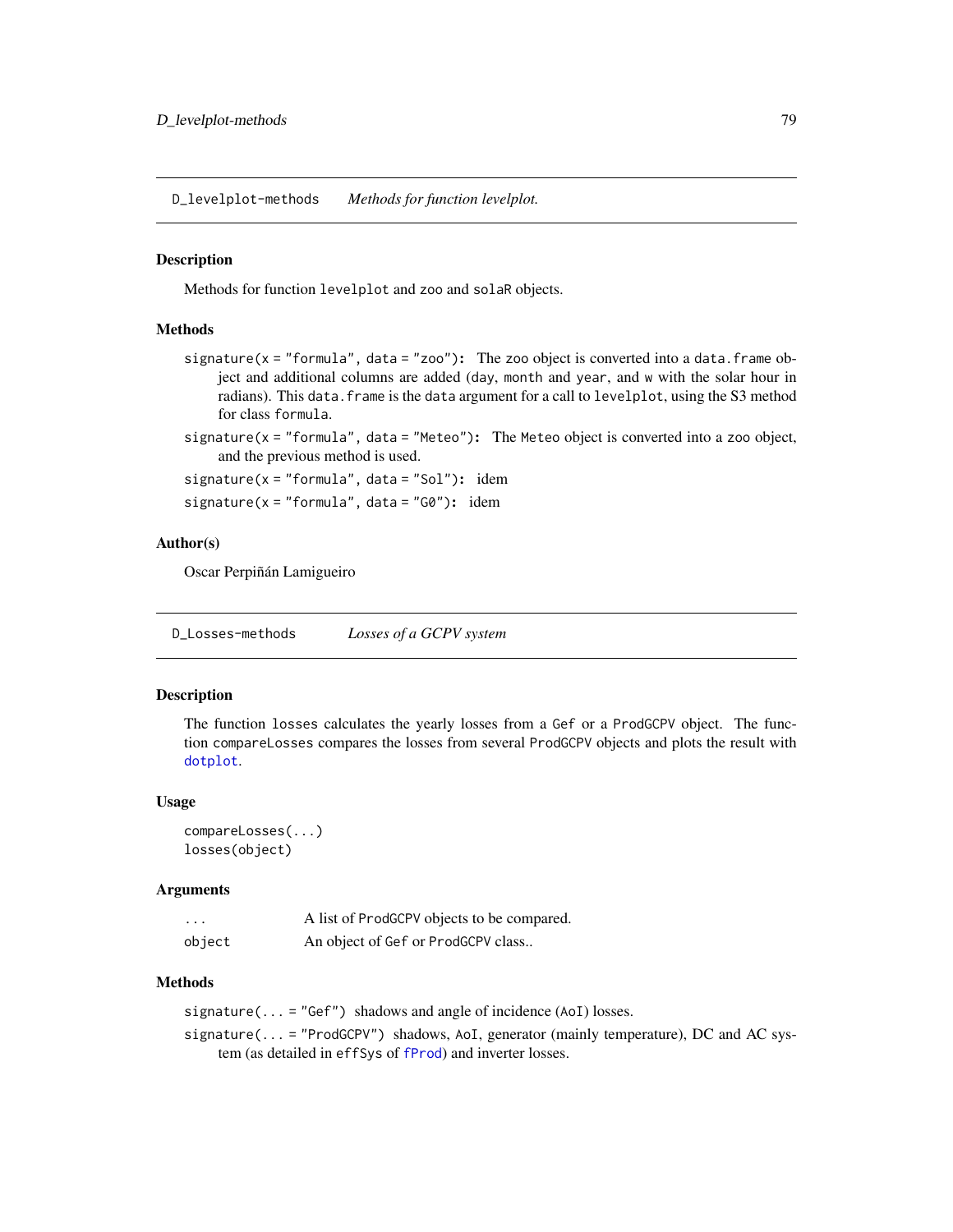#### <span id="page-79-0"></span>Author(s)

Oscar Perpiñán Lamigueiro

# References

- Perpiñán, O, Energía Solar Fotovoltaica, 2015. (<https://oscarperpinan.github.io/esf/>)
- Perpiñán, O. (2012), "solaR: Solar Radiation and Photovoltaic Systems with R", Journal of Statistical Software, 50(9), 1-32, doi: [10.18637/jss.v050.i09](https://doi.org/10.18637/jss.v050.i09)

# See Also

[fInclin](#page-45-0), [fProd](#page-47-0)

## Examples

```
lat = 37.2;G0dm = c(2766, 3491, 4494, 5912, 6989, 7742, 7919, 7027, 5369, 3562, 2814,
2179)
Ta = c(10, 14.1, 15.6, 17.2, 19.3, 21.2, 28.4, 29.9, 24.3, 18.2, 17.2, 15.2)
prom = list(G0dm = G0dm, Ta = Ta)###Comparison of different tracker methods
ProdFixed <- prodGCPV(lat = lat,dataRad = prom, keep.night = FALSE)
Prod2x <- prodGCPV(lat = lat, dataRad = prom, modeTrk = 'two', keep.night = FALSE)
ProdHoriz <- prodGCPV(lat = lat,dataRad = prom, modeTrk = 'horiz', keep.night = FALSE)
losses(ProdFixed)
losses(as(ProdFixed, 'Gef'))
compareLosses(ProdFixed, Prod2x, ProdHoriz)
```
D\_mergesolaR-methods *Merge solaR objects*

# Description

Merge the daily time series of solaR objects

#### Usage

```
## S4 method for signature 'G0'
mergesolaR(...)
```
#### Arguments

... A list of objects to be merged.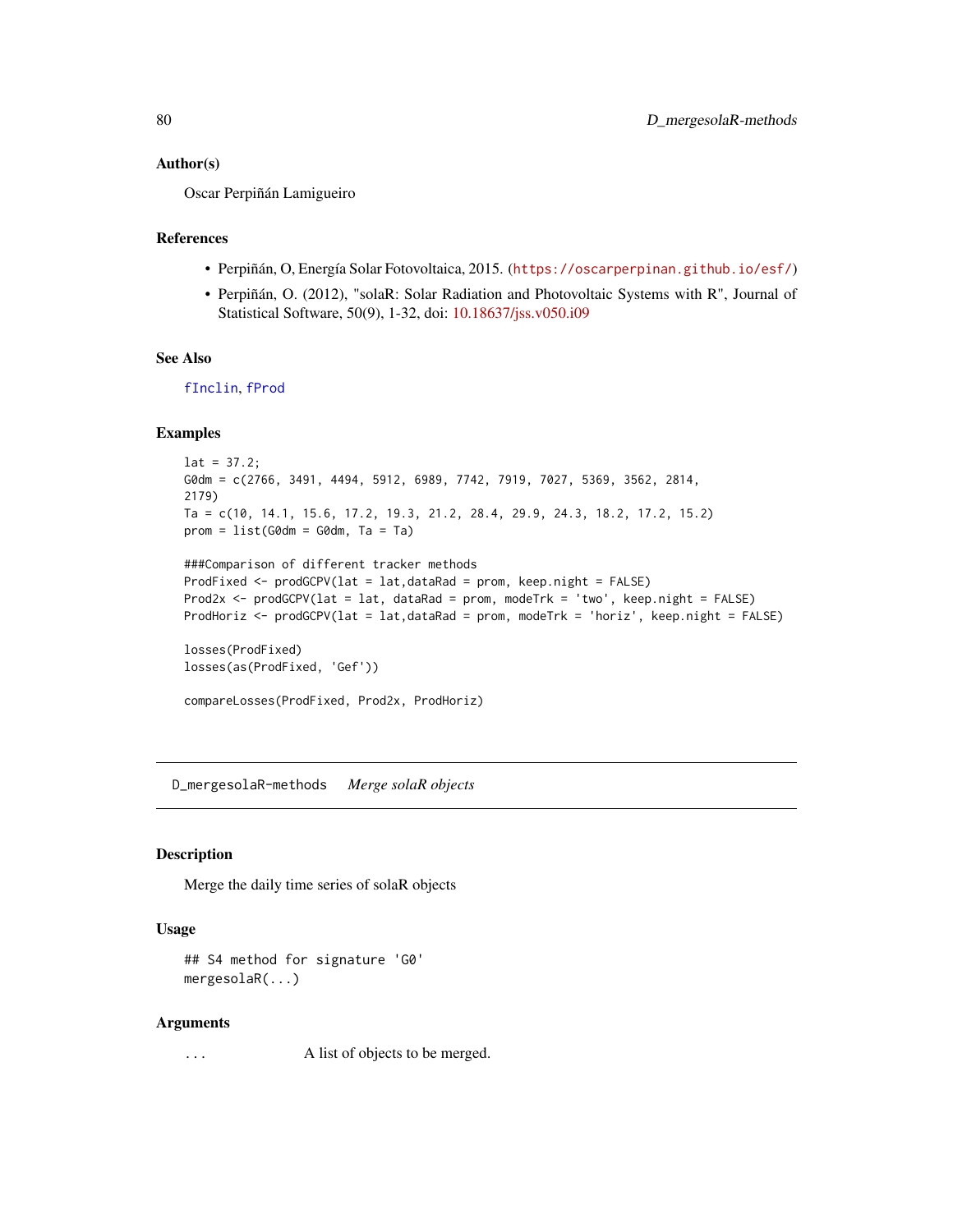# <span id="page-80-0"></span>Methods

The class of the first element of ... is used to determine the suitable method. Only the most important daily variable is merged, depending on the class of the objects:

signature(... = "Meteo") G0 signature(... = "G0") G0d signature(... = "Gef") Gefd signature(... = "ProdGCPV") Yf signature(... = "ProdPVPS") Yf

# Examples

```
lat = 37.2;
G0dm = c(2766, 3491, 4494, 5912, 6989, 7742, 7919, 7027, 5369, 3562, 2814,
2179)
Ta = c(10, 14.1, 15.6, 17.2, 19.3, 21.2, 28.4, 29.9, 24.3, 18.2, 17.2, 15.2)
prom = list(G0dm = G0dm, Ta = Ta)###Different tracker methods
ProdFixed <- prodGCPV(lat = lat,dataRad = prom, keep.night = FALSE)
Prod2x <- prodGCPV(lat = lat, dataRad = prom, modeTrk = 'two', keep.night = FALSE)
ProdHoriz <- prodGCPV(lat = lat,dataRad = prom, modeTrk = 'horiz', keep.night = FALSE)
prod <- mergesolaR(ProdFixed, Prod2x, ProdHoriz)
```
head(prod)

D\_shadeplot-methods *Methods for Function shadeplot*

# Description

Visualization of the content of a [Shade](#page-37-0) object.

#### **Methods**

signature( $x =$  "Shade") display the results of the iteration with a level plot for the two-axis tracking, or with conventional plot for horizontal tracking and fixed systems.

#### Author(s)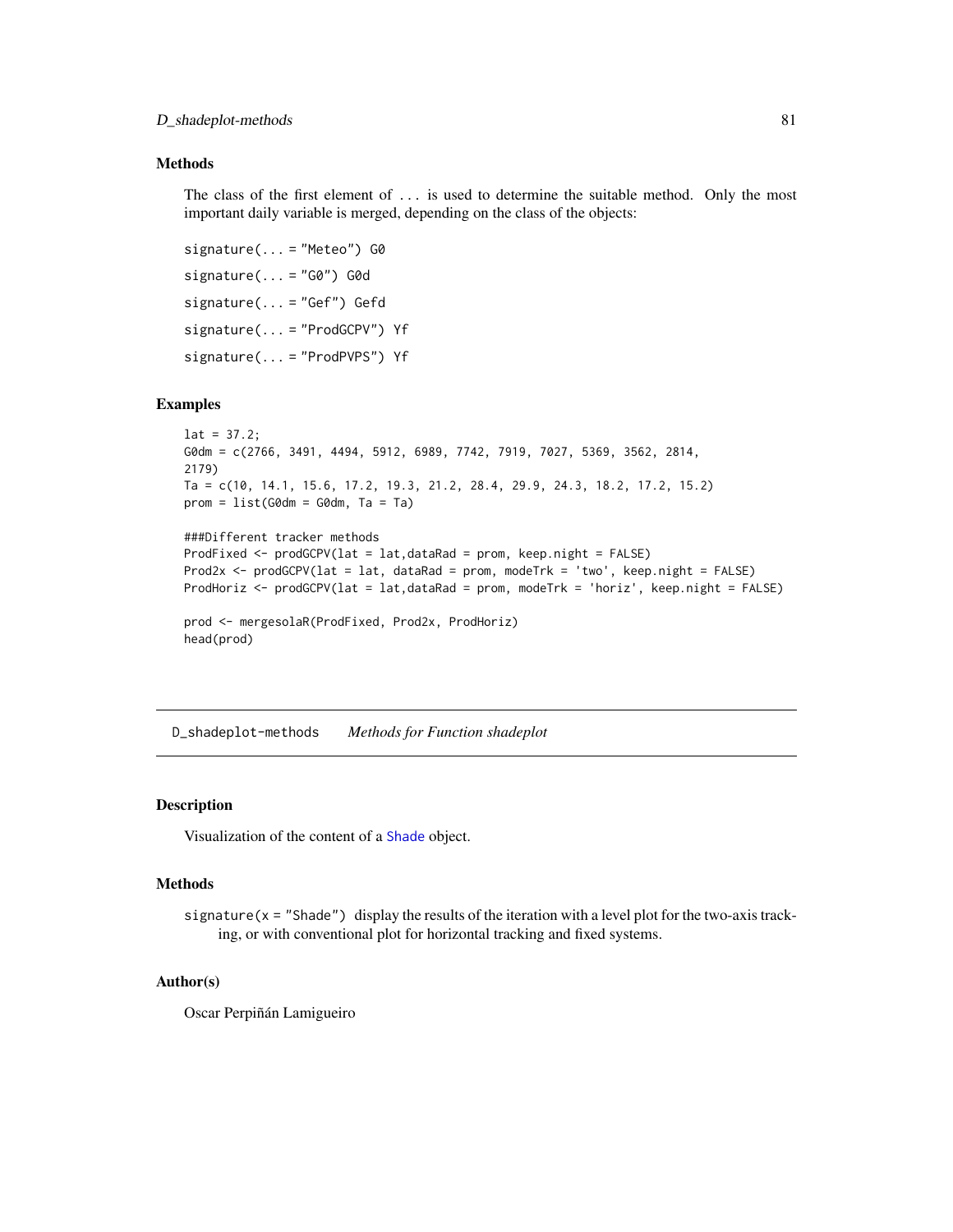<span id="page-81-0"></span>

## Description

Method for extracting the subset of a solaR object whose daily time index ([indexD](#page-77-0)) is comprised between the times i and j.

# Usage

```
## S4 method for signature 'Meteo'
x[i, j, ..., drop = TRUE]## S4 method for signature 'Sol'
x[i, j, ..., drop = TRUE]## S4 method for signature 'G0'
x[i, j, ..., drop = TRUE]## S4 method for signature 'Gef'
x[i, j, ..., drop = TRUE]## S4 method for signature 'ProdGCPV'
x[i, j, ..., drop = TRUE]## S4 method for signature 'ProdPVPS'
x[i, j, \ldots, drop = TRUE]
```
# Arguments

| $\mathsf{x}$    | A Meteo, Sol, etc. object.                                                              |
|-----------------|-----------------------------------------------------------------------------------------|
| $\mathbf{i}$    | an index/time value (Date or POSIXct classes) defining the start of the time<br>window. |
| j               | an index/time value (Date or POSIXct classes) defining the end of the time win-<br>dow. |
| $\ldots$ , drop | Additional arguments for window. zoo                                                    |

#### Author(s)

Oscar Perpiñán Lamigueiro

#### See Also

[window.zoo](#page-0-0) [indexD](#page-77-0)

# Examples

```
lat = 37.2sol = calcSol(lat, BTd = fBTd(mode = 'serie'))range(indexD(sol))
start <- as.Date(indexD(sol)[1])
```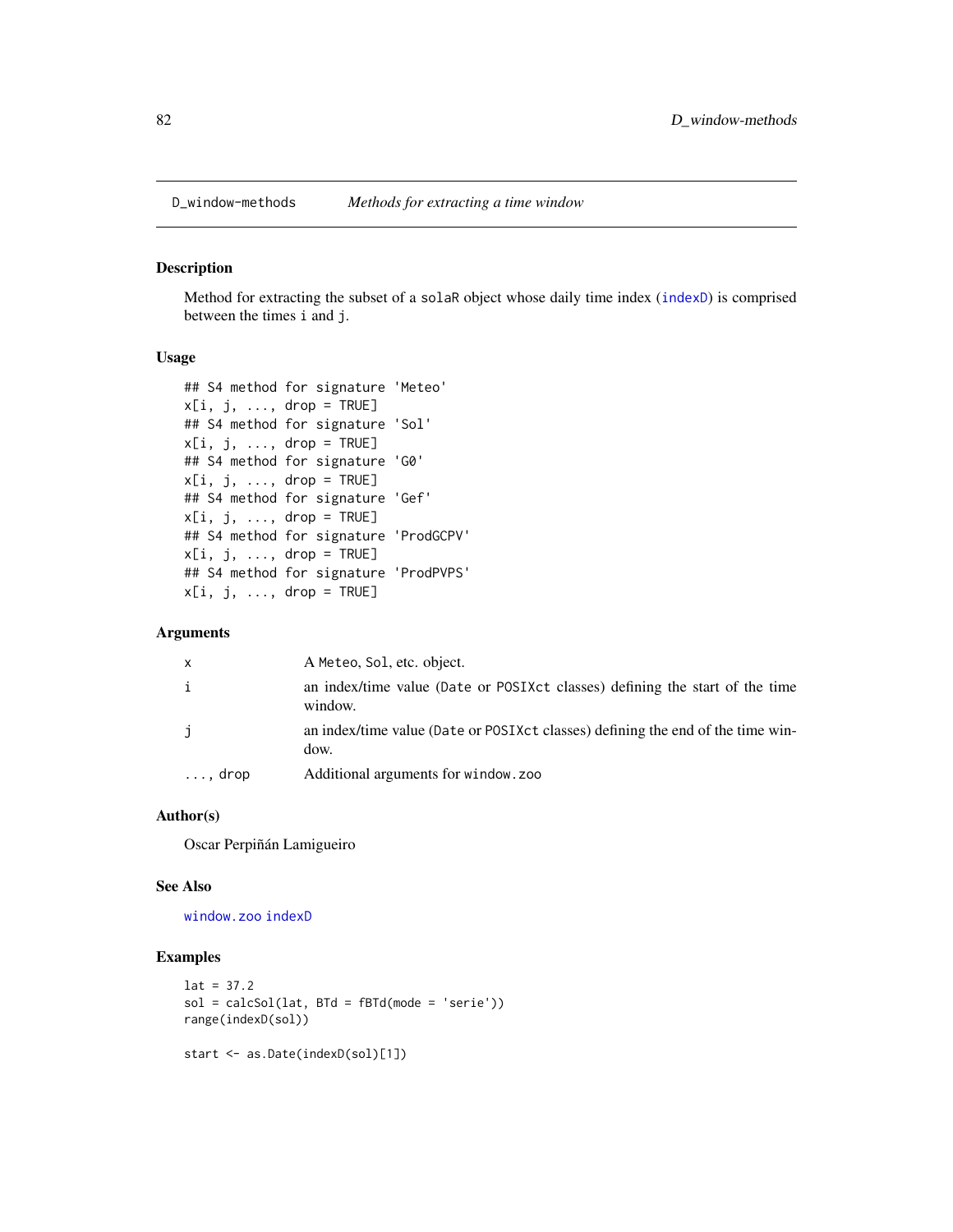# <span id="page-82-0"></span>D\_writeSolar-methods 83

```
end <- start + 30
solWindow <- sol[start, end]
range(indexD(solWindow))
```
D\_writeSolar-methods *Exporter of solaR results*

# Description

Exports the results of the solaR functions as text files using [read.zoo](#page-0-0)

#### Usage

```
## S4 method for signature 'Sol'
writeSolar(object, file, complete = FALSE,
    day = FALSE, timeScales = c('i', 'd', 'm', 'y'), sep = ',', ...)
```
# Arguments

| object     | A Sol object (or extended.)                                                                                                                                                       |
|------------|-----------------------------------------------------------------------------------------------------------------------------------------------------------------------------------|
| file       | A character with the name of the file.                                                                                                                                            |
| complete   | A logical. Should all the variables be exported?                                                                                                                                  |
| day        | A logical. Should be daily values included in the intradaily file?                                                                                                                |
| timeScales | A character. Use 'i' to export intradaily values, 'd' for daily values, 'm' for<br>monthly values and 'y' for yearly values. A different file will be created for<br>each choice. |
| sep        | The field separator character.                                                                                                                                                    |
| $\cdots$   | Additional arguments for write.zoo                                                                                                                                                |
|            |                                                                                                                                                                                   |

## Methods

- signature(object = "Sol") This function exports the slots with results using [write.zoo](#page-0-0). If  $complete = FALSE$  and  $day = FALSE$  (default) the result includes only the content of the soll slot. It day = TRUE the contents of the solD slot are included.
- signature(object = "G0") If complete = FALSE and day = FALSE (default) the result includes only the columns of G0, D0 and B0 of the G0I slot. If complete = TRUE it returns the contents of the slots G0I and solI. If day = TRUE the daily values (slots G0D and solD) are also included.
- signature(object = "Gef") If complete = FALSE and day = FALSE (default) the result includes only the columns of Gef, Def and Bef of the GefI slot. If complete = TRUE it returns the contents of the slots GefI, G0I and solI. If day = TRUE the daily values (slots GefD, G0D and solD) are also included.
- signature(object = "ProdGCPV") If complete = FALSE and day = FALSE (default) the result includes only the columns of Pac and Pdc of the prodI slot. If complete = TRUE it returns the contents of the slots prodI, GefI, G0I and solI. If day = TRUE the daily values (slots prodD, GefD, G0D and solD) are also included.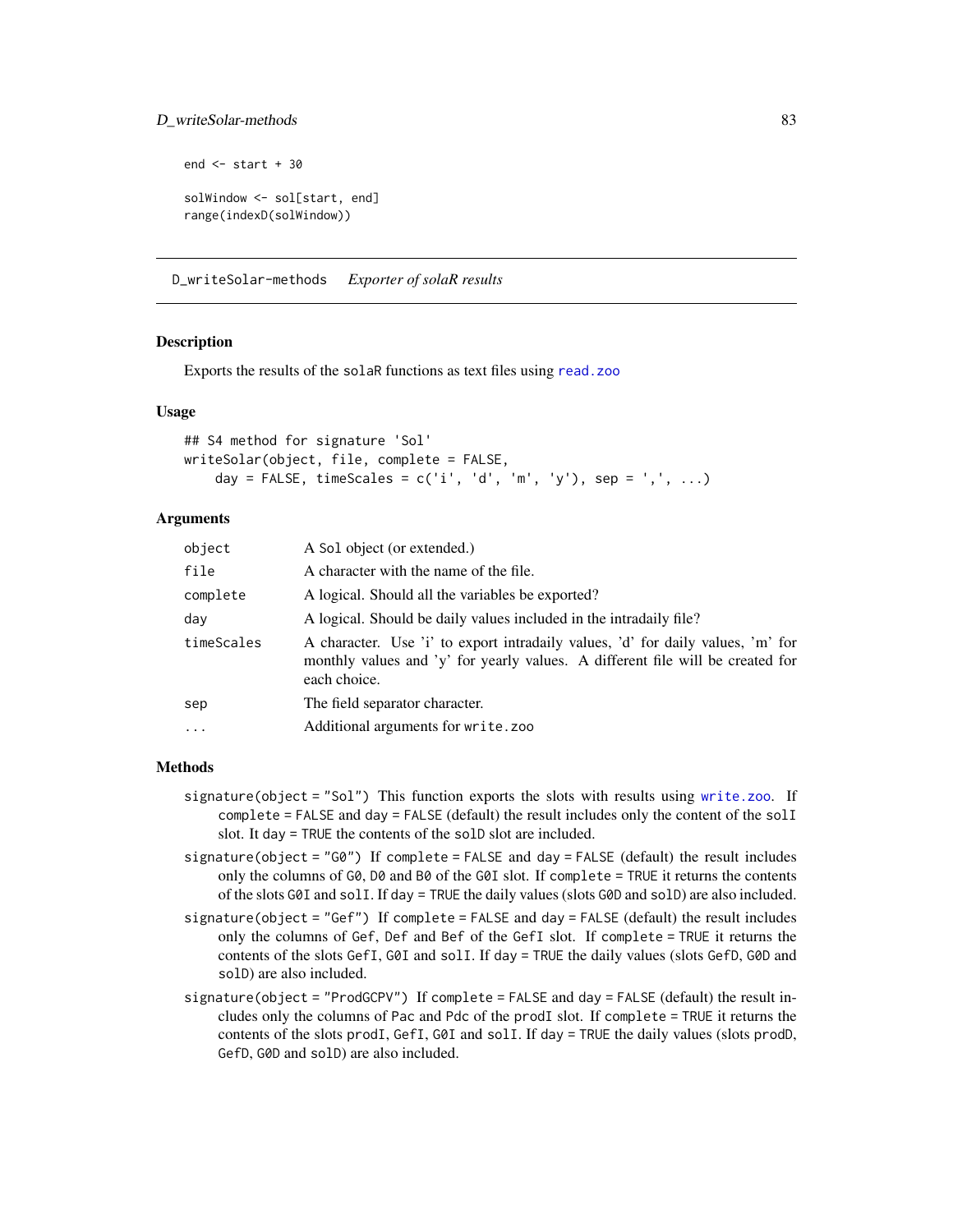<span id="page-83-0"></span>signature(object = "ProdPVPS") If complete = FALSE and day = FALSE (default) the result includes only the columns of Pac and Q of the prodI slot. If complete = TRUE it returns the contents of the slots prodI, GefI, G0I and solI. If day = TRUE the daily values (slots prodD, GefD, G0D and solD) are also included.

# Author(s)

Oscar Perpiñán Lamigueiro

#### See Also

[write.zoo](#page-0-0), [read.zoo](#page-0-0), [as.zooI](#page-72-0), [as.zooD](#page-71-0), [as.zooM](#page-73-0), [as.zooY](#page-73-1)

#### Examples

```
lat < -37.2;
G0dm <- c(2766, 3491, 4494, 5912, 6989, 7742, 7919, 7027, 5369, 3562, 2814, 2179)
Ta <- c(10, 14.1, 15.6, 17.2, 19.3, 21.2, 28.4, 29.9, 24.3, 18.2, 17.2, 15.2)
prom <- list(G0dm = G0dm, Ta = Ta)
prodFixed <- prodGCPV(lat = lat, dataRad = prom, modeRad = 'aguiar', keep.night = FALSE)
old <- setwd(tempdir())
writeSolar(prodFixed, 'prodFixed.csv')
dir()
zI <- read.zoo("prodFixed.csv",
               header = TRUE, sep = ",",FUN = as.POSIXct)
zD <- read.zoo("prodFixed.D.csv",
               header = TRUE, sep = ",")zD <- read.zoo("prodFixed.D.csv",
               header = TRUE, sep = ",",FUN = as.yearmon)
setwd(old)
```
D\_xyplot-methods *Methods for function xyplot in Package 'solaR'*

#### Description

Methods for function xyplot in Package 'solaR'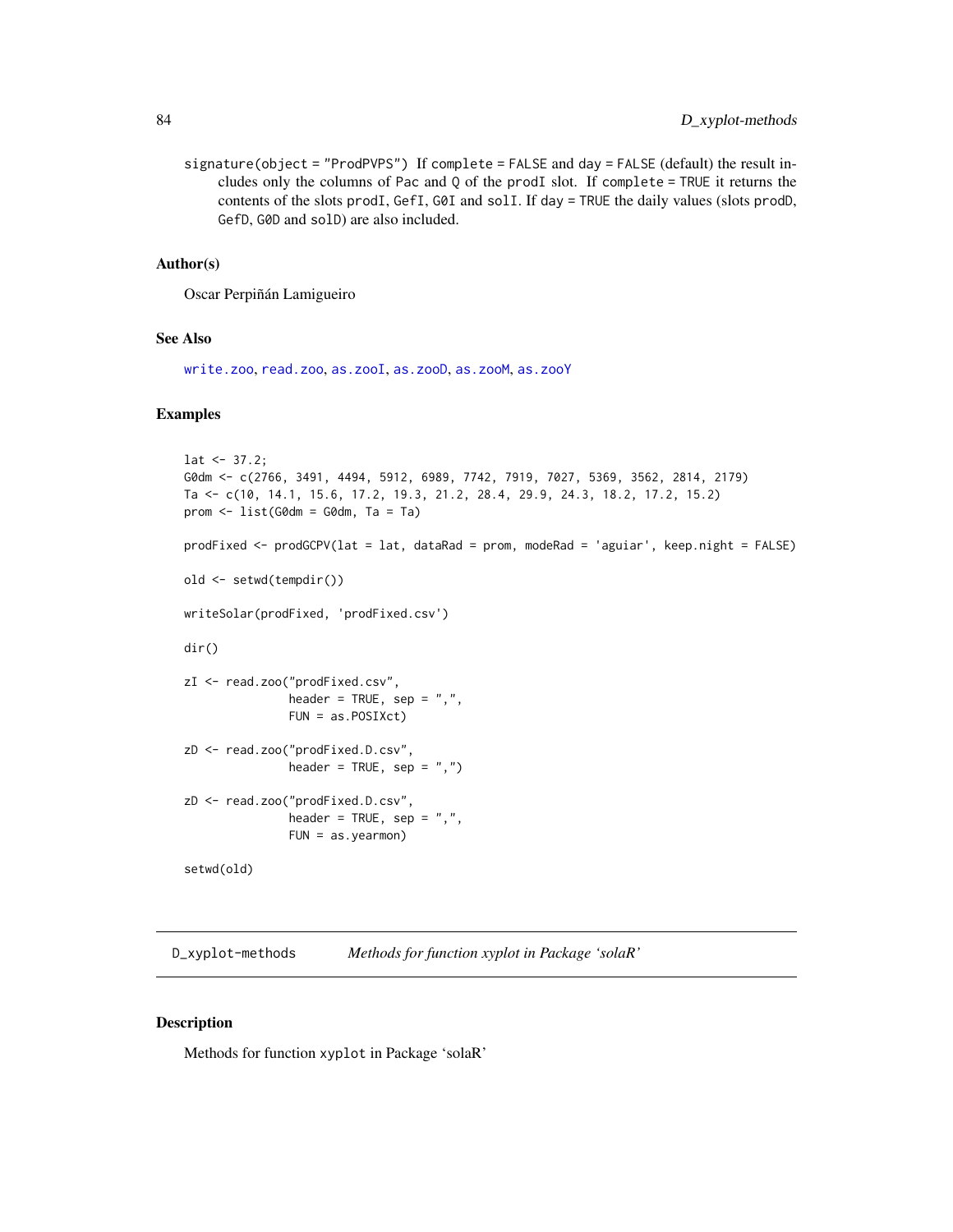#### <span id="page-84-0"></span>E\_aguiar 85

### Methods

- signature( $x =$  "formula", data = "zoo"): The zoo object is converted into a data.frame object and additional columns are added (day, month and year, and w with the solar hour in radians). This data. frame is the data argument for a call to xyplot, using the S3 method for class formula.
- signature(x = "formula", data = "Meteo"): The Meteo object is converted into a zoo object with getData(data). This zoo is the data argument for a call to xyplot, using the S4 method for signature( $x =$  "formula", data = "zoo").
- signature( $x =$  "formula", data = "Sol"): The Sol object is converted into a zoo object with as.zooI(data, complete = TRUE, day = TRUE) (therefore, the zoo includes the whole content of the object). This zoo is the data argument for a call to xyplot, using the S4 method for  $signature(x = "formula", data = "zoo").$
- signature( $x =$  "formula", data = "G0"): The G0 object is converted into a zoo object with as.zooI(data,complete = TRUE,day = TRUE) (therefore, the zoo includes the whole content of the object). This zoo is the data argument for a call to xyplot, using the S4 method for signature( $x = "formula", data = "zoo").$
- signature(x = "Meteo", data = "missing"): The Meteo object is converted into a zoo object with getData(x) and displayed with the method for zoo.
- signature( $x = "G0"$ , data = "missing"): The x object is converted into a zoo object with as.zooD(x, complete = FALSE). Therefore, the content of the G0D slot (a zoo object) is displayed with the method for zoo.
- signature( $x = "ProdGCPV"$ , data = "missing"): Idem, but the variables are not superposed.
- $signature(x = "ProdPVPS", data = "missing");$  Idem.
- signature( $x =$  "formula", data = "Shade"): The Shade object is converted into a data.frame and passed as the data argument to the xyplot function. Once again, the S3 method for class formula is used.

#### Author(s)

Oscar Perpiñán Lamigueiro

E\_aguiar *Markov Transition Matrices for the Aguiar etal. procedure*

#### **Description**

Markov Transition Matrices and auxiliary data for generating sequences of daily radiation values.

# Usage

data(MTM)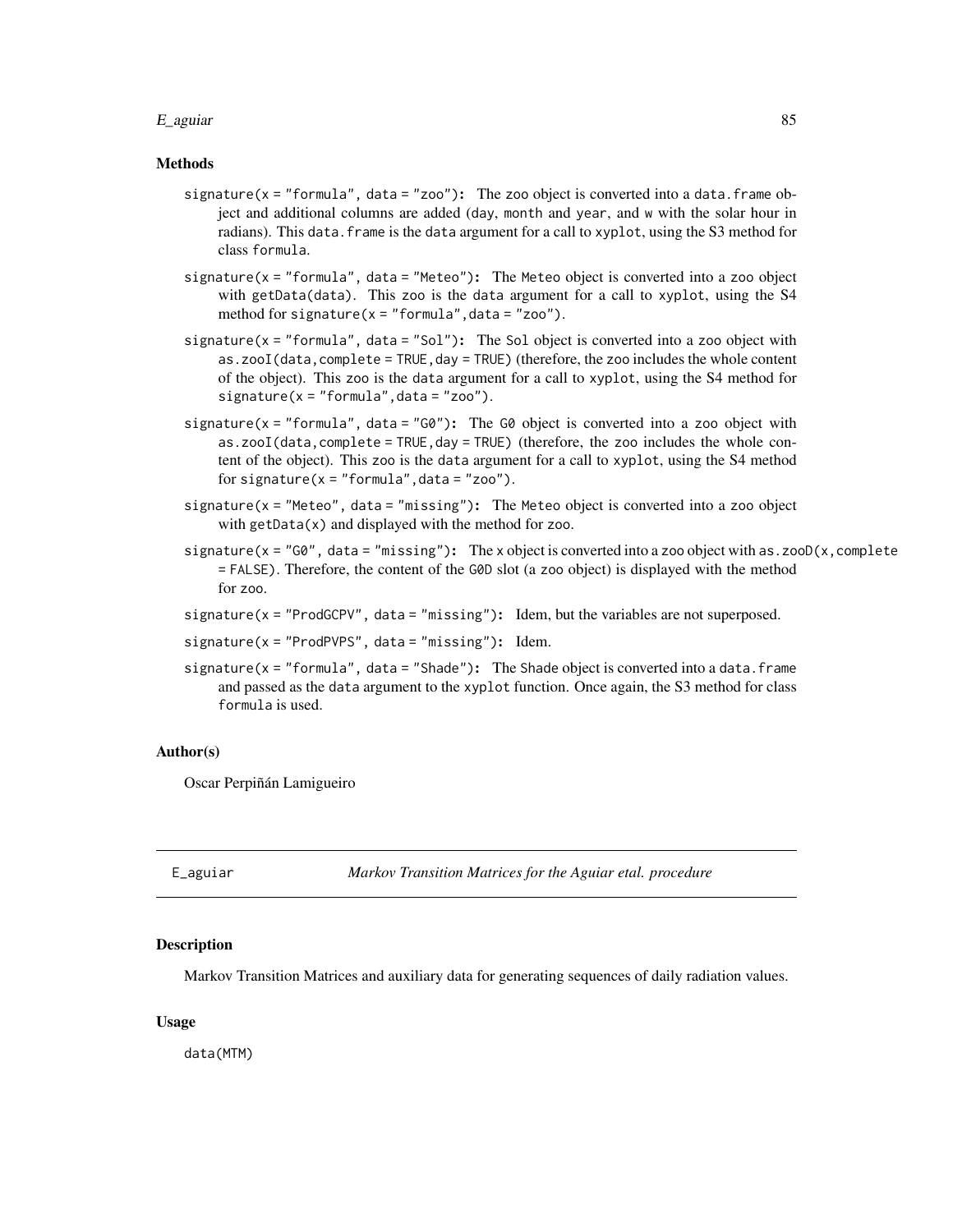## <span id="page-85-0"></span>Format

MTM is a data.frame with the collection of Markov Transition Matrices defined in the paper "Simple procedure for generating sequences of daily radiation values using a library of Markov transition matrices", Aguiar et al., Solar Energy, 1998. Ktlim (matrix) and Ktm (vector) are auxiliary data to choose the correspondent matrix of the collection.

E\_helios *Daily irradiation and ambient temperature from the Helios-IES database*

#### Description

A year of irradiation, maximum and minimum ambient temperature from the HELIOS-IES database.

#### Usage

data(helios)

# Format

A data frame with 355 observations on the following 4 variables:

yyyy.mm.dd a factor: year, month and day.

G.0. a numeric vector, daily global horizontal irradiation.

TambMax a numeric vector, maximum ambient temperature.

TambMin a numeric vector, minimum ambient temperature.

#### Source

http://helios.ies-def.upm.es/consulta.aspx

E\_prodEx *Productivity of a set of PV systems of a PV plant.*

#### Description

A zoo object with the time evolution of the final productivity of a set of 22 systems of a large PV plant.

#### Usage

data(prodEx)

## References

O. Perpiñán, Statistical analysis of the performance and simulation of a two-axis tracking PV system, Solar Energy, 83:11(2074–2085), 2009.[https://oa.upm.es/1843/1/PERPINAN\\_ART2009\\_](https://oa.upm.es/1843/1/PERPINAN_ART2009_01.pdf) [01.pdf](https://oa.upm.es/1843/1/PERPINAN_ART2009_01.pdf)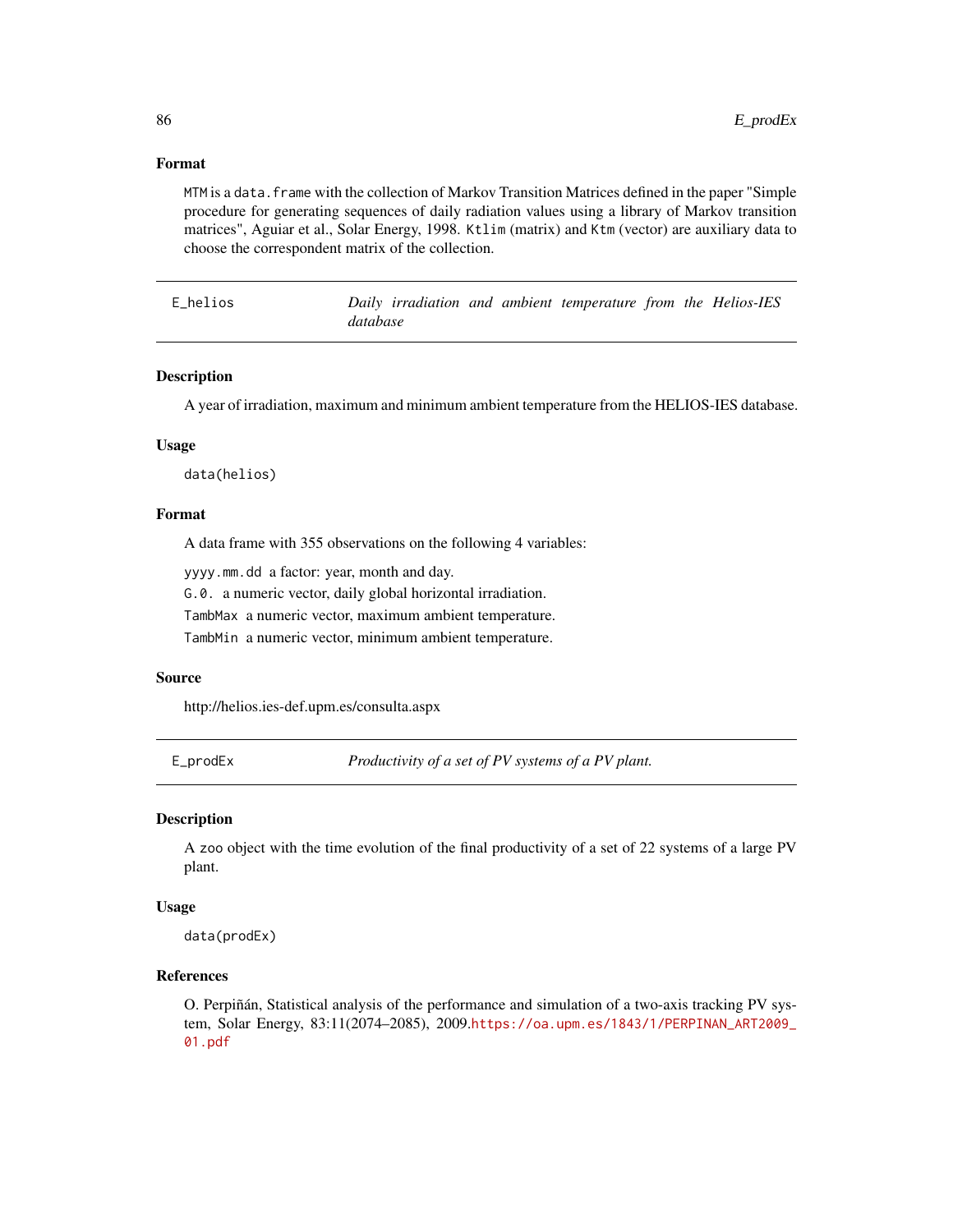<span id="page-86-0"></span>

#### Description

Coefficients of centrifugal pumps

#### Usage

data(pumpCoef)

# Format

A data frame with 13 columns:

Qn rated flux

stages number of stages

Qmax maximum flux

Pmn rated motor power

**a, b, c** Coefficients of the equation  $H = a \cdot f^2 + b \cdot f \cdot Q + c \cdot Q^2$ .

**g, h, i** Coefficients of the efficiency curve of the motor (50 Hz):  $\eta_m = g \cdot (\%P_{mn})^2 + h \cdot (\%P_{mn}) +$ i.

**j, k, l** Coefficients of the efficiency curve of the pump (50 Hz):  $\eta_b = j \cdot Q^2 + k \cdot Q + l$ .

# Details

With this version only pumps from the manufacturer Grundfos are included.

# Source

<https://product-selection.grundfos.com/?>

# References

- Perpiñán, O, Energía Solar Fotovoltaica, 2015. (<https://oscarperpinan.github.io/esf/>)
- Perpiñán, O. (2012), "solaR: Solar Radiation and Photovoltaic Systems with R", Journal of Statistical Software, 50(9), 1-32, doi: [10.18637/jss.v050.i09](https://doi.org/10.18637/jss.v050.i09)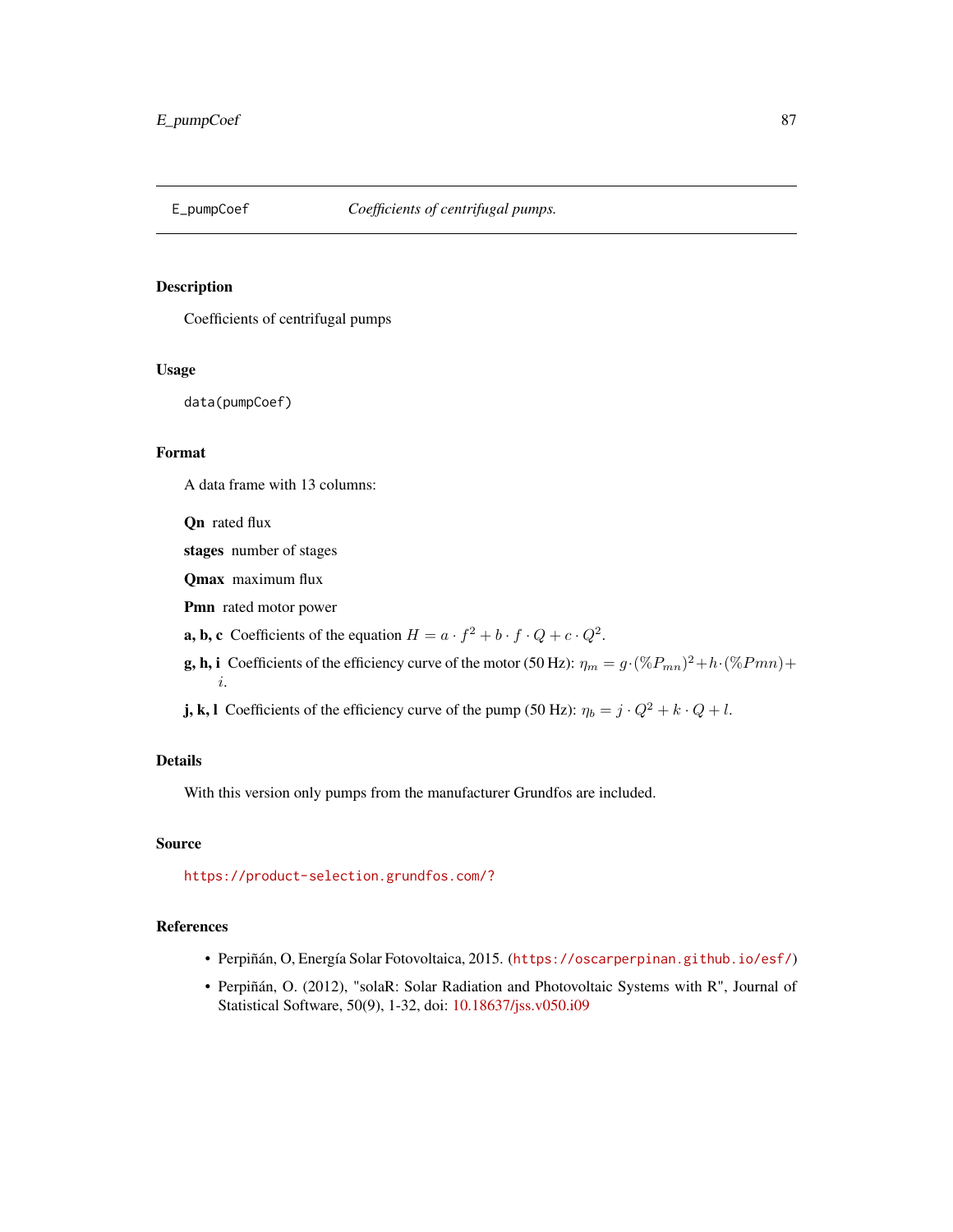<span id="page-87-0"></span>E\_solaR.theme *solaR theme*

# Description

A customized theme for lattice. It is based on the custom.theme.2 function of the latticeExtra package with the next values:

- pch =  $19$
- $cex = 0.7$
- region = rev(brewer.pal(9,'YlOrRd'))
- strip.background\$col = 'lightgray'
- strip.shingle\$col = 'transparent'

solaR-defunct *Defunct functions in package 'solaR'*

# Description

These functions are no longer available.

# Details

- readSIAR: The SIAR webpage cannot be accessed with a direct URL but using javascript code. Therefore, the function readSIAR no longer works. This help page is still here as a reference. The SIAR webpage is now [https://eportal.mapa.gob.es//websiar/Inicio.](https://eportal.mapa.gob.es//websiar/Inicio.aspx) [aspx](https://eportal.mapa.gob.es//websiar/Inicio.aspx).
- TargetDiagram, analyzeData: Use the tdr package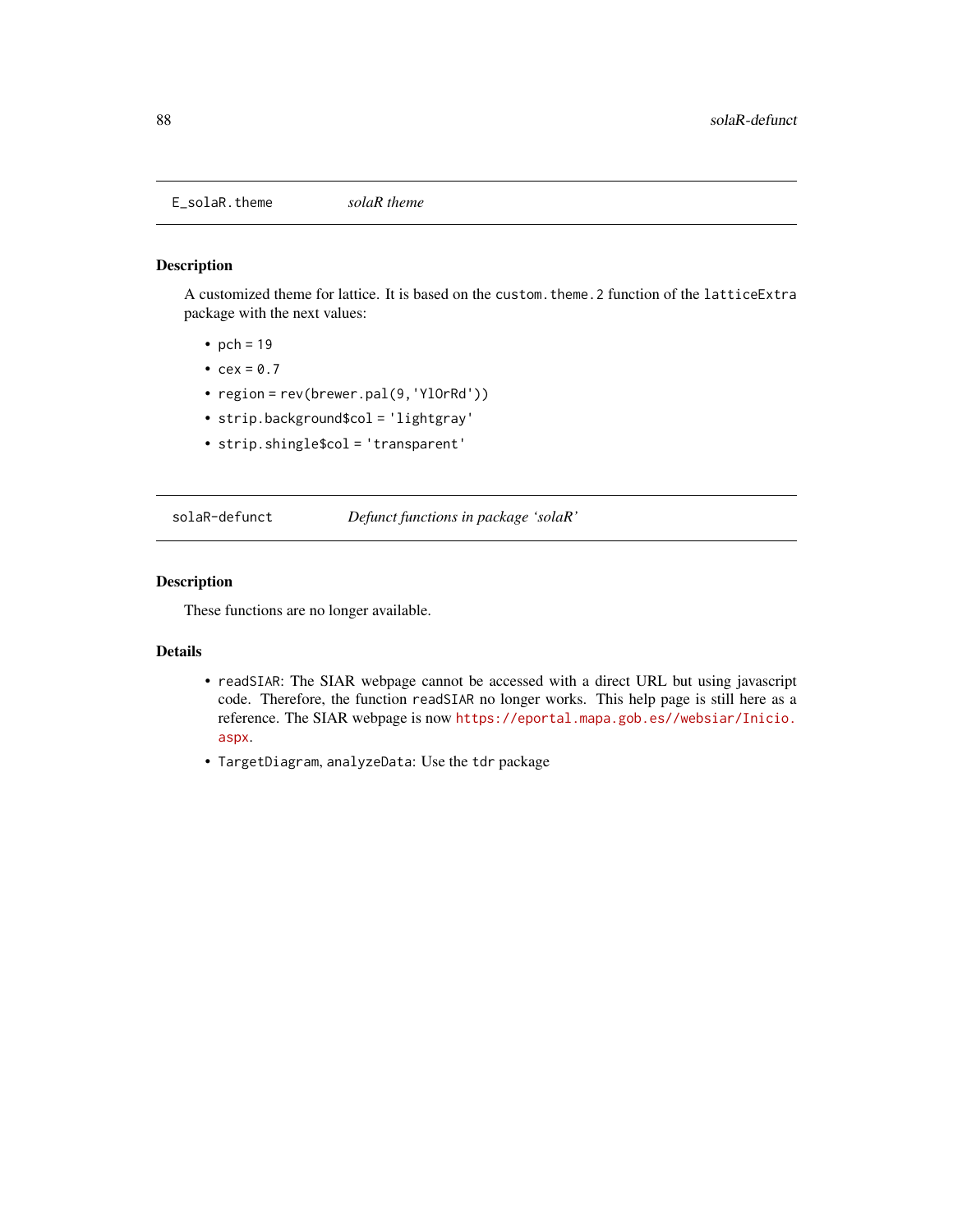# Index

∗ classes B1\_Meteo-class, [30](#page-29-0) B2\_Sol-class, [31](#page-30-0) B3\_G0-class, [32](#page-31-0) B4\_Gef-class, [33](#page-32-0) B5\_ProdGCPV-class, [35](#page-34-0) B6\_ProdPVPS-class, [37](#page-36-0) B7\_Shade-class, [38](#page-37-1) ∗ constructors A1 calcSol. [5](#page-4-0) A2\_calcG0, [7](#page-6-0) A3\_calcGef, [10](#page-9-0) A4\_prodGCPV, [13](#page-12-0) A5\_prodPVPS, [19](#page-18-0) A6\_calcShd, [21](#page-20-0) A7\_optimShd, [22](#page-21-0) A8\_readBD, [27](#page-26-1) A8\_readG0dm, [29](#page-28-1) ∗ datasets E\_aguiar, [85](#page-84-0) E\_helios, [86](#page-85-0) E\_prodEx, [86](#page-85-0) E\_pumpCoef, [87](#page-86-0) E\_solaR.theme, [88](#page-87-0) ∗ methods D\_as.data.frameD-methods, [69](#page-68-0) D\_as.data.frameI-methods, [70](#page-69-0) D\_as.data.frameM-methods, [70](#page-69-0) D\_as.data.frameY-methods, [71](#page-70-0) D\_as.zooD-methods, [72](#page-71-1) D\_as.zooI-methods, [73](#page-72-1) D\_as.zooM-methods, [74](#page-73-2) D\_as.zooY-methods, [74](#page-73-2) D\_compare-methods, [75](#page-74-0) D\_getData-methods, [76](#page-75-0) D\_getG0-methods, [77](#page-76-0) D\_getLat-methods, [77](#page-76-0) D\_indexD-methods, [78](#page-77-1) D\_indexI-methods, [78](#page-77-1)

D\_indexRep-methods, [78](#page-77-1) D\_levelplot-methods, [79](#page-78-0) D\_Losses-methods, [79](#page-78-0) D\_mergesolaR-methods, [80](#page-79-0) D\_shadeplot-methods, [81](#page-80-0) D\_window-methods, [82](#page-81-0) D\_writeSolar-methods, [83](#page-82-0) D\_xyplot-methods, [84](#page-83-0) ∗ utilities A1\_calcSol, [5](#page-4-0) A2\_calcG0, [7](#page-6-0) A3\_calcGef, [10](#page-9-0) A4\_prodGCPV, [13](#page-12-0) A5\_prodPVPS, [19](#page-18-0) A6\_calcShd, [21](#page-20-0) A7\_optimShd, [22](#page-21-0) A8\_readBD, [27](#page-26-1) A8\_readG0dm, [29](#page-28-1) C\_corrFdKt, [40](#page-39-0) C\_fBTd, [41](#page-40-0) C\_fCompD, [43](#page-42-0) C\_fCompI, [44](#page-43-0) C\_fInclin, [46](#page-45-1) C\_fProd, [48](#page-47-1) C\_fPump, [50](#page-49-0) C\_fSolD, [52](#page-51-0) C\_fSolI, [54](#page-53-0) C\_fSombra, [56](#page-55-0) C\_fTemp, [58](#page-57-0) C\_fTheta, [60](#page-59-0) C\_HQCurve, [61](#page-60-0) C\_local2Solar, [62](#page-61-0) C\_NmgPVPS, [64](#page-63-0) C\_sample2Diff, [66](#page-65-0) C\_utils-angle, [67](#page-66-0) C\_utils-time, [68](#page-67-0) [,G0,ANY,ANY-method *(*D\_window-methods*)*, [82](#page-81-0)

[,G0-method *(*D\_window-methods*)*, [82](#page-81-0)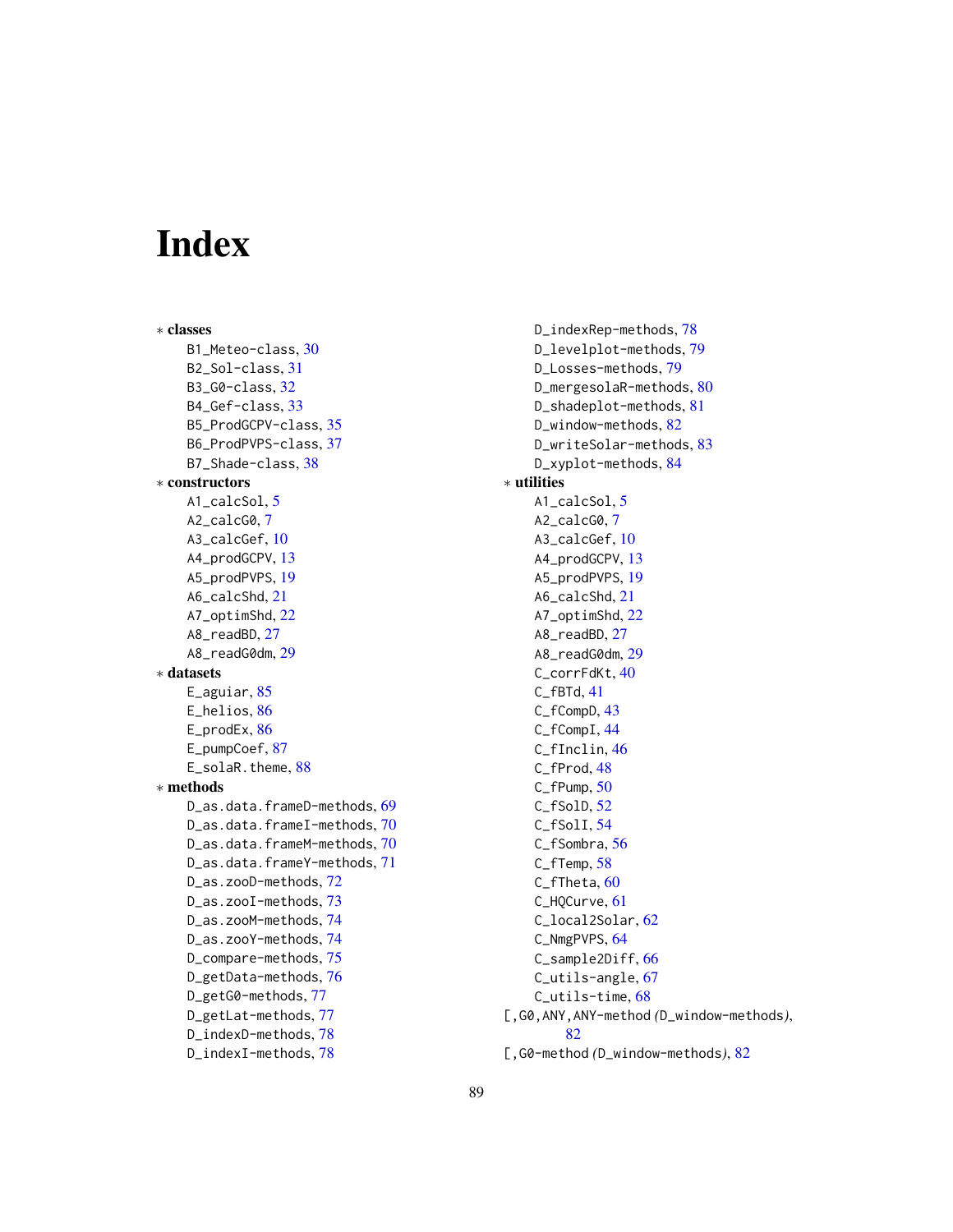[,Gef,ANY,ANY-method *(*D\_window-methods*)*, [82](#page-81-0) [,Gef-method *(*D\_window-methods*)*, [82](#page-81-0) [,Meteo,ANY,ANY-method *(*D\_window-methods*)*, [82](#page-81-0) [,Meteo-method *(*D\_window-methods*)*, [82](#page-81-0) [,ProdGCPV,ANY,ANY-method *(*D\_window-methods*)*, [82](#page-81-0) [,ProdGCPV-method *(*D\_window-methods*)*, [82](#page-81-0) [,ProdPVPS,ANY,ANY-method *(*D\_window-methods*)*, [82](#page-81-0) [,ProdPVPS-method *(*D\_window-methods*)*, [82](#page-81-0) [,Sol,ANY,ANY-method *(*D\_window-methods*)*, [82](#page-81-0) [,Sol-method *(*D\_window-methods*)*, [82](#page-81-0) A1\_calcSol, [5](#page-4-0) A2\_calcG0, [7](#page-6-0) A3\_calcGef, [10](#page-9-0) A4\_prodGCPV, [13](#page-12-0) A5\_prodPVPS, [19](#page-18-0) A6\_calcShd, [21](#page-20-0) A7\_optimShd, [22](#page-21-0) A8\_readBD, [27](#page-26-1) A8\_readG0dm, [29](#page-28-1) aguiar *(*E\_aguiar*)*, [85](#page-84-0) analyzeData *(*solaR-defunct*)*, [88](#page-87-0) as.data.frame,Shade-method *(*B7\_Shade-class*)*, [38](#page-37-1) as.data.frameD *(*D\_as.data.frameD-methods*)*, [69](#page-68-0) as.data.frameD,Sol-method *(*D\_as.data.frameD-methods*)*, [69](#page-68-0) as.data.frameD-methods *(*D\_as.data.frameD-methods*)*, [69](#page-68-0) as.data.frameI *(*D\_as.data.frameI-methods*)*, [70](#page-69-0) as.data.frameI,Sol-method *(*D\_as.data.frameI-methods*)*, [70](#page-69-0) as.data.frameI-methods *(*D\_as.data.frameI-methods*)*, [70](#page-69-0) as.data.frameM *(*D\_as.data.frameM-methods*)*, [70](#page-69-0) as.data.frameM,G0-method *(*D\_as.data.frameM-methods*)*, [70](#page-69-0) as.data.frameM-methods *(*D\_as.data.frameM-methods*)*, [70](#page-69-0) as.data.frameY *(*D\_as.data.frameY-methods*)*, [71](#page-70-0)

as.data.frameY,G0-method *(*D\_as.data.frameY-methods*)*, [71](#page-70-0) as.data.frameY-methods *(*D\_as.data.frameY-methods*)*, [71](#page-70-0) as.POSIXct, *[42](#page-41-0)* as.zooD, *[84](#page-83-0)* as.zooD *(*D\_as.zooD-methods*)*, [72](#page-71-1) as.zooD,G0-method *(*D\_as.zooD-methods*)*, [72](#page-71-1) as.zooD,Gef-method *(*D\_as.zooD-methods*)*, [72](#page-71-1) as.zooD,ProdGCPV-method *(*D\_as.zooD-methods*)*, [72](#page-71-1) as.zooD,ProdPVPS-method *(*D\_as.zooD-methods*)*, [72](#page-71-1) as.zooD,Sol-method *(*D\_as.zooD-methods*)*, [72](#page-71-1) as.zooD-methods *(*D\_as.zooD-methods*)*, [72](#page-71-1) as.zooI, *[84](#page-83-0)* as.zooI *(*D\_as.zooI-methods*)*, [73](#page-72-1) as.zooI,G0-method *(*D\_as.zooI-methods*)*, [73](#page-72-1) as.zooI,Gef-method *(*D\_as.zooI-methods*)*, [73](#page-72-1) as.zooI,ProdGCPV-method *(*D\_as.zooI-methods*)*, [73](#page-72-1) as.zooI,ProdPVPS-method *(*D\_as.zooI-methods*)*, [73](#page-72-1) as.zooI,Sol-method *(*D\_as.zooI-methods*)*, [73](#page-72-1) as.zooI-methods *(*D\_as.zooI-methods*)*, [73](#page-72-1) as.zooM, *[84](#page-83-0)* as.zooM *(*D\_as.zooM-methods*)*, [74](#page-73-2) as.zooM,G0-method *(*D\_as.zooM-methods*)*, [74](#page-73-2) as.zooM,Gef-method *(*D\_as.zooM-methods*)*, [74](#page-73-2) as.zooM,ProdGCPV-method *(*D\_as.zooM-methods*)*, [74](#page-73-2) as.zooM,ProdPVPS-method *(*D\_as.zooM-methods*)*, [74](#page-73-2) as.zooM-methods *(*D\_as.zooM-methods*)*, [74](#page-73-2) as.zooY, *[84](#page-83-0)* as.zooY *(*D\_as.zooY-methods*)*, [74](#page-73-2) as.zooY,G0-method *(*D\_as.zooY-methods*)*, [74](#page-73-2) as.zooY,Gef-method *(*D\_as.zooY-methods*)*, [74](#page-73-2)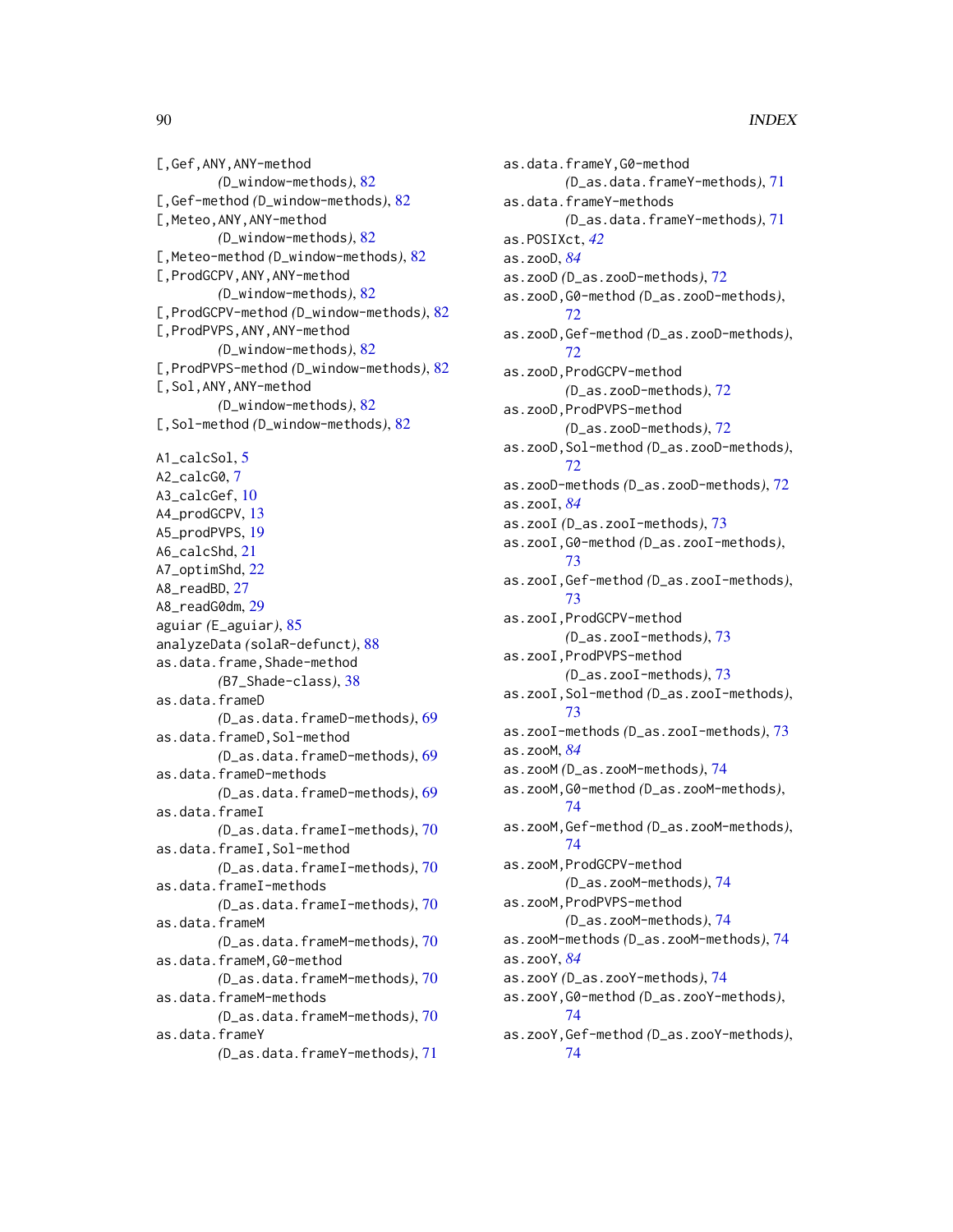#### INDEX  $91$

as.zooY,ProdGCPV-method *(*D\_as.zooY-methods*)*, [74](#page-73-2) as.zooY,ProdPVPS-method *(*D\_as.zooY-methods*)*, [74](#page-73-2) as.zooY-methods *(*D\_as.zooY-methods*)*, [74](#page-73-2) B1\_Meteo-class, [30](#page-29-0) B2\_Sol-class, [31](#page-30-0) B3\_G0-class, [32](#page-31-0) B4\_Gef-class, [33](#page-32-0) B5\_ProdGCPV-class, [35](#page-34-0) B6\_ProdPVPS-class, [37](#page-36-0) B7\_Shade-class, [38](#page-37-1) C\_corrFdKt, [40](#page-39-0) C\_fBTd, [41](#page-40-0) C\_fCompD, [43](#page-42-0) C\_fCompI, [44](#page-43-0) C\_fInclin, [46](#page-45-1) C\_fProd, [48](#page-47-1) C\_fPump, [50](#page-49-0) C\_fSolD, [52](#page-51-0) C\_fSolI, [54](#page-53-0) C\_fSombra, [56](#page-55-0) C\_fTemp, [58](#page-57-0) C\_fTheta, [60](#page-59-0) C\_HQCurve, [61](#page-60-0) C\_local2Solar, [62](#page-61-0) C\_NmgPVPS, [64](#page-63-0) C\_sample2Diff, [66](#page-65-0) C\_utils-angle, [67](#page-66-0) C\_utils-time, [68](#page-67-0) calcG0, *[6](#page-5-0)*, *[11,](#page-10-0) [12](#page-11-0)*, *[14](#page-13-0)[–16](#page-15-0)*, *[19,](#page-18-0) [20](#page-19-0)*, *[22,](#page-21-0) [23](#page-22-0)*, *[28](#page-27-0)*, *[32](#page-31-0)*, *[47](#page-46-0)*, *[54](#page-53-0)* calcG0 *(*A2\_calcG0*)*, [7](#page-6-0) calcGef, *[14](#page-13-0)[–16](#page-15-0)*, *[19](#page-18-0)[–21](#page-20-0)*, *[23](#page-22-0)*, *[33](#page-32-0)*, *[46](#page-45-1)*, *[48](#page-47-1)*, *[60,](#page-59-0) [61](#page-60-0)* calcGef *(*A3\_calcGef*)*, [10](#page-9-0) calcShd, *[11,](#page-10-0) [12](#page-11-0)*, *[15,](#page-14-0) [16](#page-15-0)*, *[22](#page-21-0)*, *[25](#page-24-0)*, *[58](#page-57-0)* calcShd *(*A6\_calcShd*)*, [21](#page-20-0) calcSol, *[7](#page-6-0)[–9](#page-8-0)*, *[11,](#page-10-0) [12](#page-11-0)*, *[14](#page-13-0)*, *[19,](#page-18-0) [20](#page-19-0)*, *[23](#page-22-0)*, *[31](#page-30-0)*, *[40](#page-39-0)*, *[43](#page-42-0)*, *[45](#page-44-0)*, *[58](#page-57-0)[–60](#page-59-0)* calcSol *(*A1\_calcSol*)*, [5](#page-4-0) CBIND *(*C\_local2Solar*)*, [62](#page-61-0) char2diff *(*C\_sample2Diff*)*, [66](#page-65-0) compare, *[16](#page-15-0)* compare *(*D\_compare-methods*)*, [75](#page-74-0) compare,G0-method *(*D\_compare-methods*)*, [75](#page-74-0)

compare,Gef-method *(*D\_compare-methods*)*, [75](#page-74-0) compare,ProdGCPV-method *(*D\_compare-methods*)*, [75](#page-74-0) compare-methods *(*D\_compare-methods*)*, [75](#page-74-0) compareLosses, *[16](#page-15-0)* compareLosses *(*D\_Losses-methods*)*, [79](#page-78-0) compareLosses,ProdGCPV-method *(*D\_Losses-methods*)*, [79](#page-78-0) compareLosses-methods *(*D\_Losses-methods*)*, [79](#page-78-0) corrFdKt, *[8,](#page-7-0) [9](#page-8-0)*, *[43](#page-42-0)*, *[45](#page-44-0)* corrFdKt *(*C\_corrFdKt*)*, [40](#page-39-0) d2h *(*C\_utils-angle*)*, [67](#page-66-0) d2r *(*C\_utils-angle*)*, [67](#page-66-0) D\_as.data.frameD-methods, [69](#page-68-0) D\_as.data.frameI-methods, [70](#page-69-0) D\_as.data.frameM-methods, [70](#page-69-0) D\_as.data.frameY-methods, [71](#page-70-0) D\_as.zooD-methods, [72](#page-71-1) D\_as.zooI-methods, [73](#page-72-1) D\_as.zooM-methods, [74](#page-73-2) D\_as.zooY-methods, [74](#page-73-2) D\_compare-methods, [75](#page-74-0) D\_getData-methods, [76](#page-75-0) D\_getG0-methods, [77](#page-76-0) D\_getLat-methods, [77](#page-76-0) D\_indexD-methods, [78](#page-77-1) D\_indexI-methods, [78](#page-77-1) D\_indexRep-methods, [78](#page-77-1) D\_levelplot-methods, [79](#page-78-0) D Losses-methods, [79](#page-78-0) D\_mergesolaR-methods, [80](#page-79-0) D\_shadeplot-methods, [81](#page-80-0) D\_window-methods, [82](#page-81-0) D\_writeSolar-methods, [83](#page-82-0) D\_xyplot-methods, [84](#page-83-0) DateTimeClasses, *[69](#page-68-0)* df2Meteo, *[8](#page-7-0)*, *[30](#page-29-0)* df2Meteo *(*A8\_readBD*)*, [27](#page-26-1) dfI2Meteo, *[8](#page-7-0)*, *[30](#page-29-0)*, *[45](#page-44-0)* dfI2Meteo *(*A8\_readBD*)*, [27](#page-26-1) diff2Hours *(*C\_sample2Diff*)*, [66](#page-65-0) DoM *(*C\_utils-time*)*, [68](#page-67-0) dom *(*C\_utils-time*)*, [68](#page-67-0) dotplot, *[75,](#page-74-0) [76](#page-75-0)*, *[79](#page-78-0)* DoY *(*C\_utils-time*)*, [68](#page-67-0) doy *(*C\_utils-time*)*, [68](#page-67-0)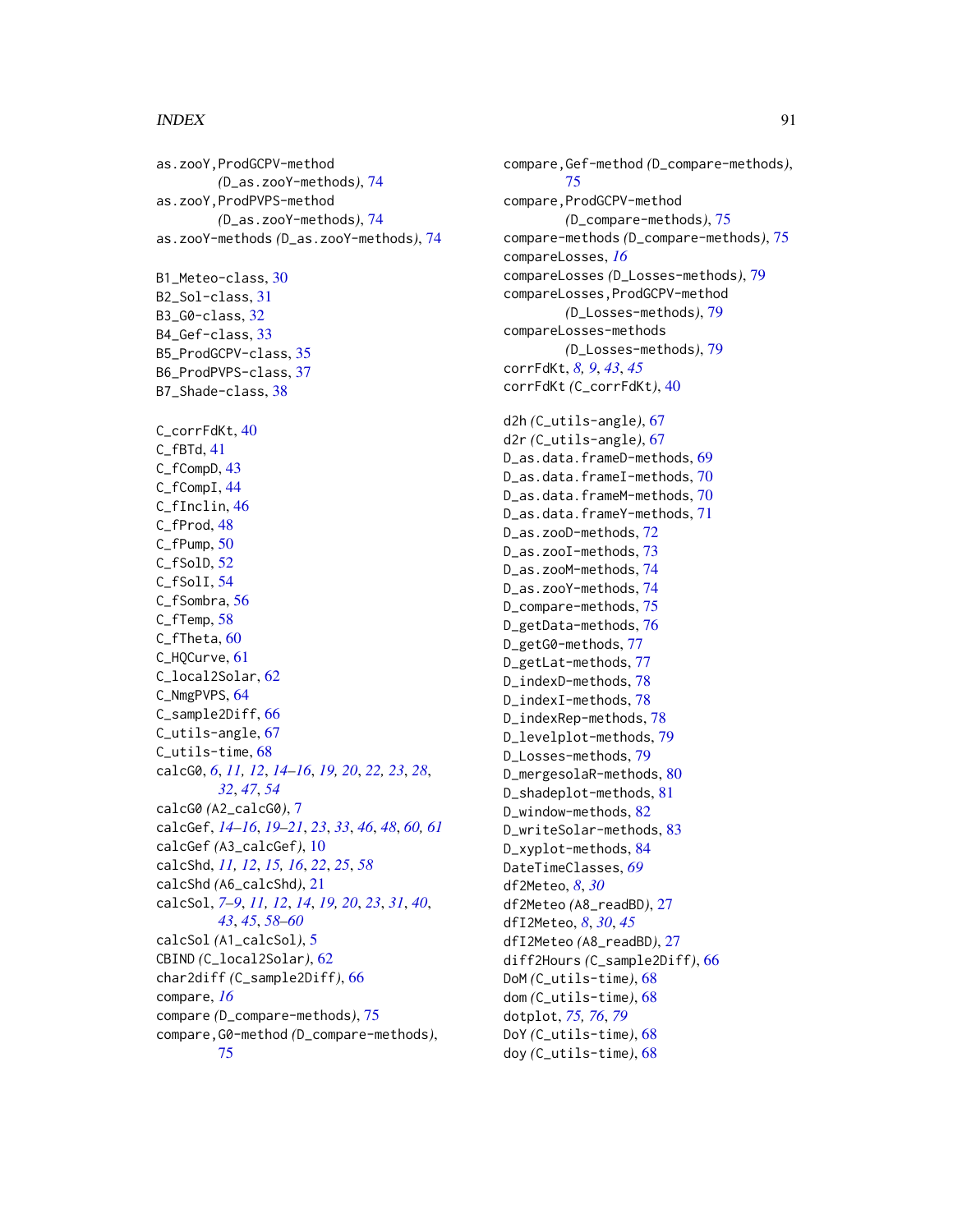dst *(*C\_utils-time*)*, [68](#page-67-0) E\_aguiar, [85](#page-84-0) E\_helios, [86](#page-85-0) E\_prodEx, [86](#page-85-0) E\_pumpCoef, [87](#page-86-0) E\_solaR.theme, [88](#page-87-0) fBTd, *[6,](#page-5-0) [7](#page-6-0)*, *[52](#page-51-0)* fBTd *(*C\_fBTd*)*, [41](#page-40-0) fCompD, *[7](#page-6-0)[–9](#page-8-0)*, *[32](#page-31-0)*, *[40,](#page-39-0) [41](#page-40-0)*, *[45](#page-44-0)* fCompD *(*C\_fCompD*)*, [43](#page-42-0) fCompI, *[7](#page-6-0)[–9](#page-8-0)*, *[32](#page-31-0)*, *[40,](#page-39-0) [41](#page-40-0)*, *[44](#page-43-0)*, *[48](#page-47-1)* fCompI *(*C\_fCompI*)*, [44](#page-43-0) FdKtBRL *(*C\_corrFdKt*)*, [40](#page-39-0) FdKtCLIMEDd *(*C\_corrFdKt*)*, [40](#page-39-0) FdKtCLIMEDh, *[45](#page-44-0)* FdKtCLIMEDh *(*C\_corrFdKt*)*, [40](#page-39-0) FdKtCPR, *[8](#page-7-0)*, *[43](#page-42-0)* FdKtCPR *(*C\_corrFdKt*)*, [40](#page-39-0) FdKtEKDd *(*C\_corrFdKt*)*, [40](#page-39-0) FdKtEKDh *(*C\_corrFdKt*)*, [40](#page-39-0) FdKtLJ *(*C\_corrFdKt*)*, [40](#page-39-0) FdKtPage, *[8](#page-7-0)*, *[43](#page-42-0)* FdKtPage *(*C\_corrFdKt*)*, [40](#page-39-0) fInclin, *[11,](#page-10-0) [12](#page-11-0)*, *[15](#page-14-0)*, *[22](#page-21-0)*, *[33](#page-32-0)*, *[50](#page-49-0)*, *[61](#page-60-0)*, *[80](#page-79-0)* fInclin *(*C\_fInclin*)*, [46](#page-45-1) fProd, *[15,](#page-14-0) [16](#page-15-0)*, *[35](#page-34-0)*, *[79,](#page-78-0) [80](#page-79-0)* fProd *(*C\_fProd*)*, [48](#page-47-1) fPump, *[20](#page-19-0)*, *[38](#page-37-1)*, *[66](#page-65-0)* fPump *(*C\_fPump*)*, [50](#page-49-0) fSolD, *[5](#page-4-0)*, *[8](#page-7-0)*, *[11](#page-10-0)*, *[14](#page-13-0)*, *[19](#page-18-0)*, *[23](#page-22-0)*, *[31](#page-30-0)*, *[40](#page-39-0)*, *[42,](#page-41-0) [43](#page-42-0)*, *[55](#page-54-0)* fSolD *(*C\_fSolD*)*, [52](#page-51-0) fSolI, *[5,](#page-4-0) [6](#page-5-0)*, *[8](#page-7-0)*, *[11](#page-10-0)*, *[14](#page-13-0)*, *[19](#page-18-0)*, *[23](#page-22-0)*, *[31](#page-30-0)*, *[40](#page-39-0)*, *[45](#page-44-0)*, *[63](#page-62-0)* fSolI *(*C\_fSolI*)*, [54](#page-53-0) fSombra, *[21](#page-20-0)*, *[57](#page-56-0)*, *[61](#page-60-0)* fSombra *(*C\_fSombra*)*, [56](#page-55-0) fSombra2X *(*C\_fSombra*)*, [56](#page-55-0) fSombra6, *[21](#page-20-0)*, *[24](#page-23-0)*, *[57](#page-56-0)* fSombra6 *(*C\_fSombra*)*, [56](#page-55-0) fSombraEst, *[57](#page-56-0)* fSombraEst *(*C\_fSombra*)*, [56](#page-55-0) fSombraHoriz, *[57](#page-56-0)* fSombraHoriz *(*C\_fSombra*)*, [56](#page-55-0) fTemp, *[7](#page-6-0)*, *[28](#page-27-0)*, *[50](#page-49-0)* fTemp *(*C\_fTemp*)*, [58](#page-57-0) fTheta, *[11,](#page-10-0) [12](#page-11-0)*, *[15](#page-14-0)*, *[22](#page-21-0)*, *[34](#page-33-0)*, *[47,](#page-46-0) [48](#page-47-1)*, *[58](#page-57-0)* fTheta *(*C\_fTheta*)*, [60](#page-59-0)

G0, *[31](#page-30-0)*, *[34](#page-33-0)[–37](#page-36-0)*, *[39](#page-38-0)* G0-class *(*B3\_G0-class*)*, [32](#page-31-0) Gef, *[21](#page-20-0)*, *[31](#page-30-0)*, *[33](#page-32-0)*, *[35](#page-34-0)[–37](#page-36-0)*, *[39](#page-38-0)*, *[48](#page-47-1)* Gef-class *(*B4\_Gef-class*)*, [33](#page-32-0) getData *(*D\_getData-methods*)*, [76](#page-75-0) getData,Meteo-method *(*D\_getData-methods*)*, [76](#page-75-0) getData-methods *(*D\_getData-methods*)*, [76](#page-75-0) getG0 *(*D\_getG0-methods*)*, [77](#page-76-0) getG0,Meteo-method *(*D\_getG0-methods*)*, [77](#page-76-0) getG0-methods *(*D\_getG0-methods*)*, [77](#page-76-0) getLat *(*D\_getLat-methods*)*, [77](#page-76-0) getLat,G0-method *(*D\_getLat-methods*)*, [77](#page-76-0) getLat,Meteo-method *(*D\_getLat-methods*)*, [77](#page-76-0) getLat,Sol-method *(*D\_getLat-methods*)*, [77](#page-76-0) getLat-methods *(*D\_getLat-methods*)*, [77](#page-76-0) h2d *(*C\_utils-angle*)*, [67](#page-66-0) h2r *(*C\_utils-angle*)*, [67](#page-66-0) helios *(*E\_helios*)*, [86](#page-85-0) hms *(*C\_utils-time*)*, [68](#page-67-0) hour *(*C\_utils-time*)*, [68](#page-67-0) HQCurve *(*C\_HQCurve*)*, [61](#page-60-0) indexD, *[82](#page-81-0)* indexD *(*D\_indexD-methods*)*, [78](#page-77-1) indexD,G0-method *(*D\_indexD-methods*)*, [78](#page-77-1) indexD,Meteo-method *(*D\_indexD-methods*)*, [78](#page-77-1) indexD,Sol-method *(*D\_indexD-methods*)*, [78](#page-77-1) indexD-methods *(*D\_indexD-methods*)*, [78](#page-77-1) indexI *(*D\_indexI-methods*)*, [78](#page-77-1) indexI,Sol-method *(*D\_indexI-methods*)*, [78](#page-77-1) indexI-methods *(*D\_indexI-methods*)*, [78](#page-77-1) indexRep,Sol-method *(*D\_indexRep-methods*)*, [78](#page-77-1) indexRep-methods *(*D\_indexRep-methods*)*, [78](#page-77-1) Ktlim *(*E\_aguiar*)*, [85](#page-84-0) Ktm *(*E\_aguiar*)*, [85](#page-84-0)

levelplot,formula,G0-method *(*D\_levelplot-methods*)*, [79](#page-78-0) levelplot,formula,Meteo-method *(*D\_levelplot-methods*)*, [79](#page-78-0) levelplot, formula, Sol-method *(*D\_levelplot-methods*)*, [79](#page-78-0)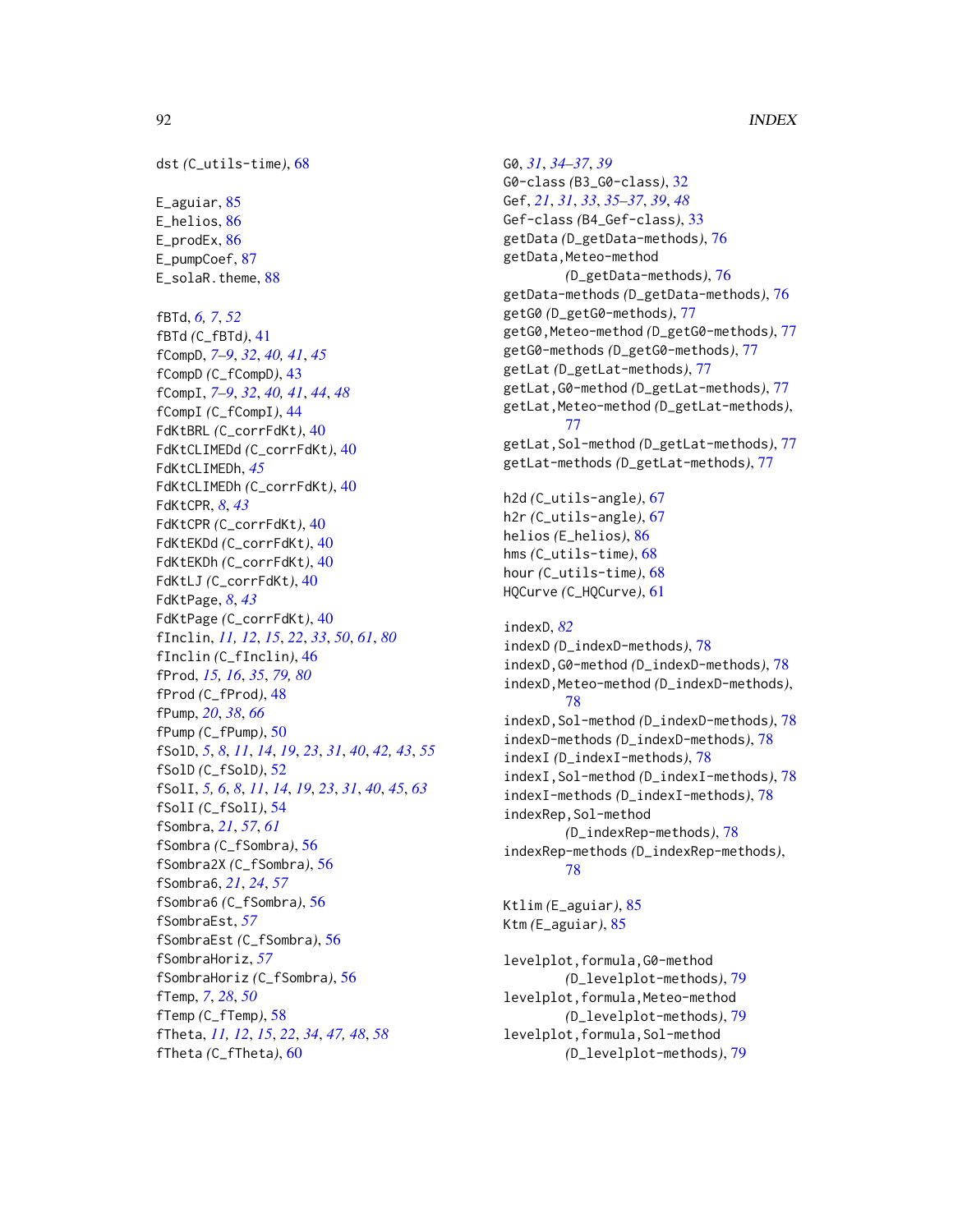# INDEX  $\sim$  93

levelplot,formula,zoo-method *(*D\_levelplot-methods*)*, [79](#page-78-0) levelplot-methods *(*D\_levelplot-methods*)*, [79](#page-78-0) local2Solar *(*C\_local2Solar*)*, [62](#page-61-0) lonHH *(*C\_local2Solar*)*, [62](#page-61-0) losses *(*D\_Losses-methods*)*, [79](#page-78-0) losses,Gef-method *(*D\_Losses-methods*)*, [79](#page-78-0) losses,ProdGCPV-method *(*D\_Losses-methods*)*, [79](#page-78-0) losses-methods *(*D\_Losses-methods*)*, [79](#page-78-0) mergesolaR, *[16](#page-15-0)* mergesolaR *(*D\_mergesolaR-methods*)*, [80](#page-79-0) mergesolaR,G0-method *(*D\_mergesolaR-methods*)*, [80](#page-79-0) mergesolaR,Gef-method *(*D\_mergesolaR-methods*)*, [80](#page-79-0) mergesolaR,Meteo-method *(*D\_mergesolaR-methods*)*, [80](#page-79-0) mergesolaR,ProdGCPV-method *(*D\_mergesolaR-methods*)*, [80](#page-79-0) mergesolaR,ProdPVPS-method *(*D\_mergesolaR-methods*)*, [80](#page-79-0) mergesolaR-methods *(*D\_mergesolaR-methods*)*, [80](#page-79-0) Meteo, *[32](#page-31-0)*, *[34](#page-33-0)[–37](#page-36-0)*, *[39](#page-38-0)*, *[59](#page-58-0)* Meteo-class *(*B1\_Meteo-class*)*, [30](#page-29-0) minute *(*C\_utils-time*)*, [68](#page-67-0)

Month *(*C\_utils-time*)*, [68](#page-67-0) month *(*C\_utils-time*)*, [68](#page-67-0) MTM *(*E\_aguiar*)*, [85](#page-84-0)

NmgPVPS, *[20](#page-19-0)*, *[51](#page-50-0)*, *[62](#page-61-0)* NmgPVPS *(*C\_NmgPVPS*)*, [64](#page-63-0)

optimShd, *[38](#page-37-1)*, *[58](#page-57-0)* optimShd *(*A7\_optimShd*)*, [22](#page-21-0)

P2E *(*C\_sample2Diff*)*, [66](#page-65-0) prodEx *(*E\_prodEx*)*, [86](#page-85-0) ProdGCPV, *[39](#page-38-0)* prodGCPV, *[25](#page-24-0)*, *[35](#page-34-0)*, *[48](#page-47-1)*, *[50](#page-49-0)* prodGCPV *(*A4\_prodGCPV*)*, [13](#page-12-0) ProdGCPV-class *(*B5\_ProdGCPV-class*)*, [35](#page-34-0) ProdPVPS, *[20](#page-19-0)* prodPVPS, *[37,](#page-36-0) [38](#page-37-1)*, *[51](#page-50-0)*, *[62](#page-61-0)*, *[66](#page-65-0)* prodPVPS *(*A5\_prodPVPS*)*, [19](#page-18-0) ProdPVPS-class *(*B6\_ProdPVPS-class*)*, [37](#page-36-0)

pumpCoef, *[20](#page-19-0)*, *[37](#page-36-0)*, *[51](#page-50-0)*, *[61,](#page-60-0) [62](#page-61-0)*, *[65,](#page-64-0) [66](#page-65-0)* pumpCoef *(*E\_pumpCoef*)*, [87](#page-86-0) r2d *(*C\_utils-angle*)*, [67](#page-66-0) r2h *(*C\_utils-angle*)*, [67](#page-66-0) r2sec *(*C\_utils-angle*)*, [67](#page-66-0) read.table, *[28](#page-27-0)* read.zoo, *[83,](#page-82-0) [84](#page-83-0)* readBD, *[7](#page-6-0)[–9](#page-8-0)*, *[29,](#page-28-1) [30](#page-29-0)*, *[43](#page-42-0)*, *[59](#page-58-0)*, *[77](#page-76-0)* readBD *(*A8\_readBD*)*, [27](#page-26-1) readBDi, *[8,](#page-7-0) [9](#page-8-0)*, *[30](#page-29-0)*, *[45](#page-44-0)* readBDi *(*A8\_readBD*)*, [27](#page-26-1) readG0dm, *[7](#page-6-0)[–9](#page-8-0)*, *[28](#page-27-0)*, *[30](#page-29-0)*, *[43](#page-42-0)*, *[77](#page-76-0)* readG0dm *(*A8\_readG0dm*)*, [29](#page-28-1) readSIAR *(*solaR-defunct*)*, [88](#page-87-0) sample2Hours *(*C\_sample2Diff*)*, [66](#page-65-0) second *(*C\_utils-time*)*, [68](#page-67-0) seq.POSIXt, *[6](#page-5-0)*, *[8](#page-7-0)*, *[23](#page-22-0)*, *[42](#page-41-0)*, *[54](#page-53-0)*, *[66](#page-65-0)* Shade, *[25](#page-24-0)*, *[36](#page-35-0)*, *[81](#page-80-0)* Shade-class *(*B7\_Shade-class*)*, [38](#page-37-1) shadeplot *(*D\_shadeplot-methods*)*, [81](#page-80-0) shadeplot,Shade-method *(*D\_shadeplot-methods*)*, [81](#page-80-0) shadeplot-methods *(*D\_shadeplot-methods*)*, [81](#page-80-0) show,G0-method *(*B3\_G0-class*)*, [32](#page-31-0) show,Gef-method *(*B4\_Gef-class*)*, [33](#page-32-0) show,Meteo-method *(*B1\_Meteo-class*)*, [30](#page-29-0) show,ProdGCPV-method *(*B5\_ProdGCPV-class*)*, [35](#page-34-0) show,ProdPVPS-method *(*B6\_ProdPVPS-class*)*, [37](#page-36-0) show,Shade-method *(*B7\_Shade-class*)*, [38](#page-37-1) show,Sol-method *(*B2\_Sol-class*)*, [31](#page-30-0) Sol, *[32–](#page-31-0)[39](#page-38-0)*, *[59](#page-58-0)*, *[67](#page-66-0)* Sol-class *(*B2\_Sol-class*)*, [31](#page-30-0) solaR *(*solaR-package*)*, [3](#page-2-0) solaR-defunct, [88](#page-87-0) solaR-package, [3](#page-2-0) solaR.theme *(*E\_solaR.theme*)*, [88](#page-87-0)

TargetDiagram *(*solaR-defunct*)*, [88](#page-87-0) truncDay *(*C\_utils-time*)*, [68](#page-67-0)

window *(*D\_window-methods*)*, [82](#page-81-0) window-methods *(*D\_window-methods*)*, [82](#page-81-0) window.zoo, *[82](#page-81-0)* write.zoo, *[83,](#page-82-0) [84](#page-83-0)*